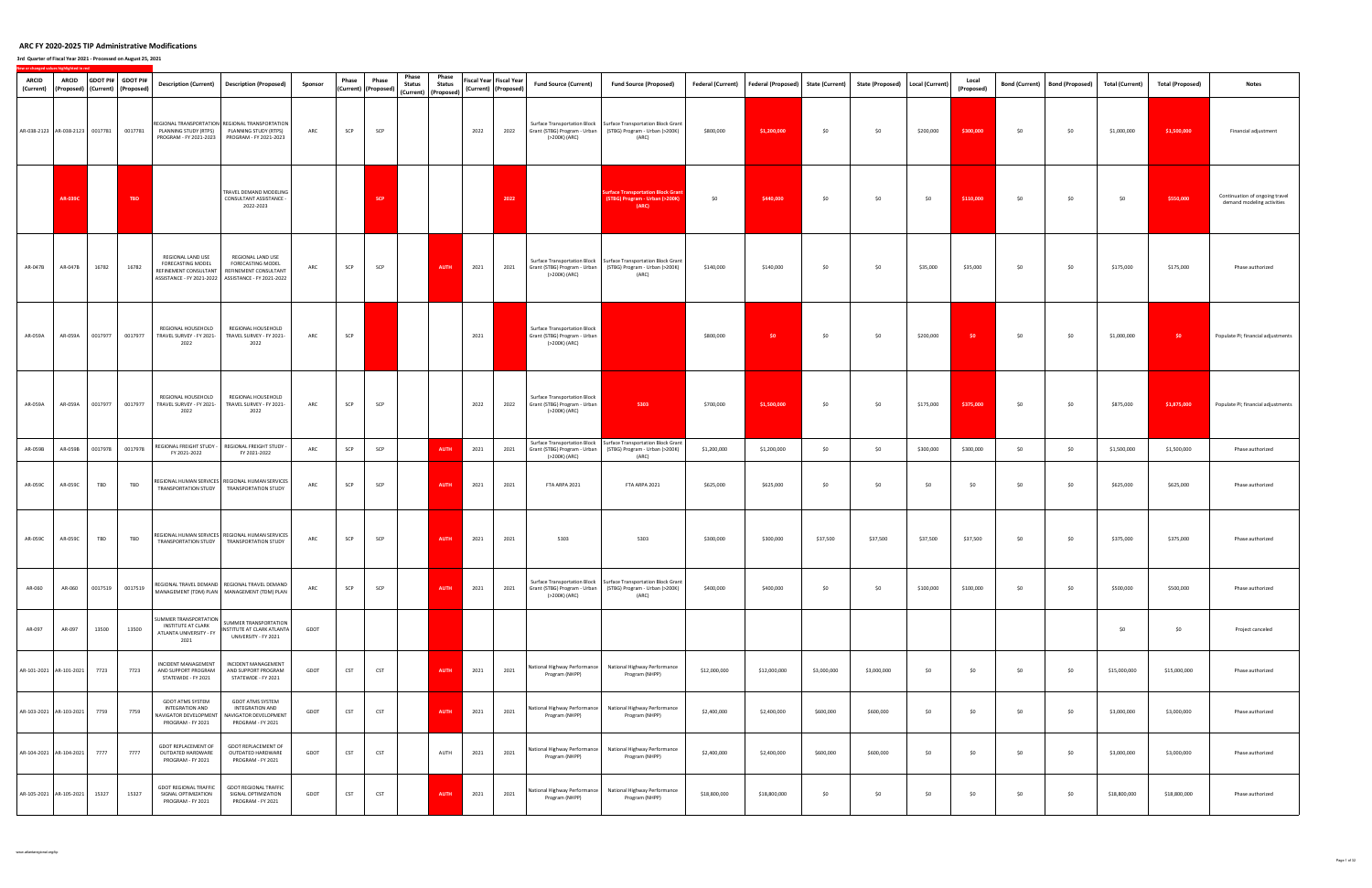| ARCID<br>(Current)        | <b>ARCID</b>                  |       | GDOT PI# GDOT PI#<br>(Proposed)   (Current)   (Proposed) | <b>Description (Current)</b>                                                                               | <b>Description (Proposed)</b>                                                                                                                                       | Sponsor | Phase      | Phase<br>(Current) (Proposed) | Phase<br><b>Status</b> | Phase<br><b>Status</b><br>(Current) (Proposed) |      | Fiscal Year Fiscal Year<br>(Current) (Proposed) | <b>Fund Source (Current)</b>                                               | <b>Fund Source (Proposed)</b>                                                 | <b>Federal (Current)</b> | Federal (Proposed) | <b>State (Current)</b> | State (Proposed)   Local (Current) |     | Local<br>(Proposed) | <b>Bond (Current)</b> | <b>Bond (Proposed)</b> | <b>Total (Current)</b> | <b>Total (Proposed)</b> | <b>Notes</b>     |
|---------------------------|-------------------------------|-------|----------------------------------------------------------|------------------------------------------------------------------------------------------------------------|---------------------------------------------------------------------------------------------------------------------------------------------------------------------|---------|------------|-------------------------------|------------------------|------------------------------------------------|------|-------------------------------------------------|----------------------------------------------------------------------------|-------------------------------------------------------------------------------|--------------------------|--------------------|------------------------|------------------------------------|-----|---------------------|-----------------------|------------------------|------------------------|-------------------------|------------------|
| AR-105-2021 AR-105-2021   |                               | 15327 | 15327                                                    | <b>GDOT REGIONAL TRAFFIC</b><br>SIGNAL OPTIMIZATION<br>PROGRAM - FY 2021                                   | <b>GDOT REGIONAL TRAFFIC</b><br>SIGNAL OPTIMIZATION<br>PROGRAM - FY 2021                                                                                            | GDOT    | <b>CST</b> | <b>CST</b>                    |                        | <b>AUTH</b>                                    | 2021 | 2021                                            | <b>Surface Transportation Block</b><br>Grant (STBG) Program Flex<br>(GDOT) | <b>Surface Transportation Block Grant</b><br>(STBG) Program Flex (GDOT)       | \$4,700,000              | \$4,700,000        | \$0                    | \$0                                | \$0 | \$0                 | \$0                   | \$0                    | \$4,700,000            | \$4,700,000             | Phase authorized |
| AR-105-2024 AR-105-2024   |                               | 15328 | 15330                                                    | <b>GDOT REGIONAL TRAFFIC</b><br>SIGNAL OPTIMIZATION<br>PROGRAM - FY 2024                                   | <b>GDOT REGIONAL TRAFFIC</b><br>SIGNAL OPTIMIZATION<br>PROGRAM - FY 2024                                                                                            | GDOT    | CST        | CST                           |                        |                                                | 2024 | 2024                                            | Program (NHPP)                                                             | National Highway Performance National Highway Performance<br>Program (NHPP)   | \$18,800,000             | \$18,800,000       | \$0                    | \$0                                | \$0 | \$0                 | \$0                   | \$0                    | \$18,800,000           | \$18,800,000            | Populate PI      |
| AR-105-2025 AR-105-2025   |                               | 15329 | 15331                                                    | <b>GDOT REGIONAL TRAFFIC</b><br>SIGNAL OPTIMIZATION<br>PROGRAM - FY 2025                                   | <b>GDOT REGIONAL TRAFFIC</b><br>SIGNAL OPTIMIZATION<br>PROGRAM - FY 2025                                                                                            | GDOT    | CST        | <b>CST</b>                    |                        |                                                | 2025 | 2025                                            | Surface Transportation Block<br>Grant (STBG) Program Flex<br>(GDOT)        | <b>Surface Transportation Block Grant</b><br>(STBG) Program Flex (GDOT)       | \$4,700,000              | \$4,700,000        | \$0                    | \$0                                | \$0 | \$0                 | \$0                   | \$0                    | \$4,700,000            | \$4,700,000             | Populate PI      |
| AR-106-2021   AR-106-2021 |                               | 15505 | 15505                                                    | <b>GDOT ROADWAY</b><br>OPERATIONAL<br>MPROVEMENTS PROGRAM<br>IN THE METROPOLITAN<br>ATLANTA AREA - FY 2021 | <b>GDOT ROADWAY</b><br>OPERATIONAL<br><b>IMPROVEMENTS PROGRAM</b><br>IN THE METROPOLITAN<br>ATLANTA AREA - FY 2021                                                  | GDOT    | <b>CST</b> | CST                           |                        | <b>AUTH</b>                                    | 2021 | 2021                                            | Surface Transportation Block<br>Grant (STBG) Program Flex<br>(GDOT)        | Surface Transportation Block Grant<br>(STBG) Program Flex (GDOT)              | \$4,474,400              | \$4,474,400        | \$1,118,600            | \$1,118,600                        | \$0 | \$0                 | \$0                   | \$0                    | \$5,593,000            | \$5,593,000             | Phase authorized |
| AR-110-2021 AR-110-2021   |                               | 12958 | 12958                                                    | <b>GDOT CONSTRUCTION</b><br>MANAGEMENT PROGRAM -<br>FY 2021                                                | <b>GDOT CONSTRUCTION</b><br>MANAGEMENT PROGRAM -<br>FY 2021                                                                                                         | GDOT    | <b>CST</b> | <b>CST</b>                    |                        | <b>AUTH</b>                                    | 2021 | 2021                                            | Program (NHPP)                                                             | National Highway Performance National Highway Performance<br>Program (NHPP)   | \$11,186,400             | \$11,186,400       | \$2,796,600            | \$2,796,600                        | \$0 | \$0                 | \$0                   | \$0                    | \$13,983,000           | \$13,983,000            | Phase authorized |
| AR-113-2021   AR-113-2021 |                               | 15498 | 15498                                                    | <b>GDOT SURFACE</b><br>(STP) BRIDGE REPAINTING<br>PROGRAM - FY 2021                                        | <b>GDOT SURFACE</b><br>RANSPORTATION PROGRAM TRANSPORTATION PROGRAM<br>(STP) BRIDGE REPAINTING<br>PROGRAM - FY 2021                                                 | GDOT    | CST        | CST                           |                        | AUTH                                           | 2021 | 2021                                            | <b>Surface Transportation Block</b><br>Grant (STBG) Program Flex<br>(GDOT) | <b>Surface Transportation Block Grant</b><br>(STBG) Program Flex (GDOT)       | \$5,593,600              | \$5,593,600        | \$1,398,400            | \$1,398,400                        | \$0 | \$0                 | \$0                   | \$0                    | \$6,992,000            | \$6,992,000             | Phase authorized |
| AR-114-2021 AR-114-2021   |                               | 15499 | 15499                                                    | <b>GDOT INTERSTATE BRIDGE</b><br>REPAINTING PROGRAM - FY<br>2021                                           | <b>GDOT INTERSTATE BRIDGE</b><br>REPAINTING PROGRAM - FY<br>2021                                                                                                    | GDOT    | CST        | CST                           |                        | <b>AUTH</b>                                    | 2021 | 2021                                            | Program (NHPP)                                                             | National Highway Performance   National Highway Performance<br>Program (NHPP) | \$11,186,400             | \$11,186,400       | \$2,796,600            | \$2,796,600                        | \$0 | \$0                 | \$0                   | \$0                    | \$13,983,000           | \$13,983,000            | Phase authorized |
| AR-116-2021   AR-116-2021 |                               | 15510 | 15510                                                    | <b>GDOT SURFACE</b><br>SITE RESTORATION<br>PROGRAM - FY 2021                                               | <b>GDOT SURFACE</b><br>RANSPORTATION PROGRAM TRANSPORTATION PROGRAM<br>(STP) WETLAND MITIGATION   (STP) WETLAND MITIGATION<br>SITE RESTORATION PROGRAM<br>- FY 2021 | GDOT    | CST        | <b>CST</b>                    |                        | <b>AUTH</b>                                    | 2021 | 2021                                            | <b>Surface Transportation Block</b><br>Grant (STBG) Program Flex<br>(GDOT) | <b>Surface Transportation Block Grant</b><br>(STBG) Program Flex (GDOT)       | \$447,200                | \$447,200          | \$111,800              | \$111,800                          | \$0 | \$0                 | \$0                   | \$0                    | \$559,000              | \$559,000               | Phase authorized |
| AR-117-2021 AR-117-2021   |                               | 15501 | 15501                                                    | <b>GDOT SURFACE</b><br>(STP) RAILROAD/HIGHWAY<br>HAZARD ELIMINATION<br>PROGRAM - FY 2021                   | <b>GDOT SURFACE</b><br>RANSPORTATION PROGRAM TRANSPORTATION PROGRAM<br>(STP) RAILROAD/HIGHWAY<br>HAZARD ELIMINATION<br>PROGRAM - FY 2021                            | GDOT    | CST        | CST                           |                        | <b>AUTH</b>                                    | 2021 | 2021                                            | Railway-Highway - Hazard<br>Elimination                                    | Railway-Highway - Hazard<br>Elimination                                       | \$1,864,800              | \$1,864,800        | \$466,200              | \$466,200                          | \$0 | \$0                 | \$0                   | \$0                    | \$2,331,000            | \$2,331,000             | Phase authorized |
|                           | AR-118-2021 AR-118-2021 15504 |       | 15504                                                    | <b>GDOT SURFACE</b><br>2021                                                                                | <b>GDOT SURFACE</b><br>TRANSPORTATION PROGRAM TRANSPORTATION PROGRAM<br>(STP) SAFETY PROGRAM - FY   (STP) SAFETY PROGRAM - FY<br>2021                               | GDOT    | <b>CST</b> | CST                           |                        | <b>AUTH</b>                                    | 2021 | 2021                                            | Highway Safety Improvement<br>Program (HSIP)                               | Highway Safety Improvement<br>Program (HSIP)                                  | \$37,288,000             | \$37,288,000       | \$9,322,000            | \$9,322,000                        | \$0 | \$0                 | \$0                   | \$0                    | \$46,610,000           | \$46,610,000            | Phase authorized |
|                           | AR-119-2021 AR-119-2021 15503 |       | 15503                                                    | <b>GDOT SURFACE</b><br>(STP) RIGHT OF WAY<br>PROTECTIVE BUYING<br>PROGRAM - FY 2021                        | <b>GDOT SURFACE</b><br>RANSPORTATION PROGRAM TRANSPORTATION PROGRAM<br>(STP) RIGHT OF WAY<br>PROTECTIVE BUYING<br>PROGRAM - FY 2021                                 | GDOT    | ROW        | ROW                           |                        | <b>AUTH</b>                                    | 2021 | 2021                                            | Surface Transportation Block<br>Grant (STBG) Program Flex<br>(GDOT)        | Surface Transportation Block Grant<br>(STBG) Program Flex (GDOT)              | \$559,200                | \$559,200          | \$139,800              | \$139,800                          | \$0 | \$0                 | \$0                   | \$0                    | \$699,000              | \$699,000               | Phase authorized |
|                           | AR-121-2021 AR-121-2021 15500 |       | 15500                                                    | PROGRAM - FY 2021                                                                                          | GDOT NATIONAL HIGHWAY GDOT NATIONAL HIGHWAY<br>SYSTEM (NHS) INTERCHANGE SYSTEM (NHS) INTERCHANGE<br>AND ROADWAY LIGHTING AND ROADWAY LIGHTING<br>PROGRAM - FY 2021  | GDOT    | CST        | CST                           |                        | <b>AUTH</b>                                    | 2021 | 2021                                            | Program (NHPP)                                                             | National Highway Performance National Highway Performance<br>Program (NHPP)   | \$372,800                | \$372,800          | \$93,200               | \$93,200                           | \$0 | \$0                 | \$0                   | \$0                    | \$466,000              | \$466,000               | Phase authorized |
| AR-122-2021 AR-122-2021   |                               | 15502 | 15502                                                    | STP RAILROAD/HIGHWAY<br>SUM - FY 2021                                                                      | STP RAILROAD/HIGHWAY<br>PROTECTION DEVICE LUMP   PROTECTION DEVICE LUMP<br>SUM - FY 2021                                                                            | GDOT    | <b>CST</b> | <b>CST</b>                    |                        | <b>AUTH</b>                                    | 2021 | 2021                                            | Railway-Highway - Protective<br>Devices                                    | Railway-Highway - Protective<br>Devices                                       | \$1,491,200              | \$1,491,200        | \$372,800              | \$372,800                          | \$0 | \$0                 | \$0                   | \$0                    | \$1,864,000            | \$1,864,000             | Phase authorized |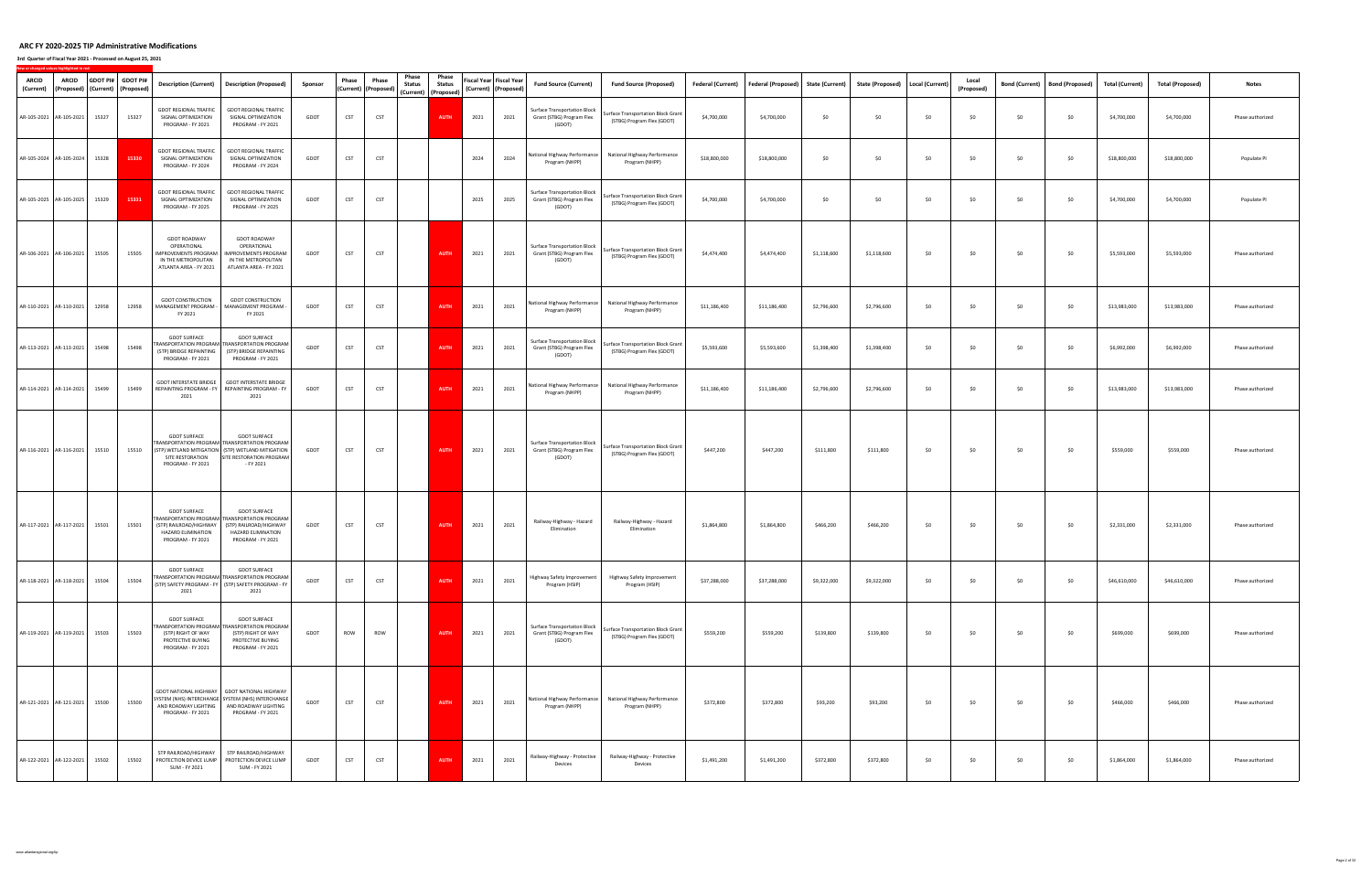| <b>ARCID</b><br>(Current) | <b>ARCID</b><br>(Proposed) |       | GDOT PI# GDOT PI#<br>(Current) (Proposed) | <b>Description (Current)</b>                                                                                          | <b>Description (Proposed)</b>                                                                                                                                                                | Sponsor                             | Phase      | Phase<br>(Current) (Proposed) | Phase<br><b>Status</b> | Phase<br><b>Status</b><br>(Current) (Proposed) |      | Fiscal Year Fiscal Year<br>(Current) (Proposed) | <b>Fund Source (Current)</b>                                                         | <b>Fund Source (Proposed)</b>                                                 | Federal (Current) | Federal (Proposed) State (Current) |              | <b>State (Proposed)</b> | Local (Current) | Local<br>(Proposed) | <b>Bond (Current)</b> | <b>Bond (Proposed)</b> | <b>Total (Current)</b> | <b>Total (Proposed)</b> | <b>Notes</b>                |
|---------------------------|----------------------------|-------|-------------------------------------------|-----------------------------------------------------------------------------------------------------------------------|----------------------------------------------------------------------------------------------------------------------------------------------------------------------------------------------|-------------------------------------|------------|-------------------------------|------------------------|------------------------------------------------|------|-------------------------------------------------|--------------------------------------------------------------------------------------|-------------------------------------------------------------------------------|-------------------|------------------------------------|--------------|-------------------------|-----------------|---------------------|-----------------------|------------------------|------------------------|-------------------------|-----------------------------|
| AR-123-2021 AR-123-2021   |                            | 15506 | 15506                                     | <b>GDOT SURFACE</b><br>FY 2021                                                                                        | <b>GDOT SURFACE</b><br><b>FRANSPORTATION PROGRAM TRANSPORTATION PROGRAM</b><br>(STP) SIGNAL INSTALLATION (STP) SIGNAL INSTALLATION<br>AND UPGRADE PROGRAM - AND UPGRADE PROGRAM - FY<br>2021 | GDOT                                | <b>CST</b> | CST                           |                        | <b>AUTH</b>                                    | 2021 | 2021                                            | Surface Transportation Block<br>Grant (STBG) Program Flex<br>(GDOT)                  | Surface Transportation Block Grant<br>(STBG) Program Flex (GDOT)              | \$2,237,600       | \$2,237,600                        | \$559,400    | \$559,400               | \$0             | \$0                 | \$0                   | \$0                    | \$2,797,000            | \$2,797,000             | Phase authorized            |
| AR-125-2021 AR-125-2021   |                            | 15495 | 15495                                     | <b>GDOT SURFACE</b><br>(STP) RESURFACING AND<br>MAINTENANCE PROGRAM -<br>FY 2021                                      | <b>GDOT SURFACE</b><br><b>TRANSPORTATION PROGRAM TRANSPORTATION PROGRAM</b><br>(STP) RESURFACING AND<br>MAINTENANCE PROGRAM -<br>FY 2021                                                     | GDOT                                | <b>CST</b> | <b>CST</b>                    |                        | <b>AUTH</b>                                    | 2021 | 2021                                            | Surface Transportation Block<br>Grant (STBG) Program Flex<br>(GDOT)                  | Surface Transportation Block Grant<br>(STBG) Program Flex (GDOT)              | \$50,339,200      | \$50,339,200                       | \$12,584,800 | \$12,584,800            | \$0             | \$0                 | \$0                   | \$0                    | \$62,924,000           | \$62,924,000            | Phase authorized            |
| AR-129-2021 AR-129-2021   |                            | 15508 | 15508                                     | GDOT LOW IMPACT BRIDGE<br>PROGRAM - FY 2021                                                                           | <b>GDOT LOW IMPACT BRIDGE</b><br>PROGRAM - FY 2021                                                                                                                                           | GDOT                                | <b>CST</b> | CST                           |                        | <b>AUTH</b>                                    | 2021 | 2021                                            | Surface Transportation Block<br>Grant (STBG) Program Off-<br>System Bridge           | Surface Transportation Block Grant<br>(STBG) Program Off-System Bridge        | \$9,695,200       | \$9,695,200                        | \$2,423,800  | \$2,423,800             | \$0             | \$0                 | \$0                   | \$0                    | \$12,119,000           | \$12,119,000            | Phase authorized            |
| AR-135-2021 AR-135-2021   |                            | 15494 | 15494                                     | STP TRANSPORTATION<br>ENHANCEMENT ACTIVITIES<br>PROGRAM - FY 2021                                                     | STP TRANSPORTATION<br>ENHANCEMENT ACTIVITIES<br>PROGRAM - FY 2021                                                                                                                            | GDOT                                | CST        | <b>CST</b>                    |                        | <b>AUTH</b>                                    | 2021 | 2021                                            | STP - Enhancements                                                                   | STP - Enhancements                                                            | \$7,084,800       | \$7,084,800                        | \$1,771,200  | \$1,771,200             | \$0             | \$0                 | \$0                   | \$0                    | \$8,856,000            | \$8,856,000             | Phase authorized            |
| AR-136-2021 AR-136-2021   |                            | 15509 | 15509                                     | RECREATIONAL TRAILS<br>PROGRAM - FY 2021                                                                              | RECREATIONAL TRAILS<br>PROGRAM - FY 2021                                                                                                                                                     | Dept. of Natural<br>Resources       | CST        | CST                           |                        | <b>AUTH</b>                                    | 2021 | 2021                                            | Recreational Trails Program                                                          | Recreational Trails Program                                                   | \$466,400         | \$466,400                          | \$116,600    | \$116,600               | \$0             | \$0                 | \$0                   | \$0                    | \$583,000              | \$583,000               | Phase authorized            |
| AR-137-2021 AR-137-2021   |                            | 17473 | 17473                                     | TOWING AND RECOVERY<br><b>INCENTIVE PROGRAM - FY</b><br>2021                                                          | TOWING AND RECOVERY<br>INCENTIVE PROGRAM - FY<br>2021                                                                                                                                        | GDOT                                | <b>CST</b> | CST                           |                        | <b>AUTH</b>                                    | 2021 | 2021                                            | Congestion Mitigation & Air<br>Quality Improvement (CMAQ)                            | Congestion Mitigation & Air Quality<br>Improvement (CMAQ)                     | \$400,000         | \$400,000                          | \$100,000    | \$100,000               | \$0             | \$0                 | \$0                   | \$0                    | \$500,000              | \$500,000               | Phase authorized            |
| AR-138-2021 AR-138-2021   |                            | 14990 | 14990                                     | & HIP - FY 2021                                                                                                       | OVERSIGHT SERVICES FOR OVERSIGHT SERVICES FOR ATL<br>ATL TMA Z230; Z301; CMAQ TMA Z230; Z301; CMAQ & HIP<br>- FY 2021                                                                        | GDOT                                | PE         | PE                            |                        | <b>AUTH</b>                                    | 2021 | 2021                                            | <b>Surface Transportation Block</b><br>Grant (STBG) Program - Urban<br>(>200K) (ARC) | Surface Transportation Block Grant<br>(STBG) Program - Urban (>200K)<br>(ARC) | \$1,000,000       | \$1,000,000                        | \$250,000    | \$250,000               | \$0             | \$0                 | \$0                   | \$0                    | \$1,250,000            | \$1,250,000             | Phase authorized            |
| AR-139-2021 AR-139-2021   |                            | 15507 | 15507                                     | <b>GDOT SURFACE</b><br>FY 2021                                                                                        | <b>GDOT SURFACE</b><br><b>TRANSPORTATION PROGRAM TRANSPORTATION PROGRAM</b><br>(NHS) SIGNAL INSTALLATION (NHS) SIGNAL INSTALLATION<br>AND UPGRADE PROGRAM - AND UPGRADE PROGRAM - FY<br>2021 | GDOT                                |            |                               |                        |                                                |      |                                                 |                                                                                      |                                                                               |                   |                                    |              |                         |                 |                     |                       |                        | \$0                    | \$0                     | Project canceled            |
| AR-190-2021 AR-190-2021   |                            | N/A   | N/A                                       | GRTA XPRESS BUS SYSTEM<br>OPERATING ASSISTANCE - FY OPERATING ASSISTANCE - FY<br>2021                                 | GRTA XPRESS BUS SYSTEM<br>2021                                                                                                                                                               | GRTA                                | <b>CST</b> | <b>CST</b>                    |                        | <b>AUTH</b>                                    | 2021 | 2021                                            | State of Georgia                                                                     | State of Georgia                                                              | \$0               | \$0                                | \$12,000,000 | \$12,000,000            | \$0             | \$0                 | \$0                   | \$0                    | \$12,000,000           | \$12,000,000            | Phase authorized            |
| AR-318                    | AR-318                     | 14203 | 14203                                     | I-75 COMMERCIAL VEHICLE<br>LANES (NORTHBOUND<br>DIRECTION ONLY)                                                       | I-75 COMMERCIAL VEHICLE<br>LANES (NORTHBOUND<br>DIRECTION ONLY)                                                                                                                              | GDOT                                | PE         | PE                            |                        | <b>AUTH</b>                                    | 2021 | 2021                                            | National Highway Performance<br>Program (NHPP)                                       | National Highway Performance<br>Program (NHPP)                                | \$6,400,000       | \$6,400,000                        | \$1,600,000  | \$1,600,000             | \$0             | \$0                 | \$0                   | \$0                    | \$8,000,000            | \$8,000,000             | Phase authorized            |
| AR-318                    | AR-318                     | 14203 | 14203                                     | I-75 COMMERCIAL VEHICLE<br>LANES (NORTHBOUND<br>DIRECTION ONLY)                                                       | I-75 COMMERCIAL VEHICLE<br>LANES (NORTHBOUND<br>DIRECTION ONLY)                                                                                                                              | GDOT                                | ROW        | <b>ROW</b>                    |                        | <b>AUTH</b>                                    | 2021 | 2021                                            | National Highway Performance<br>Program (NHPP)                                       | National Highway Performance<br>Program (NHPP)                                | \$2,480,000       | \$2,480,000                        | \$620,000    | \$620,000               | \$0             | \$0                 | \$0                   | \$0                    | \$3,100,000            | \$3,100,000             | Phase authorized            |
| AR-348A                   | AR-348A                    | 16579 | 16579                                     | SR 920 BRIDGE UPGRADE                                                                                                 | SR 920 BRIDGE UPGRADE                                                                                                                                                                        | GDOT                                | PE         | PE                            | AUTH                   | AUTH                                           | 2021 | 2020                                            | Surface Transportation Block<br>Grant (STBG) Program Flex<br>(GDOT)                  | Surface Transportation Block Grant<br>(STBG) Program Flex (GDOT)              | \$520,000         | \$520,000                          | \$130,000    | \$130,000               | \$0             | \$0                 | \$0                   | \$0                    | \$650,000              | \$650,000               | Schedule adjustment         |
| AR-450A                   | AR-450A                    | 9395  | 9395                                      | BELTLINE CORRIDOR MULTI-<br>USE TRAIL AND<br>STREETSCAPES                                                             | BELTLINE CORRIDOR MULTI-<br>USE TRAIL AND<br>STREETSCAPES                                                                                                                                    | Atlanta<br>Development<br>Authority | ROW        | ROW                           |                        |                                                | 2023 | 2022                                            | Local Jurisdiction/Municipality<br>Funds                                             | Local Jurisdiction/Municipality<br>Funds                                      | \$0               | \$0                                | \$0          | \$0                     | \$15,000,000    | \$15,000,000        | \$0                   | \$0                    | \$15,000,000           | \$15,000,000            | Schedule adjustment         |
| AR-515                    | AR-515                     | N/A   | N/A                                       | Xpress Operations & Light<br>Maintenance Facility/ Park-<br>and-Ride Technology Project   and-Ride Technology Project | Xpress Operations & Light<br>Maintenance Facility/ Park-                                                                                                                                     | SRTA                                | CST        | <b>CST</b>                    |                        | <b>AUTH</b>                                    | 2021 | 2021                                            | <b>Bus and Bus Facilities</b><br>Discretionary                                       | Bus and Bus Facilities Discretionary                                          | \$1,800,000       | \$1,800,000                        | \$450,000    | \$450,000               | \$0             | \$0                 | \$0                   | \$0                    | \$2,250,000            | \$2,250,000             | Phase authorized            |
|                           | AR-516                     |       | TBD                                       |                                                                                                                       | <b>XPRESS VEHICLE</b><br><b>REPLACEMENT - ELECTRIC</b><br><b>COMMUTER BUS AND</b><br><b>HARGING INFRASTRUCTURI</b><br><b>DEPLOYMENT - PHASE I</b>                                            | Atlanta Transit<br>Link Authority   |            | CST                           |                        |                                                |      | 2022                                            |                                                                                      | Low or No Emission Vehicle Program<br>5339                                    | \$0               | \$5,473,485                        | \$0          | \$2,791,430             | \$0             | \$0                 | \$0                   | \$0                    | \$0                    | \$8,264,915             | Program discretionary award |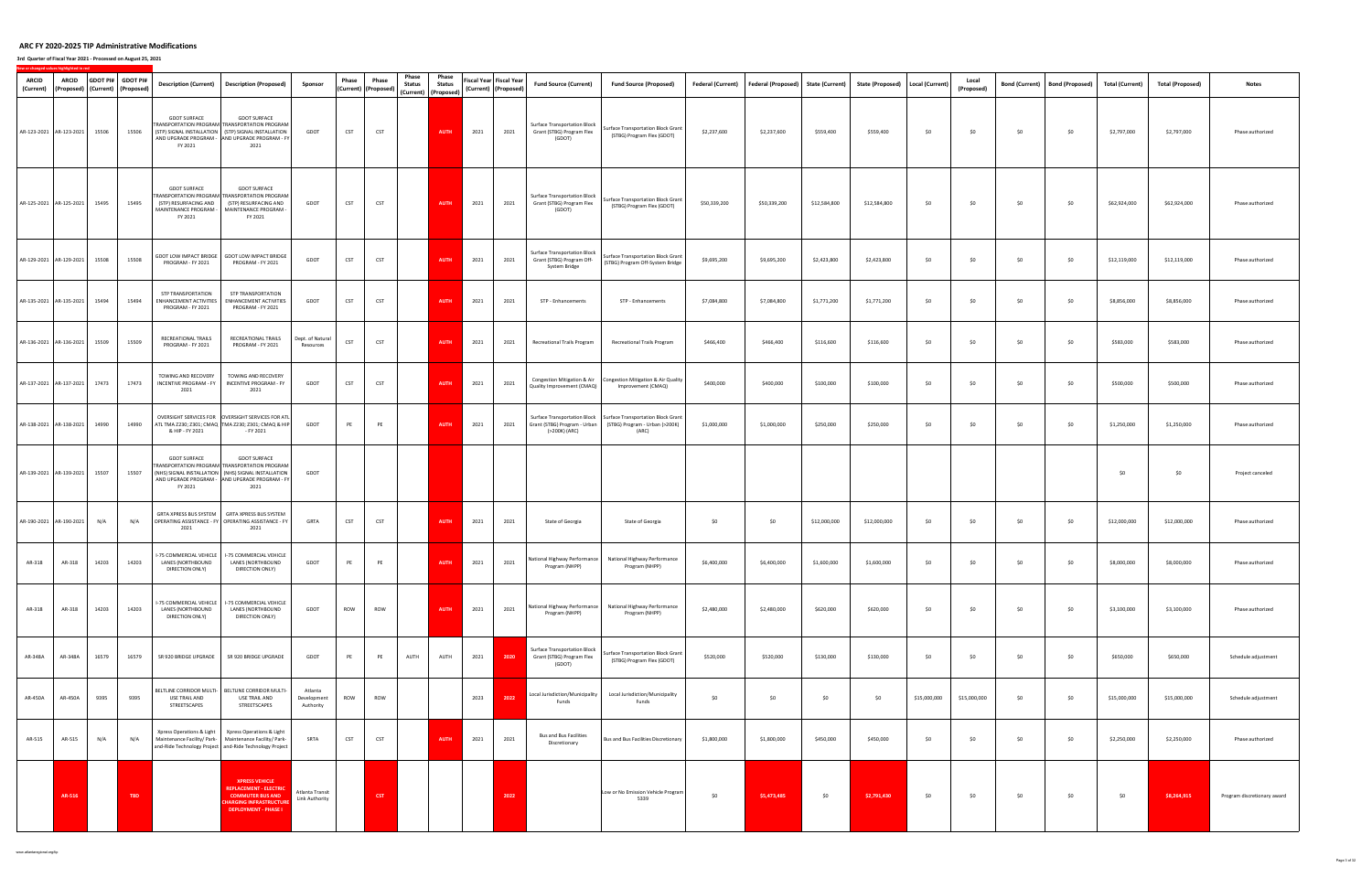#### **3rd Quarter of Fiscal Year 2021 ‐ Processed on August 25, 2021**

| <b>ARCID</b><br>(Current)     | <b>ARCID</b><br>(Proposed) (Current) |       | GDOT PI# GDOT PI#<br>(Proposed) | <b>Description (Current)</b>                                                      | <b>Description (Proposed)</b>                                                                              | Sponsor                | Phase      | Phase<br>(Current) (Proposed) | Phase<br><b>Status</b><br>(Current) (Proposed) | Phase<br><b>Status</b> |      | Fiscal Year Fiscal Year<br>(Current) (Proposed) | <b>Fund Source (Current)</b>              | <b>Fund Source (Proposed)</b>                                              | Federal (Current) | Federal (Proposed) State (Current) |             | State (Proposed)   Local (Current) |             | Local<br>(Proposed) | <b>Bond (Current)</b> | <b>Bond (Proposed)</b> | <b>Total (Current)</b> | <b>Total (Proposed)</b> | <b>Notes</b>     |
|-------------------------------|--------------------------------------|-------|---------------------------------|-----------------------------------------------------------------------------------|------------------------------------------------------------------------------------------------------------|------------------------|------------|-------------------------------|------------------------------------------------|------------------------|------|-------------------------------------------------|-------------------------------------------|----------------------------------------------------------------------------|-------------------|------------------------------------|-------------|------------------------------------|-------------|---------------------|-----------------------|------------------------|------------------------|-------------------------|------------------|
| AR-5307-ARC AR-5307-ARC       |                                      | N/A   | N/A                             | FTA SECTION 5307/5340<br><b>FORMULA FUNDS</b><br>ALLOCATION FOR ARC               | FTA SECTION 5307/5340<br>FORMULA FUNDS<br>ALLOCATION FOR ARC                                               | ARC                    | <b>CST</b> | CST                           |                                                | <b>AUTH</b>            | 2021 | 2021                                            | Program                                   | Transit Urbanized Area Formula   Transit Urbanized Area Formula<br>Program | \$300,000         | \$300,000                          | \$0         | \$0                                | \$75,000    | \$75,000            | \$0                   | \$0                    | \$375,000              | \$375,000               | Phase authorized |
| AR-5307-BA AR-5307-BA         |                                      | N/A   | N/A                             | FTA SECTION 5307/5340<br>FORMULA FUNDS<br><b>ALLOCATION FOR BARROW</b><br>COUNTY  | FTA SECTION 5307/5340<br><b>FORMULA FUNDS</b><br>ALLOCATION FOR BARROW<br>COUNTY                           | <b>Barrow County</b>   | <b>CST</b> | <b>CST</b>                    |                                                | <b>AUTH</b>            | 2021 | 2021                                            | Program                                   | Transit Urbanized Area Formula Transit Urbanized Area Formula<br>Program   | \$38,300          | \$38,300                           | \$0         | \$0                                | \$9,575     | \$9,575             | \$0                   | \$0                    | \$47,875               | \$47,875                | Phase authorized |
| AR-5307-BT AR-5307-BT         |                                      | N/A   | N/A                             | FTA SECTION 5307/5340<br>FORMULA FUNDS<br>ALLOCATION FOR BARTOW<br>COUNTY         | FTA SECTION 5307/5340<br><b>FORMULA FUNDS</b><br>ALLOCATION FOR BARTOW<br>COUNTY                           | <b>Bartow County</b>   | <b>CST</b> | CST                           |                                                | <b>AUTH</b>            | 2021 | 2021                                            | Program                                   | Transit Urbanized Area Formula Transit Urbanized Area Formula<br>Program   | \$25,600          | \$25,600                           | \$0         | \$0                                | \$6,400     | \$6,400             | \$0                   | \$0                    | \$32,000               | \$32,000                | Phase authorized |
| AR-5307-CA AR-5307-CA         |                                      | N/A   | N/A                             | FTA SECTION 5307/5340<br>FORMULA FUNDS<br>ALLOCATION FOR CARROLL<br>COUNTY        | FTA SECTION 5307/5340<br>FORMULA FUNDS<br>ALLOCATION FOR CARROLL<br>COUNTY                                 | Carroll County         | <b>CST</b> | <b>CST</b>                    |                                                | <b>AUTH</b>            | 2021 | 2021                                            | Transit Urbanized Area Formula<br>Program | Transit Urbanized Area Formula<br>Program                                  | \$73,400          | \$73,400                           | \$0         | \$0                                | \$18,350    | \$18,350            | \$0                   | \$0                    | \$91,750               | \$91,750                | Phase authorized |
| AR-5307-CH AR-5307-CH         |                                      | N/A   | N/A                             | FTA SECTION 5307/5340<br>FORMULA FUNDS<br>COUNTY                                  | FTA SECTION 5307/5340<br><b>FORMULA FUNDS</b><br>ALLOCATION FOR CHEROKEE ALLOCATION FOR CHEROKEE<br>COUNTY | Cherokee County        | <b>CST</b> | CST                           |                                                | <b>AUTH</b>            | 2021 | 2021                                            | Transit Urbanized Area Formula<br>Program | Transit Urbanized Area Formula<br>Program                                  | \$680,000         | \$680,000                          | \$0         | \$0                                | \$170,000   | \$170,000           | \$0                   | \$0                    | \$850,000              | \$850,000               | Phase authorized |
| AR-5307-CO AR-5307-CO T000583 |                                      |       | T000583                         | FTA SECTION 5307/5340<br>FORMULA FUNDS<br>ALLOCATION FOR COBB<br>COUNTY           | FTA SECTION 5307/5340<br>FORMULA FUNDS<br>ALLOCATION FOR COBB<br>COUNTY                                    | Cobb County            | <b>CST</b> | CST                           |                                                | <b>AUTH</b>            | 2021 | 2021                                            | Program                                   | Transit Urbanized Area Formula   Transit Urbanized Area Formula<br>Program | \$5,200,000       | \$5,200,000                        | \$0         | \$0                                | \$1,300,000 | \$1,300,000         | \$0                   | \$0                    | \$6,500,000            | \$6,500,000             | Phase authorized |
| AR-5307-CW AR-5307-CW         |                                      | N/A   | N/A                             | FTA SECTION 5307/5340<br>FORMULA FUNDS<br>COUNTY                                  | FTA SECTION 5307/5340<br><b>FORMULA FUNDS</b><br>ALLOCATION FOR COWETA ALLOCATION FOR COWETA<br>COUNTY     | Coweta County          | <b>CST</b> | CST                           |                                                | <b>AUTH</b>            | 2021 | 2021                                            | Transit Urbanized Area Formula<br>Program | Transit Urbanized Area Formula<br>Program                                  | \$290,000         | \$290,000                          | \$0         | \$0                                | \$72,500    | \$72,500            | \$0                   | \$0                    | \$362,500              | \$362,500               | Phase authorized |
| AR-5307-DA AR-5307-DA         |                                      | N/A   | N/A                             | FTA SECTION 5307/5340<br>FORMULA FUNDS<br>COUNTY                                  | FTA SECTION 5307/5340<br>FORMULA FUNDS<br>ALLOCATION FOR DAWSON   ALLOCATION FOR DAWSON<br>COUNTY          | Dawson County          | <b>CST</b> | <b>CST</b>                    |                                                | <b>AUTH</b>            | 2021 | 2021                                            | Transit Urbanized Area Formula<br>Program | Transit Urbanized Area Formula<br>Program                                  | \$13,400          | \$13,400                           | \$0         | \$0                                | \$3,350     | \$3,350             | \$0                   | \$0                    | \$16,750               | \$16,750                | Phase authorized |
| AR-5307-DO AR-5307-DO         |                                      | N/A   | N/A                             | FTA SECTION 5307/5340<br>FORMULA FUNDS<br>COUNTY                                  | FTA SECTION 5307/5340<br>FORMULA FUNDS<br>ALLOCATION FOR DOUGLAS ALLOCATION FOR DOUGLAS<br>COUNTY          | Douglas County         | <b>CST</b> | CST                           |                                                | <b>AUTH</b>            | 2021 | 2021                                            | Transit Urbanized Area Formula<br>Program | Transit Urbanized Area Formula<br>Program                                  | \$1,200,000       | \$1,200,000                        | \$0         | \$0                                | \$300,000   | \$300,000           | \$0                   | \$0                    | \$1,500,000            | \$1,500,000             | Phase authorized |
| AR-5307-FA AR-5307-FA         |                                      | N/A   | N/A                             | FTA SECTION 5307/5340<br><b>FORMULA FUNDS</b><br>ALLOCATION FOR FAYETTE<br>COUNTY | FTA SECTION 5307/5340<br>FORMULA FUNDS<br>ALLOCATION FOR FAYETTE<br>COUNTY                                 | <b>Fayette County</b>  | <b>CST</b> | CST                           |                                                | <b>AUTH</b>            | 2021 | 2021                                            | Transit Urbanized Area Formula<br>Program | Transit Urbanized Area Formula<br>Program                                  | \$310,000         | \$310,000                          | \$0         | \$0                                | \$77,500    | \$77,500            | \$0                   | \$0                    | \$387,500              | \$387,500               | Phase authorized |
| AR-5307-FT AR-5307-FT         |                                      | N/A   | N/A                             | FTA SECTION 5307/5340<br>FORMULA FUNDS<br>COUNTY                                  | FTA SECTION 5307/5340<br>FORMULA FUNDS<br>ALLOCATION FOR FORSYTH ALLOCATION FOR FORSYTH<br>COUNTY          | Forsyth County         | <b>CST</b> | <b>CST</b>                    |                                                | <b>AUTH</b>            | 2021 | 2021                                            | Transit Urbanized Area Formula<br>Program | Transit Urbanized Area Formula<br>Program                                  | \$550,000         | \$550,000                          | \$0         | \$0                                | \$137,500   | \$137,500           | \$0                   | \$0                    | \$687,500              | \$687,500               | Phase authorized |
| AR-5307-GRTA                  | AR-5307-<br>GRTA                     | 15973 | 15973                           | FTA SECTION 5307/5340<br><b>FORMULA FUNDS</b><br>ALLOCATION FOR GRTA              | FTA SECTION 5307/5340<br>FORMULA FUNDS<br>ALLOCATION FOR GRTA                                              | <b>GRTA</b>            | <b>CST</b> | CST                           |                                                | <b>AUTH</b>            | 2021 | 2021                                            | Transit Urbanized Area Formula<br>Program | Transit Urbanized Area Formula<br>Program                                  | \$4,800,000       | \$4,800,000                        | \$1,200,000 | \$1,200,000                        | \$0         | \$0                 | \$0                   | \$0                    | \$6,000,000            | \$6,000,000             | Phase authorized |
| AR-5307-GW AR-5307-GW         |                                      | N/A   | N/A                             | FTA SECTION 5307/5340<br>FORMULA FUNDS<br>COUNTY                                  | FTA SECTION 5307/5340<br><b>FORMULA FUNDS</b><br>ALLOCATION FOR GWINNETT ALLOCATION FOR GWINNETT<br>COUNTY | <b>Gwinnett County</b> | <b>CST</b> | CST                           |                                                | <b>AUTH</b>            | 2021 | 2021                                            | Transit Urbanized Area Formula<br>Program | Transit Urbanized Area Formula<br>Program                                  | \$5,400,000       | \$5,400,000                        | \$0         | \$0                                | \$1,350,000 | \$1,350,000         | \$0                   | \$0                    | \$6,750,000            | \$6,750,000             | Phase authorized |
| AR-5307-HA AR-5307-HA         |                                      | N/A   | N/A                             | FTA SECTION 5307/5340<br>FORMULA FUNDS<br>ALLOCATION FOR HALL<br>COUNTY           | FTA SECTION 5307/5340<br>FORMULA FUNDS<br>ALLOCATION FOR HALL<br>COUNTY                                    | <b>Hall County</b>     | <b>CST</b> | <b>CST</b>                    |                                                | <b>AUTH</b>            | 2021 | 2021                                            | Transit Urbanized Area Formula<br>Program | Transit Urbanized Area Formula<br>Program                                  | \$45,600          | \$45,600                           | \$0         | \$0                                | \$11,400    | \$11,400            | \$0                   | \$0                    | \$57,000               | \$57,000                | Phase authorized |
| AR-5307-HE AR-5307-HE         |                                      | N/A   | N/A                             | FTA SECTION 5307/5340<br>FORMULA FUNDS<br>ALLOCATION FOR HENRY<br>COUNTY          | FTA SECTION 5307/5340<br>FORMULA FUNDS<br>ALLOCATION FOR HENRY<br>COUNTY                                   | <b>Henry County</b>    | <b>CST</b> | <b>CST</b>                    |                                                | <b>AUTH</b>            | 2021 | 2021                                            | Transit Urbanized Area Formula<br>Program | Transit Urbanized Area Formula<br>Program                                  | \$620,000         | \$620,000                          | \$0         | \$0                                | \$155,000   | \$155,000           | \$0                   | \$0                    | \$775,000              | \$775,000               | Phase authorized |
| AR-5307-JA AR-5307-JA         |                                      | N/A   | N/A                             | FTA SECTION 5307/5340<br>FORMULA FUNDS<br>ALLOCATION FOR JACKSON<br>COUNTY        | FTA SECTION 5307/5340<br>FORMULA FUNDS<br>ALLOCATION FOR JACKSON<br>COUNTY                                 | Jackson County         | <b>CST</b> | <b>CST</b>                    |                                                | <b>AUTH</b>            | 2021 | 2021                                            | Program                                   | Transit Urbanized Area Formula   Transit Urbanized Area Formula<br>Program | \$20,700          | \$20,700                           | \$0         | \$0                                | \$5,175     | \$5,175             | \$0                   | \$0                    | \$25,875               | \$25,875                | Phase authorized |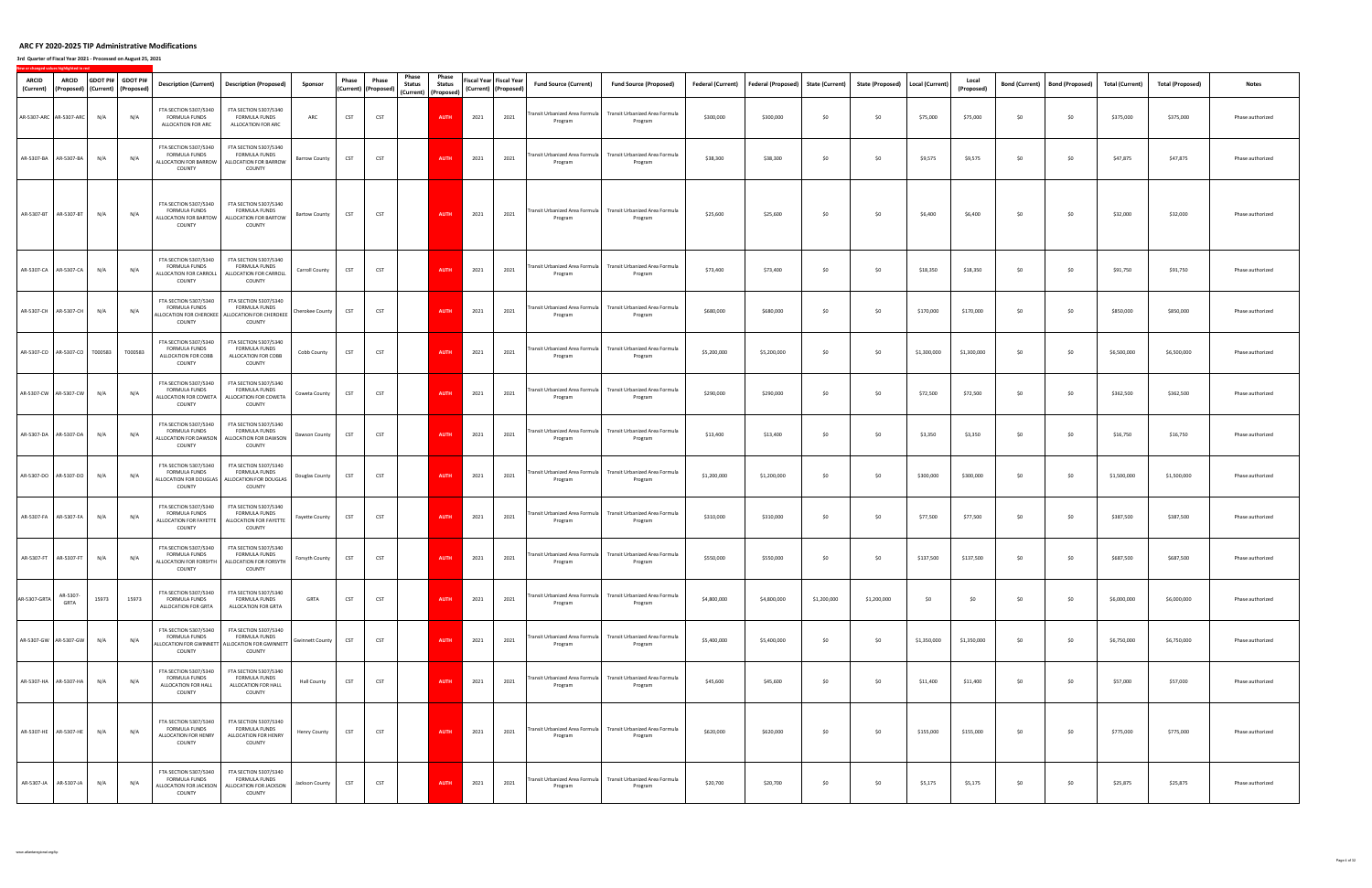**3rd Quarter of Fiscal Year 2021 ‐ Processed on August 25, 2021**

| ARCID<br>(Current) | <b>ARCID</b><br>(Proposed) (Current) (Proposed) | GDOT PI# GDOT PI# |       |                                                                                                                                                                 | Description (Current) Description (Proposed)                                                                                                                                     | Sponsor                | Phase      | Phase<br>(Current) (Proposed) | Phase<br><b>Status</b> | Phase<br><b>Status</b><br>(Current) (Proposed) |      | Fiscal Year Fiscal Year<br>(Current) (Proposed) | <b>Fund Source (Current)</b>                                      | <b>Fund Source (Proposed)</b>                                              |              | Federal (Current) Federal (Proposed) State (Current) |           | State (Proposed)   Local (Current) |              | Local<br>(Proposed) | <b>Bond (Current)</b> | <b>Bond (Proposed)</b> | <b>Total (Current)</b> | <b>Total (Proposed)</b> | <b>Notes</b>     |
|--------------------|-------------------------------------------------|-------------------|-------|-----------------------------------------------------------------------------------------------------------------------------------------------------------------|----------------------------------------------------------------------------------------------------------------------------------------------------------------------------------|------------------------|------------|-------------------------------|------------------------|------------------------------------------------|------|-------------------------------------------------|-------------------------------------------------------------------|----------------------------------------------------------------------------|--------------|------------------------------------------------------|-----------|------------------------------------|--------------|---------------------|-----------------------|------------------------|------------------------|-------------------------|------------------|
|                    | AR-5307-M AR-5307-M                             | N/A               | N/A   | FTA SECTION 5307/5340<br><b>FORMULA FUNDS</b><br>ALLOCATION FOR MARTA<br>AND FLEXED FHWA FUNDS<br>PURPOSED FOR SECTION<br>5307/5340 ELIGIBLE<br><b>PROJECTS</b> | FTA SECTION 5307/5340<br><b>FORMULA FUNDS</b><br>ALLOCATION FOR MARTA<br>AND FLEXED FHWA FUNDS<br>PURPOSED FOR SECTION<br>5307/5340 ELIGIBLE<br>PROJECTS                         | MARTA                  | <b>CST</b> | <b>CST</b>                    |                        | <b>AUTH</b>                                    | 2021 | 2021                                            | Program                                                           | Transit Urbanized Area Formula   Transit Urbanized Area Formula<br>Program | \$41,000,000 | \$41,000,000                                         | \$0       | \$0                                | \$10,250,000 | \$10,250,000        | \$0                   | \$0                    | \$51,250,000           | \$51,250,000            | Phase authorized |
|                    | AR-5307-NE AR-5307-NE                           | N/A               | N/A   | FTA SECTION 5307/5340<br>FORMULA FUNDS<br>COUNTY                                                                                                                | FTA SECTION 5307/5340<br><b>FORMULA FUNDS</b><br>ALLOCATION FOR NEWTON ALLOCATION FOR NEWTON<br>COUNTY                                                                           | Newton County          | <b>CST</b> | <b>CST</b>                    |                        | AUTH                                           | 2021 | 2021                                            | Program                                                           | Transit Urbanized Area Formula Transit Urbanized Area Formula<br>Program   | \$245,000    | \$245,000                                            | \$0       | \$0                                | \$61,250     | \$61,250            | \$0                   | \$0                    | \$306,250              | \$306,250               | Phase authorized |
|                    | AR-5307-PA AR-5307-PA                           | N/A               | N/A   | FTA SECTION 5307/5340<br>FORMULA FUNDS<br>COUNTY                                                                                                                | FTA SECTION 5307/5340<br>FORMULA FUNDS<br>ALLOCATION FOR PAULDING ALLOCATION FOR PAULDING<br>COUNTY                                                                              | <b>Paulding County</b> | <b>CST</b> | <b>CST</b>                    |                        | <b>AUTH</b>                                    | 2021 | 2021                                            | Program                                                           | Transit Urbanized Area Formula Transit Urbanized Area Formula<br>Program   | \$390,000    | \$390,000                                            | \$0       | \$0                                | \$97,500     | \$97,500            | \$0                   | \$0                    | \$487,500              | \$487,500               | Phase authorized |
|                    | AR-5307-PI AR-5307-PI                           | N/A               | N/A   | FTA SECTION 5307/5340<br><b>FORMULA FUNDS</b><br>ALLOCATION FOR PIKE<br>COUNTY                                                                                  | FTA SECTION 5307/5340<br>FORMULA FUNDS<br>ALLOCATION FOR PIKE<br>COUNTY                                                                                                          | Pike County            | <b>CST</b> | <b>CST</b>                    |                        | <b>AUTH</b>                                    | 2021 | 2021                                            | Program                                                           | Transit Urbanized Area Formula Transit Urbanized Area Formula<br>Program   | \$20,700     | \$20,700                                             | \$0       | \$0                                | \$5,175      | \$5,175             | \$0                   | \$0                    | \$25,875               | \$25,875                | Phase authorized |
|                    | AR-5307-RO AR-5307-RO                           | N/A               | N/A   | FTA SECTION 5307/5340<br>FORMULA FUNDS<br>COUNTY                                                                                                                | FTA SECTION 5307/5340<br><b>FORMULA FUNDS</b><br>ALLOCATION FOR ROCKDALE ALLOCATION FOR ROCKDALE<br>COUNTY                                                                       | Rockdale County        | <b>CST</b> | <b>CST</b>                    |                        | <b>AUTH</b>                                    | 2021 | 2021                                            | Program                                                           | Transit Urbanized Area Formula Transit Urbanized Area Formula<br>Program   | \$275,000    | \$275,000                                            | \$0       | \$0                                | \$68,750     | \$68,750            | \$0                   | \$0                    | \$343,750              | \$343,750               | Phase authorized |
|                    | AR-5307-SP AR-5307-SP                           | N/A               | N/A   | FTA SECTION 5307/5340<br><b>FORMULA FUNDS</b><br>COUNTY                                                                                                         | FTA SECTION 5307/5340<br><b>FORMULA FUNDS</b><br>ALLOCATION FOR SPALDING ALLOCATION FOR SPALDING<br>COUNTY                                                                       | <b>Spalding County</b> | CST        | <b>CST</b>                    |                        | <b>AUTH</b>                                    | 2021 | 2021                                            | Program                                                           | Transit Urbanized Area Formula Transit Urbanized Area Formula<br>Program   | \$147,000    | \$147,000                                            | \$0       | \$0                                | \$36,750     | \$36,750            | \$0                   | \$0                    | \$183,750              | \$183,750               | Phase authorized |
|                    | AR-5307-WA AR-5307-WA                           | N/A               | N/A   | FTA SECTION 5307/5340<br>FORMULA FUNDS<br>COUNTY                                                                                                                | FTA SECTION 5307/5340<br><b>FORMULA FUNDS</b><br>ALLOCATION FOR WALTON ALLOCATION FOR WALTON<br>COUNTY                                                                           | <b>Walton County</b>   | <b>CST</b> | <b>CST</b>                    |                        | <b>AUTH</b>                                    | 2021 | 2021                                            | Program                                                           | Transit Urbanized Area Formula   Transit Urbanized Area Formula<br>Program | \$92,100     | \$92,100                                             | \$0       | \$0                                | \$23,025     | \$23,025            | \$0                   | \$0                    | \$115,125              | \$115,125               | Phase authorized |
| AR-5310            | AR-5310                                         | N/A               | N/A   | REGIONAL LUMP SUM                                                                                                                                               | FTA SECTION 5310 TRANSIT FTA SECTION 5310 TRANSIT<br>FOR ELDERLY AND PERSONS FOR ELDERLY AND PERSONS<br>WITH DISABILITIES FUNDS - WITH DISABILITIES FUNDS -<br>REGIONAL LUMP SUM | Georgia DHS            | <b>CST</b> | <b>CST</b>                    |                        | <b>AUTH</b>                                    | 2021 | 2021                                            | Enhanced Mobility of Seniors<br>and Individuals with Disabilities | Enhanced Mobility of Seniors and<br>Individuals with Disabilities          | \$1,200,000  | \$1,200,000                                          | \$0       | \$0                                | \$300,000    | \$300,000           | \$0                   | \$0                    | \$1,500,000            | \$1,500,000             | Phase authorized |
| AR-5311            | AR-5311                                         | N/A               | N/A   | FTA SECTION 5311<br>NONURBANIZED AREA<br>SECTION 5311 TRANSIT<br>REGIONAL LUMP SUM                                                                              | FTA SECTION 5311<br>NONURBANIZED AREA<br>SECTION 5311 TRANSIT<br>FORMULA PROGRAM FUNDS - FORMULA PROGRAM FUNDS -<br>REGIONAL LUMP SUM                                            | TBD                    | <b>CST</b> | <b>CST</b>                    |                        | <b>AUTH</b>                                    | 2021 | 2021                                            | <b>Transit Nonurbanized Area</b><br>Formula                       | Transit Nonurbanized Area Formula                                          | \$760,000    | \$760,000                                            | \$0       | \$0                                | \$190,000    | \$190,000           | \$0                   | \$0                    | \$950,000              | \$950,000               | Phase authorized |
| AR-5337A           | AR-5337A                                        | N/A               | N/A   | FTA SECTION 5337 HIGH<br>NTENSITY FIXED GUIDEWAY<br>STATE OF GOOD REPAIR<br>FORMULA FUNDS -<br>REGIONAL LUMP SUM FOR<br>MARTA                                   | FTA SECTION 5337 HIGH<br>INTENSITY FIXED GUIDEWAY<br>STATE OF GOOD REPAIR<br>FORMULA FUNDS - REGIONAL<br>LUMP SUM FOR MARTA                                                      | MARTA                  | <b>CST</b> | <b>CST</b>                    |                        | AUTH                                           | 2021 | 2021                                            | State of Good Repair Grants                                       | State of Good Repair Grants                                                | \$46,194,324 | \$46,194,324                                         | \$0       | \$0                                | \$11,548,581 | \$11,548,581        | \$0                   | \$0                    | \$57,742,905           | \$57,742,905            | Phase authorized |
|                    | AR-5337B-CO AR-5337B-CO                         | N/A               | N/A   | STATE OF GOOD REPAIR<br>COUNTY                                                                                                                                  | HIGH INTENSITY MOTORBUS   HIGH INTENSITY MOTORBUS<br>STATE OF GOOD REPAIR<br>FORMULA FUNDS FOR COBB   FORMULA FUNDS FOR COBB<br>COUNTY                                           | Cobb County            | <b>CST</b> | <b>CST</b>                    |                        | <b>AUTH</b>                                    | 2021 | 2021                                            | State of Good Repair Grants                                       | State of Good Repair Grants                                                | \$311,982    | \$311,982                                            | \$0       | \$0                                | \$77,996     | \$77,996            | \$0                   | \$0                    | \$389,978              | \$389,978               | Phase authorized |
| AR-5337B-<br>GRTA  | AR-5337B-<br>GRTA                               | N/A               | N/A   |                                                                                                                                                                 | HIGH INTENSITY MOTORBUS   HIGH INTENSITY MOTORBUS<br>STATE OF GOOD REPAIR STATE OF GOOD REPAIR<br>FORMULA FUNDS FOR GRTA   FORMULA FUNDS FOR GRTA                                | <b>GRTA</b>            | CST        | <b>CST</b>                    |                        | <b>AUTH</b>                                    | 2021 | 2021                                            | State of Good Repair Grants                                       | State of Good Repair Grants                                                | \$611,792    | \$611,792                                            | \$152,948 | \$152,948                          | \$0          | \$0                 | \$0                   | \$0                    | \$764,740              | \$764,740               | Phase authorized |
| AR-5337B-GW        | AR-5337B-<br>GW                                 | 15526             | 15526 | STATE OF GOOD REPAIR<br>FORMULA FUNDS FOR<br><b>GWINNETT COUNTY</b>                                                                                             | HIGH INTENSITY MOTORBUS   HIGH INTENSITY MOTORBUS<br>STATE OF GOOD REPAIR<br>FORMULA FUNDS FOR<br><b>GWINNETT COUNTY</b>                                                         | <b>Gwinnett County</b> | <b>CST</b> | <b>CST</b>                    |                        | <b>AUTH</b>                                    | 2021 | 2021                                            | State of Good Repair Grants                                       | State of Good Repair Grants                                                | \$1,087,461  | \$1,087,461                                          | \$0       | \$0                                | \$271,865    | \$271,865           | \$0                   | \$0                    | \$1,359,326            | \$1,359,326             | Phase authorized |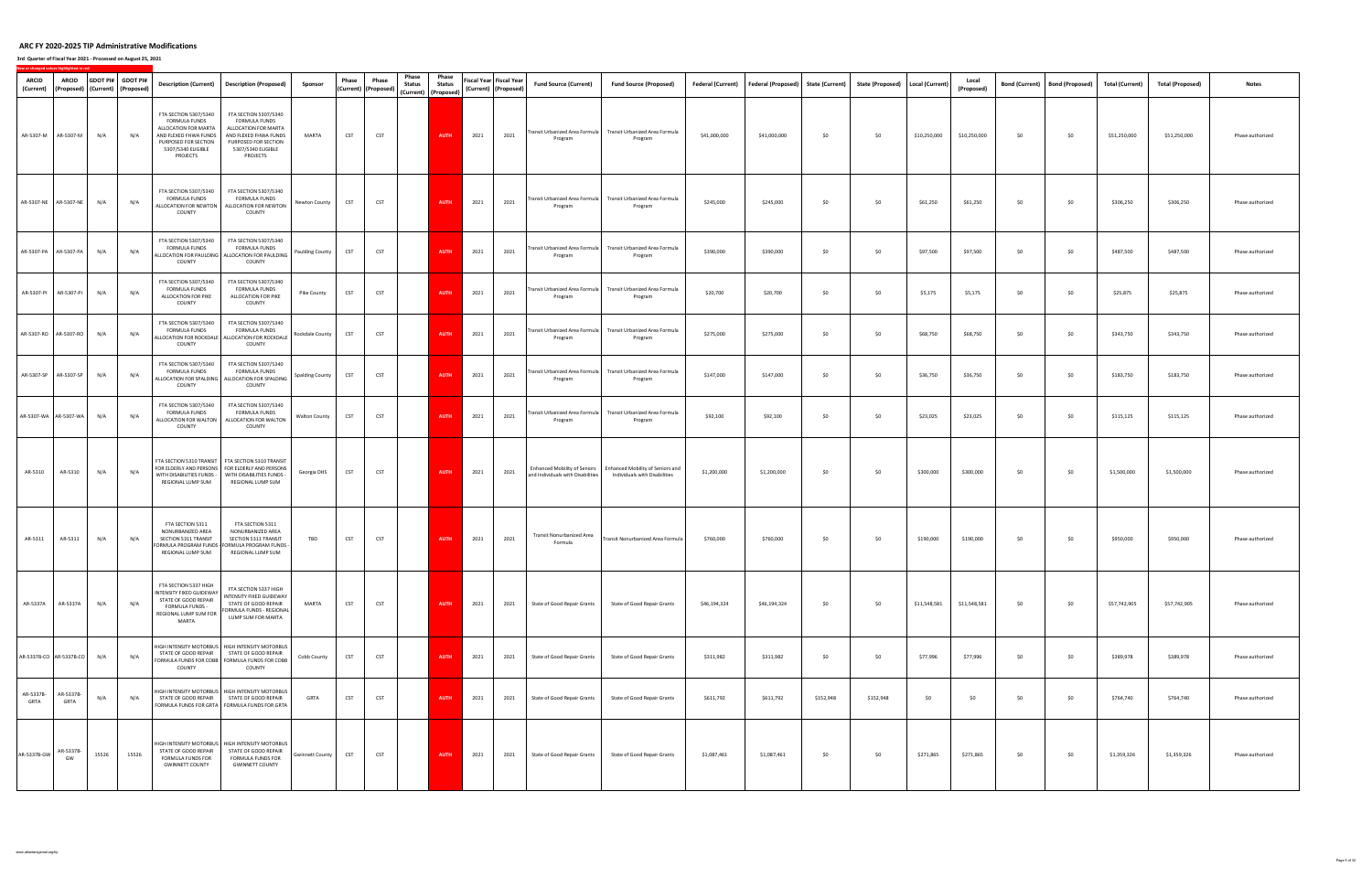| <b>ARCID</b><br>(Current) | <b>ARCID</b><br>(Proposed) (Current) (Proposed) |       | GDOT PI# GDOT PI# | <b>Description (Current)</b>                                                                   | <b>Description (Proposed)</b>                                                                                                                       | Sponsor                | Phase      | Phase<br>Phase<br><b>Status</b><br>(Current) (Proposed) | Phase<br><b>Status</b><br>(Current) (Proposed) |      | Fiscal Year Fiscal Year<br>(Current) (Proposed) | <b>Fund Source (Current)</b>   | <b>Fund Source (Proposed)</b>                                                         | Federal (Current) | Federal (Proposed) State (Current) |           | State (Proposed)   Local (Current) |           | Local<br>(Proposed) |     | Bond (Current) Bond (Proposed) | <b>Total (Current)</b> | <b>Total (Proposed)</b> | <b>Notes</b>     |
|---------------------------|-------------------------------------------------|-------|-------------------|------------------------------------------------------------------------------------------------|-----------------------------------------------------------------------------------------------------------------------------------------------------|------------------------|------------|---------------------------------------------------------|------------------------------------------------|------|-------------------------------------------------|--------------------------------|---------------------------------------------------------------------------------------|-------------------|------------------------------------|-----------|------------------------------------|-----------|---------------------|-----|--------------------------------|------------------------|-------------------------|------------------|
|                           | AR-5337B-M   AR-5337B-M                         | N/A   | N/A               | STATE OF GOOD REPAIR<br>FORMULA FUNDS FOR<br>MARTA                                             | HIGH INTENSITY MOTORBUS   HIGH INTENSITY MOTORBUS<br>STATE OF GOOD REPAIR<br>FORMULA FUNDS FOR<br>MARTA                                             | MARTA                  | <b>CST</b> | <b>CST</b>                                              | <b>AUTH</b>                                    | 2021 | 2021                                            | State of Good Repair Grants    | State of Good Repair Grants                                                           | \$386,238         | \$386,238                          | \$0       | \$0                                | \$96,560  | \$96,560            | \$0 | \$0                            | \$482,798              | \$482,798               | Phase authorized |
|                           | AR-5339-CH AR-5339-CH                           | N/A   | N/A               | <b>BUS FACILITIES PROGRAM</b><br>FUNDS FOR CHEROKEE<br>COUNTY                                  | FTA SECTION 5339 BUS AND FTA SECTION 5339 BUS AND<br><b>BUS FACILITIES PROGRAM</b><br><b>FUNDS FOR CHEROKEE</b><br>COUNTY                           | Cherokee County        | <b>CST</b> | <b>CST</b>                                              | AUTH                                           | 2021 | 2021                                            | Bus and Bus Facilities Program | Bus and Bus Facilities Program                                                        | \$85,445          | \$85,445                           | \$0       | \$0                                | \$21,361  | \$21,361            | \$0 | \$0                            | \$106,806              | \$106,806               | Phase authorized |
|                           | AR-5339-CO   AR-5339-CO                         | N/A   | N/A               | <b>BUS FACILITIES PROGRAM</b>                                                                  | FTA SECTION 5339 BUS AND   FTA SECTION 5339 BUS AND<br><b>BUS FACILITIES PROGRAM</b><br>FUNDS FOR COBB COUNTY FUNDS FOR COBB COUNTY                 | Cobb County            | <b>CST</b> | <b>CST</b>                                              | <b>AUTH</b>                                    | 2021 | 2021                                            | Bus and Bus Facilities Program | Bus and Bus Facilities Program                                                        | \$674,048         | \$674,048                          | \$0       | \$0                                | \$168,512 | \$168,512           | \$0 | \$0                            | \$842,560              | \$842,560               | Phase authorized |
|                           | AR-5339-CW AR-5339-CW                           | N/A   | N/A               | FTA SECTION 5339 BUS AND<br><b>BUS FACILITIES PROGRAM</b><br><b>FUNDS FOR COWETA</b><br>COUNTY | FTA SECTION 5339 BUS AND<br>BUS FACILITIES PROGRAM Coweta County<br>FUNDS FOR COWETA COUNTY                                                         |                        | <b>CST</b> | <b>CST</b>                                              | <b>AUTH</b>                                    | 2021 | 2021                                            | Bus and Bus Facilities Program | Bus and Bus Facilities Program                                                        | \$38,143          | \$38,143                           | \$0       | \$0                                | \$9,536   | \$9,536             | \$0 | \$0                            | \$47,679               | \$47,679                | Phase authorized |
|                           | AR-5339-DO AR-5339-DO                           | N/A   | N/A               | <b>BUS FACILITIES PROGRAM</b><br>FUNDS FOR DOUGLAS<br>COUNTY                                   | FTA SECTION 5339 BUS AND   FTA SECTION 5339 BUS AND<br><b>BUS FACILITIES PROGRAM</b><br><b>FUNDS FOR DOUGLAS</b><br>COUNTY                          | Douglas County         | <b>CST</b> | <b>CST</b>                                              | AUTH                                           | 2021 | 2021                                            | Bus and Bus Facilities Program | Bus and Bus Facilities Program                                                        | \$175,923         | \$175,923                          | \$0       | \$0                                | \$43,981  | \$43,981            | \$0 | \$0                            | \$219,904              | \$219,904               | Phase authorized |
| AR-5339-GRTA              | AR-5339-<br>GRTA                                | N/A   | N/A               | <b>BUS FACILITIES PROGRAM</b><br><b>FUNDS FOR GRTA</b>                                         | FTA SECTION 5339 BUS AND FTA SECTION 5339 BUS AND<br><b>BUS FACILITIES PROGRAM</b><br><b>FUNDS FOR GRTA</b>                                         | GRTA                   | <b>CST</b> | <b>CST</b>                                              | AUTH                                           | 2021 | 2021                                            | Bus and Bus Facilities Program | Bus and Bus Facilities Program                                                        | \$769,138         | \$769,138                          | \$192,284 | \$192,284                          | \$0       | \$0                 | \$0 | \$0                            | \$961,422              | \$961,422               | Phase authorized |
|                           | AR-5339-GW AR-5339-GW N/A                       |       | N/A               | <b>BUS FACILITIES PROGRAM</b><br>FUNDS FOR GWINNETT<br>COUNTY                                  | FTA SECTION 5339 BUS AND FTA SECTION 5339 BUS AND<br><b>BUS FACILITIES PROGRAM</b><br>FUNDS FOR GWINNETT<br>COUNTY                                  | <b>Gwinnett County</b> | <b>CST</b> | <b>CST</b>                                              | <b>AUTH</b>                                    | 2021 | 2021                                            | Bus and Bus Facilities Program | Bus and Bus Facilities Program                                                        | \$696,415         | \$696,415                          | \$0       | \$0                                | \$174,104 | \$174,104           | \$0 | \$0                            | \$870,519              | \$870,519               | Phase authorized |
|                           | AR-5339-HA AR-5339-HA                           | N/A   | N/A               | <b>BUS FACILITIES PROGRAM</b><br>FUNDS FOR HALL COUNTY                                         | FTA SECTION 5339 BUS AND FTA SECTION 5339 BUS AND<br><b>BUS FACILITIES PROGRAM</b><br>FUNDS FOR HALL COUNTY                                         | <b>Hall County</b>     | <b>CST</b> | <b>CST</b>                                              | AUTH                                           | 2021 | 2021                                            | Bus and Bus Facilities Program | Bus and Bus Facilities Program                                                        | \$6,015           | \$6,015                            | \$0       | \$0                                | \$1,504   | \$1,504             | \$0 | \$0                            | \$7,519                | \$7,519                 | Phase authorized |
|                           | AR-5339-HE AR-5339-HE                           | N/A   | N/A               |                                                                                                | FTA SECTION 5339 BUS AND FTA SECTION 5339 BUS AND<br>BUS FACILITIES PROGRAM BUS FACILITIES PROGRAM<br>FUNDS FOR HENRY COUNTY FUNDS FOR HENRY COUNTY | <b>Henry County</b>    | <b>CST</b> | <b>CST</b>                                              | AUTH                                           | 2021 | 2021                                            | Bus and Bus Facilities Program | Bus and Bus Facilities Program                                                        | \$81,517          | \$81,517                           | \$0       | \$0                                | \$20,379  | \$20,379            | \$0 | \$0                            | \$101,896              | \$101,896               | Phase authorized |
|                           | AR-5339-M AR-5339-M                             | N/A   | N/A               | <b>BUS FACILITIES PROGRAM</b><br><b>FUNDS FOR MARTA</b>                                        | FTA SECTION 5339 BUS AND   FTA SECTION 5339 BUS AND<br><b>BUS FACILITIES PROGRAM</b><br><b>FUNDS FOR MARTA</b>                                      | MARTA                  | <b>CST</b> | <b>CST</b>                                              | <b>AUTH</b>                                    | 2021 | 2021                                            | Bus and Bus Facilities Program | Bus and Bus Facilities Program                                                        | \$2,014,699       | \$2,014,699                        | \$0       | \$0                                | \$503,675 | \$503,675           | \$0 | \$0                            | \$2,518,374            | \$2,518,374             | Phase authorized |
| AR-651                    | AR-651                                          | 16364 | 16364             | SRTA XPRESS NORTHWEST<br><b>CORRIDOR SERVICE</b><br>EXPANSION (OPERATING<br>ASSISTANCE)        | SRTA XPRESS NORTHWEST<br><b>CORRIDOR SERVICE</b><br><b>EXPANSION (OPERATING</b><br>ASSISTANCE)                                                      | GRTA                   | <b>CST</b> | <b>CST</b>                                              | AUTH                                           | 2021 | 2021                                            | Quality Improvement (CMAQ)     | Congestion Mitigation & Air Congestion Mitigation & Air Quality<br>Improvement (CMAQ) | \$1,700,000       | \$1,700,000                        | \$425,000 | \$425,000                          | \$0       | \$0                 | \$0 | \$0                            | \$2,125,000            | \$2,125,000             | Phase authorized |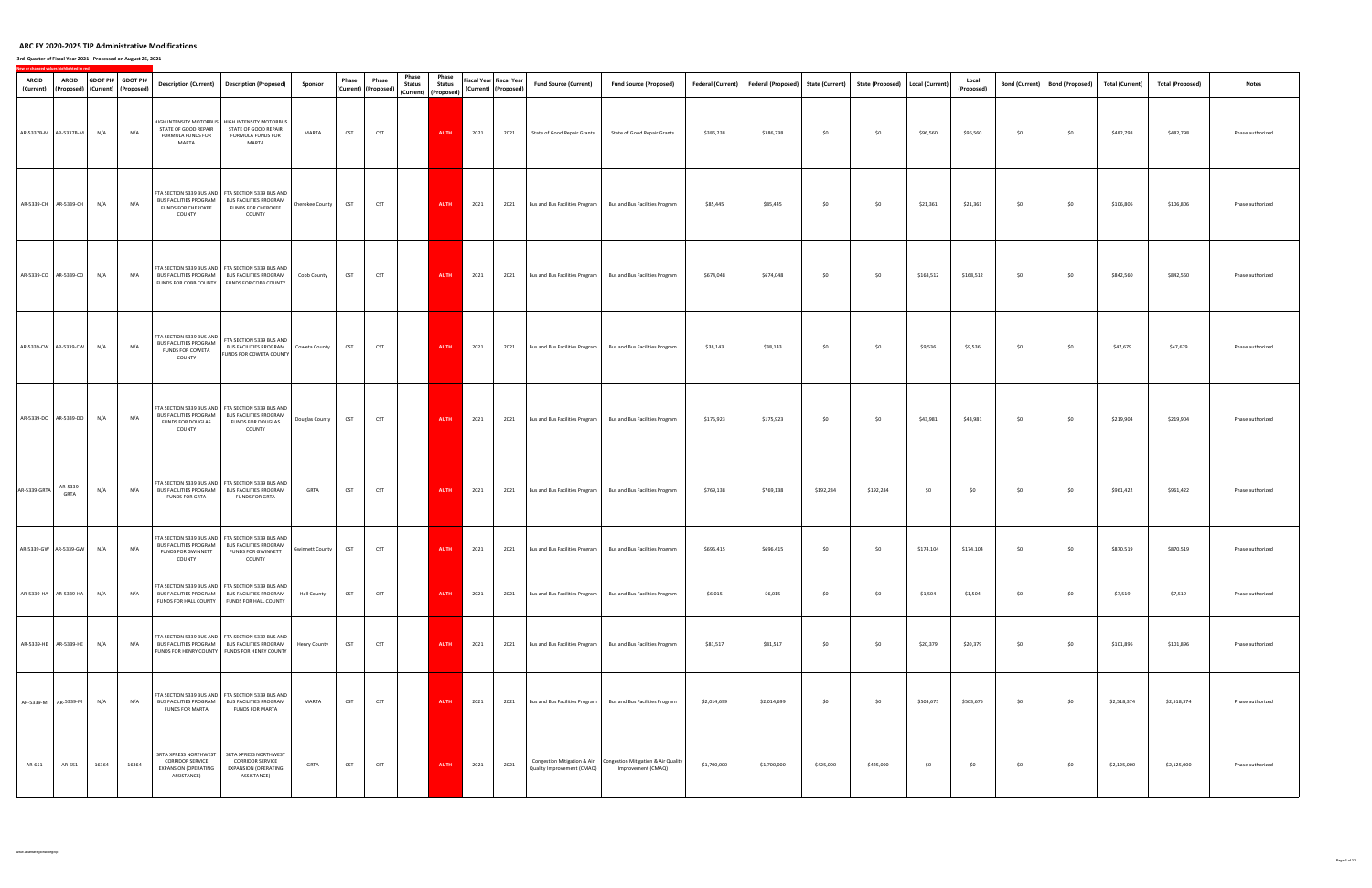#### **3rd Quarter of Fiscal Year 2021 ‐ Processed on August 25, 2021**

| ARCID<br>(Current) | <b>ARCID</b><br>(Proposed)   (Current)   (Proposed) |       | GDOT PI# GDOT PI# | <b>Description (Current)</b>                                                                          | <b>Description (Proposed)</b>                                                                                                                                                                                    | Sponsor                 | Phase      | Phase<br>(Current) (Proposed) | Phase<br><b>Status</b><br>(Current) (Proposed) | Phase<br><b>Status</b> |      | Fiscal Year Fiscal Year<br>(Current) (Proposed) | <b>Fund Source (Current)</b>                                                        | <b>Fund Source (Proposed)</b>                                                                                                               | Federal (Current) | Federal (Proposed) State (Current) |              | State (Proposed) Local (Current) |             | Local<br>(Proposed) |             | Bond (Current) Bond (Proposed) | <b>Total (Current)</b> | <b>Total (Proposed)</b> | <b>Notes</b>                                              |
|--------------------|-----------------------------------------------------|-------|-------------------|-------------------------------------------------------------------------------------------------------|------------------------------------------------------------------------------------------------------------------------------------------------------------------------------------------------------------------|-------------------------|------------|-------------------------------|------------------------------------------------|------------------------|------|-------------------------------------------------|-------------------------------------------------------------------------------------|---------------------------------------------------------------------------------------------------------------------------------------------|-------------------|------------------------------------|--------------|----------------------------------|-------------|---------------------|-------------|--------------------------------|------------------------|-------------------------|-----------------------------------------------------------|
| AR-955A            | AR-955A                                             | N/A   | 0017182           | I-75 SOUTH - NEW<br>INTERCHANGE (SCOPING<br>ACTIVITIES FOR AR-955)                                    | I-75 SOUTH - NEW<br>INTERCHANGE (SCOPING<br>ACTIVITIES FOR AR-955)                                                                                                                                               | City of Locust<br>Grove | SCP        | SCP                           |                                                | <b>AUTH</b>            | 2021 | 2020                                            | <b>Transportation Funding Act (HB</b><br>170)                                       | <b>Transportation Funding Act (HB</b><br>170)                                                                                               | \$0               | \$0                                | \$0          | \$0                              | \$1,000,000 | \$1,000,000         | \$0         | \$0                            | \$1,000,000            | \$1,000,000             | Phase authorized, populate GDOT PI<br>and adjust schedule |
| AR-957A            | AR-957A                                             | 13546 | 13546             | I-285 INTERCHANGE<br>RECONSTRUCTION AND                                                               | I-285 INTERCHANGE<br>RECONSTRUCTION AND<br>COLLECTOR/DISTRIBUTOR COLLECTOR/DISTRIBUTOR                                                                                                                           | GDOT                    | <b>CST</b> | <b>CST</b>                    |                                                | <b>AUTH</b>            | 2022 | 2022                                            | Repurposed Earmark (RPS3)                                                           | Repurposed Earmark (RPS3)                                                                                                                   | \$2,503,688       | \$2,503,688                        | \$2,503,688  | \$0                              | \$0         | \$0                 | \$0         | \$0                            | \$5,007,376            | \$2,503,688             | Financial adjustments; phase<br>authorized                |
|                    | AR-ML-200 AR-ML-200                                 | 1758  | 1758              | EXPRESS LANES AND<br>COLLECTOR/DISTRIBUTOR                                                            | TOP END 285 - I-285 NORTH   TOP END 285 - I-285 NORTH<br><b>EXPRESS LANES AND</b><br>COLLECTOR/DISTRIBUTOR<br>LANE IMPROVEMENTS (PE   LANE IMPROVEMENTS (PE<br>AND ROW ACTIVITIES ONLY) AND ROW ACTIVITIES ONLY) | GDOT                    | ROW        | ROW                           |                                                | <b>AUTH</b>            | 2021 | 2021                                            | GARVEE Bonds (GRV-2)                                                                | GARVEE Bonds (GRV-2)                                                                                                                        | \$0               | \$0                                | \$0          | \$0                              | \$0         | \$0                 | \$5,000,000 | \$5,000,000                    | \$5,000,000            | \$5,000,000             | Phase authorized                                          |
| AR-ML-<br>200AIP1  | AR-ML-<br>200AIP1                                   | 17125 | 17125             | TOP END 285 - I-285<br>WESTBOUND COLLECTOR-<br>DISTRIBUTOR LANES<br>(ADVANCED IMPROVEMENT<br>PROJECT) | TOP END 285 - I-285<br>WESTBOUND COLLECTOR-<br>DISTRIBUTOR LANES<br>(ADVANCED IMPROVEMENT<br>PROJECT)                                                                                                            | GDOT                    | <b>CST</b> |                               |                                                |                        | 2021 |                                                 | Transportation Funding Act (HB<br>170)                                              |                                                                                                                                             | \$0               | \$0                                | \$50,000,000 | \$0                              | \$0         | \$0                 | \$0         | \$0                            | \$50,000,000           | \$0                     | Phase dropped                                             |
| AR-ML-<br>200AIP1  | AR-ML-<br>200AIP1                                   | 17125 | 17125             | TOP END 285 - I-285<br>WESTBOUND COLLECTOR-<br>DISTRIBUTOR LANES<br>(ADVANCED IMPROVEMENT<br>PROJECT) | TOP END 285 - I-285<br>WESTBOUND COLLECTOR-<br>DISTRIBUTOR LANES<br>(ADVANCED IMPROVEMENT<br>PROJECT)                                                                                                            | GDOT                    | ROW        | ROW                           |                                                | <b>AUTH</b>            | 2021 | 2021                                            | 170)                                                                                | Transportation Funding Act (HB Transportation Funding Act (HB<br>170)                                                                       | \$0               | \$0                                | \$4,900,000  | \$4,900,000                      | \$0         | \$0                 | \$0         | \$0                            | \$4,900,000            | \$4,900,000             | Phase authorized                                          |
| AR-ML-<br>200AIP2  | AR-ML-<br>200AIP2                                   | 17126 | 17126             | TOP END 285 - I-285<br>INTERCHANGE<br>IMPROVEMENTS                                                    | TOP END 285 - I-285<br>INTERCHANGE<br><b>IMPROVEMENTS</b>                                                                                                                                                        | GDOT                    | <b>CST</b> | <b>CST</b>                    |                                                | <b>AUTH</b>            | 2021 | 2021                                            | Highway Safety Improvement<br>Program (HSIP)                                        | Highway Safety Improvement<br>Program (HSIP)                                                                                                | \$990,000         | \$990,000                          | \$0          | \$0                              | \$110,000   | \$110,000           | \$0         | \$0                            | \$1,100,000            | \$1,100,000             | Phase authorized                                          |
| AR-ML-<br>200AIP2  | AR-ML-<br>200AIP2                                   | 17126 | 17126             | TOP END 285 - I-285<br>INTERCHANGE<br>IMPROVEMENTS                                                    | TOP END 285 - I-285<br>INTERCHANGE<br>IMPROVEMENTS                                                                                                                                                               | GDOT                    | CST        | <b>CST</b>                    |                                                | <b>AUTH</b>            | 2021 | 2021                                            | <b>Transportation Funding Act (HB</b><br>170)                                       | <b>Transportation Funding Act (HB</b><br>170)                                                                                               | \$0               | \$0                                | \$20,400,000 | \$20,400,000                     | \$0         | \$0                 | \$0         | \$0                            | \$20,400,000           | \$20,400,000            | Phase authorized                                          |
|                    | AR-ML-210 AR-ML-210 13917                           |       | 13917             |                                                                                                       | I-285 WEST EXPRESS LANES   I-285 WEST EXPRESS LANES                                                                                                                                                              | GDOT                    | PE         | PE                            |                                                | <b>AUTH</b>            | 2021 | 2021                                            | Highway Infrastructure - 23 USC<br>(Z905)                                           | Highway Infrastructure - 23 USC<br>With a Population Over 200,000 133(b)(1)(A) Activities in Areas With<br>a Population Over 200,000 (Z905) | \$5,600,000       | \$5,600,000                        | \$1,400,000  | \$1,400,000                      | \$0         | \$0                 | \$0         | \$0                            | \$7,000,000            | \$7,000,000             | Phase authorized                                          |
|                    | AR-ML-210 AR-ML-210                                 | 13917 | 13917             |                                                                                                       | I-285 WEST EXPRESS LANES   I-285 WEST EXPRESS LANES                                                                                                                                                              | GDOT                    | ROW        | ROW                           |                                                | <b>AUTH</b>            | 2021 | 2021                                            | State Motor Fuel                                                                    | State Motor Fuel                                                                                                                            | \$0               | \$0                                | \$900,000    | \$900,000                        | \$0         | \$0                 | \$0         | \$0                            | \$900,000              | \$900,000               | Phase authorized                                          |
|                    | AR-ML-240 AR-ML-240 13914                           |       | 13914             |                                                                                                       | I-285 EAST EXPRESS LANES   I-285 EAST EXPRESS LANES                                                                                                                                                              | GDOT                    | PE         | PE                            |                                                | <b>AUTH</b>            | 2021 | 2021                                            | Highway Infrastructure - 23<br>U.S.C. 133(b)(1)(A) activities in<br>any area (Z904) | Highway Infrastructure - 23 U.S.C.<br>133(b)(1)(A) activities in any area<br>(Z904)                                                         | \$6,400,000       | \$6,400,000                        | \$1,600,000  | \$1,600,000                      | \$0         | \$0                 | \$0         | \$0                            | \$8,000,000            | \$8,000,000             | Phase authorized                                          |
|                    | AR-ML-240 AR-ML-240                                 | 13914 | 13914             |                                                                                                       | I-285 EAST EXPRESS LANES   I-285 EAST EXPRESS LANES                                                                                                                                                              | GDOT                    | ROW        | ROW                           |                                                | <b>AUTH</b>            | 2021 | 2021                                            | GARVEE Bonds (GRVA2)                                                                | GARVEE Bonds (GRVA2)                                                                                                                        | \$0               | \$0                                | \$0          | \$0                              | \$0         | \$0                 | \$2,000,000 | \$2,000,000                    | \$2,000,000            | \$2,000,000             | Phase authorized                                          |
| AR-ML-<br>240AIP1  | AR-ML-<br>240AIP1                                   | 17129 | 17129             | I-285 EAST BRIDGE<br>REPLACEMENTS                                                                     | I-285 EAST BRIDGE<br>REPLACEMENTS                                                                                                                                                                                | GDOT                    | <b>CST</b> | <b>CST</b>                    |                                                | <b>AUTH</b>            | 2021 | 2021                                            | Program (NHPP)                                                                      | National Highway Performance National Highway Performance<br>Program (NHPP)                                                                 | \$29,282,149      | \$29,282,149                       | \$7,320,537  | \$7,320,537                      | \$0         | \$0                 | \$0         | \$0                            | \$36,602,686           | \$36,602,686            | Phase authorized                                          |
| AR-ML-<br>240AIP1  | AR-ML-<br>240AIP1                                   | 17129 | 17129             | I-285 EAST BRIDGE<br>REPLACEMENTS                                                                     | I-285 EAST BRIDGE<br>REPLACEMENTS                                                                                                                                                                                | GDOT                    | CST        | CST                           |                                                | <b>AUTH</b>            | 2021 | 2021                                            | State Motor Fuel                                                                    | State Motor Fuel                                                                                                                            | \$0               | \$0                                | \$23,750,000 | \$20,457,759                     | \$0         | \$0                 | \$0         | \$0                            | \$23,750,000           | \$20,457,759            | Phase authorized; financial<br>adjustments                |
|                    | AR-ML-300 AR-ML-300                                 | 1757  | 1757              | SR 400 EXPRESS LANES                                                                                  | SR 400 EXPRESS LANES                                                                                                                                                                                             | GDOT                    | UTL        | <b>UTL</b>                    |                                                | <b>AUTH</b>            | 2021 | 2021                                            | Transportation Funding Act (HB<br>170)                                              | <b>Transportation Funding Act (HB</b><br>170)                                                                                               | \$0               | \$0                                | \$25,650,000 | \$25,650,000                     | \$0         | \$0                 | \$0         | \$0                            | \$25,650,000           | \$25,650,000            | Phase authorized                                          |

www.atlantaregional.org/tip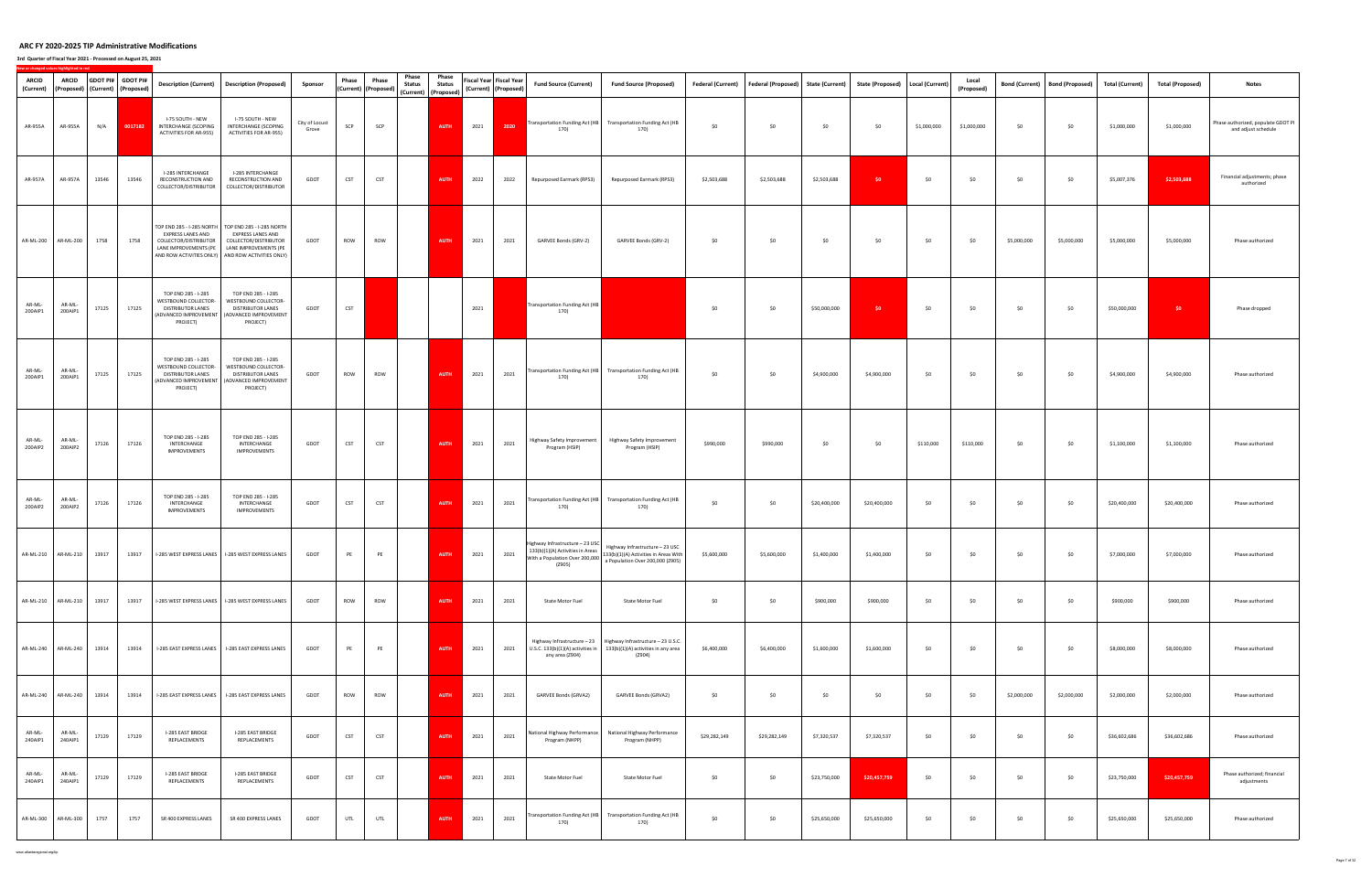**3rd Quarter of Fiscal Year 2021 ‐ Processed on August 25, 2021**

| <b>ARCID</b><br>(Current) | ARCID<br>(Proposed) (Current) (Proposed) |       | GDOT PI# GDOT PI# | <b>Description (Current)</b>                                                       | <b>Description (Proposed)</b>                                                                  | Sponsor         | Phase           | Phase<br>(Current) (Proposed) | Phase<br><b>Status</b><br>(Current) (Proposed) | Phase<br><b>Status</b> |                  | Fiscal Year Fiscal Year<br>(Current) (Proposed) | <b>Fund Source (Current)</b>                                                        | <b>Fund Source (Proposed)</b>                                                                       | <b>Federal (Current)</b> | Federal (Proposed) State (Current) |               | <b>State (Proposed)</b> | Local (Current)    | Local<br>(Proposed) | <b>Bond (Current)</b> | <b>Bond (Proposed)</b> | <b>Total (Current)</b> | <b>Total (Proposed)</b> | <b>Notes</b>                       |
|---------------------------|------------------------------------------|-------|-------------------|------------------------------------------------------------------------------------|------------------------------------------------------------------------------------------------|-----------------|-----------------|-------------------------------|------------------------------------------------|------------------------|------------------|-------------------------------------------------|-------------------------------------------------------------------------------------|-----------------------------------------------------------------------------------------------------|--------------------------|------------------------------------|---------------|-------------------------|--------------------|---------------------|-----------------------|------------------------|------------------------|-------------------------|------------------------------------|
|                           | AR-ML-300 AR-ML-300                      | 1757  | 1757              | SR 400 EXPRESS LANES                                                               | SR 400 EXPRESS LANES                                                                           | GDOT            | <b>CST</b>      | CST                           |                                                | <b>CST</b>             |                  | 2025                                            |                                                                                     | <b>INFRA Discretionary Grants</b>                                                                   | \$0                      | \$57,142,800                       | \$0           | \$0                     | \$0                | \$0                 | \$0                   | \$0                    | \$0                    | \$57,142,800            | Program discretionary award        |
|                           | AR-ML-300 AR-ML-300                      | 1757  | 1757              | SR 400 EXPRESS LANES                                                               | SR 400 EXPRESS LANES                                                                           | GDOT            | <b>CST</b>      | CST                           | <b>CST</b>                                     | <b>CST</b>             | LR 2026-<br>2030 | LR 2026-<br>2030                                |                                                                                     | General Federal Aid - 2026-2050 General Federal Aid - 2026-2050                                     | \$147,643,922            | \$147,643,922                      | \$143,909,559 | \$131,605,606           | \$0                | \$0                 | \$0                   | \$0                    | \$291,553,481          | \$279,249,528           | Financial adjustments              |
|                           | AR-ML-300 AR-ML-300                      | 1757  | 1757              | SR 400 EXPRESS LANES                                                               | SR 400 EXPRESS LANES                                                                           | GDOT            | CST             | <b>CST</b>                    | CST                                            | CST                    | LR 2026-<br>2030 | LR 2026-<br>2030                                | 170)                                                                                | Transportation Funding Act (HB Transportation Funding Act (HB<br>170)                               | \$0                      | \$0                                | \$17,579,814  | \$29,883,767            | \$0                | \$0                 | \$0                   | \$0                    | \$17,579,814           | \$29,883,767            | Financial adjustments              |
|                           | AR-ML-300 AR-ML-300                      | 1757  | 1757              | SR 400 EXPRESS LANES                                                               | SR 400 EXPRESS LANES                                                                           | GDOT            | <b>CST</b>      | <b>CST</b>                    |                                                | <b>AUTH</b>            | 2021             | 2021                                            | Local Jurisdiction/Municipality<br>Funds                                            | Local Jurisdiction/Municipality<br>Funds                                                            | \$0                      | \$0                                | \$0           | \$0                     | \$214,286          | \$214,286           | \$0                   | \$0                    | \$214,286              | \$214,286               | Phase authorized                   |
| AR-ML-300                 | AR-ML-300                                | 1757  | 1757              | SR 400 EXPRESS LANES                                                               | SR 400 EXPRESS LANES                                                                           | GDOT            | ROW             | ROW                           |                                                | <b>AUTH</b>            | 2021             | 2021                                            | GARVEE Bonds (GRV-2)                                                                | GARVEE Bonds (GRV-2)                                                                                | \$0                      | \$0                                | \$0           | \$0                     | \$0                | \$0                 | \$12,000,000          | \$12,000,000           | \$12,000,000           | \$12,000,000            | Phase authorized                   |
|                           | AR-ML-300 AR-ML-300                      | 1757  | 1757              | SR 400 EXPRESS LANES                                                               | SR 400 EXPRESS LANES                                                                           | GDOT            | ROW             | ROW                           |                                                | <b>AUTH</b>            | 2021             | 2021                                            | <b>Bus Rapid Transit</b>                                                            | <b>Bus Rapid Transit</b>                                                                            | \$0                      | \$0                                | \$0           | \$0                     | \$0                | \$0                 | \$19,250,000          | \$19,250,000           | \$19,250,000           | \$19,250,000            | Phase authorized                   |
| AT-240                    | AT-240                                   | 10322 | 10322             | US 78/278/SR 8 (D.L.<br>HOLLOWELL PARKWAY)<br>PEDESTRIAN FACILITY -<br>PHASE A     | US 78/278/SR 8 (D.L.<br>HOLLOWELL PARKWAY)<br>PEDESTRIAN FACILITY - PHASE<br>A                 | City of Atlanta | ROW             | ROW                           |                                                |                        | 2021             | 2023                                            | ocal Jurisdiction/Municipality<br>Funds                                             | Local Jurisdiction/Municipality<br>Funds                                                            | \$0                      | \$0                                | \$0           | \$0                     | \$1,373,213        | \$1,373,213         | \$0                   | \$0                    | \$1,373,213            | \$1,373,213             | Schedule adjustment                |
| AT-243                    | AT-243                                   | 7952  | 7952              |                                                                                    | SR 154 (MEMORIAL DRIVE) SR 154 (MEMORIAL DRIVE)<br>CORRIDOR IMPROVEMENTS CORRIDOR IMPROVEMENTS | City of Atlanta | ROW             | ROW                           |                                                |                        | 2021             | 2023                                            | <b>Federal Earmark Funding</b>                                                      | <b>Federal Earmark Funding</b>                                                                      | \$139,840                | \$139,840                          | \$0           | \$0                     | \$34,960           | \$34,960            | \$0                   | \$0                    | \$174,800              | \$174,800               | Schedule adjustment                |
| AT-243                    | AT-243                                   | 7952  | 7952              |                                                                                    | SR 154 (MEMORIAL DRIVE) SR 154 (MEMORIAL DRIVE)<br>CORRIDOR IMPROVEMENTS CORRIDOR IMPROVEMENTS | City of Atlanta | CST             | CST                           |                                                |                        | 2022             | 2024                                            | Federal Earmark Funding                                                             | Federal Earmark Funding                                                                             | \$950,000                | \$950,000                          | \$0           | \$0                     | \$359,219          | \$359,219           | \$0                   | \$0                    | \$1,309,219            | \$1,309,219             | Schedule adjustment                |
| AT-244                    | AT-244                                   | 13918 | 13918             | I-285 INTERCHANGE<br><b>IMPROVEMENTS</b>                                           | I-285 INTERCHANGE<br><b>IMPROVEMENTS</b>                                                       | GDOT            | PE              | PE                            |                                                | AUTH                   | 2021             | 2021                                            | State Motor Fuel                                                                    | State Motor Fuel                                                                                    | \$0                      | \$0                                | \$133,000     | \$133,000               | \$0                | \$0                 | \$0                   | \$0                    | \$133,000              | \$133,000               | Phase authorized                   |
| AT-244                    | AT-244                                   | 13918 | 13918             | I-285 INTERCHANGE<br>IMPROVEMENTS                                                  | I-285 INTERCHANGE<br>IMPROVEMENTS                                                              | GDOT            | PE              | PE                            |                                                | <b>AUTH</b>            | 2022             | 2022                                            | <b>Surface Transpotation Block</b><br>Grant (STBG) Program - Urban<br>(>200K) (ARC) | <b>Surface Transpotation Block Grant</b><br>(STBG) Program - Urban (>200K)<br>(ARC)                 | \$2,971,190              | \$2,971,190                        | \$742,798     | \$742,798               | \$0                | \$0                 | \$0                   | \$0                    | \$3,713,988            | \$3,713,988             | Phase authorized                   |
|                           | AT-244 AT-244 13918 13918                |       |                   | I-285 INTERCHANGE<br><b>IMPROVEMENTS</b>                                           | I-285 INTERCHANGE<br>IMPROVEMENTS                                                              | GDOT            | PE <sup>1</sup> | PE                            |                                                |                        |                  |                                                 | With a Population Over 200,000<br>(Z905)                                            | Highway Infrastructure - 23 USC Highway Infrastructure - 23 USC<br>a Population Over 200,000 (Z905) |                          |                                    |               |                         | $SO \qquad \qquad$ | SO                  | 50                    |                        | $$0$ \$6,300,000       | \$6,300,000             | Phase authorized                   |
| AT-277A                   | AT-277A                                  | 14993 | 14993             | IMPLEMENTATION                                                                     | CYCLE ATLANTA PHASE 1.0 - CYCLE ATLANTA PHASE 1.0 -<br>IMPLEMENTATION                          | City of Atlanta | CST             | CST                           |                                                | <b>AUTH</b>            | 2021             | 2021                                            | Local Jurisdiction/Municipality<br>Funds                                            | Local Jurisdiction/Municipality<br>Funds                                                            | \$0                      | \$0                                | \$0           | \$0                     | \$2,950,000        | \$2,950,000         | \$0                   | \$0                    | \$2,950,000            | \$2,950,000             | Phase authorized                   |
| AT-280                    | AT-280                                   | 12596 | 12596             | US 23/SR 42 (MORELAND<br>AVENUE) MULTIMODAL<br>INTERSECTION<br><b>IMPROVEMENTS</b> | US 23/SR 42 (MORELAND<br>AVENUE) MULTIMODAL<br>INTERSECTION<br>IMPROVEMENTS                    | GDOT            | UTL             | UTL                           |                                                |                        | 2022             | 2025                                            | Quality Improvement (CMAQ)                                                          | Congestion Mitigation & Air Congestion Mitigation & Air Quality<br>Improvement (CMAQ)               | \$84,239                 | \$90,220                           | \$21,060      | \$22,555                | \$0                | \$0                 | \$0                   | \$0                    | \$105,299              | \$112,775               | Schedule and financial adjustments |
| AT-280                    | AT-280                                   | 12596 | 12596             | US 23/SR 42 (MORELAND<br>AVENUE) MULTIMODAL<br>INTERSECTION<br><b>IMPROVEMENTS</b> | US 23/SR 42 (MORELAND<br>AVENUE) MULTIMODAL<br>INTERSECTION<br><b>IMPROVEMENTS</b>             | GDOT            | <b>CST</b>      | CST                           |                                                |                        | 2022             | 2025                                            | Quality Improvement (CMAQ)                                                          | Congestion Mitigation & Air Congestion Mitigation & Air Quality<br>Improvement (CMAQ)               | \$860,616                | \$913,293                          | \$215,154     | \$228,323               | \$0                | \$0                 | \$0                   | \$0                    | \$1,075,770            | \$1,141,616             | Schedule and financial adjustments |
| AT-280                    | AT-280                                   | 12596 | 12596             | US 23/SR 42 (MORELAND<br>AVENUE) MULTIMODAL<br>INTERSECTION<br><b>IMPROVEMENTS</b> | US 23/SR 42 (MORELAND<br>AVENUE) MULTIMODAL<br>INTERSECTION<br>IMPROVEMENTS                    | GDOT            | ROW             | ROW                           |                                                |                        | 2021             | 2023                                            | Congestion Mitigation & Air<br>Quality Improvement (CMAQ)                           | Congestion Mitigation & Air Quality<br>Improvement (CMAQ)                                           | \$761,328                | \$792,086                          | \$190,332     | \$198,021               | \$0                | \$0                 | \$0                   | \$0                    | \$951,660              | \$990,107               | Schedule and financial adjustments |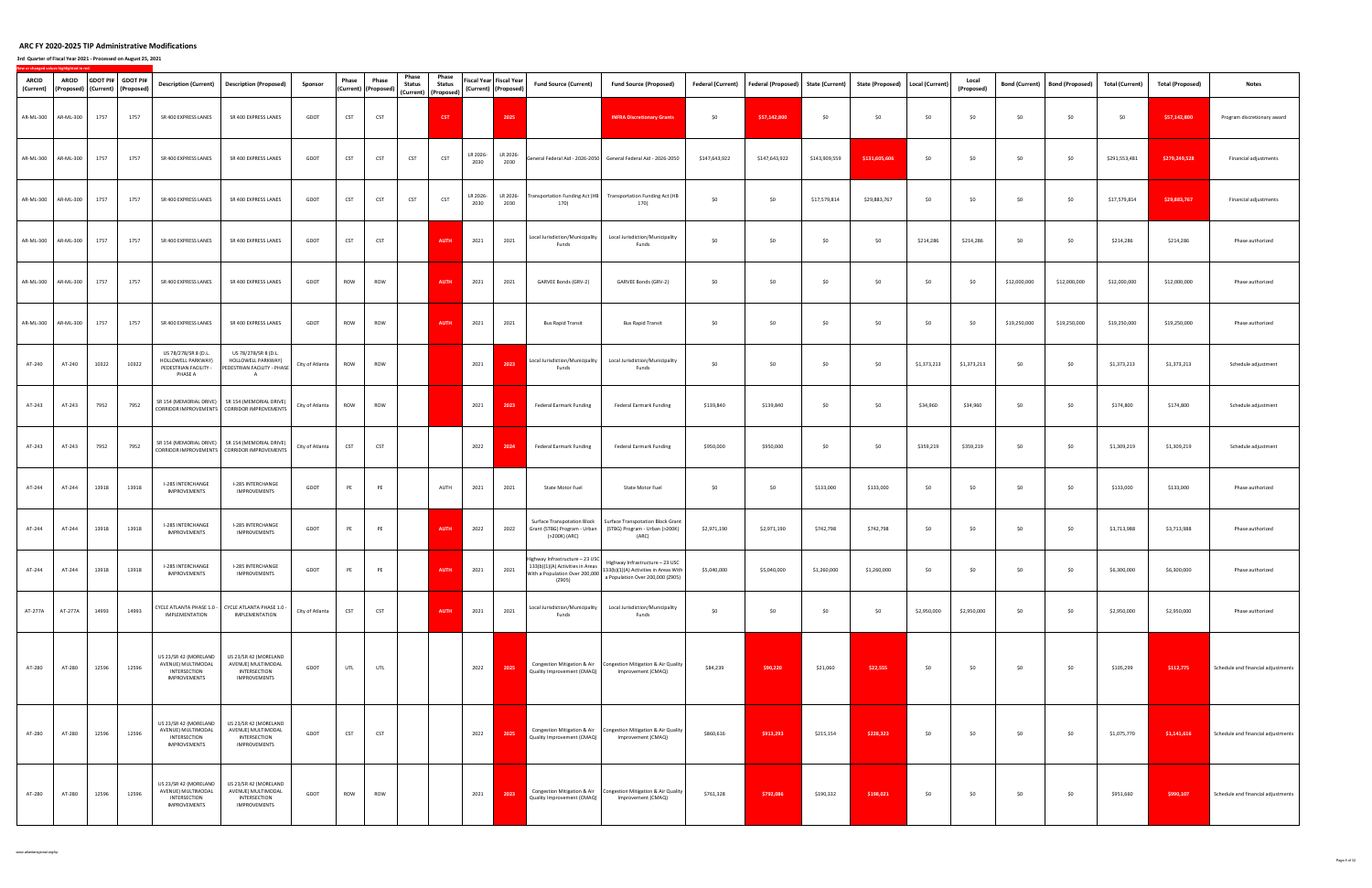| <b>ARCID</b><br>(Current) | ARCID   | (Proposed)   (Current)   (Proposed) | GDOT PI# GDOT PI# |                                                                                     | Description (Current) Description (Proposed)                                                                          | Sponsor                                 | Phase | Phase<br>(Current) (Proposed) | Phase<br><b>Status</b><br>(Current) (Proposed) | Phase<br><b>Status</b> |      | Fiscal Year Fiscal Year<br>(Current) (Proposed) | <b>Fund Source (Current)</b>                                                  | <b>Fund Source (Proposed)</b>                                                                                                             | Federal (Current) | Federal (Proposed) State (Current) |           | State (Proposed) | Local (Current) | Local<br>(Proposed) | <b>Bond (Current)</b> | <b>Bond (Proposed)</b> | <b>Total (Current)</b> | <b>Total (Proposed)</b> | <b>Notes</b>                               |
|---------------------------|---------|-------------------------------------|-------------------|-------------------------------------------------------------------------------------|-----------------------------------------------------------------------------------------------------------------------|-----------------------------------------|-------|-------------------------------|------------------------------------------------|------------------------|------|-------------------------------------------------|-------------------------------------------------------------------------------|-------------------------------------------------------------------------------------------------------------------------------------------|-------------------|------------------------------------|-----------|------------------|-----------------|---------------------|-----------------------|------------------------|------------------------|-------------------------|--------------------------------------------|
| AT-281                    | AT-281  | 12597                               | 12597             | SR 154 (MEMORIAL DRIVE)<br>MULTIMODAL SAFETY<br><b>IMPROVEMENTS</b>                 | SR 154 (MEMORIAL DRIVE)<br>MULTIMODAL SAFETY<br>IMPROVEMENTS                                                          | GDOT                                    | CST   | <b>CST</b>                    |                                                |                        | 2021 | 2025                                            | Grant (STBG) Program - Urban<br>(>200K) (ARC)                                 | Surface Transportation Block   Surface Transportation Block Grant<br>(STBG) Program - Urban (>200K)<br>(ARC)                              | \$1,132,216       | \$1,132,216                        | \$283,054 | \$283,054        | \$0             | \$0                 | \$0                   | \$0                    | \$1,415,270            | \$1,415,270             | Schedule adjustment                        |
| AT-281                    | AT-281  | 12597                               | 12597             | SR 154 (MEMORIAL DRIVE)<br>MULTIMODAL SAFETY<br><b>IMPROVEMENTS</b>                 | SR 154 (MEMORIAL DRIVE)<br>MULTIMODAL SAFETY<br><b>IMPROVEMENTS</b>                                                   | GDOT                                    | ROW   | ROW                           |                                                |                        | 2021 | 2023                                            | Grant (STBG) Program - Urban<br>(>200K) (ARC)                                 | Surface Transportation Block   Surface Transportation Block Grant<br>(STBG) Program - Urban (>200K)<br>(ARC)                              | \$269,600         | \$269,600                          | \$67,400  | \$67,400         | \$0             | \$0                 | \$0                   | \$0                    | \$337,000              | \$337,000               | Schedule adjustment                        |
| AT-301                    | AT-301  | N/A                                 | N/A               | JOSEPH E BOONE<br>BOULEVARD ROAD DIET AND<br><b>COMPLETE STREET</b><br>IMPROVEMENTS | JOSEPH E BOONE BOULEVARD<br>ROAD DIET AND COMPLETE<br>STREET IMPROVEMENTS                                             | ARC/GDOT                                | CST   | <b>CST</b>                    |                                                | <b>AUTH</b>            | 2021 | 2021                                            | Local Jurisdiction/Municipality<br>Funds                                      | Local Jurisdiction/Municipality<br>Funds                                                                                                  | \$0               | \$0                                | \$0       | \$0              | \$8,900,000     | \$8,900,000         | \$0                   | \$0                    | \$8,900,000            | \$8,900,000             | Phase authorized                           |
| AT-303                    | AT-303  | 15000                               | 15000             | SR 237 (PIEDMONT ROAD)<br>WIDENING - PHASE 1                                        | SR 237 (PIEDMONT ROAD)<br>WIDENING - PHASE 1                                                                          | Buckhead CID, City<br>of Atlanta        | ROW   | ROW                           |                                                | <b>AUTH</b>            | 2021 | 2021                                            | Local Jurisdiction/Municipality<br>Funds                                      | Local Jurisdiction/Municipality<br>Funds                                                                                                  | \$0               | \$0                                | \$0       | \$0              | \$15,207,500    | \$15,207,500        | \$0                   | \$0                    | \$15,207,500           | \$15,207,500            | Phase authorized                           |
| AT-307A                   | AT-307A | 15997                               | 15997             | PATH 400 TRAIL                                                                      | PATH 400 TRAIL                                                                                                        | City of<br>Atlanta, Livable<br>Buckhead |       | <b>ROW</b>                    |                                                | <b>AUTH</b>            | 2021 | 2021                                            | Grant (STBG) Program - Urban<br>(>200K) (ARC)                                 | Surface Transportation Block   Surface Transportation Block Grant<br>(STBG) Program - Urban (>200K)<br>(ARC)                              | \$80,000          | \$80,000                           | \$0       | \$0              | \$20,000        | \$20,000            | \$0                   | \$0                    | \$100,000              | \$100,000               | Phase authorized                           |
| AT-307A                   | AT-307A | 15997                               | 15997             | PATH 400 TRAIL                                                                      | PATH 400 TRAIL                                                                                                        | City of<br>Atlanta, Livable<br>Buckhead | ROW   |                               |                                                |                        | 2021 |                                                 | Surface Transportation Block<br>Grant (STBG) Program - Urban<br>(>200K) (ARC) |                                                                                                                                           | \$80,000          | \$0                                | \$0       | \$0              | \$20,000        | \$0                 | \$0                   | \$0                    | \$100,000              | \$0                     | Phase deleted                              |
| AT-310                    | AT-310  | 15295                               | 15295             | CENTRAL AVENUE BRIDGE<br>REPLACEMENT                                                | CENTRAL AVENUE BRIDGE<br>REPLACEMENT                                                                                  | City of Atlanta                         | ROW   | ROW                           |                                                | <b>AUTH</b>            | 2021 | 2021                                            | <b>Surface Transportation Block</b><br>Grant (STBG) Program Flex<br>(GDOT)    | Surface Transportation Block Grant<br>(STBG) Program Flex (GDOT)                                                                          | \$6,896,000       | \$6,896,000                        | \$0       | \$0              | \$1,724,000     | \$2,684,000         | \$0                   | \$0                    | \$8,620,000            | \$9,580,000             | Phase authorized, financial<br>adjustments |
| AT-312                    | AT-312  | 15298                               | 15298             | REPLACEMENT                                                                         | WEST LAKE AVENUE BRIDGE   WEST LAKE AVENUE BRIDGE<br>REPLACEMENT                                                      | City of Atlanta                         | ROW   | ROW                           |                                                |                        | 2022 | 2022                                            | <b>Surface Transportation Block</b><br>Grant (STBG) Program Flex<br>(GDOT)    | Surface Transportation Block Grant<br>(STBG) Program Flex (GDOT)                                                                          | \$754,240         | \$754,240                          | \$188,560 | \$188,560        | \$0             | \$357,200           | \$0                   | \$0                    | \$942,800              | \$1,300,000             | Financial adjustments                      |
| AT-316                    | AT-316  | 15999                               | 15999             | LENOX ROAD CORRIDOR<br>TRAIL AND SAFETY<br><b>IMPROVEMENTS</b>                      | LENOX ROAD CORRIDOR<br>TRAIL AND SAFETY<br><b>IMPROVEMENTS</b>                                                        | <b>Buckhead CID, City</b><br>of Atlanta | ROW   | ROW                           |                                                |                        | 2021 | 2022                                            | Local Jurisdiction/Municipality<br>Funds                                      | Local Jurisdiction/Municipality<br>Funds                                                                                                  | \$0               | \$0                                | \$0       | \$0              | \$1,000,000     | \$1,000,000         | \$0                   | \$0                    | \$1,000,000            | \$1,000,000             | Schedule adjustment                        |
| AT-316                    | AT-316  | 15999                               | 15999             | LENOX ROAD CORRIDOR<br>TRAIL AND SAFETY<br>IMPROVEMENTS                             | LENOX ROAD CORRIDOR<br>TRAIL AND SAFETY<br>IMPROVEMENTS                                                               | <b>Buckhead CID, City</b><br>of Atlanta | UTL   | <b>UTL</b>                    |                                                |                        | 2022 | 2023                                            | Local Jurisdiction/Municipality<br>Funds                                      | Local Jurisdiction/Municipality<br>Funds                                                                                                  | \$0               | \$0                                | \$0       | \$0              | \$250,000       | \$250,000           | \$0                   | \$0                    | \$250,000              | \$250,000               | Schedule adjustment                        |
| AT-316                    | AT-316  | 15999                               | 15999             | LENOX ROAD CORRIDOR<br>TRAIL AND SAFETY<br><b>IMPROVEMENTS</b>                      | LENOX ROAD CORRIDOR<br>TRAIL AND SAFETY<br><b>IMPROVEMENTS</b>                                                        | Buckhead CID, City<br>of Atlanta        | CST   | <b>CST</b>                    |                                                |                        | 2022 | 2023                                            | (>200K) (ARC)                                                                 | Surface Transportation Block Surface Transportation Block Grant<br>Grant (STBG) Program - Urban   (STBG) Program - Urban (>200K)<br>(ARC) | \$2,400,000       | \$2,400,000                        | \$0       | \$0              | \$600,000       | \$600,000           | \$0                   | \$0                    | \$3,000,000            | \$3,000,000             | Schedule adjustment                        |
| AT-316                    | AT-316  | 15999                               | 15999             | LENOX ROAD CORRIDOR<br>TRAIL AND SAFETY<br>IMPROVEMENTS                             | LENOX ROAD CORRIDOR<br>TRAIL AND SAFETY<br>IMPROVEMENTS                                                               | Buckhead CID, City<br>of Atlanta        | ROW   | ROW                           |                                                | <b>AUTH</b>            | 2021 | 2021                                            | Local Jurisdiction/Municipality<br>Funds                                      | Local Jurisdiction/Municipality<br>Funds                                                                                                  | \$0               | \$0                                | \$0       | \$0              | \$1,000,000     | \$1,000,000         | \$0                   | \$0                    | \$1,000,000            | \$1,000,000             | Phase authorized                           |
| AT-317                    | AT-317  | N/A                                 | N/A               | STREET IMPROVEMENTS                                                                 | WEST PEACHTREE STREET WEST PEACHTREE STREET<br>ROAD DIET AND COMPLETE   ROAD DIET AND COMPLETE<br>STREET IMPROVEMENTS | City of Atlanta                         | CST   | <b>CST</b>                    |                                                | <b>AUTH</b>            | 2021 | 2021                                            | Local Jurisdiction/Municipality<br>Funds                                      | Local Jurisdiction/Municipality<br>Funds                                                                                                  | \$0               | \$0                                | \$0       | \$0              | \$8,000,000     | \$8,000,000         | \$0                   | \$0                    | \$8,000,000            | \$8,000,000             | Phase authorized                           |
| AT-318                    | AT-318  | N/A                                 | N/A               | DIET AND COMPLETE STREET DIET AND COMPLETE STREET City of Atlanta<br>IMPROVEMENTS   | PIEDMONT AVENUE ROAD   PIEDMONT AVENUE ROAD<br>IMPROVEMENTS                                                           |                                         | CST   | CST                           |                                                | <b>AUTH</b>            | 2021 | 2021                                            | Local Jurisdiction/Municipality<br>Funds                                      | Local Jurisdiction/Municipality<br>Funds                                                                                                  | \$0               | \$0                                | \$0       | \$0              | \$4,300,000     | \$4,300,000         | \$0                   | \$0                    | \$4,300,000            | \$4,300,000             | Phase authorized                           |
| AT-319                    | AT-319  | N/A                                 | N/A               | AND COMPLETE STREET<br><b>IMPROVEMENTS</b>                                          | DEKALB AVENUE ROAD DIET   DEKALB AVENUE ROAD DIET<br>AND COMPLETE STREET<br>IMPROVEMENTS                              | City of Atlanta                         | CST   | CST                           |                                                | <b>AUTH</b>            | 2021 | 2021                                            | Local Jurisdiction/Municipality<br>Funds                                      | Local Jurisdiction/Municipality<br>Funds                                                                                                  | \$0               | \$0                                | \$0       | \$0              | \$6,800,000     | \$6,800,000         | \$0                   | \$0                    | \$6,800,000            | \$6,800,000             | Phase authorized                           |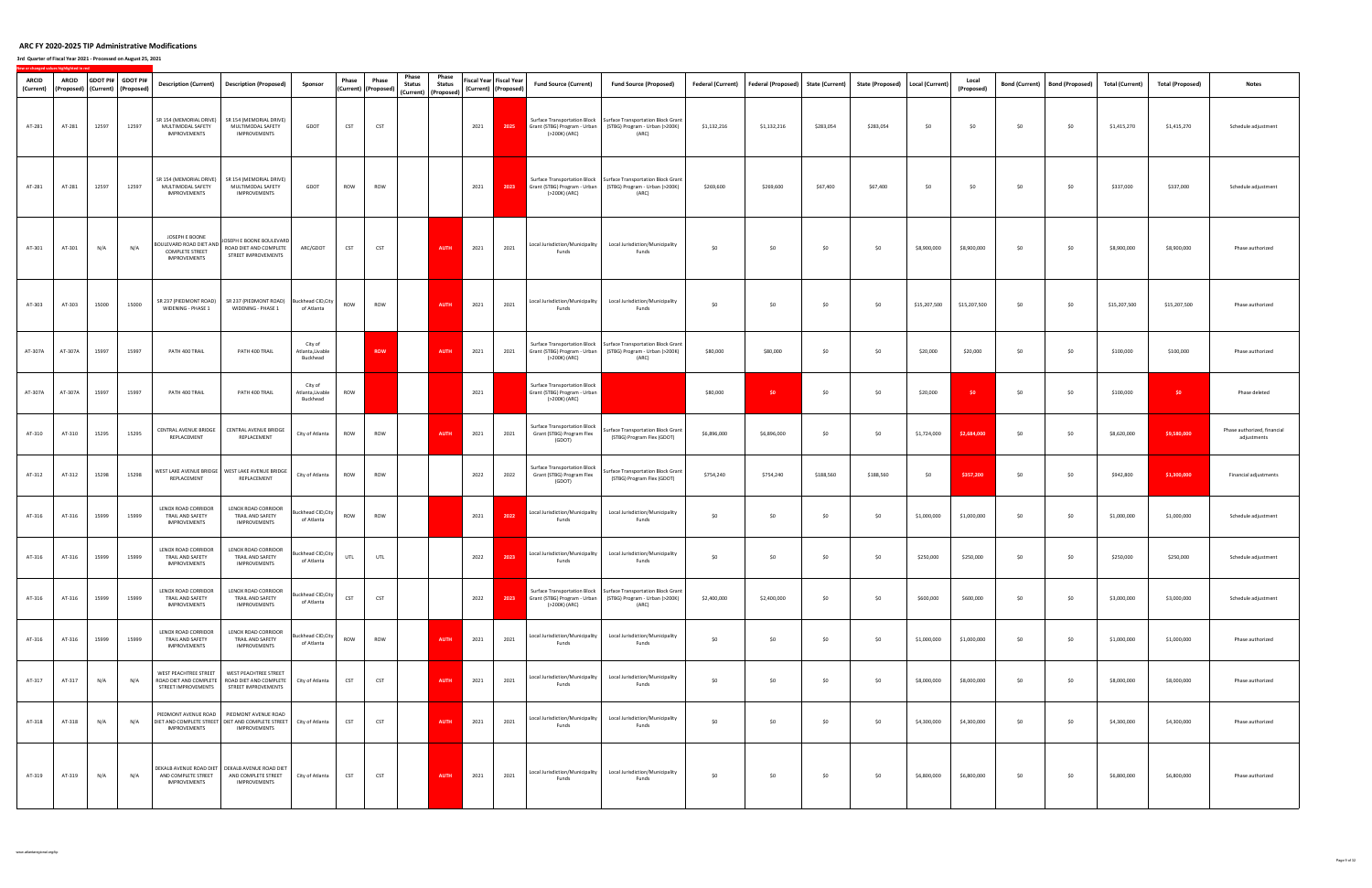## **3rd Quarter of Fiscal Year 2021 ‐ Processed on August 25, 2021**

| <b>ARCID</b><br>ARCID<br>(Proposed) (Current) (Proposed)<br>(Current) | GDOT PI# GDOT PI# |                 |                                                           | Description (Current)   Description (Proposed)                                       | Sponsor                                 | Phase | Phase<br>(Current) (Proposed) | Phase<br><b>Status</b><br>(Current) (Proposed) | Phase<br><b>Status</b> |      | Fiscal Year Fiscal Year<br>(Current) (Proposed) | <b>Fund Source (Current)</b>                                                       | <b>Fund Source (Proposed)</b>                                                                                                                                   | <b>Federal (Current)</b> | Federal (Proposed) State (Current) |           | State (Proposed)   Local (Current)        |              | Local<br>(Proposed) | <b>Bond (Current)</b> | <b>Bond (Proposed)</b> | <b>Total (Current)</b> | <b>Total (Proposed)</b> | <b>Notes</b>                               |
|-----------------------------------------------------------------------|-------------------|-----------------|-----------------------------------------------------------|--------------------------------------------------------------------------------------|-----------------------------------------|-------|-------------------------------|------------------------------------------------|------------------------|------|-------------------------------------------------|------------------------------------------------------------------------------------|-----------------------------------------------------------------------------------------------------------------------------------------------------------------|--------------------------|------------------------------------|-----------|-------------------------------------------|--------------|---------------------|-----------------------|------------------------|------------------------|-------------------------|--------------------------------------------|
| AT-348A<br>AT-348A                                                    | 16476             | 16476           | SR 9/US 19 BRIDGE<br>REPLACEMENT                          | SR 9/US 19 BRIDGE<br>REPLACEMENT                                                     | GDOT                                    | ROW   | ROW                           |                                                |                        | 2021 | 2024                                            | Program (NHPP)                                                                     | National Highway Performance   National Highway Performance<br>Program (NHPP)                                                                                   | \$400,000                | \$400,000                          | \$100,000 | \$100,000                                 | \$0          | \$0                 | \$0                   | \$0                    | \$500,000              | \$500,000               | Schedule adjustment                        |
| AT-348A<br>AT-348A                                                    | 16476             | 16476           | SR 9/US 19 BRIDGE<br>REPLACEMENT                          | SR 9/US 19 BRIDGE<br>REPLACEMENT                                                     | GDOT                                    | UTL   | UTL                           |                                                |                        | 2022 | 2025                                            | Program (NHPP)                                                                     | National Highway Performance National Highway Performance<br>Program (NHPP)                                                                                     | \$80,000                 | \$80,000                           | \$20,000  | \$20,000                                  | \$0          | \$0                 | \$0                   | \$0                    | \$100,000              | \$100,000               | Schedule adjustment                        |
| AT-348A<br>AT-348A                                                    | 16476             | 16476           | SR 9/US 19 BRIDGE<br>REPLACEMENT                          | SR 9/US 19 BRIDGE<br>REPLACEMENT                                                     | GDOT                                    | CST   | <b>CST</b>                    |                                                |                        | 2022 | 2025                                            | Program (NHPP)                                                                     | National Highway Performance   National Highway Performance<br>Program (NHPP)                                                                                   | \$1,600,000              | \$1,600,000                        | \$400,000 | \$400,000                                 | \$0          | \$0                 | \$0                   | \$0                    | \$2,000,000            | \$2,000,000             | Schedule adjustment                        |
| AT-372<br>AT-372                                                      | 15890             | 15890           | MODAL CONNECTION<br>PROJECT                               | 10TH STREET BRIDGE MULTI- 10TH STREET BRIDGE MULTI-<br>MODAL CONNECTION<br>PROJECT   | City of<br>Atlanta, Midtown<br>Alliance | CST   | <b>CST</b>                    |                                                |                        | 2023 | 2023                                            | Grant (STBG) Program - Urban<br>(>200K) (ARC) - LCI Setaside for<br>Implementation | Surface Transportation Block   Surface Transportation Block Grant<br>(STBG) Program - Urban (>200K)<br>(ARC) - LCI Setaside for<br>Implementation               | \$2,640,600              | \$2,640,600                        | \$0       | \$0                                       | \$2,787,593  | \$3,195,000         | \$0                   | \$0                    | \$5,428,193            | \$5,835,600             | Financial adjustments                      |
| AT-372<br>AT-372                                                      | 15890             | 15890           | MODAL CONNECTION<br>PROJECT                               | 10TH STREET BRIDGE MULTI- 10TH STREET BRIDGE MULTI-<br>MODAL CONNECTION<br>PROJECT   | City of<br>Atlanta, Midtown<br>Alliance | PE    | PE                            | AUTH                                           | AUTH                   | 2020 | 2020                                            | Local Jurisdiction/Municipality<br>Funds                                           | Local Jurisdiction/Municipality<br>Funds                                                                                                                        | \$0                      | \$0                                | \$0       | \$0                                       | \$581,100    | \$800,000           | \$0                   | \$0                    | \$581,100              | \$800,000               | Phase authorized; financial<br>adjustments |
| AT-372<br>AT-372                                                      | 15890             | 15890           | MODAL CONNECTION<br>PROJECT                               | 10TH STREET BRIDGE MULTI- 10TH STREET BRIDGE MULTI-<br>MODAL CONNECTION<br>PROJECT   | City of<br>Atlanta, Midtown<br>Alliance | ROW   | ROW                           |                                                |                        | 2022 | 2022                                            | Local Jurisdiction/Municipality<br>Funds                                           | Local Jurisdiction/Municipality<br>Funds                                                                                                                        | \$0                      | \$0                                | \$0       | \$0                                       | \$25,000     | \$305,000           | \$0                   | \$0                    | \$25,000               | \$305,000               | Financial adjustments                      |
| AT-372<br>AT-372                                                      | 15890             | 15890           | MODAL CONNECTION<br>PROJECT                               | 10TH STREET BRIDGE MULTI- 10TH STREET BRIDGE MULTI-<br>MODAL CONNECTION<br>PROJECT   | City of<br>Atlanta, Midtown<br>Alliance | UTL   | UTL                           |                                                |                        | 2023 | 2023                                            | Local Jurisdiction/Municipality<br>Funds                                           | Local Jurisdiction/Municipality<br>Funds                                                                                                                        | \$0                      | \$0                                | \$0       | \$0                                       | \$125,000    | \$300,000           | \$0                   | \$0                    | \$125,000              | \$300,000               | Financial adjustments                      |
| AT-373 AT-373 0017803 0017803                                         |                   |                 | ROAD RECONSTRUCTION                                       | MARIETTA BOULEVARD MARIETTA BOULEVARD ROAD City of Atlanta SCP SCP<br>RECONSTRUCTION |                                         |       |                               |                                                |                        |      |                                                 | (>200K) (ARC)                                                                      | Surface Transportation Block   Surface Transportation Block Grant<br><b>AUTH</b> 2021 2021 Grant (STBG) Program - Urban (STBG) Program - Urban (>200K)<br>(ARC) | \$800,000                |                                    |           | \$800,000 \$0 \$0 \$0 \$200,000 \$200,000 |              |                     |                       | $$0$ \$0 \$1,000,000   |                        | \$1,000,000             | Phase authorized                           |
| AT-375<br>AT-375                                                      | 17118             | 17118           | MIDTOWN CONNECTOR<br><b>IMPROVEMENTS SCOPING</b><br>STUDY | MIDTOWN CONNECTOR<br><b>IMPROVEMENTS SCOPING</b><br>STUDY                            | GDOT                                    | SCP   | SCP                           |                                                | <b>AUTH</b>            | 2021 | 2021                                            | Local Jurisdiction/Municipality<br>Funds                                           | Local Jurisdiction/Municipality<br>Funds                                                                                                                        | \$0                      | \$0                                | \$0       | \$0                                       | \$15,600,000 | \$15,600,000        | \$0                   | \$0                    | \$15,600,000           | \$15,600,000            | Phase authorized                           |
| AT-376<br>AT-376                                                      |                   | 0017994 0017994 | <b>Safety Enhancements</b>                                | South Downtown Pedestrian South Downtown Pedestrian<br>Safety Enhancements           | ADID; City of<br>Atlanta                | PE    | PE                            |                                                | <b>AUTH</b>            | 2021 | 2021                                            | Local Jurisdiction/Municipality<br>Funds                                           | Local Jurisdiction/Municipality<br>Funds                                                                                                                        | \$0                      | \$0                                | \$0       | \$0                                       | \$350,000    | \$350,000           | \$0                   | \$0                    | \$350,000              | \$350,000               | Phase authorized                           |
| AT-377<br>AT-377                                                      |                   | 0018033 0018033 | II - Various Segments                                     | Signal Enhancement Projects Signal Enhancement Projects<br>II - Various Segments     | City of Atlanta                         | PE    | PE                            |                                                |                        | 2021 | 2022                                            | Local Jurisdiction/Municipality<br>Funds                                           | Local Jurisdiction/Municipality<br>Funds                                                                                                                        | \$0                      | \$0                                | \$0       | \$0                                       | \$350,000    | \$350,000           | \$0                   | \$0                    | \$350,000              | \$350,000               | Schedule change                            |
| AT-378<br>AT-378                                                      | TBD               | TBD             | Phase III                                                 | Lenox Road MultiUse Path - Lenox Road MultiUse Path -<br>Phase III                   | Buckhead CID, City<br>of Atlanta        | PE    | PE                            |                                                |                        | 2021 | 2022                                            | Local Jurisdiction/Municipality<br>Funds                                           | Local Jurisdiction/Municipality<br>Funds                                                                                                                        | \$0                      | \$0                                | \$0       | \$0                                       | \$750,000    | \$750,000           | \$0                   | \$0                    | \$750,000              | \$750,000               | Schedule adjustment                        |

www.atlantaregional.org/tip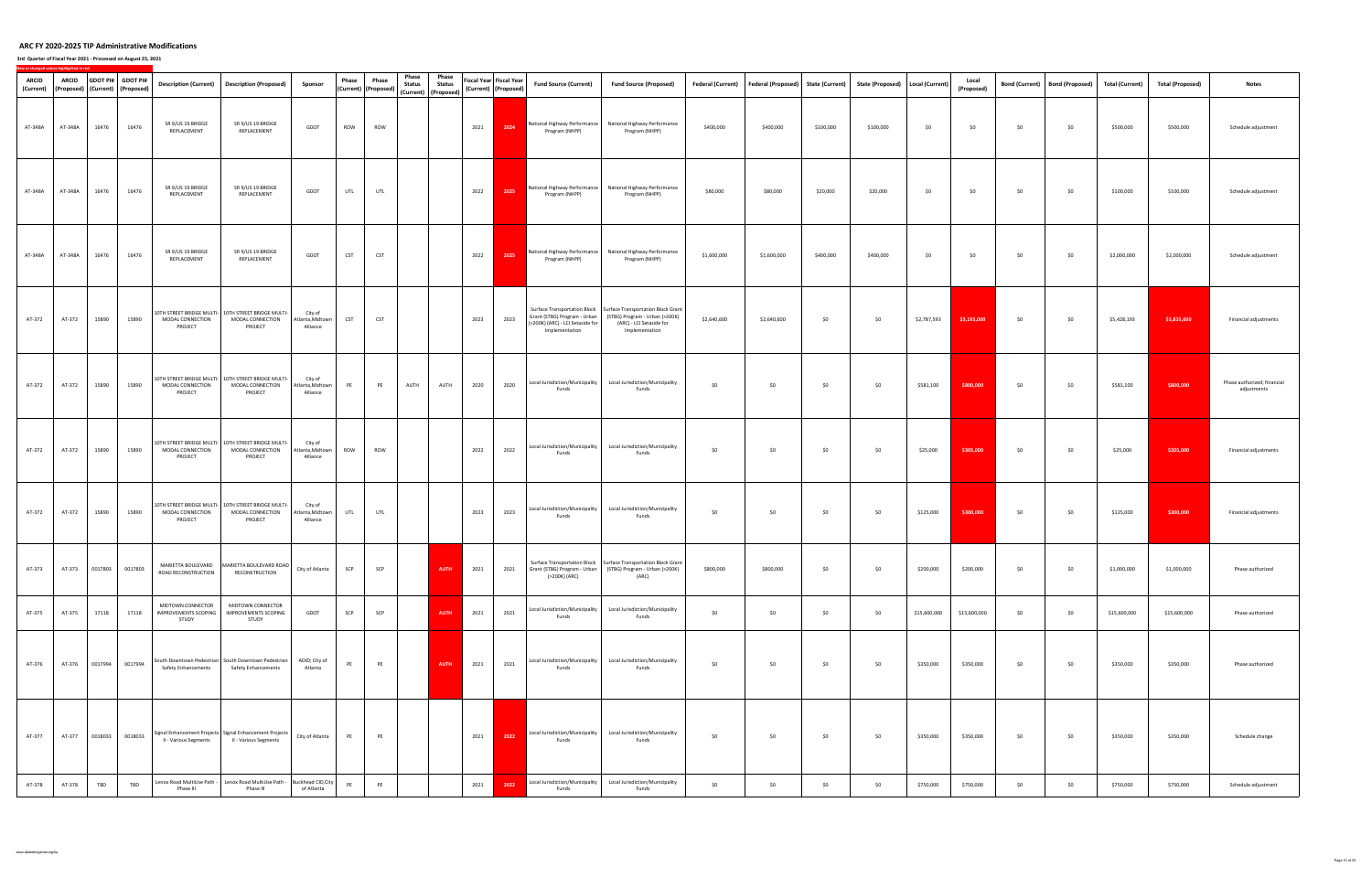| <b>ARCID</b><br>(Current) | <b>ARCID</b>   |       | GDOT PI# GDOT PI#<br>(Proposed) (Current) (Proposed) |                                                    | Description (Current)  Description (Proposed)                                | Sponsor           | Phase<br>(Current) (Proposed) | Phase      | Phase<br><b>Status</b> | Phase<br><b>Status</b><br>(Current) (Proposed) |      | Fiscal Year Fiscal Year<br>(Current) (Proposed) | <b>Fund Source (Current)</b>                                                      | <b>Fund Source (Proposed)</b>                                                 |             | Federal (Current)   Federal (Proposed)   State (Current) |             | State (Proposed)   Local (Current) |     | Local<br>(Proposed) | <b>Bond (Current)</b> | <b>Bond (Proposed)</b> | <b>Total (Current)</b> | <b>Total (Proposed)</b> | <b>Notes</b>                               |
|---------------------------|----------------|-------|------------------------------------------------------|----------------------------------------------------|------------------------------------------------------------------------------|-------------------|-------------------------------|------------|------------------------|------------------------------------------------|------|-------------------------------------------------|-----------------------------------------------------------------------------------|-------------------------------------------------------------------------------|-------------|----------------------------------------------------------|-------------|------------------------------------|-----|---------------------|-----------------------|------------------------|------------------------|-------------------------|--------------------------------------------|
| <b>BA-010</b>             | BA-010         | 10352 |                                                      |                                                    | 10352 SR 316 - NEW INTERCHANGE SR 316 - NEW INTERCHANGE                      | GDOT              | PE                            | PE         |                        |                                                | 2022 | 2022                                            | Program (NHPP)                                                                    | National Highway Performance   National Highway Performance<br>Program (NHPP) | \$988,784   | \$998,784                                                | \$249,696   | \$249,696                          | \$0 | \$0                 | \$0                   | \$0                    | \$1,238,480            | \$1,248,480             | Financial adjustments                      |
| <b>BA-010</b>             | <b>BA-010</b>  | 10352 | 10352                                                |                                                    | SR 316 - NEW INTERCHANGE   SR 316 - NEW INTERCHANGE                          | GDOT              | PE                            | PE         |                        |                                                | 2023 | 2023                                            | 170)                                                                              | Transportation Funding Act (HB National Highway Performance<br>Program (NHPP) | \$0         | \$933,863                                                | \$4,200,000 | \$233,466                          | \$0 | \$0                 | \$0                   | \$0                    | \$4,200,000            | \$1,167,329             | Financial adjustments                      |
| <b>BA-010</b>             | <b>BA-010</b>  | 10352 | 10352                                                |                                                    | SR 316 - NEW INTERCHANGE SR 316 - NEW INTERCHANGE                            | GDOT              | PE                            | PE         |                        |                                                | 2024 | 2024                                            | 170)                                                                              | Transportation Funding Act (HB Transportation Funding Act (HB<br>170)         | \$0         | \$0                                                      | \$2,800,000 | \$216,486                          | \$0 | \$0                 | \$0                   | \$0                    | \$2,800,000            | \$216,486               | Financial adjustments                      |
| <b>BA-032</b>             | BA-032         | 13819 | 13819                                                | SR 82 BRIDGE UPGRADE                               | SR 82 BRIDGE UPGRADE                                                         | GDOT              | UTL                           | UTL        |                        |                                                | 2022 | 2022                                            | <b>Surface Transportation Block</b><br>Grant (STBG) Program Flex<br>(GDOT)        | Surface Transportation Block Grant<br>(STBG) Program Flex (GDOT)              | \$37,355    | \$25,704                                                 | \$9,339     | \$6,426                            | \$0 | \$0                 | \$0                   | \$0                    | \$46,694               | \$32,130                | Financial adjustments                      |
| <b>BA-033A</b>            | <b>BA-033A</b> | 13988 | 13988                                                | SR 211 (OLD WINDER<br>HIGHWAY) WIDENING<br>PHASE 1 | SR 211 (OLD WINDER<br>HIGHWAY) WIDENING -<br>PHASE 1                         | City of Braselton | ROW                           | ROW        |                        |                                                | 2022 | 2022                                            | 170)                                                                              | Transportation Funding Act (HB Transportation Funding Act (HB<br>170)         | \$0         | \$0                                                      | \$622,000   | \$2,160,000                        | \$0 | \$0                 | \$0                   | \$0                    | \$622,000              | \$2,160,000             | Financial adjustments                      |
| BA-038                    | <b>BA-038</b>  | 15609 | 15609                                                | REPLACEMENT                                        | PATRICK MILL ROAD BRIDGE   PATRICK MILL ROAD BRIDGE<br>REPLACEMENT           | GDOT              | ROW                           | ROW        |                        | <b>AUTH</b>                                    | 2021 | 2021                                            | <b>Surface Transportation Block</b><br>Grant (STBG) Program Off-<br>System Bridge | rface Transportation Block Grant<br>(STBG) Program Flex (GDOT)                | \$83,600    | \$116,400                                                | \$20,900    | \$29,100                           | \$0 | \$0                 | \$0                   | \$0                    | \$104,500              | \$145,500               | Phase authorized; financial<br>adjustments |
| <b>BA-038</b>             | <b>BA-038</b>  | 15609 | 15609                                                | REPLACEMENT                                        | PATRICK MILL ROAD BRIDGE   PATRICK MILL ROAD BRIDGE<br>REPLACEMENT           | GDOT              | <b>UTL</b>                    | UTL        |                        |                                                | 2024 | 2022                                            | Surface Transportation Block<br>Grant (STBG) Program Off-<br>System Bridge        | Surface Transportation Block Grant<br>(STBG) Program Off-System Bridge        | \$8,000     | \$8,000                                                  | \$2,000     | \$2,000                            | \$0 | \$0                 | \$0                   | \$0                    | \$10,000               | \$10,000                | Schedule adjustment                        |
| <b>BA-038</b>             | <b>BA-038</b>  | 15609 | 15609                                                | REPLACEMENT                                        | PATRICK MILL ROAD BRIDGE   PATRICK MILL ROAD BRIDGE<br>REPLACEMENT           | GDOT              | <b>CST</b>                    | <b>CST</b> |                        |                                                | 2024 | 2022                                            | <b>Surface Transportation Block</b><br>Grant (STBG) Program Off-<br>System Bridge | Surface Transportation Block Grant<br>(STBG) Program Off-System Bridge        | \$1,040,000 | \$1,040,000                                              | \$260,000   | \$260,000                          | \$0 | \$0                 | \$0                   | \$0                    | \$1,300,000            | \$1,300,000             | Schedule adjustment                        |
| BA-039                    | BA-039         | 15610 | 15610                                                | <b>BRIDGE REPLACEMENT</b>                          | OLD THOMPSON MILL ROAD   OLD THOMPSON MILL ROAD<br><b>BRIDGE REPLACEMENT</b> | GDOT              | ROW                           | ROW        |                        | <b>AUTH</b>                                    | 2021 | 2021                                            | <b>Surface Transportation Block</b><br>Grant (STBG) Program Off-<br>System Bridge | face Transportation Block Grant<br>(STBG) Program Flex (GDOT)                 | \$102,800   | \$56,000                                                 | \$25,700    | \$14,000                           | \$0 | \$0                 | \$0                   | \$0                    | \$128,500              | \$70,000                | Phase authorized; financial<br>adjustments |
| <b>BA-040</b>             | BA-040         | 15323 | 15323                                                | EXCHANGE BOULEVARD<br>EXTENSION                    | EXCHANGE BOULEVARD<br>EXTENSION                                              | GDOT              | PE                            | PE         |                        | AUTH                                           | 2021 | 2021                                            | 170)                                                                              | Transportation Funding Act (HB Transportation Funding Act (HB<br>170)         | \$0         | \$0                                                      | \$1,143,200 | \$1,143,200                        | \$0 | \$0                 | \$0                   | \$0                    | \$1,143,200            | \$1,143,200             | Phase authorized                           |
| <b>BA-184F</b>            | <b>BA-184F</b> | 13903 | 13903                                                |                                                    | SR 316 GRADE SEPARATION SR 316 GRADE SEPARATION                              | GDOT              | ROW                           | ROW        |                        |                                                | 2023 | 2023                                            | Program (NHPP)                                                                    | National Highway Performance   National Highway Performance<br>Program (NHPP) | \$1,527,140 | \$1,528,140                                              | \$383,035   | \$382,035                          | \$0 | \$0                 | \$0                   | \$0                    | \$1,910,175            | \$1,910,175             | Financial adjustments                      |
| <b>BA-184F</b>            | <b>BA-184F</b> | 13903 | 13903                                                |                                                    | SR 316 GRADE SEPARATION   SR 316 GRADE SEPARATION                            | GDOT              | ROW                           | ROW        |                        |                                                | 2024 | 2024                                            | 170)                                                                              | Transportation Funding Act (HB Transportation Funding Act (HB<br>170)         | \$0         | \$0                                                      | \$4,200,000 | \$4,546,215                        | \$0 | \$0                 | \$0                   | \$0                    | \$4,200,000            | \$4,546,215             | Financial adjustments                      |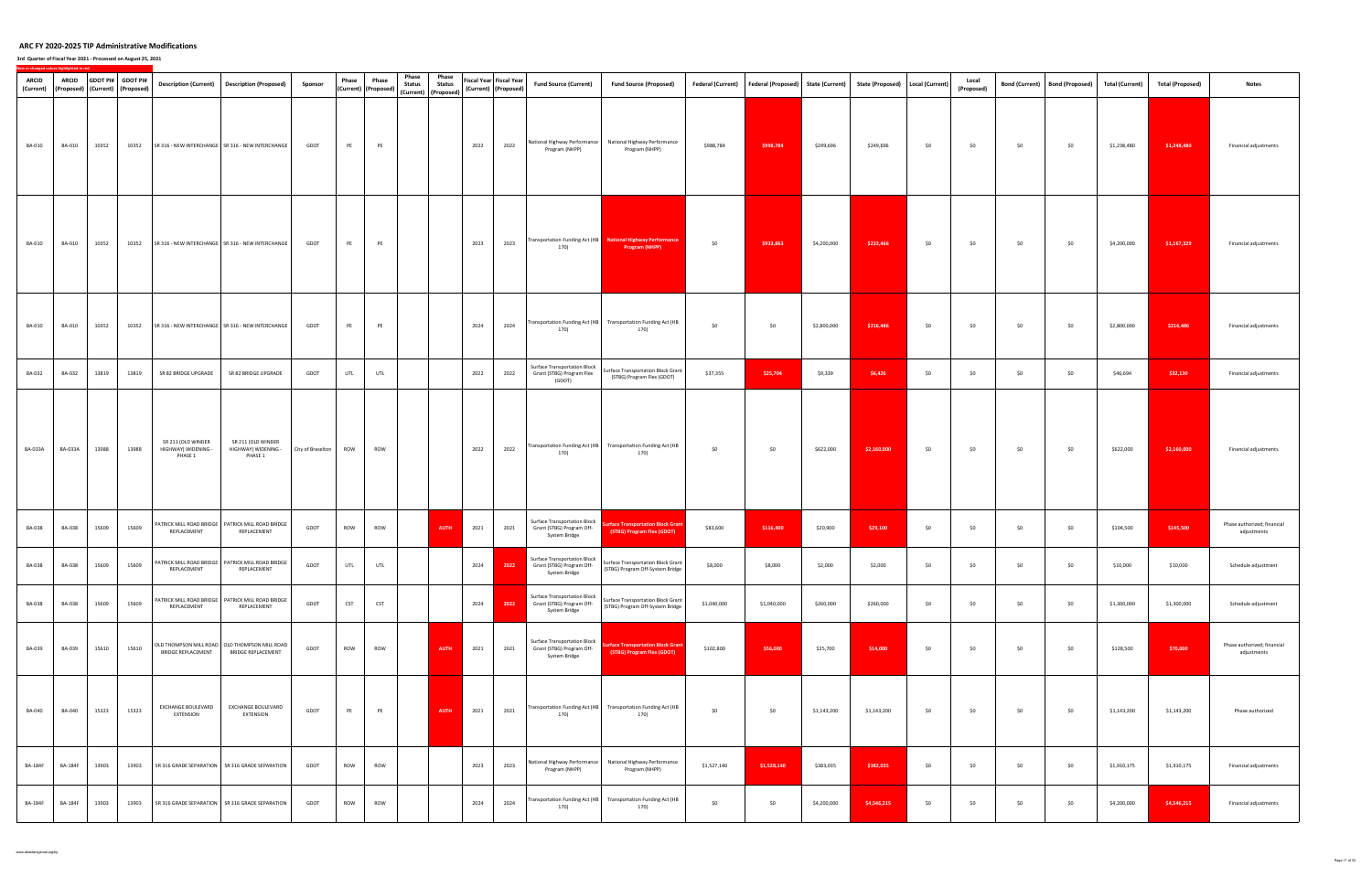| <b>ARCID</b><br>(Current) | <b>ARCID</b>                |       | GDOT PI# GDOT PI#<br>(Proposed) (Current) (Proposed) |                                                                      | Description (Current) Description (Proposed)                                                                                                | Sponsor                               | Phase      | Phase<br>(Current) (Proposed) | Phase<br><b>Status</b> | Phase<br><b>Status</b><br>(Current) (Proposed) | Fiscal Year Fiscal Year<br>(Current) (Proposed) |      | <b>Fund Source (Current)</b>                                               | <b>Fund Source (Proposed)</b>                                                                                                                    |              | Federal (Current) Federal (Proposed) State (Current) |             | State (Proposed)   Local (Current) |           | Local<br>(Proposed) | <b>Bond (Current)</b> | <b>Bond (Proposed)</b> | <b>Total (Current)</b> | <b>Total (Proposed)</b> | <b>Notes</b>                       |
|---------------------------|-----------------------------|-------|------------------------------------------------------|----------------------------------------------------------------------|---------------------------------------------------------------------------------------------------------------------------------------------|---------------------------------------|------------|-------------------------------|------------------------|------------------------------------------------|-------------------------------------------------|------|----------------------------------------------------------------------------|--------------------------------------------------------------------------------------------------------------------------------------------------|--------------|------------------------------------------------------|-------------|------------------------------------|-----------|---------------------|-----------------------|------------------------|------------------------|-------------------------|------------------------------------|
| <b>BA-184F</b>            | <b>BA-184F</b>              | 13903 | 13903                                                |                                                                      | SR 316 GRADE SEPARATION SR 316 GRADE SEPARATION                                                                                             | GDOT                                  | PE         | PE                            |                        |                                                | 2024                                            | 2024 | Transportation Funding Act (HB<br>170)                                     | <b>Transportation Funding Act (HB</b><br>170)                                                                                                    | \$0          | \$0                                                  | \$300,000   | \$324,730                          | \$0       | \$0                 | \$0                   | \$0                    | \$300,000              | \$324,730               | Financial adjustments              |
| <b>BA-184K</b>            | <b>BA-184K</b>              | 13910 | 13910                                                |                                                                      | SR 316 - NEW INTERCHANGE   SR 316 - NEW INTERCHANGE                                                                                         | GDOT                                  | PE         | PE                            |                        | AUTH                                           | 2020                                            | 2020 | 170)                                                                       | Transportation Funding Act (HB Transportation Funding Act (HB<br>170)                                                                            | \$0          | \$0                                                  | \$1,500,000 | \$1,500,000                        | \$0       | \$0                 | \$0                   | \$0                    | \$1,500,000            | \$1,500,000             | Phase authorized                   |
| <b>BA-184K</b>            | <b>BA-184K</b>              | 13910 | 13910                                                |                                                                      | SR 316 - NEW INTERCHANGE   SR 316 - NEW INTERCHANGE                                                                                         | GDOT                                  |            | PE                            |                        |                                                |                                                 | 2024 |                                                                            | <b>Transportation Funding Act (HB</b><br>170                                                                                                     | \$0          | \$0                                                  | \$0         | \$541,216                          | \$0       | \$0                 | \$0                   | \$0                    | \$0                    | \$541,216               | New phase                          |
| <b>BA-184K</b>            | <b>BA-184K</b>              | 13910 |                                                      |                                                                      | 13910 SR 316 - NEW INTERCHANGE SR 316 - NEW INTERCHANGE                                                                                     | GDOT                                  |            | <b>ROW</b>                    |                        |                                                |                                                 | 2024 |                                                                            | <b>Transportation Funding Act (HB</b><br>170                                                                                                     | \$0          | \$0                                                  | \$0         | \$6,278,107                        | \$0       | \$0                 | \$0                   | \$0                    | \$0                    | \$6,278,107             | New phase                          |
| <b>BA-184K</b>            | <b>BA-184K</b>              | 13910 |                                                      |                                                                      | 13910 SR 316 - NEW INTERCHANGE SR 316 - NEW INTERCHANGE                                                                                     | GDOT                                  | ROW        | ROW                           |                        |                                                | 2024                                            | 2023 | <b>Surface Transportation Block</b><br>Grant (STBG) Program Flex<br>(GDOT) | <b>National Highway Performance</b><br><b>Program (NHPP)</b>                                                                                     | \$1,888,950  | \$1,706,422                                          | \$472,238   | \$426,606                          | \$0       | \$0                 | \$0                   | \$0                    | \$2,361,188            | \$2,133,028             | Schedule and financial adjustments |
| <b>BA-184K</b>            | <b>BA-184K</b>              | 13910 |                                                      |                                                                      | 13910 SR 316 - NEW INTERCHANGE SR 316 - NEW INTERCHANGE                                                                                     | GDOT                                  |            | CST                           |                        |                                                |                                                 | 2024 |                                                                            | <b>Transportation Funding Act (HB</b><br>170                                                                                                     | \$0          | \$0                                                  | \$0         | \$1,407,162                        | \$0       | \$0                 | \$0                   | \$0                    | \$0                    | \$1,407,162             | Schedule and financial adjustments |
| CH-010B                   | CH-010B                     | 13525 | 13525                                                | REPLACEMENT AND                                                      | BELLS FERRY ROAD BRIDGE   BELLS FERRY ROAD BRIDGE<br>REPLACEMENT AND<br>APPROACH IMPROVEMENTS APPROACH IMPROVEMENTS                         | GDOT                                  | PE         | PE                            |                        | <b>AUTH</b>                                    | 2021                                            | 2021 | 170)                                                                       | Transportation Funding Act (HB Transportation Funding Act (HB<br>170)                                                                            | \$0          | \$0                                                  | \$2,216,000 | \$2,216,000                        | \$0       | \$0                 | \$0                   | \$0                    | \$2,216,000            | \$2,216,000             | Phase authorized                   |
| CH-010B                   | CH-010B                     | 13525 | 13525                                                | REPLACEMENT AND                                                      | BELLS FERRY ROAD BRIDGE   BELLS FERRY ROAD BRIDGE<br>REPLACEMENT AND<br>APPROACH IMPROVEMENTS APPROACH IMPROVEMENTS                         | GDOT                                  | UTL        | UTL                           |                        |                                                | 2023                                            | 2023 | Surface Transportation Block<br>Grant (STBG) Program Flex<br>(GDOT)        | Surface Transportation Block Grant<br>(STBG) Program Flex (GDOT)                                                                                 | \$730,702    | \$702,328                                            | \$182,676   | \$175,582                          | \$0       | \$0                 | \$0                   | \$0                    | \$913,378              | \$877,910               | Financial adjustments              |
|                           | CH-010B CH-010B 13525 13525 |       |                                                      | REPLACEMENT AND                                                      | BELLS FERRY ROAD BRIDGE   BELLS FERRY ROAD BRIDGE<br>REPLACEMENT AND<br>APPROACH IMPROVEMENTS APPROACH IMPROVEMENTS                         | GDOT                                  |            | CST CST                       |                        |                                                | 2023                                            | 2023 | Grant (STBG) Program Flex<br>(GDOT)                                        | Surface Transportation Block Surface Transportation Block Grant<br>(STBG) Program Flex (GDOT)                                                    | \$13,176,562 | $$14,349,455$ $$3,294,141$                           |             | \$3,587,364                        | \$0       | \$0                 | \$0                   | \$0                    | \$16,470,703           | \$17,936,819            | Financial adjustments              |
| CH-030                    | CH-030                      | 16365 | 16365                                                | SR 92 (ALABAMA ROAD)<br>INTERSECTION<br>WIDENING OF TRICKUM<br>ROAD) | SR 92 (ALABAMA ROAD)<br>INTERSECTION<br>IMPROVEMENTS (INCLUDES   IMPROVEMENTS (INCLUDES   Cherokee County  <br>WIDENING OF TRICKUM<br>ROAD) |                                       | <b>ROW</b> | ROW                           |                        |                                                | 2022                                            |      | (>200K) (ARC)                                                              | Surface Transportation Block   Surface Transportation Block Grant<br>2022 Grant (STBG) Program - Urban (STBG) Program - Urban (>200K)<br>(ARC)   | \$1,000,000  | \$1,928,000                                          | \$0         | \$0                                | \$400,000 | \$632,000           | \$0                   | \$0                    | \$1,400,000            | \$2,560,000             | Financial adjustments              |
| CH-030                    | CH-030                      | 16365 | 16365                                                | SR 92 (ALABAMA ROAD)<br>INTERSECTION<br>WIDENING OF TRICKUM<br>ROAD) | SR 92 (ALABAMA ROAD)<br>INTERSECTION<br>IMPROVEMENTS (INCLUDES   IMPROVEMENTS (INCLUDES   Cherokee County  <br>WIDENING OF TRICKUM<br>ROAD) |                                       | <b>CST</b> | <b>CST</b>                    |                        |                                                | 2023                                            |      | (>200K) (ARC)                                                              | Surface Transportation Block   Surface Transportation Block Grant<br>2023 Grant (STBG) Program - Urban (STBG) Program - Urban (>200K)<br>(ARC)   | \$2,200,000  | \$2,807,168                                          | \$0         | \$0                                | \$550,000 | \$701,792           | \$0                   | \$0                    | \$2,750,000            | \$3,508,960             | Financial adjustments              |
| CH-140A                   |                             |       | CH-140A 0017789 0017789                              | SR 140 OPERATIONAL<br>IMPROVEMENTS                                   | SR 140 OPERATIONAL<br>IMPROVEMENTS                                                                                                          | Cherokee<br>County, City of<br>Canton | PE         | PE                            |                        | <b>AUTH</b>                                    | 2021                                            |      | (>200K) (ARC)                                                              | Surface Transportation Block   Surface Transportation Block Grant  <br>2021 Grant (STBG) Program - Urban (STBG) Program - Urban (>200K)<br>(ARC) | \$290,474    | \$290,474                                            | \$0         | \$0                                | \$72,619  | \$72,619            | \$0                   | \$0                    | \$363,093              | \$363,093               | Phase authorized                   |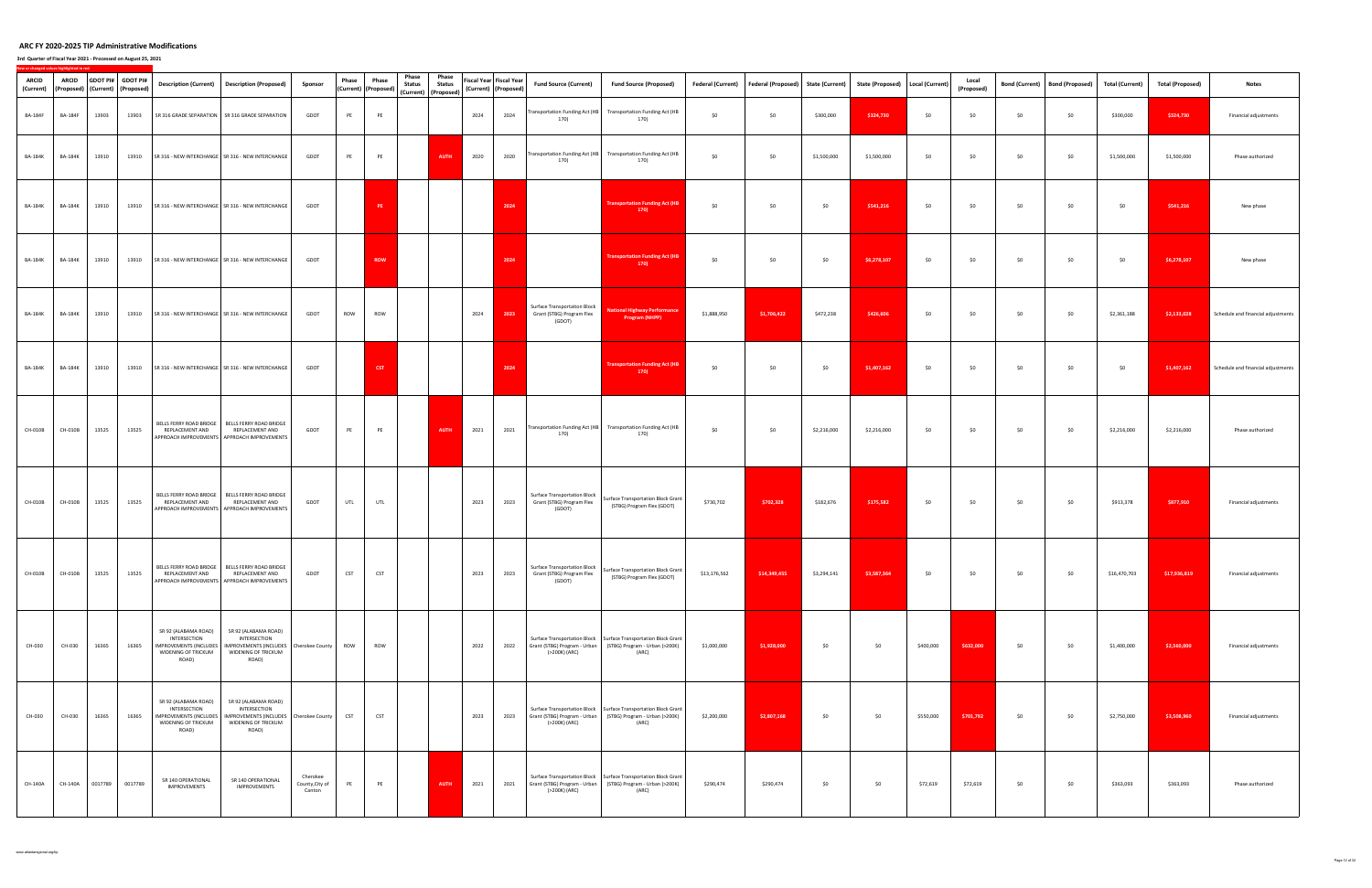| <b>ARCID</b> | <b>ARCID</b> |       | GDOT PI# GDOT PI#<br>(Current) (Proposed) (Current) (Proposed) |                                           | Description (Current)  Description (Proposed)                        | Sponsor                  | Phase      | Phase<br>(Current) (Proposed) | Phase<br><b>Status</b> | Phase<br><b>Status</b>              |      | Fiscal Year Fiscal Year<br>(Current) (Proposed) | <b>Fund Source (Current)</b>                                                      | <b>Fund Source (Proposed)</b>                                                                                                             |             | Federal (Current) Federal (Proposed) State (Current) State (Proposed) Local (Current) |           |           |             | Local<br>(Proposed) |     | Bond (Current) Bond (Proposed) | <b>Total (Current)</b> | <b>Total (Proposed)</b> | <b>Notes</b>                                                      |
|--------------|--------------|-------|----------------------------------------------------------------|-------------------------------------------|----------------------------------------------------------------------|--------------------------|------------|-------------------------------|------------------------|-------------------------------------|------|-------------------------------------------------|-----------------------------------------------------------------------------------|-------------------------------------------------------------------------------------------------------------------------------------------|-------------|---------------------------------------------------------------------------------------|-----------|-----------|-------------|---------------------|-----|--------------------------------|------------------------|-------------------------|-------------------------------------------------------------------|
| CH-140B      | CH-140B      | 17804 | 17804                                                          | SR 140 OPERATIONAL<br><b>IMPROVEMENTS</b> | SR 140 OPERATIONAL<br><b>IMPROVEMENTS</b>                            | Cherokee County          | PE         | PE                            |                        | (Current) (Proposed)<br><b>AUTH</b> | 2021 | 2021                                            | (>200K) (ARC)                                                                     | Surface Transportation Block   Surface Transportation Block Grant<br>Grant (STBG) Program - Urban (STBG) Program - Urban (>200K)<br>(ARC) | \$320,000   | \$320,000                                                                             | \$0       | \$0       | \$80,000    | \$80,000            | \$0 | \$0                            | \$400,000              | \$400,000               | Phase authorized                                                  |
| CH-215       | CH-215       | N/A   | N/A                                                            | NEW ALIGNMENT                             | HICKORY SPRINGS PARKWAY - HICKORY SPRINGS PARKWAY -<br>NEW ALIGNMENT | City of Holly<br>Springs | PE         | PE                            |                        | <b>AUTH</b>                         | 2021 | 2021                                            | Local Jurisdiction/Municipality<br>Funds                                          | Local Jurisdiction/Municipality<br>Funds                                                                                                  | \$0         | \$0                                                                                   | \$0       | \$0       | \$1,928,000 | \$1,928,000         | \$0 | \$0                            | \$1,928,000            | \$1,928,000             | Phase authorized                                                  |
| CH-240       | CH-240       | 16015 | 16015                                                          | NOONDAY CREEK TRAIL<br>EXTENSION          | NOONDAY CREEK TRAIL<br><b>EXTENSION</b>                              | City of Woodstock ROW    |            | ROW                           |                        | AUTH                                | 2021 | 2021                                            | (>200K) (ARC)                                                                     | Surface Transportation Block   Surface Transportation Block Grant<br>Grant (STBG) Program - Urban (STBG) Program - Urban (>200K)<br>(ARC) | \$536,000   | \$536,000                                                                             | \$0       | \$0       | \$134,000   | \$134,000           | \$0 | \$0                            | \$670,000              | \$670,000               | Phase authorized                                                  |
| CH-240       | CH-240       | 16015 | 16015                                                          | NOONDAY CREEK TRAIL<br>EXTENSION          | NOONDAY CREEK TRAIL<br><b>EXTENSION</b>                              | City of Woodstock        |            | PE                            |                        |                                     |      | 2022                                            |                                                                                   | <b>Transportation Alternatives</b><br>Section 133(h)) - Urban (>200K)<br>(ARC)                                                            | \$0         | \$77,564                                                                              | \$0       | \$0       | \$0         | \$19,391            | \$0 | \$0                            | \$0                    | \$96,955                | Financial assistance for in-progress<br>federalized PE activities |
| CH-240       | CH-240       | 16015 | 16015                                                          | NOONDAY CREEK TRAIL<br><b>EXTENSION</b>   | NOONDAY CREEK TRAIL<br><b>EXTENSION</b>                              | City of Woodstock        |            | CST                           |                        |                                     |      | 2022                                            |                                                                                   | <b>Inface Transportation Block Gran</b><br>(STBG) Program - Urban (>200K)<br>(ARC)                                                        | \$0         | \$63,898                                                                              | \$0       | \$0       | \$0         | \$15,975            | \$0 | \$0                            | \$0                    | \$79,873                | Financial assistance for in-progress<br>federalized PE activities |
| CH-240       | CH-240       | 16015 | 16015                                                          | NOONDAY CREEK TRAIL<br><b>EXTENSION</b>   | NOONDAY CREEK TRAIL<br><b>EXTENSION</b>                              | City of Woodstock        | <b>CST</b> | <b>CST</b>                    |                        |                                     | 2022 |                                                 | <b>Transportation Alternatives</b><br>(ARC)                                       | 2022 [Section 133(h)) - Urban (>200K) $\begin{bmatrix} \text{Transportion} \\ \text{max} \end{bmatrix}$<br>133(h)) - Urban (>200K) (ARC)  | \$1,950,669 | \$3,809,207                                                                           | \$0       | \$0       | \$2,287,668 | \$925,302           | \$0 | \$0                            | \$4,238,337            | \$4,734,509             | Financial adjustment                                              |
| CH-348B      | CH-348B      | 16597 | 16597                                                          | WATERS ROAD BRIDGE<br>REPLACEMENT         | WATERS ROAD BRIDGE<br>REPLACEMENT                                    | GDOT                     | PE         | PE                            |                        | <b>AUTH</b>                         | 2021 | 2021                                            | <b>Surface Transportation Block</b><br>Grant (STBG) Program Off-<br>System Bridge | Surface Transportation Block Grant<br>(STBG) Program Off-System Bridge                                                                    | \$520,000   | \$520,000                                                                             | \$130,000 | \$130,000 | \$0         | \$0                 | \$0 | \$0                            | \$650,000              | \$650,000               | Phase authorized                                                  |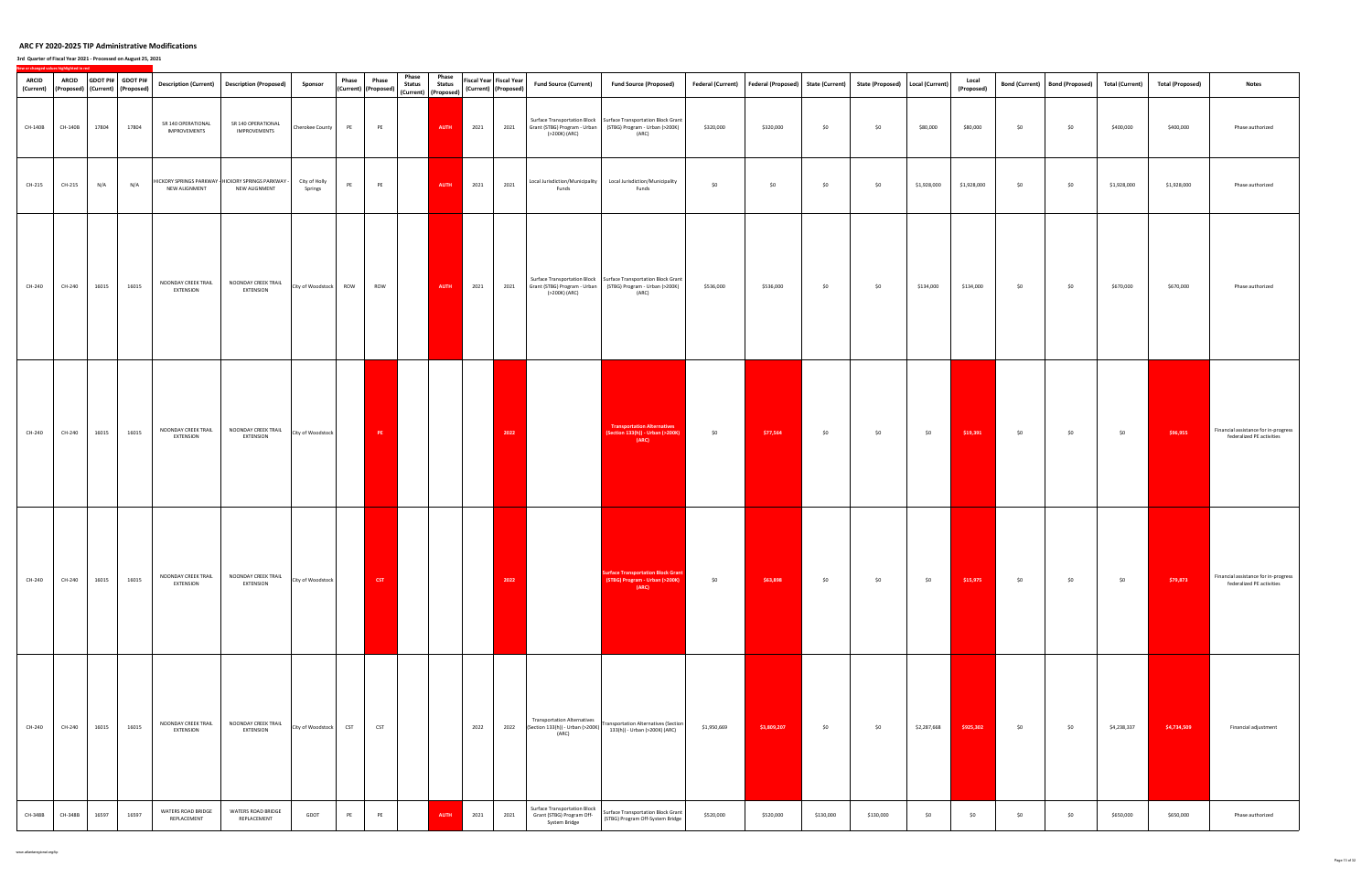## **3rd Quarter of Fiscal Year 2021 ‐ Processed on August 25, 2021**

| <b>ARCID</b><br>(Current) | ARCID     |         | GDOT PI# GDOT PI#<br>(Proposed) (Current) (Proposed) |                                                   | Description (Current)   Description (Proposed)                                                  | Sponsor                            | Phase      | Phase<br>(Current) (Proposed) | Phase<br>Phase<br><b>Status</b><br><b>Status</b><br>(Current) (Proposed) |      | Fiscal Year Fiscal Year<br>(Current) (Proposed) | <b>Fund Source (Current)</b>                                                      | <b>Fund Source (Proposed)</b>                                                                                                               | <b>Federal (Current)</b> | Federal (Proposed) State (Current) |              | State (Proposed)   Local (Current) |           | Local<br>(Proposed) | <b>Bond (Current)</b> | <b>Bond (Proposed)</b> | <b>Total (Current)</b> | <b>Total (Proposed)</b> | <b>Notes</b>                                                                 |
|---------------------------|-----------|---------|------------------------------------------------------|---------------------------------------------------|-------------------------------------------------------------------------------------------------|------------------------------------|------------|-------------------------------|--------------------------------------------------------------------------|------|-------------------------------------------------|-----------------------------------------------------------------------------------|---------------------------------------------------------------------------------------------------------------------------------------------|--------------------------|------------------------------------|--------------|------------------------------------|-----------|---------------------|-----------------------|------------------------|------------------------|-------------------------|------------------------------------------------------------------------------|
| CH-348C                   | CH-348C   | 16598   | 16598                                                | VAUGHN ROAD BRIDGE<br>REPLACEMENT                 | VAUGHN ROAD BRIDGE<br>REPLACEMENT                                                               | GDOT                               | PE         | PE                            | <b>AUTH</b>                                                              | 2021 | 2021                                            | <b>Surface Transportation Block</b><br>Grant (STBG) Program Off-<br>System Bridge | Surface Transportation Block Grant<br>(STBG) Program Off-System Bridge                                                                      | \$520,000                | \$520,000                          | \$130,000    | \$130,000                          | \$0       | \$0                 | \$0                   | \$0                    | \$650,000              | \$650,000               | Phase authorized                                                             |
| CH-349                    | CH-349    | 0017892 | 0017892                                              | Parkway Intersection<br>Improvements              | Hwy 140 & Reinhardt College Hwy 140 & Reinhardt College<br>Parkway Intersection<br>Improvements | City of Canton,<br>Cherokee County | PE         | PE                            | <b>AUTH</b>                                                              | 2021 | 2021                                            | Grant (STBG) Program - Urban<br>(>200K) (ARC)                                     | Surface Transportation Block   Surface Transportation Block Grant<br>(STBG) Program - Urban (>200K)<br>(ARC)                                | \$186,204                | \$186,204                          | \$0          | \$0                                | \$46,551  | \$46,551            | \$0                   | \$0                    | \$232,755              | \$232,755               | Phase authorized                                                             |
| CL-015                    | $CL-015$  | 721290- | 721290-                                              | SR 85 WIDENING                                    | SR 85 WIDENING                                                                                  | GDOT                               | UTL        | UTL                           |                                                                          | 2022 | 2023                                            | 170)                                                                              | Transportation Funding Act (HB Transportation Funding Act (HB<br>170)                                                                       | \$0                      | \$0                                | \$1,298,125  | \$1,405,132                        | \$0       | \$0                 | \$0                   | \$0                    | \$1,298,125            | \$1,405,132             | Schedule and financial adjustments                                           |
| CL-015                    | $CL-015$  | 721290- | 721290-                                              | SR 85 WIDENING                                    | SR 85 WIDENING                                                                                  | GDOT                               | <b>CST</b> | CST                           |                                                                          | 2022 | 2023                                            | Transportation Funding Act (HB<br>170)                                            | <b>Transportation Funding Act (HB</b><br>170)                                                                                               | \$0                      | \$0                                | \$28,860,476 | \$36,564,467                       | \$0       | \$0                 | \$0                   | \$0                    | \$28,860,476           | \$36,564,467            | Financial adjustment                                                         |
| CL-269                    | CL-269    | 15631   | 15631                                                | <b>BROWN ROAD BRIDGE</b><br>REPLACEMENT           | <b>BROWN ROAD BRIDGE</b><br>REPLACEMENT                                                         | GDOT                               | ROW        | ROW                           | <b>AUTH</b>                                                              | 2021 | 2021                                            | <b>Surface Transportation Block</b><br>Grant (STBG) Program Off-<br>System Bridge | <b>Surface Transportation Block Grant</b><br>(STBG) Program Off-System Bridge                                                               | \$117,600                | \$138,400                          | \$29,400     | \$34,600                           | \$0       | \$0                 | \$0                   | \$0                    | \$147,000              | \$173,000               | Phase authorized; financial<br>adjustments                                   |
| CL-348                    | CL-348    | 16606   | 16606                                                | UPPER RIVERDALE ROAD<br><b>BRIDGE UPGRADE</b>     | UPPER RIVERDALE ROAD<br><b>BRIDGE UPGRADE</b>                                                   | GDOT                               | ROW        | ROW                           |                                                                          | 2023 | 2024                                            | Local Jurisdiction/Municipality<br>Funds                                          | Local Jurisdiction/Municipality<br>Funds                                                                                                    | \$0                      | \$0                                | \$0          | \$0                                | \$100,000 | \$100,000           | \$0                   | \$0                    | \$100,000              | \$100,000               | Schedule adjustment                                                          |
| CL-348                    | CL-348    | 16606   | 16606                                                | UPPER RIVERDALE ROAD<br><b>BRIDGE UPGRADE</b>     | UPPER RIVERDALE ROAD<br><b>BRIDGE UPGRADE</b>                                                   | GDOT                               | ROW        | ROW                           |                                                                          | 2023 | 2024                                            | <b>Surface Transportation Block</b><br>Grant (STBG) Program Flex<br>(GDOT)        | Surface Transportation Block Grant<br>(STBG) Program Flex (GDOT)                                                                            | \$800,000                | \$800,000                          | \$200,000    | \$200,000                          | \$0       | \$0                 | \$0                   | \$0                    | \$1,000,000            | \$1,000,000             | Schedule adjustment                                                          |
| CL-920M                   | CL-920M   | 0017805 | 0017805                                              | MCDONOUGH ROAD                                    | MCDONOUGH ROAD<br>PAVEMENT REHABILITATION   PAVEMENT REHABILITATION                             | Clayton County                     | <b>CST</b> | CST                           | <b>AUTH</b>                                                              | 2021 | 2021                                            | (>200K) (ARC)                                                                     | Surface Transportation Block   Surface Transportation Block Grant<br>Grant (STBG) Program - Urban (STBG) Program - Urban (>200K)<br>(ARC)   | \$2,800,000              | \$2,800,000                        | \$0          | \$0                                | \$700,000 | \$700,000           | \$0                   | \$0                    | \$3,500,000            | \$3,500,000             | Phase authorized                                                             |
| CL-920M                   | CL-920M   |         | 0017805 0017805                                      | MCDONOUGH ROAD                                    | MCDONOUGH ROAD<br>PAVEMENT REHABILITATION   PAVEMENT REHABILITATION                             | Clayton County                     |            | CST                           |                                                                          |      | 2022                                            |                                                                                   | <b>Surface Transportation Block Grant</b><br>(STBG) Program - Urban (>200K)                                                                 | \$0                      | \$664,088                          | \$0          | \$0                                | \$0       | \$166,022           | \$0                   | \$0                    | \$0                    | \$830,110               | Populate PI; financial assistance for in-<br>progress federal CST activities |
| <b>CL-AR-180</b>          | CL-AR-180 | 12759   | 12759                                                | I-75 SOUTHBOUND<br>COLLECTOR/DISTRIBUTOR<br>LANES | I-75 SOUTHBOUND<br>COLLECTOR/DISTRIBUTOR<br>LANES                                               | GDOT                               |            | <b>SCP</b>                    |                                                                          |      | 2022                                            |                                                                                   | Highway Infrastructure - 23 USC<br>133(b)(1)(A) Activities in Areas<br>With a Population Over 200,000<br>(2905)                             | \$0                      | \$2,240,001                        | \$0          | \$560,000                          | \$0       | \$0                 | \$0                   | \$0                    | \$0                    | \$2,800,001             | Financial adjustment                                                         |
| CL-AR-180                 | CL-AR-180 | 12759   | 12759                                                | I-75 SOUTHBOUND<br>COLLECTOR/DISTRIBUTOR<br>LANES | I-75 SOUTHBOUND<br>COLLECTOR/DISTRIBUTOR<br>LANES                                               | GDOT                               | SCP        | SCP                           |                                                                          | 2022 | 2022                                            | Grant (STBG) Program - Urban<br>(>200K) (ARC)                                     | Surface Transportation Block   Surface Transportation Block Grant<br>(STBG) Program - Urban (>200K)<br>(ARC)                                | \$5,953,600              | \$3,713,599                        | \$1,488,400  | \$928,400                          | \$0       | \$0                 | \$0                   | \$0                    | \$7,442,000            | \$4,641,999             | Financial adjustment                                                         |
| CO-329                    | CO-329    | 0006866 | 0006866                                              | SR 92 (DALLAS ACWORTH<br>HIGHWAY) WIDENING        | SR 92 (DALLAS ACWORTH<br>HIGHWAY) WIDENING                                                      | GDOT                               | PE         | PE                            | <b>AUTH</b>                                                              | 2024 | 2021                                            | 170)                                                                              | Transportation Funding Act (HB Transportation Funding Act (HB<br>170)                                                                       | \$0                      | \$0                                | \$200,000    | \$100,000                          | \$0       | \$0                 | \$0                   | \$0                    | \$200,000              | \$100,000               | Financial and schedule adjustment                                            |
| CO-447                    | CO-447    | 12808   | 12808                                                | BOB CALLAN TRUNK TRAIL<br>PHASE II - SECTION B    | <b>BOB CALLAN TRUNK TRAIL</b><br>PHASE II - SECTION B                                           | Cobb County                        | <b>CST</b> | <b>CST</b>                    |                                                                          | 2023 | 2023                                            | (>200K) (ARC)                                                                     | Surface Transportation Block   Surface Transportation Block Grant<br>Grant (STBG) Program - Urban   (STBG) Program - Urban (>200K)<br>(ARC) | \$2,284,732              | \$2,284,732                        | \$0          | \$0                                | \$571,183 | \$571,194           | \$0                   | \$0                    | \$2,855,915            | \$2,855,926             | Financial adjustment                                                         |
| CO-447                    | CO-447    | 12808   | 12808                                                | BOB CALLAN TRUNK TRAIL<br>PHASE II - SECTION B    | <b>BOB CALLAN TRUNK TRAIL</b><br>PHASE II - SECTION B                                           | Cobb County                        | ROW        | ROW                           | <b>AUTH</b>                                                              | 2021 | 2021                                            | <b>Transportation Alternatives</b><br>(Section 133(h)) - Urban (>200K)<br>(ARC)   | ransportation Alternatives (Section<br>133(h)) - Urban (>200K) (ARC)                                                                        | \$776,000                | \$776,000                          | \$0          | \$0                                | \$194,000 | \$194,000           | \$0                   | \$0                    | \$970,000              | \$970,000               | Phase authorized                                                             |

www.atlantaregional.org/tip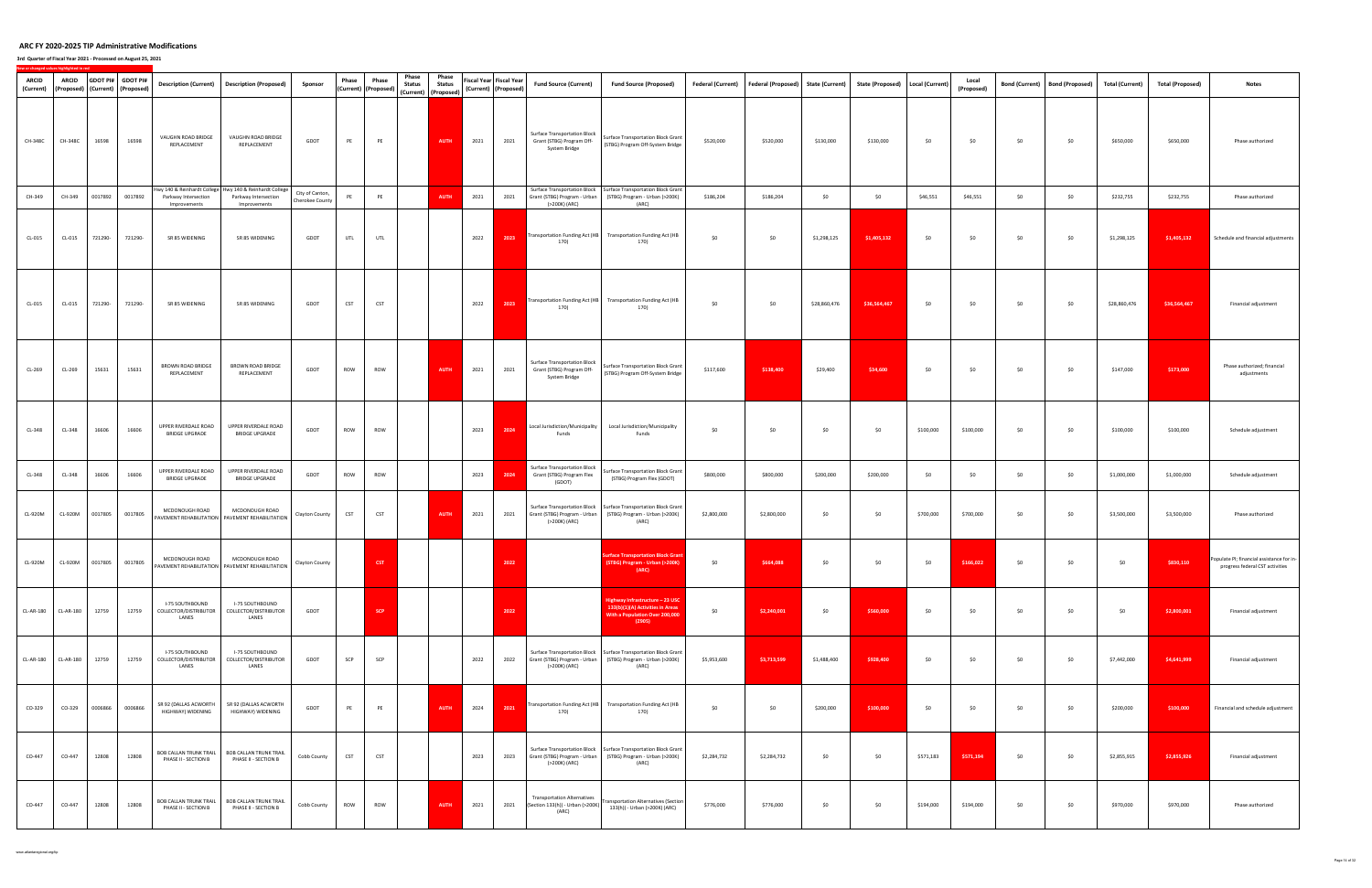| <b>ARCID</b><br>(Current) | <b>ARCID</b><br>(Proposed) (Current) (Proposed) |         | GDOT PI# GDOT PI# | <b>Description (Current)</b>                                        | <b>Description (Proposed)</b>                                                          | Sponsor          | Phase      | Phase<br>(Current) (Proposed) | Phase<br><b>Status</b> | Phase<br><b>Status</b><br>(Current) (Proposed) |      | Fiscal Year Fiscal Year<br>(Current) (Proposed) | <b>Fund Source (Current)</b>                                                                                              | <b>Fund Source (Proposed)</b>                                                                                                                                                    | Federal (Current) | <b>Federal (Proposed)</b> | <b>State (Current)</b> | State (Proposed)   Local (Current) |              | Local<br>(Proposed) | <b>Bond (Current)</b> | <b>Bond (Proposed)</b> | <b>Total (Current)</b> | <b>Total (Proposed)</b> | <b>Notes</b>                                              |
|---------------------------|-------------------------------------------------|---------|-------------------|---------------------------------------------------------------------|----------------------------------------------------------------------------------------|------------------|------------|-------------------------------|------------------------|------------------------------------------------|------|-------------------------------------------------|---------------------------------------------------------------------------------------------------------------------------|----------------------------------------------------------------------------------------------------------------------------------------------------------------------------------|-------------------|---------------------------|------------------------|------------------------------------|--------------|---------------------|-----------------------|------------------------|------------------------|-------------------------|-----------------------------------------------------------|
| CO-462                    | CO-462                                          | 15042   | 15042             | PHASE 1                                                             | OTTENWOOD CREEK TRAIL - ROTTENWOOD CREEK TRAIL -<br>PHASE 1                            | City of Marietta | ROW        | ROW                           |                        | <b>AUTH</b>                                    | 2021 | 2021                                            | <b>Surface Transportation Block</b><br>Grant (STBG) Program - Urban<br>(>200K) (ARC) - LCI Setaside for<br>Implementation | Surface Transportation Block Grant<br>(STBG) Program - Urban (>200K)<br>(ARC) - LCI Setaside for<br>Implementation                                                               | \$1,174,400       | \$1,174,400               | \$0                    | \$0                                | \$293,600    | \$293,600           | \$0                   | \$0                    | \$1,468,000            | \$1,468,000             | Phase authorized                                          |
| CO-464                    | CO-464                                          | N/A     | N/A               | WINDY HILL BOULEVARD<br>WIDENING AND COMPLETE<br>STREETS            | WINDY HILL BOULEVARD<br>WIDENING AND COMPLETE<br><b>STREETS</b>                        | City of Smyrna   | <b>CST</b> | <b>CST</b>                    |                        | AUTH                                           | 2021 | 2021                                            | Local Jurisdiction/Municipality<br>Funds                                                                                  | Local Jurisdiction/Municipality<br>Funds                                                                                                                                         | \$0               | \$0                       | \$0                    | \$0                                | \$20,000,000 | \$20,000,000        | \$0                   | \$0                    | \$20,000,000           | \$20,000,000            | Phase authorized                                          |
| CO-465                    | CO-465                                          | 0014483 | 0014483           | SOUTH COBB DRIVE<br><b>CORRIDOR STUDY</b>                           | SOUTH COBB DRIVE<br><b>CORRIDOR STUDY</b>                                              | GDOT             |            | <b>SCP</b>                    |                        |                                                |      | 2022                                            |                                                                                                                           | urface Transportation Block Grant<br>(STBG) Program Flex (GDOT)                                                                                                                  | \$0               | \$400,000                 | \$0                    | \$100,000                          | \$0          | \$0                 | \$0                   | \$0                    | \$0                    | \$500,000               | Program additional funds for in<br>progress scoping study |
| CO-468                    | CO-468                                          | 15279   | 15279             | KENNESAW MOUNTAIN<br>TRAIL PEDESTRIAN<br>IMPROVEMENTS               | <b>CENNESAW MOUNTAIN TRAIL</b><br>PEDESTRIAN IMPROVEMENTS                              | Cobb County      | UTL        | UTL                           |                        | <b>AUTH</b>                                    | 2021 | 2021                                            | Local Jurisdiction/Municipality<br>Funds                                                                                  | Local Jurisdiction/Municipality<br>Funds                                                                                                                                         | \$0               | \$0                       | \$0                    | \$0                                | \$488,146    | \$488,146           | \$0                   | \$0                    | \$488,146              | \$488,146               | Phase authorized                                          |
| CO-468                    | CO-468                                          | 15279   | 15279             | <b>KENNESAW MOUNTAIN</b><br>TRAIL PEDESTRIAN<br><b>IMPROVEMENTS</b> | <b>CENNESAW MOUNTAIN TRAIL</b><br>PEDESTRIAN IMPROVEMENTS                              | Cobb County      | <b>CST</b> | <b>CST</b>                    |                        | AUTH                                           | 2021 | 2021                                            | Federal Lands Transportation<br>Program                                                                                   | Federal Lands Transportation<br>Program                                                                                                                                          | \$1,690,000       | \$1,690,000               | \$0                    | \$0                                | \$0          | \$0                 | \$0                   | \$0                    | \$1,690,000            | \$1,690,000             | Phase authorized                                          |
| CO-468                    | CO-468                                          | 15279   | 15279             | KENNESAW MOUNTAIN<br>TRAIL PEDESTRIAN<br><b>IMPROVEMENTS</b>        | <b>CENNESAW MOUNTAIN TRAIL</b><br>PEDESTRIAN IMPROVEMENTS                              | Cobb County      | <b>CST</b> | <b>CST</b>                    |                        | <b>AUTH</b>                                    | 2021 | 2021                                            | Federal Land Access Program                                                                                               | Federal Land Access Program                                                                                                                                                      | \$4,000,000       | \$4,000,000               | \$0                    | \$0                                | \$4,789,518  | \$5,639,477         | \$0                   | \$0                    | \$8,789,518            | \$9,639,477             | Phase authorized; financial<br>adjustments                |
| CO-469                    | CO-469                                          | 16366   | 16366             | SERVICE (OPERATING<br>ASSISTANCE)                                   | COBBLINC WEEKEND TRANSIT COBBLINC WEEKEND TRANSIT<br>SERVICE (OPERATING<br>ASSISTANCE) | Cobb County      | <b>CST</b> | <b>CST</b>                    |                        | <b>AUTH</b>                                    | 2021 | 2021                                            | Congestion Mitigation & Air<br>Quality Improvement (CMAQ)                                                                 | Congestion Mitigation & Air Quality<br>Improvement (CMAQ)                                                                                                                        | \$1,360,000       | \$1,360,000               | \$0                    | \$0                                | \$340,000    | \$340,000           | \$0                   | \$0                    | \$1,700,000            | \$1,700,000             | Phase authorized                                          |
| CO-470                    | CO-470                                          | 16028   | 16028             |                                                                     | WEST ATLANTA STREET TRAIL WEST ATLANTA STREET TRAIL                                    | Cobb County      | <b>CST</b> | <b>CST</b>                    |                        | AUTH                                           | 2021 | 2021                                            | <b>Transportation Alternatives</b><br>(Section 133(h)) - Urban (>200K)<br>(ARC)                                           | <b>Transportation Alternatives (Section</b><br>133(h)) - Urban (>200K) (ARC)                                                                                                     | \$695,729         | \$1,495,729               | \$0                    | \$0                                | \$173,932    | \$373,932           | \$0                   | \$0                    | \$869,661              | \$1,869,661             | Phase authorized                                          |
| CO-471                    | CO-471                                          | 16034   | 16034             | SR 139 (MABLETON                                                    | SR 139 (MABLETON<br>PARKWAY) TRAIL - PHASE I PARKWAY) TRAIL - PHASE I                  | Cobb County      | <b>CST</b> | <b>CST</b>                    |                        | <b>AUTH</b>                                    | 2021 | 2021                                            | <b>Transportation Alternatives</b><br>(Section 133(h)) - Urban (>200K)<br>(ARC)                                           | <b>Transportation Alternatives (Section</b><br>133(h)) - Urban (>200K) (ARC)                                                                                                     | \$641,391         | \$641,391                 | \$0                    | \$0                                | \$160,348    | \$160,348           | \$0                   | \$0                    | \$801,739              | \$801,739               | Phase authorized                                          |
| CO-471                    | CO-471                                          | 16034   | 16034             | SR 139 (MABLETON                                                    | SR 139 (MABLETON<br>PARKWAY) TRAIL - PHASE I PARKWAY) TRAIL - PHASE I                  | Cobb County      | <b>CST</b> | <b>CST</b>                    |                        | <b>AUTH</b>                                    | 2021 | 2021                                            | (>200K) (ARC)                                                                                                             | Surface Transportation Block   Surface Transportation Block Grant<br>Grant (STBG) Program - Urban (STBG) Program - Urban (>200K)<br>(ARC)                                        | \$1,100,357       | \$1,100,357               | \$0                    | \$0                                | \$275,089    | \$275,089           | \$0                   | \$0                    | \$1,375,446            | \$1,375,446             | Phase authorized                                          |
| CO-472                    | CO-472                                          | 16036   | 16036             | SR 139 (MABLETON                                                    | SR 139 (MABLETON<br>PARKWAY) TRAIL - PHASE II   PARKWAY) TRAIL - PHASE II              | Cobb County      |            | <b>ROW</b>                    |                        |                                                |      | 2022                                            |                                                                                                                           | <b>Local Jurisdiction/Municipality</b><br><b>Funds</b>                                                                                                                           | \$0               | \$0                       | \$0                    | \$0                                | \$0          | \$1,000,000         | \$0                   | \$0                    | \$0                    | \$1,000,000             | Financial adjustment                                      |
| CO-473                    | CO-473                                          | 16410   | 16410             | OLD HIGHWAY 41<br>ROUNDABOUTS                                       | OLD HIGHWAY 41<br>ROUNDABOUTS                                                          | Cobb County      | UTL        | UTL                           |                        |                                                | 2025 | 2025                                            | Local Jurisdiction/Municipality<br>Funds                                                                                  | Local Jurisdiction/Municipality<br>Funds                                                                                                                                         | \$0               | \$0                       | \$0                    | \$0                                | \$2,000,000  | \$1,390,000         | \$0                   | \$0                    | \$2,000,000            | \$1,390,000             | Financial adjustment                                      |
| CO-473                    | CO-473                                          | 16410   | 16410             | OLD HIGHWAY 41<br>ROUNDABOUTS                                       | OLD HIGHWAY 41<br>ROUNDABOUTS                                                          | Cobb County      | <b>CST</b> | <b>CST</b>                    |                        |                                                | 2025 | 2025                                            | Federal Lands Access Program                                                                                              | Federal Lands Access Program                                                                                                                                                     | \$2,500,000       | \$2,500,000               | \$0                    | \$0                                | \$5,981,136  | \$7,614,841         | \$0                   | \$0                    | \$8,481,136            | \$10,114,841            | Financial adjustment                                      |
| CO-474                    | CO-474                                          | 17806   | 17806             | SEGMENT C                                                           | CUMBERLAND CORE LOOP - CUMBERLAND CORE LOOP -<br>SEGMENT C                             | Cobb County      | PE         | PE                            |                        | <b>AUTH</b>                                    | 2021 | 2021                                            | (>200K) (ARC) - LCI Setaside for<br>Implementation                                                                        | Surface Transportation Block   Surface Transportation Block Grant<br>Grant (STBG) Program - Urban   (STBG) Program - Urban (>200K)<br>(ARC) - LCI Setaside for<br>Implementation | \$840,000         | \$840,000                 | \$0                    | \$0                                | \$210,000    | \$210,000           | \$0                   | \$0                    | \$1,050,000            | \$1,050,000             | Phase authorized                                          |
| CO-477                    | CO-477                                          | 0017985 |                   |                                                                     | 0017985 Cumberland Transfer Center   Cumberland Transfer Center                        | Cobb County      | <b>CST</b> | <b>CST</b>                    |                        |                                                | 2023 | 2024                                            | Local Jurisdiction/Municipality<br>Funds                                                                                  | Local Jurisdiction/Municipality<br>Funds                                                                                                                                         | \$0               | \$0                       | \$0                    | \$0                                | \$40,000,000 | \$40,000,000        | \$0                   | \$0                    | \$40,000,000           | \$40,000,000            | Schedule adjustment                                       |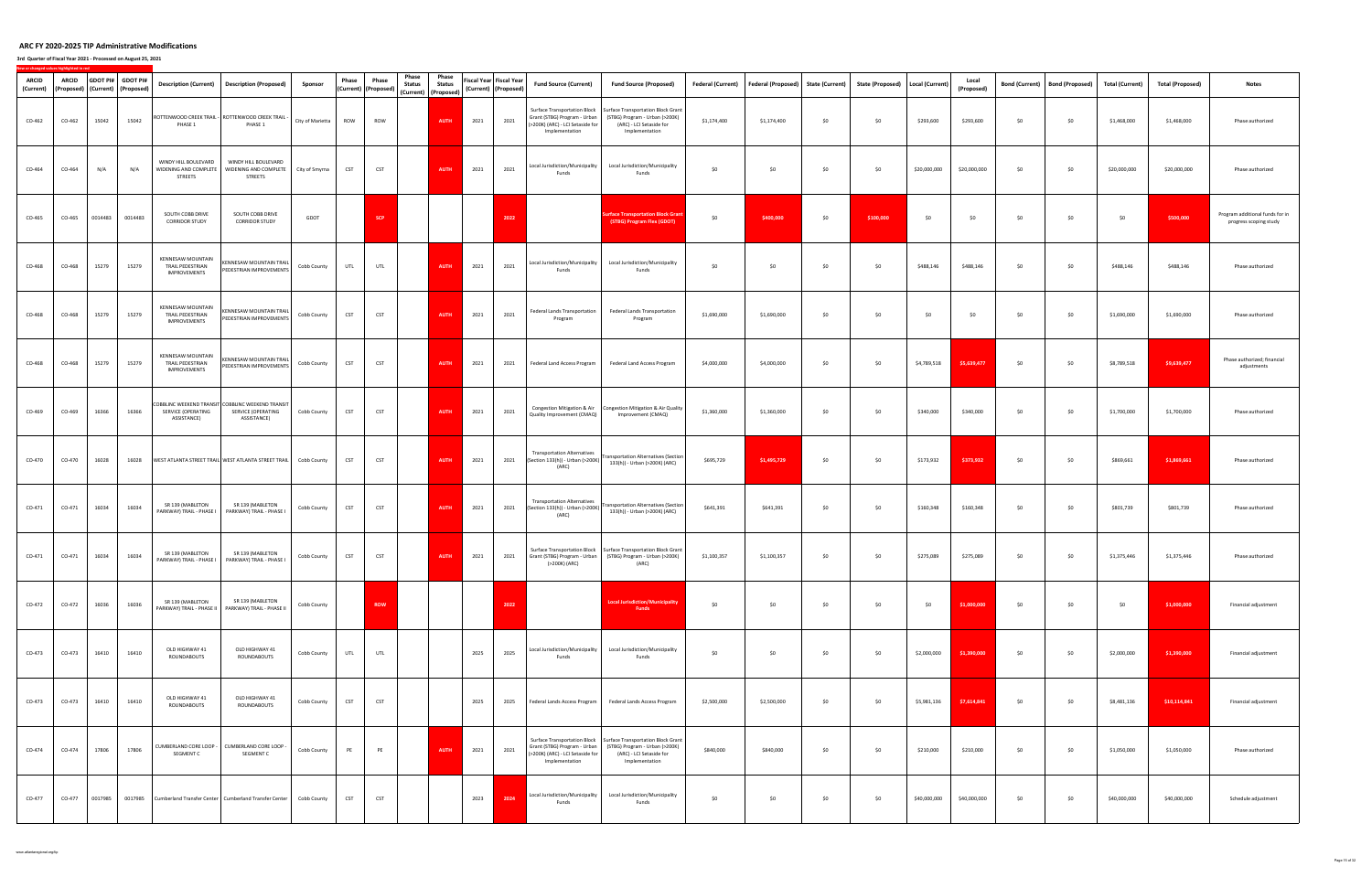**3rd Quarter of Fiscal Year 2021 ‐ Processed on August 25, 2021**

| <b>ARCID</b><br>(Current) | <b>ARCID</b><br>(Proposed)   (Current)   (Proposed) |         | GDOT PI# GDOT PI# | <b>Description (Current)</b>                                                           | <b>Description (Proposed)</b>                                                    | Sponsor                            | Phase      | Phase<br>(Current) (Proposed) | Phase<br><b>Status</b> | Phase<br><b>Status</b><br>(Current) (Proposed) |      | Fiscal Year Fiscal Year<br>(Current) (Proposed) | <b>Fund Source (Current)</b>                  | <b>Fund Source (Proposed)</b>                                                                                                               | <b>Federal (Current)</b> | Federal (Proposed) | <b>State (Current)</b> | State (Proposed)   Local (Current) |              | Local<br>(Proposed) | <b>Bond (Current)</b> | <b>Bond (Proposed)</b> | <b>Total (Current)</b> | <b>Total (Proposed)</b> | <b>Notes</b>                               |
|---------------------------|-----------------------------------------------------|---------|-------------------|----------------------------------------------------------------------------------------|----------------------------------------------------------------------------------|------------------------------------|------------|-------------------------------|------------------------|------------------------------------------------|------|-------------------------------------------------|-----------------------------------------------|---------------------------------------------------------------------------------------------------------------------------------------------|--------------------------|--------------------|------------------------|------------------------------------|--------------|---------------------|-----------------------|------------------------|------------------------|-------------------------|--------------------------------------------|
| CO-477                    | CO-477                                              | 0017985 |                   |                                                                                        | 0017985 Cumberland Transfer Center Cumberland Transfer Center                    | Cobb County                        | PE         | PE                            |                        | <b>AUTH</b>                                    | 2021 | 2021                                            | (>200K) (ARC)                                 | Surface Transportation Block   Surface Transportation Block Grant<br>Grant (STBG) Program - Urban   (STBG) Program - Urban (>200K)<br>(ARC) | \$1,600,000              | \$1,600,000        | \$0                    | \$0                                | \$400,000    | \$400,000           | \$0                   | \$0                    | \$2,000,000            | \$2,000,000             | Phase authorized                           |
| CO-478                    | CO-478                                              | 0017986 | 0017986           | Marietta Maintenance<br>Facility                                                       | Marietta Maintenance Facility    Cobb County                                     |                                    | PE         | PE                            |                        | <b>AUTH</b>                                    | 2021 | 2021                                            | Grant (STBG) Program - Urban<br>(>200K) (ARC) | Surface Transportation Block   Surface Transportation Block Grant<br>(STBG) Program - Urban (>200K)<br>(ARC)                                | \$1,600,000              | \$1,600,000        | \$0                    | \$0                                | \$400,000    | \$400,000           | \$0                   | \$0                    | \$2,000,000            | \$2,000,000             | Phase authorized                           |
| CO-479                    | CO-479                                              | 0017987 | 0017987           | Marietta Transfer Center                                                               | Marietta Transfer Center                                                         | Cobb County                        | ROW        | ROW                           |                        |                                                | 2022 | 2023                                            | Local Jurisdiction/Municipality<br>Funds      | Local Jurisdiction/Municipality<br>Funds                                                                                                    | \$0                      | \$0                | \$0                    | \$0                                | \$15,000,000 | \$15,000,000        | \$0                   | \$0                    | \$15,000,000           | \$15,000,000            | Schedule adjustment                        |
| CO-479                    | CO-479                                              | 0017987 | 0017987           | Marietta Transfer Center                                                               | Marietta Transfer Center                                                         | Cobb County                        | <b>CST</b> | <b>CST</b>                    |                        |                                                | 2023 | 2024                                            | Local Jurisdiction/Municipality<br>Funds      | Local Jurisdiction/Municipality<br>Funds                                                                                                    | \$0                      | \$0                | \$0                    | \$0                                | \$45,000,000 | \$45,000,000        | \$0                   | \$0                    | \$45,000,000           | \$45,000,000            | Schedule adjustment                        |
| CO-479                    | CO-479                                              | 0017987 | 0017987           | Marietta Transfer Center                                                               | Marietta Transfer Center                                                         | Cobb County                        | PE         | PE                            |                        | <b>AUTH</b>                                    | 2021 | 2021                                            | (>200K) (ARC)                                 | Surface Transportation Block   Surface Transportation Block Grant<br>Grant (STBG) Program - Urban (STBG) Program - Urban (>200K)<br>(ARC)   | \$3,550,000              | \$3,550,000        | \$0                    | \$0                                | \$887,500    | \$887,500           | \$0                   | \$0                    | \$4,437,500            | \$4,437,500             | Phase authorized                           |
| CO-480                    | CO-480                                              | 0017988 | 0017988           | North Marietta Parkway<br>INTERSECTION AND<br><b>OPERATIONS</b><br><b>IMPROVEMENTS</b> | North Marietta Parkway<br>INTERSECTION AND<br>OPERATIONS IMPROVEMENTS            | City of Marietta                   | SCP        | SCP                           |                        | <b>AUTH</b>                                    | 2021 | 2021                                            | (>200K) (ARC)                                 | Surface Transportation Block   Surface Transportation Block Grant<br>Grant (STBG) Program - Urban   (STBG) Program - Urban (>200K)<br>(ARC) | \$320,000                | \$320,000          | \$0                    | \$0                                | \$80,000     | \$80,000            | \$0                   | \$0                    | \$400,000              | \$400,000               | Phase authorized                           |
| CO-481                    | CO-481                                              | TBD     | TBD               | of US41/ Cobb Parkway                                                                  | onday Creek Trail Crossing Noonday Creek Trail Crossing<br>of US41/ Cobb Parkway | Town Center CID<br>Cobb County     | PE         | PE                            |                        | <b>AUTH</b>                                    | 2021 | 2021                                            | (>200K) (ARC)                                 | Surface Transportation Block   Surface Transportation Block Grant<br>Grant (STBG) Program - Urban (STBG) Program - Urban (>200K)<br>(ARC)   | \$354,262                | \$354,262          | \$0                    | \$0                                | \$88,565     | \$88,565            | \$0                   | \$0                    | \$442,827              | \$442,827               | Phase authorized                           |
|                           | CO-AR-308 CO-AR-308                                 | 15051   | 15051             | <b>ACCESS RAMPS</b>                                                                    | -75 NORTH MANAGED LANE I-75 NORTH MANAGED LANE<br>ACCESS RAMPS                   | Cobb<br>County, Cumberlar<br>d CID | <b>CST</b> | <b>CST</b>                    |                        | AUTH                                           | 2021 | 2021                                            | Highway Infrastructure - 23 USC<br>(Z905)     | Highway Infrastructure - 23 USC<br>With a Population Over 200,000 133(b)(1)(A) Activities in Areas With<br>a Population Over 200,000 (Z905) | \$6,000,000              | \$6,000,000        | \$0                    | \$0                                | \$1,788,299  | \$1,788,299         | \$0                   | \$0                    | \$7,788,299            | \$7,788,299             | Phase authorized                           |
|                           | CO-AR-308 CO-AR-308                                 | 15051   | 15051             | ACCESS RAMPS                                                                           | -75 NORTH MANAGED LANE I-75 NORTH MANAGED LANE<br>ACCESS RAMPS                   | Cobb<br>County, Cumberlan<br>d CID | ROW        | ROW                           |                        | <b>AUTH</b>                                    | 2021 | 2021                                            | <b>INFRA Discretionary Grants</b>             | <b>INFRA Discretionary Grants</b>                                                                                                           | \$488,000                | \$488,000          | \$0                    | \$0                                | \$122,000    | \$122,000           | \$0                   | \$0                    | \$610,000              | \$610,000               | Phase authorized                           |
|                           | CO-AR-308 CO-AR-308 15051                           |         | 15051             | <b>ACCESS RAMPS</b>                                                                    | -75 NORTH MANAGED LANE I-75 NORTH MANAGED LANE<br>ACCESS RAMPS                   | Cobb<br>County, Cumberlan<br>d CID | <b>CST</b> | <b>CST</b>                    |                        | <b>AUTH</b>                                    | 2021 | 2021                                            | (>200K) (ARC)                                 | Surface Transportation Block   Surface Transportation Block Grant<br>Grant (STBG) Program - Urban (STBG) Program - Urban (>200K)<br>(ARC)   | \$2,200,000              | \$2,200,000        | \$0                    | \$0                                | \$550,000    | \$550,000           | \$0                   | \$0                    | \$2,750,000            | \$2,750,000             | Phase authorized                           |
| CO-AR-308                 | CO-AR-308                                           | 15051   | 15051             | ACCESS RAMPS                                                                           | 75 NORTH MANAGED LANE I-75 NORTH MANAGED LANE<br>ACCESS RAMPS                    | Cobb<br>unty, Cumberlan<br>d CID   | <b>CST</b> | <b>CST</b>                    |                        | <b>AUTH</b>                                    | 2021 | 2021                                            | Georgia Transportation<br>Infrastructure Bank | Georgia Transportation<br>Infrastructure Bank                                                                                               | \$0                      | \$0                | \$1,500,000            | \$1,500,000                        | \$0          | <b>SO</b>           | \$0                   | \$0                    | \$1,500,000            | \$1,500,000             | Phase authorized                           |
|                           | CO-AR-308 CO-AR-308                                 | 15051   | 15051             | <b>ACCESS RAMPS</b>                                                                    | -75 NORTH MANAGED LANE   I-75 NORTH MANAGED LANE<br>ACCESS RAMPS                 | Cobb<br>County, Cumberlar<br>d CID | <b>CST</b> | <b>CST</b>                    |                        | AUTH                                           | 2021 | 2021                                            | <b>INFRA Discretionary Grants</b>             | <b>INFRA Discretionary Grants</b>                                                                                                           | \$4,512,000              | \$4,512,000        | \$0                    | \$0                                | \$1,128,000  | \$1,128,000         | \$0                   | \$0                    | \$5,640,000            | \$5,640,000             | Phase authorized                           |
| CW-011                    | CW-011                                              | 332180- | 332180-           | SR 16 INTERSECTION<br><b>IMPROVEMENTS</b>                                              | SR 16 INTERSECTION<br><b>IMPROVEMENTS</b>                                        | GDOT                               | UTL        | UTL                           |                        |                                                | 2021 | 2022                                            | 170)                                          | ransportation Funding Act (HB Transportation Funding Act (HB<br>170)                                                                        | \$0                      | \$0                | \$1,170,100            | \$1,357,620                        | \$0          | \$0                 | \$0                   | \$0                    | \$1,170,100            | \$1,357,620             | Phase authorized; financial<br>adjustments |
| CW-011                    | CW-011                                              | 332180- | 332180-           | SR 16 INTERSECTION<br><b>IMPROVEMENTS</b>                                              | SR 16 INTERSECTION<br><b>IMPROVEMENTS</b>                                        | GDOT                               | <b>CST</b> | <b>CST</b>                    |                        |                                                | 2021 | 2022                                            | 170)                                          | Fransportation Funding Act (HB Transportation Funding Act (HB<br>170)                                                                       | \$0                      | \$0                | \$3,977,911            | \$4,057,469                        | \$0          | \$0                 | \$0                   | \$0                    | \$3,977,911            | \$4,057,469             | Phase authorized                           |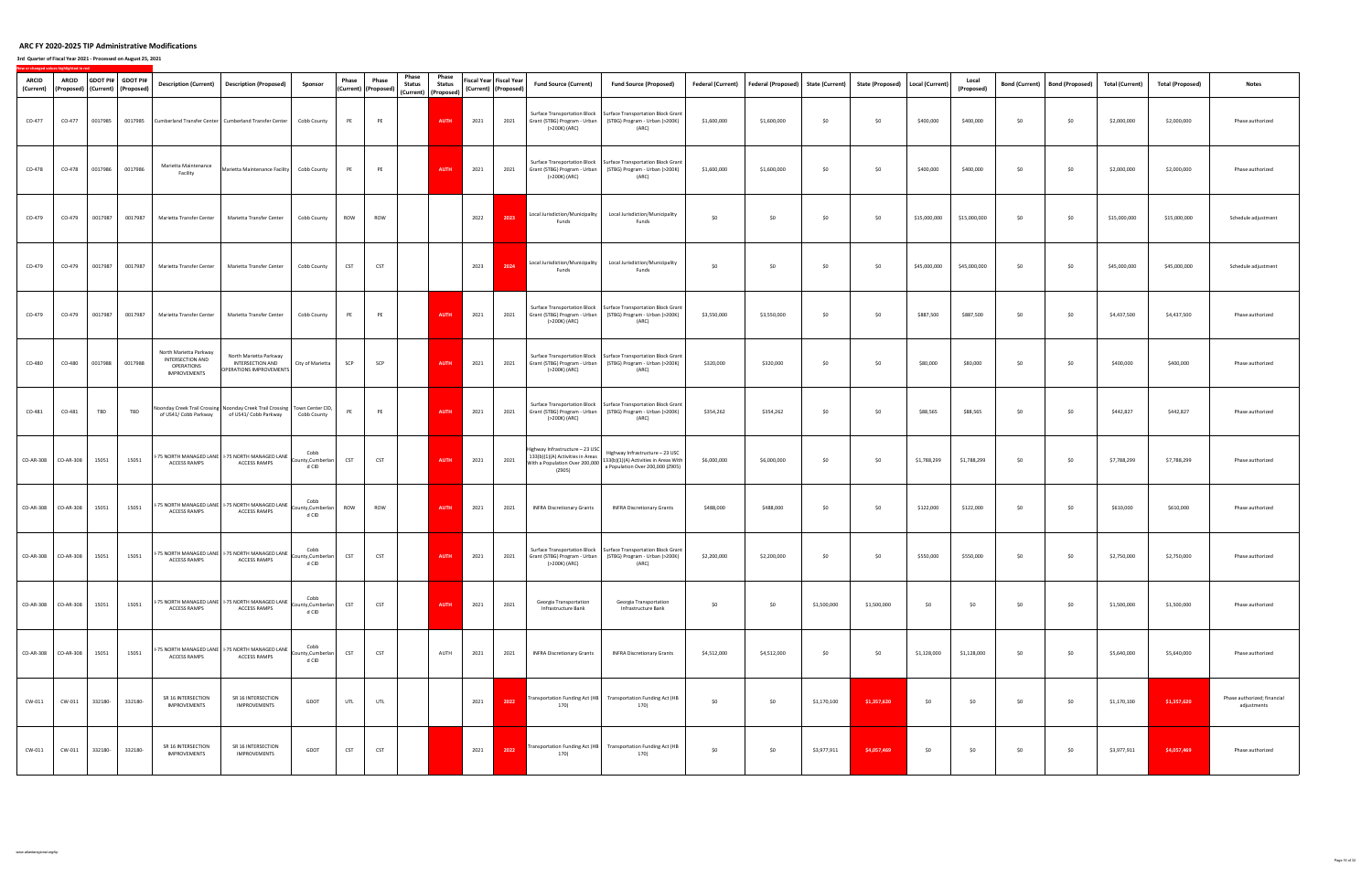**3rd Quarter of Fiscal Year 2021 ‐ Processed on August 25, 2021**

| <b>ARCID</b><br>(Current) | ARCID   |       | GDOT PI# GDOT PI#<br>(Proposed) (Current) (Proposed) |                                                                 | Description (Current)   Description (Proposed)                        | Sponsor            | Phase      | Phase<br>(Current) (Proposed) | Phase<br><b>Status</b><br>(Current) | Phase<br><b>Status</b><br>(Proposed) | (Current) (Proposed) | Fiscal Year Fiscal Year | <b>Fund Source (Current)</b>                                                       | <b>Fund Source (Proposed)</b>                                                                                                                     | <b>Federal (Current)</b> | Federal (Proposed) State (Current) |             | <b>State (Proposed)</b> | Local (Current) | Local<br>(Proposed) | <b>Bond (Current)</b> | <b>Bond (Proposed)</b> | <b>Total (Current)</b> | <b>Total (Proposed)</b> | <b>Notes</b>                                |
|---------------------------|---------|-------|------------------------------------------------------|-----------------------------------------------------------------|-----------------------------------------------------------------------|--------------------|------------|-------------------------------|-------------------------------------|--------------------------------------|----------------------|-------------------------|------------------------------------------------------------------------------------|---------------------------------------------------------------------------------------------------------------------------------------------------|--------------------------|------------------------------------|-------------|-------------------------|-----------------|---------------------|-----------------------|------------------------|------------------------|-------------------------|---------------------------------------------|
| CW-076                    | CW-076  | 13195 | 13195                                                | MADRAS CONNECTOR -<br>PHASE 1                                   | MADRAS CONNECTOR -<br>PHASE 1                                         | Coweta County      | <b>CST</b> | <b>CST</b>                    |                                     |                                      | 2022                 | 2022                    | Local Jurisdiction/Municipality<br>Funds                                           | Local Jurisdiction/Municipality<br>Funds                                                                                                          | \$0                      | \$0                                | \$0         | \$0                     | \$4,634,867     | \$4,803,383         | \$0                   | \$0                    | \$4,634,867            | \$4,803,383             | Financial adjustment                        |
| CW-078                    | CW-078  | 13717 | 13717                                                |                                                                 | SR 54 BRIDGE REPLACEMENT SR 54 BRIDGE REPLACEMENT                     | GDOT               | UTL        | UTL                           |                                     |                                      | 2023                 | 2024                    | Surface Transportation Block<br>Grant (STBG) Program Flex<br>(GDOT)                | Surface Transportation Block Grant<br>(STBG) Program Flex (GDOT)                                                                                  | \$52,996                 | \$51,957                           | \$13,249    | \$12,989                | \$0             | \$0                 | \$0                   | \$0                    | \$66,245               | \$64,946                | Schedule adjustment                         |
| CW-078                    | CW-078  | 13717 | 13717                                                |                                                                 | SR 54 BRIDGE REPLACEMENT SR 54 BRIDGE REPLACEMENT                     | GDOT               | <b>CST</b> | <b>CST</b>                    |                                     |                                      | 2023                 | 2024                    | <b>Surface Transportation Block</b><br>Grant (STBG) Program Flex<br>(GDOT)         | iurface Transportation Block Grant<br>(STBG) Program Flex (GDOT)                                                                                  | \$5,653,239              | \$5,494,199                        | \$1,413,310 | \$1,373,550             | \$0             | \$0                 | \$0                   | \$0                    | \$7,066,549            | \$6,867,749             | Financial adjustment                        |
| CW-348A                   | CW-348A | 16575 |                                                      | MCINTOSH TRAIL BRIDGE<br>REPLACEMENT                            | MCINTOSH TRAIL BRIDGE<br>REPLACEMENT                                  | GDOT               |            |                               |                                     |                                      |                      |                         |                                                                                    |                                                                                                                                                   |                          |                                    |             |                         |                 |                     |                       |                        | \$0                    | \$0                     | Project canceled                            |
| CW-348B                   | CW-348B | 16576 | 16576                                                | REPLACEMENT                                                     | OLD CORINTH ROAD BRIDGE   OLD CORINTH ROAD BRIDGE<br>REPLACEMENT      | GDOT               | ROW        | ROW                           |                                     |                                      | 2023                 | 2024                    | Local Jurisdiction/Municipality<br>Funds                                           | Local Jurisdiction/Municipality<br>Funds                                                                                                          | \$0                      | \$0                                | \$0         | \$0                     | \$50,000        | \$50,000            | \$0                   | \$0                    | \$50,000               | \$50,000                | Schedule adjustment                         |
| CW-348B                   | CW-348B | 16576 | 16576                                                | REPLACEMENT                                                     | OLD CORINTH ROAD BRIDGE   OLD CORINTH ROAD BRIDGE<br>REPLACEMENT      | GDOT               | ROW        | ROW                           |                                     |                                      | 2023                 | 2024                    | Surface Transportation Block<br>Grant (STBG) Program Off-<br>System Bridge         | Surface Transportation Block Grant<br>(STBG) Program Off-System Bridge                                                                            | \$80,000                 | \$80,000                           | \$20,000    | \$20,000                | \$0             | \$0                 | \$0                   | \$0                    | \$100,000              | \$100,000               | Schedule adjustment                         |
| DK-274                    | DK-274  | 13971 | 13971                                                | SR 236 (LAVISTA ROAD)<br>INTERSECTION<br>IMPROVEMENTS           | SR 236 (LAVISTA ROAD)<br>INTERSECTION<br>IMPROVEMENTS                 | GDOT               | UTL        |                               |                                     |                                      | 2021                 |                         | <b>Fransportation Funding Act (HB</b><br>170)                                      |                                                                                                                                                   | \$0                      |                                    | \$245,000   |                         | \$0             | \$0                 | \$0                   | \$0                    | \$245,000              | $50 -$                  | Phase deleted (collapsed into CST<br>phase) |
| DK-274                    | DK-274  | 13971 | 13971                                                | SR 236 (LAVISTA ROAD)<br>INTERSECTION<br>IMPROVEMENTS           | SR 236 (LAVISTA ROAD)<br>INTERSECTION<br>IMPROVEMENTS                 | GDOT               | <b>CST</b> | <b>CST</b>                    |                                     | AUTH                                 | 2021                 | 2021                    | Transportation Funding Act (HB<br>170)                                             | <b>Transportation Funding Act (HB</b><br>170)                                                                                                     | \$0                      | \$0                                | \$3,836,679 | \$4,081,679             | \$0             | \$0                 | \$0                   | \$0                    | \$3,836,679            | \$4,081,679             | Phase authorized                            |
| DK-381                    | DK-381  | 16053 | 16053                                                | PEACHTREE CREEK<br><b>GREENWAY TRAIL PHASE II</b>               | PEACHTREE CREEK<br><b>GREENWAY TRAIL PHASE II</b>                     | City of Brookhaven | ROW        | ROW                           |                                     |                                      | 2022                 | 2023                    | <b>Transportation Alternatives</b><br>Section 133(h)) - Urban (>200K)<br>(ARC)     | <b>Fransportation Alternatives (Section</b><br>133(h)) - Urban (>200K) (ARC)                                                                      | \$80,000                 | \$80,000                           | \$0         | \$0                     | \$5,402,000     | \$5,619,433         | \$0                   | \$0                    | \$5,482,000            | \$5,699,433             | Schedule adjustment                         |
| DK-382                    | DK-382  | 16054 | 16054                                                | IMPROVEMENTS                                                    | -85 NORTH INTERCHANGE   I-85 NORTH INTERCHANGE<br><b>IMPROVEMENTS</b> | City of Brookhaven | ROW        | ROW                           |                                     | <b>AUTH</b>                          | 2021                 | 2021                    | Program (NHPP)                                                                     | National Highway Performance National Highway Performance<br>Program (NHPP)                                                                       | \$15,768,000             | \$16,480,000                       | \$3,942,000 | \$4,120,000             | \$0             | \$0                 | \$0                   | \$0                    | \$19,710,000           | \$20,600,000            | Phase authorized                            |
| DK-407                    | DK-407  | 12612 | 12612                                                | NEW PEACHTREE ROAD<br>BICYCLE/PEDESTRIAN<br><b>IMPROVEMENTS</b> | NEW PEACHTREE ROAD<br>BICYCLE/PEDESTRIAN<br><b>IMPROVEMENTS</b>       | City of Doraville  | <b>CST</b> | <b>CST</b>                    |                                     | AUTH                                 | 2021                 | 2021                    | Grant (STBG) Program - Urban<br>(>200K) (ARC) - LCI Setaside for<br>Implementation | Surface Transportation Block   Surface Transportation Block Grant<br>(STBG) Program - Urban (>200K)<br>(ARC) - LCI Setaside for<br>Implementation | \$850,000                | \$850,000                          | \$0         | \$0                     | \$212,500       | \$212,500           | \$0                   | \$0                    | \$1,062,500            | \$1,062,500             | Phase authorized                            |
| DK-416                    | DK-416  | 10474 | 10474                                                | AVENUE)                                                         | US 23/29 (PONCE DE LEON US 23/29 (PONCE DE LEON<br>AVENUE)            | GDOT               | ROW        | ROW                           | AUTH                                |                                      | 2021                 | 2022                    | Surface Transportation Block<br>Grant (STBG) Program Flex<br>(GDOT)                | Surface Transportation Block Grant<br>(STBG) Program Flex (GDOT)                                                                                  | \$864,000                | \$881,280                          | \$216,000   | \$220,320               | \$0             | \$0                 | \$0                   | \$0                    | \$1,080,000            | \$1,101,600             | Schedule adjustment                         |

www.atlantaregional.org/tip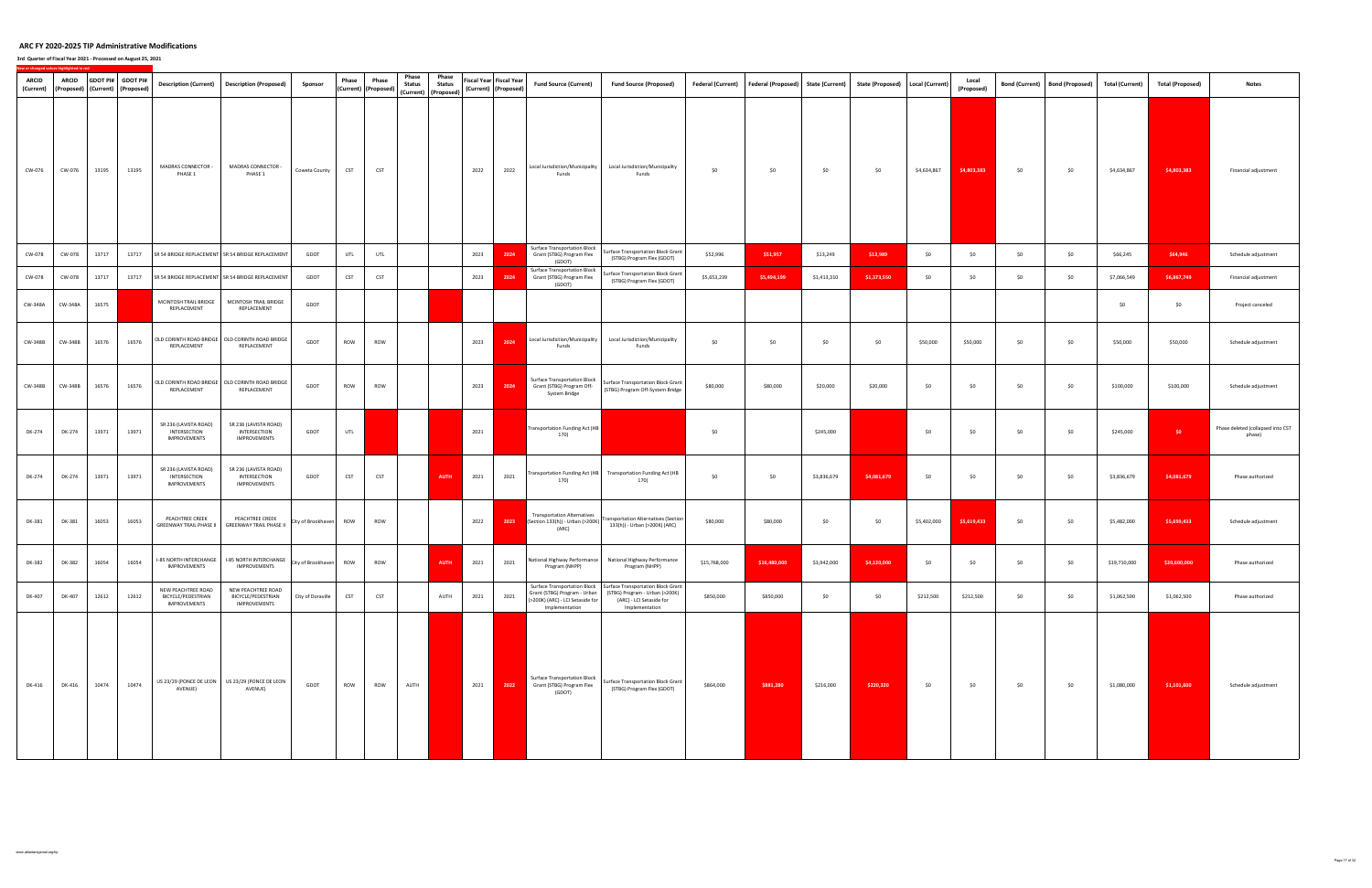| <b>ARCID</b><br>(Current) | <b>ARCID</b><br>(Proposed) (Current) (Proposed) |         | GDOT PI# GDOT PI# |                                                              | Description (Current)   Description (Proposed)                                                 | Sponsor                     | Phase<br>(Current) (Proposed) | Phase      | Phase<br><b>Status</b> | Phase<br><b>Status</b><br>(Current) (Proposed) |      | Fiscal Year Fiscal Year<br>(Current) (Proposed) | <b>Fund Source (Current)</b>                                                                                       | <b>Fund Source (Proposed)</b>                                                                                                                     |             | Federal (Current) Federal (Proposed) | <b>State (Current)</b> | State (Proposed)   Local (Current) |           | Local<br>(Proposed) |     | Bond (Current)   Bond (Proposed) | <b>Total (Current)</b> | <b>Total (Proposed)</b> | <b>Notes</b>                               |
|---------------------------|-------------------------------------------------|---------|-------------------|--------------------------------------------------------------|------------------------------------------------------------------------------------------------|-----------------------------|-------------------------------|------------|------------------------|------------------------------------------------|------|-------------------------------------------------|--------------------------------------------------------------------------------------------------------------------|---------------------------------------------------------------------------------------------------------------------------------------------------|-------------|--------------------------------------|------------------------|------------------------------------|-----------|---------------------|-----|----------------------------------|------------------------|-------------------------|--------------------------------------------|
| DK-416                    | DK-416                                          | 10474   | 10474             | AVENUE)                                                      | US 23/29 (PONCE DE LEON US 23/29 (PONCE DE LEON<br>AVENUE)                                     | GDOT                        | UTL                           | UTL        |                        |                                                | 2023 | 2024                                            | <b>Surface Transportation Block</b><br>Grant (STBG) Program Flex<br>(GDOT)                                         | Surface Transportation Block Grant<br>(STBG) Program Flex (GDOT)                                                                                  | \$187,197   | \$163,797                            | \$46,799               | \$40,949                           |           |                     | \$0 | \$0                              | \$233,996              | \$204,746               | Schedule adjustment                        |
| DK-416                    | DK-416                                          | 10474   | 10474             | AVENUE)                                                      | US 23/29 (PONCE DE LEON US 23/29 (PONCE DE LEON<br>AVENUE)                                     | GDOT                        | <b>CST</b>                    | <b>CST</b> |                        |                                                | 2023 | 2024                                            | <b>Surface Transportation Block</b><br>Grant (STBG) Program Flex<br>(GDOT)                                         | Surface Transportation Block Grant<br>(STBG) Program Flex (GDOT)                                                                                  | \$2,901,188 | \$2,959,211                          | \$725,297              | \$739,803                          | \$0       | \$0                 | \$0 | \$0                              | \$3,626,485            | \$3,699,014             | Schedule adjustment                        |
| DK-441                    | DK-441                                          | 15071   | 15071             | US 278 IMPROVEMENTS                                          | US 278 IMPROVEMENTS                                                                            | City of Avondale<br>Estates | ROW                           | ROW        |                        | <b>AUTH</b>                                    | 2021 | 2021                                            | Grant (STBG) Program - Urban<br>(>200K) (ARC) - LCI Setaside for<br>Implementation                                 | Surface Transportation Block   Surface Transportation Block Grant<br>(STBG) Program - Urban (>200K)<br>(ARC) - LCI Setaside for<br>Implementation | \$1,600,000 | \$1,600,000                          | \$0                    | \$0                                | \$400,000 | \$400,000           | \$0 | \$0                              | \$2,000,000            | \$2,000,000             | Phase authorized                           |
| DK-443                    | DK-443                                          | 15629   | 15629             |                                                              | SR 236 (LAVISTA ROAD) SR 236 (LAVISTA ROAD)<br>PEDESTRIAN IMPROVEMENTS PEDESTRIAN IMPROVEMENTS | GDOT                        | ROW                           | ROW        |                        | <b>AUTH</b>                                    | 2021 | 2021                                            | Local Jurisdiction/Municipality<br>Funds                                                                           | Local Jurisdiction/Municipality<br>Funds                                                                                                          | \$0         | \$0                                  | \$0                    | \$0                                | \$200,000 | \$200,000           | \$0 | \$0                              | \$200,000              | \$200,000               | Phase authorized                           |
| DK-443                    | DK-443                                          | 15629   | 15629             | SR 236 (LAVISTA ROAD)                                        | SR 236 (LAVISTA ROAD)<br>PEDESTRIAN IMPROVEMENTS PEDESTRIAN IMPROVEMENTS                       | GDOT                        | ROW                           | ROW        |                        | <b>AUTH</b>                                    | 2021 | 2021                                            | Surface Transportation Block<br>Grant (STBG) Program Flex<br>(GDOT)                                                | Surface Transportation Block Grant<br>(STBG) Program Flex (GDOT)                                                                                  | \$2,056,000 | \$2,056,000                          | \$514,000              | \$514,000                          | \$0       | \$0                 | \$0 | \$0                              | \$2,570,000            | \$2,570,000             | Phase authorized                           |
| DK-444                    | DK-444                                          | 15646   | 15646             | BRIDGE REPLACEMENT                                           | MERCER UNIVERSITY DRIVE   MERCER UNIVERSITY DRIVE<br>BRIDGE REPLACEMENT                        | GDOT                        | ROW                           | ROW        |                        | <b>AUTH</b>                                    | 2021 | 2021                                            | Local Jurisdiction/Municipality<br>Funds                                                                           | Local Jurisdiction/Municipality<br>Funds                                                                                                          | \$0         | \$0                                  | \$0                    | \$0                                | \$125,000 | \$205,000           | \$0 | \$0                              | \$125,000              | \$205,000               | Phase authorized; financial<br>adjustments |
| DK-444                    | DK-444                                          | 15646   | 15646             | <b>BRIDGE REPLACEMENT</b>                                    | MERCER UNIVERSITY DRIVE   MERCER UNIVERSITY DRIVE<br><b>BRIDGE REPLACEMENT</b>                 | GDOT                        | ROW                           | ROW        |                        | <b>AUTH</b>                                    | 2021 | 2021                                            | Surface Transportation Block<br>Grant (STBG) Program Flex<br>(GDOT)                                                | Surface Transportation Block Grant<br>(STBG) Program Flex (GDOT)                                                                                  | \$100,000   | \$548,000                            | \$25,000               | \$137,000                          | \$0       | \$0                 | \$0 | \$0                              | \$125,000              | \$685,000               | Phase authorized; financial<br>adjustments |
| DK-453                    | DK-453                                          | 17807   | 17807             | CITY OF CHAMBLEE RAIL<br>TRAIL EXTENSION                     | CITY OF CHAMBLEE RAIL<br>TRAIL EXTENSION                                                       | City of Chamblee            | PE                            | PE         |                        | AUTH                                           | 2021 | 2021                                            | Surface Transportation Block<br>Grant (STBG) Program - Urban<br>(>200K) (ARC) - LCI Setaside for<br>Implementation | Surface Transportation Block Grant<br>(STBG) Program - Urban (>200K)<br>(ARC) - LCI Setaside for<br>Implementation                                | \$528,000   | \$528,000                            | \$0                    | \$0                                | \$132,000 | \$132,000           | \$0 | \$0                              | \$660,000              | \$660,000               | Phase authorized                           |
| DK-456                    | DK-456                                          | 0017990 | 0017990           | Use Path                                                     | Chamblee Tucker Road Multi- Chamblee Tucker Road Multi-<br>Use Path                            | City of Chamblee            | SCP                           | SCP        |                        | <b>AUTH</b>                                    | 2021 | 2021                                            | Surface Transportation Block<br>Grant (STBG) Program - Urban<br>(>200K) (ARC)                                      | Surface Transportation Block Grant<br>(STBG) Program - Urban (>200K)<br>(ARC)                                                                     | \$403,200   | \$403,200                            | \$0                    | \$0                                | \$100,800 | \$100,800           | \$0 | \$0                              | \$504,000              | \$504,000               | Phase authorized                           |
| DK-457                    | DK-457                                          | TBD     | TBD               | North Druid Hills bridge<br>replacement over CSX<br>Railroad | North Druid Hills bridge<br>replacement over CSX<br>Railroad                                   | DeKalb County               | PE                            | PE         |                        | <b>AUTH</b>                                    | 2021 | 2021                                            | Grant (STBG) Program - Urban<br>(>200K) (ARC)                                                                      | Surface Transportation Block   Surface Transportation Block Grant<br>(STBG) Program - Urban (>200K)<br>(ARC)                                      | \$720,000   | \$720,000                            | \$0                    | \$0                                | \$180,000 | \$180,000           | \$0 | \$0                              | \$900,000              | \$900,000               | Phase authorized                           |
| DK-458                    | DK-458                                          | TBD     | TBD               | Censington MARTA Station<br>Trail and Road Diets             | Kensington MARTA Station<br>Trail and Road Diets                                               | DeKalb County               | PE                            | PE         |                        | <b>AUTH</b>                                    | 2021 | 2021                                            | Local Jurisdiction/Municipality<br>Funds                                                                           | Local Jurisdiction/Municipality<br>Funds                                                                                                          | \$0         | \$0                                  | \$0                    | \$0                                | \$500,000 | \$500,000           | \$0 | \$0                              | \$500,000              | \$500,000               | Phase authorized                           |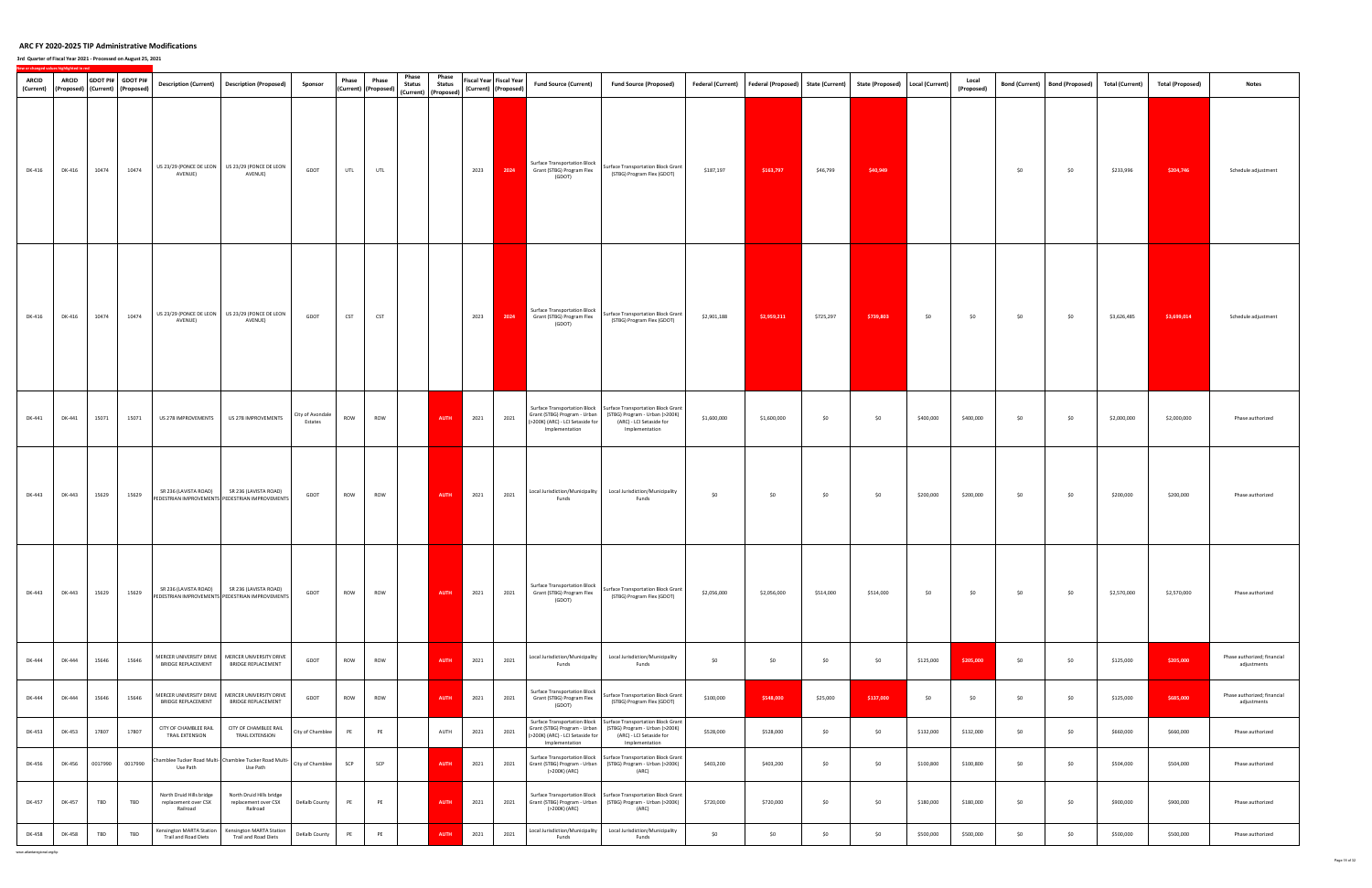| <b>ARCID</b>     | <b>ARCID</b>                |         | GDOT PI# GDOT PI#                          |                                                           | Description (Current) Description (Proposed)                                                                             | Sponsor        | Phase      | Phase                       | Phase<br><b>Status</b> | Phase<br><b>Status</b> |                  | Fiscal Year Fiscal Year      | <b>Fund Source (Current)</b>                   | <b>Fund Source (Proposed)</b>                                                                                                             | <b>Federal (Current)</b> | <b>Federal (Proposed)</b> | <b>State (Current)</b> | State (Proposed)   Local (Current) |             | Local             | <b>Bond (Current)</b> | <b>Bond (Proposed)</b> | <b>Total (Current)</b> | <b>Total (Proposed)</b> | <b>Notes</b>                                           |
|------------------|-----------------------------|---------|--------------------------------------------|-----------------------------------------------------------|--------------------------------------------------------------------------------------------------------------------------|----------------|------------|-----------------------------|------------------------|------------------------|------------------|------------------------------|------------------------------------------------|-------------------------------------------------------------------------------------------------------------------------------------------|--------------------------|---------------------------|------------------------|------------------------------------|-------------|-------------------|-----------------------|------------------------|------------------------|-------------------------|--------------------------------------------------------|
| (Current)        | DK-AR-207 DK-AR-207 713300- |         | (Proposed) (Current) (Proposed)<br>713300- | <b>IMPROVEMENTS</b>                                       | -285 SOUTH INTERCHANGE   I-285 SOUTH INTERCHANGE<br>IMPROVEMENTS                                                         | GDOT           | UTL        | (Current) (Proposed)<br>UTL |                        | (Current) (Proposed)   | 2023             | (Current) (Proposed)<br>2023 | National Highway Performance<br>Program (NHPP) | Highway Infrastructure - COVID<br>Supplemental - 23 U.S.C. 133(b)<br>activities in any area of the State                                  | \$367,561                | \$349,574                 | \$91,890               | \$87,394                           | \$0         | (Proposed)<br>\$0 | \$0                   | \$0                    | \$459,451              | \$436,968               | Financial adjustments                                  |
| DK-AR-207        | DK-AR-207 713300-           |         | 713300-                                    | <b>IMPROVEMENTS</b>                                       | -285 SOUTH INTERCHANGE   I-285 SOUTH INTERCHANGE<br><b>IMPROVEMENTS</b>                                                  | GDOT           | CST        | <b>CST</b>                  |                        |                        | 2023             | 2023                         | National Highway Performance<br>Program (NHPP) | Highway Infrastructure – COVID<br>pplemental - 23 U.S.C. 133(b)<br><b>Interatable 20 area of the State</b>                                | \$39,832,994             | \$46,118,017              | \$9,958,249            | \$11,529,504                       | \$0         | \$0               | \$0                   | \$0                    | \$49,791,243           | \$57,647,521            | Financial adjustments                                  |
| DK-AR-241        | DK-AR-241                   | 13915   | 13915                                      | I-285 INTERCHANGE<br><b>IMPROVEMENTS</b>                  | I-285 INTERCHANGE<br><b>IMPROVEMENTS</b>                                                                                 | GDOT           | CST        | <b>CST</b>                  |                        |                        | 2022             | 2022                         | Program (NHPP)                                 | National Highway Performance National Highway Performance<br>Program (NHPP)                                                               | \$20,403,822             | \$21,412,010              | \$5,100,955            | \$5,353,002                        | \$0         | \$0               | \$0                   | \$0                    | \$25,504,777           | \$26,765,012            | Financial adjustment                                   |
| DK-AR-241        | DK-AR-241                   | 13915   | 13915                                      | I-285 INTERCHANGE<br>IMPROVEMENTS                         | I-285 INTERCHANGE<br>IMPROVEMENTS                                                                                        | GDOT           | CST        | <b>CST</b>                  |                        |                        | 2023             | 2023                         | Program (NHPP)                                 | National Highway Performance   National Highway Performance<br>Program (NHPP)                                                             | \$11,438,101             | \$20,477,457              | \$2,859,525            | \$5,119,364                        | \$0         | \$0               | \$0                   | \$0                    | \$14,297,626           | \$25,596,821            | Financial adjustment                                   |
| DK-AR-241        | DK-AR-241                   | 13915   | 13915                                      | I-285 INTERCHANGE<br><b>IMPROVEMENTS</b>                  | <b>I-285 INTERCHANGE</b><br>IMPROVEMENTS                                                                                 | GDOT           | <b>CST</b> | <b>CST</b>                  |                        |                        | 2024             | 2024                         | National Highway Performance<br>Program (NHPP) | National Highway Performance<br>Program (NHPP)                                                                                            | \$44,317,874             | \$53,368,219              | \$11,079,468           | \$13,342,055                       | \$0         | \$0               | \$0                   | \$0                    | \$55,397,342           | \$66,710,274            | Financial adjustment                                   |
| <b>DK-AR-241</b> | DK-AR-241                   | 13915   | 13915                                      | I-285 INTERCHANGE<br><b>IMPROVEMENTS</b>                  | I-285 INTERCHANGE<br><b>IMPROVEMENTS</b>                                                                                 | GDOT           | <b>CST</b> | <b>CST</b>                  |                        |                        | 2025             | 2025                         | Program (NHPP)                                 | National Highway Performance National Highway Performance<br>Program (NHPP)                                                               | \$52,598,560             | \$61,355,606              | \$13,149,640           | \$15,338,902                       | \$0         | \$0               | \$0                   | \$0                    | \$65,748,200           | \$76,694,508            | Financial adjustment                                   |
| DK-AR-241        | DK-AR-241                   | 13915   | 13915                                      | I-285 INTERCHANGE<br><b>IMPROVEMENTS</b>                  | I-285 INTERCHANGE<br><b>IMPROVEMENTS</b>                                                                                 | GDOT           | <b>CST</b> | <b>CST</b>                  |                        |                        | LR 2026-<br>2030 | LR 2026-<br>2030             |                                                | General Federal Aid - 2026-2050 General Federal Aid - 2026-2050                                                                           | \$305,975,241            | \$353,378,076             | \$76,493,810           | \$88,344,519                       | \$0         | \$0               | \$0                   | \$0                    | \$382,469,051          | \$441,722,595           | Financial adjustment                                   |
| <b>DK-AR-242</b> | <b>DK-AR-242</b>            | 2868    | 2868                                       | OPERATIONS<br>MPROVEMENTS - INCLUDES I-<br>20 INTERCHANGE | PANOLA ROAD: SEGMENT 3 PANOLA ROAD: SEGMENT 3<br>OPERATIONS IMPROVEMENTS<br>- INCLUDES I-20<br>INTERCHANGE               | GDOT           | ROW        | ROW                         |                        |                        | 2022             | 2022                         | Program (NHPP)                                 | National Highway Performance   National Highway Performance<br>Program (NHPP)                                                             | \$23,467,128             | \$23,467,129              | \$5,866,783            | \$5,866,782                        | \$0         | \$0               | \$0                   | \$0                    | \$29,333,911           | \$29,333,911            | Financial adjustment                                   |
| DO-220A          | DO-220A                     | 4428    | 4428                                       | LEE ROAD: SEGMENT 2 -<br>WIDENING                         | LEE ROAD: SEGMENT 2 -<br>WIDENING                                                                                        | Douglas County | <b>CST</b> | CST                         |                        | <b>AUTH</b>            | 2021             | 2021                         | (>200K) (ARC)                                  | Surface Transportation Block   Surface Transportation Block Grant<br>Grant (STBG) Program - Urban (STBG) Program - Urban (>200K)<br>(ARC) | \$10,400,000             | \$10,400,000              | \$0                    | \$0                                | \$6,627,613 | \$10,694,805      | \$0                   | \$0                    | \$17,027,613           | \$21,094,805            | Phase authorized; financial<br>adjustments             |
| DO-220A          | DO-220A                     | 4428    | 4428                                       | LEE ROAD: SEGMENT 2 -<br>WIDENING                         | LEE ROAD: SEGMENT 2 -<br>WIDENING                                                                                        | Douglas County | <b>CST</b> | <b>CST</b>                  |                        | AUTH                   | 2021             | 2021                         | 170)                                           | Transportation Funding Act (HB Transportation Funding Act (HB<br>170)                                                                     | \$0                      | \$0                       | \$3,950,300            | \$3,950,300                        | \$0         | \$0               | \$0                   | \$0                    | \$3,950,300            | \$3,950,300             | Phase authorized                                       |
| DO-300           | DO-300                      | 15072   | 15072                                      | UPGRADE                                                   | RIVERSIDE PARKWAY BRIDGE   RIVERSIDE PARKWAY BRIDGE   City of Douglasville<br>UPGRADE                                    |                | <b>CST</b> | <b>CST</b>                  |                        | AUTH                   | 2021             | 2021                         | (>200K) (ARC)                                  | Surface Transportation Block   Surface Transportation Block Grant<br>Grant (STBG) Program - Urban (STBG) Program - Urban (>200K)<br>(ARC) | \$675,110                | \$675,110                 | \$0                    | \$0                                | \$168,778   | \$168,778         | \$0                   | \$0                    | \$843,888              | \$843,888               | Phase authorized                                       |
| DO-450           | DO-450                      | 16367   | 16367                                      | DOUGLAS COUNTY FIXED<br>(OPERATING ASSISTANCE)            | DOUGLAS COUNTY FIXED<br>ROUTE PUBLIC BUS SERVICE   ROUTE PUBLIC BUS SERVICE   Douglas County  <br>(OPERATING ASSISTANCE) |                | <b>CST</b> | <b>CST</b>                  |                        | <b>AUTH</b>            | 2021             | 2021                         | Quality Improvement (CMAQ)                     | Congestion Mitigation & Air Congestion Mitigation & Air Quality<br>Improvement (CMAQ)                                                     | \$1,600,000              | \$1,600,000               | \$0                    | \$0                                | \$400,000   | \$400,000         | \$0                   | \$0                    | \$2,000,000            | \$2,000,000             | Phase authorized                                       |
| FA-085           | FA-085                      | 321960- | 321960-                                    | SR 85 WIDENING                                            | SR 85 WIDENING                                                                                                           | GDOT           |            | $\ensuremath{\mathsf{PE}}$  |                        |                        |                  | 2022                         |                                                | <b>Transportation Funding Act (HB</b><br>170                                                                                              | \$0                      | \$0                       | \$0                    | \$1,560,600                        | \$0         | \$0               | \$0                   | \$0                    | \$0                    | \$1,560,600             | Additional assistance for in-progress<br>PE activities |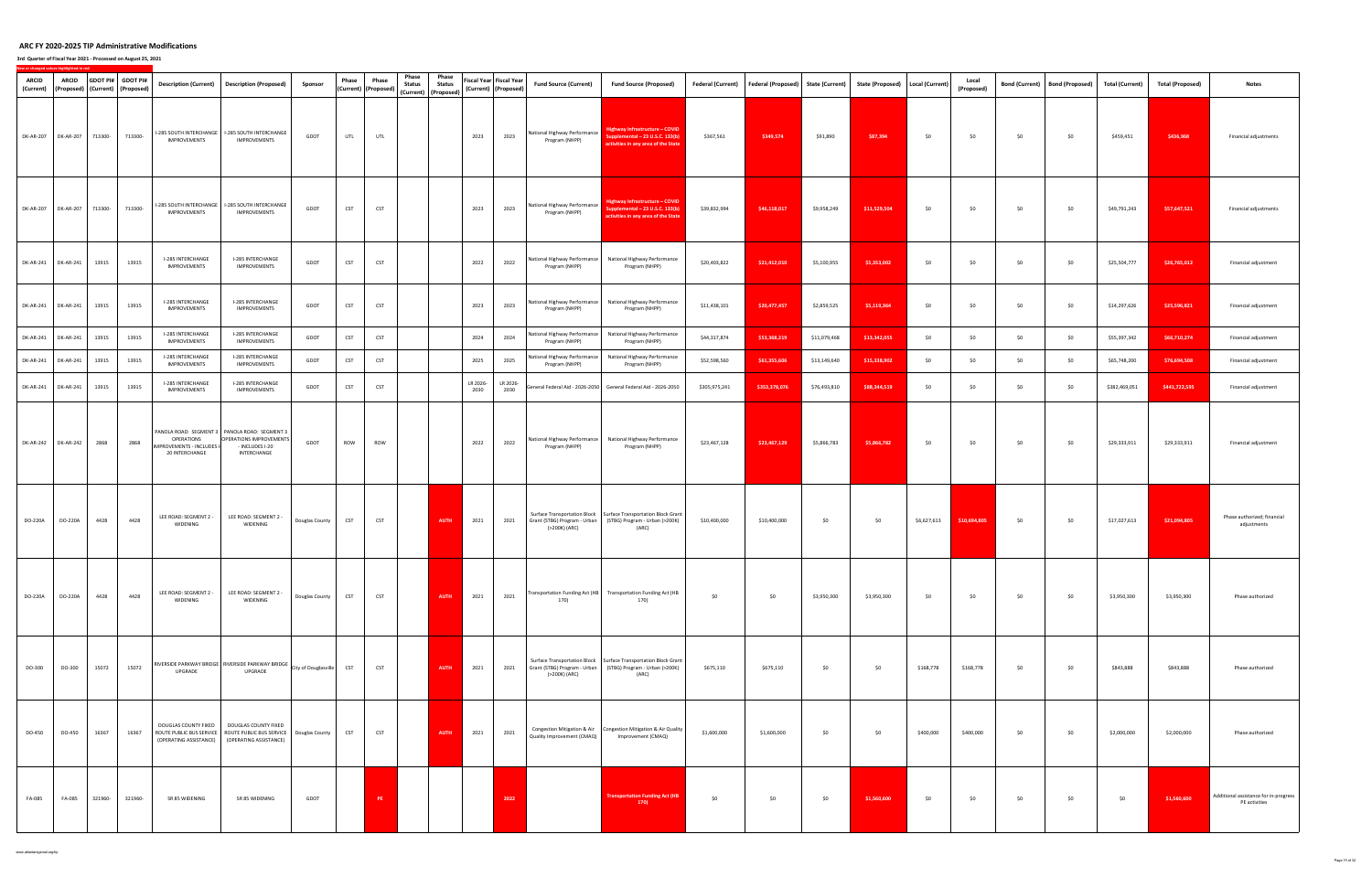| <b>ARCID</b><br>(Current) | <b>ARCID</b><br>(Proposed)   (Current)   (Proposed) |         | GDOT PI# GDOT PI# |                                                                                                                                                                                                                                       | Description (Current) Description (Proposed)                                                                                                                                                                                       | Sponsor        | Phase      | Phase<br>(Current) (Proposed) | Phase<br><b>Status</b> | Phase<br><b>Status</b><br>(Current) (Proposed) |      | <b>Fiscal Year Fiscal Year</b><br>(Current) (Proposed) | <b>Fund Source (Current)</b>                                                      | <b>Fund Source (Proposed)</b>                                                                                                             | Federal (Current) Federal (Proposed) |             | <b>State (Current)</b> | State (Proposed)   Local (Current) |              | Local<br>(Proposed) |     | Bond (Current) Bond (Proposed) | <b>Total (Current)</b> | <b>Total (Proposed)</b> | <b>Notes</b>                                         |
|---------------------------|-----------------------------------------------------|---------|-------------------|---------------------------------------------------------------------------------------------------------------------------------------------------------------------------------------------------------------------------------------|------------------------------------------------------------------------------------------------------------------------------------------------------------------------------------------------------------------------------------|----------------|------------|-------------------------------|------------------------|------------------------------------------------|------|--------------------------------------------------------|-----------------------------------------------------------------------------------|-------------------------------------------------------------------------------------------------------------------------------------------|--------------------------------------|-------------|------------------------|------------------------------------|--------------|---------------------|-----|--------------------------------|------------------------|-------------------------|------------------------------------------------------|
| FA-236                    | FA-236                                              | N/A     | N/A               | EAST FAYETTEVILLE BYPASS<br>(NEW<br>ALIGNMENT/WIDENING -<br>INCLUDES ROUNDABOUT AT<br>SOUTH JEFF DAVIS ROAD<br>AND COUNTY LINE ROAD<br>AND INTERSECTION<br><b>IMPROVEMENTS AT</b><br>INTERSECTION OF CORINTH<br>ROAD AND CARTER ROAD) | EAST FAYETTEVILLE BYPASS<br>(NEW ALIGNMENT/WIDENING<br>- INCLUDES ROUNDABOUT AT<br>SOUTH JEFF DAVIS ROAD AND<br>COUNTY LINE ROAD AND<br>INTERSECTION<br><b>IMPROVEMENTS AT</b><br>INTERSECTION OF CORINTH<br>ROAD AND CARTER ROAD) | Fayette County | <b>CST</b> | <b>CST</b>                    |                        | <b>AUTH</b>                                    | 2021 | 2021                                                   | Local Jurisdiction/Municipality<br>Funds                                          | Local Jurisdiction/Municipality<br>Funds                                                                                                  | \$0                                  | \$0         | \$0                    | \$0                                | \$11,134,000 | \$11,134,000        | \$0 | \$0                            | \$11,134,000           | \$11,134,000            | Phase authorized                                     |
| FA-349                    | FA-349                                              | 8598    | 8598              | EBENEZER CHURCH ROAD<br>BRIDGE REPLACEMENT                                                                                                                                                                                            | EBENEZER CHURCH ROAD<br><b>BRIDGE REPLACEMENT</b>                                                                                                                                                                                  | GDOT           | <b>CST</b> | <b>CST</b>                    |                        | <b>AUTH</b>                                    | 2021 | 2021                                                   | 170)                                                                              | Transportation Funding Act (HB Transportation Funding Act (HB<br>170)                                                                     | \$0                                  | \$0         | \$1,016,673            | \$985,211                          | \$0          | \$0                 | \$0 | \$0                            | \$1,016,673            | \$985,211               | Phase authorized; financial<br>adjustments           |
| FA-349                    | FA-349                                              | 8598    | 8598              | EBENEZER CHURCH ROAD<br><b>BRIDGE REPLACEMENT</b>                                                                                                                                                                                     | EBENEZER CHURCH ROAD<br>BRIDGE REPLACEMENT                                                                                                                                                                                         | GDOT           | UTL        |                               |                        |                                                | 2021 |                                                        | Transportation Funding Act (HB<br>170)                                            |                                                                                                                                           | \$0                                  | \$0         | \$206,325              |                                    | \$0          | \$0                 | \$0 | \$0                            | \$206,325              | $50 -$                  | Phase deleted (collapsed into CST<br>phase)          |
| FA-349                    | FA-349                                              | 8598    | 8598              | EBENEZER CHURCH ROAD<br><b>BRIDGE REPLACEMENT</b>                                                                                                                                                                                     | EBENEZER CHURCH ROAD<br>BRIDGE REPLACEMENT                                                                                                                                                                                         | GDOT           | <b>CST</b> | <b>CST</b>                    |                        | <b>AUTH</b>                                    | 2021 | 2021                                                   | (>200K) (ARC)                                                                     | Surface Transportation Block   Surface Transportation Block Grant<br>Grant (STBG) Program - Urban (STBG) Program - Urban (>200K)<br>(ARC) | \$1,998,000                          | \$1,998,000 | \$0                    | \$0                                | \$499,500    | \$499,500           | \$0 | \$0                            | \$2,497,500            | \$2,497,500             | Phase authorized                                     |
| FA-353                    | FA-353                                              | 13734   | 13734             | FAYETTEVILLE MULTI-USE<br><b>BRIDGE AND PATHS</b>                                                                                                                                                                                     | FAYETTEVILLE MULTI-USE<br><b>BRIDGE AND PATHS</b>                                                                                                                                                                                  | Fayette County |            | CST                           |                        |                                                |      | 2022                                                   |                                                                                   | <b>Transportation Alternatives</b><br>Section 133(h)) - Urban (>200K)<br>(ARC)                                                            | \$0                                  | \$521,920   | \$0                    | \$0                                | \$0          | \$130,480           | \$0 | \$0                            | \$0                    | \$652,400               | Additional funding for in-progress CST<br>activities |
| FA-355                    | FA-355                                              | 13734   |                   |                                                                                                                                                                                                                                       | 13734 SR 85 BRIDGE REPLACEMENT SR 85 BRIDGE REPLACEMENT                                                                                                                                                                            | GDOT           | UTL        | UTL                           |                        |                                                | 2023 | 2022                                                   | <b>Surface Transportation Block</b><br>Grant (STBG) Program Flex<br>(GDOT)        | 41635                                                                                                                                     | \$46,720                             | \$0         | \$11,680               | \$0                                | \$0          | \$0                 | \$0 | \$60,759                       | \$58,400               | \$60,759                | Schedule adjustment                                  |
| FA-355                    | FA-355                                              | 13734   |                   |                                                                                                                                                                                                                                       | 13734 SR 85 BRIDGE REPLACEMENT SR 85 BRIDGE REPLACEMENT                                                                                                                                                                            | GDOT           | <b>CST</b> | <b>CST</b>                    |                        |                                                | 2023 | 2022                                                   | <b>Surface Transportation Block</b><br>Grant (STBG) Program Flex<br>(GDOT)        | 41635                                                                                                                                     | \$2,852,886                          | \$0         | \$713,222              | \$0                                | \$0          | \$0                 | \$0 | \$3,749,038                    | \$3,566,108            | \$3,749,038             | Schedule adjustment                                  |
| FA-358                    | FA-358                                              | 15647   | 15647             | COASTLINE ROAD BRIDGE<br>REPLACEMENT                                                                                                                                                                                                  | COASTLINE ROAD BRIDGE<br>REPLACEMENT                                                                                                                                                                                               | GDOT           | ROW        | ROW                           |                        | <b>AUTH</b>                                    |      | 2021                                                   |                                                                                   | ocal Jurisdiction/Municipality<br>Funds                                                                                                   | \$0                                  | \$0         | \$0                    | \$0                                | \$0          | \$83,500            | \$0 | \$0                            | \$0                    | \$83,500                | Phase authorized                                     |
| FA-358                    | FA-358                                              | 15647   | 15647             | COASTLINE ROAD BRIDGE<br>REPLACEMENT                                                                                                                                                                                                  | COASTLINE ROAD BRIDGE<br>REPLACEMENT                                                                                                                                                                                               | GDOT           | ROW        | ROW                           |                        | <b>AUTH</b>                                    | 2021 | 2021                                                   | <b>Surface Transportation Block</b><br>Grant (STBG) Program Off-<br>System Bridge | urface Transportation Block Grant<br>(STBG) Program Flex (GDOT)                                                                           | \$66,800                             | \$133,200   | \$16,700               | \$33,300                           | \$0          | \$0                 | \$0 | \$0                            | \$83,500               | \$166,500               | Phase authorized; financial<br>adjustments           |
| <b>FN-067A</b>            | <b>FN-067A</b>                                      | 721780- | 721780-           | CUMMING HIGHWAY)<br>WIDENING                                                                                                                                                                                                          | SR 9 (NORTH MAIN STREET / SR 9 (NORTH MAIN STREET /<br>CUMMING HIGHWAY)<br>WIDENING                                                                                                                                                | GDOT           | UTL        |                               |                        |                                                | 2021 |                                                        | Fransportation Funding Act (HB<br>170)                                            |                                                                                                                                           | \$0                                  | \$0         | \$2,262,200            | \$0                                | \$0          | \$0                 | \$0 | \$0                            | \$2,262,200            | \$0                     | Phase deleted (collapsed into CST<br>phase)          |
| <b>FN-067A</b>            | <b>FN-067A</b>                                      | 721780- | 721780-           | SR 9 (NORTH MAIN STREET /<br>CUMMING HIGHWAY)<br>WIDENING                                                                                                                                                                             | SR 9 (NORTH MAIN STREET /<br>CUMMING HIGHWAY)<br>WIDENING                                                                                                                                                                          | GDOT           | <b>CST</b> | <b>CST</b>                    |                        | <b>AUTH</b>                                    | 2021 | 2021                                                   | 170)                                                                              | Transportation Funding Act (HB Transportation Funding Act (HB<br>170)                                                                     | \$0                                  | \$0         | \$18,077,852           | \$22,411,072                       | \$0          | \$0                 | \$0 | \$0                            | \$18,077,852           | \$22,411,072            | Phase authorized; financial<br>adjustments           |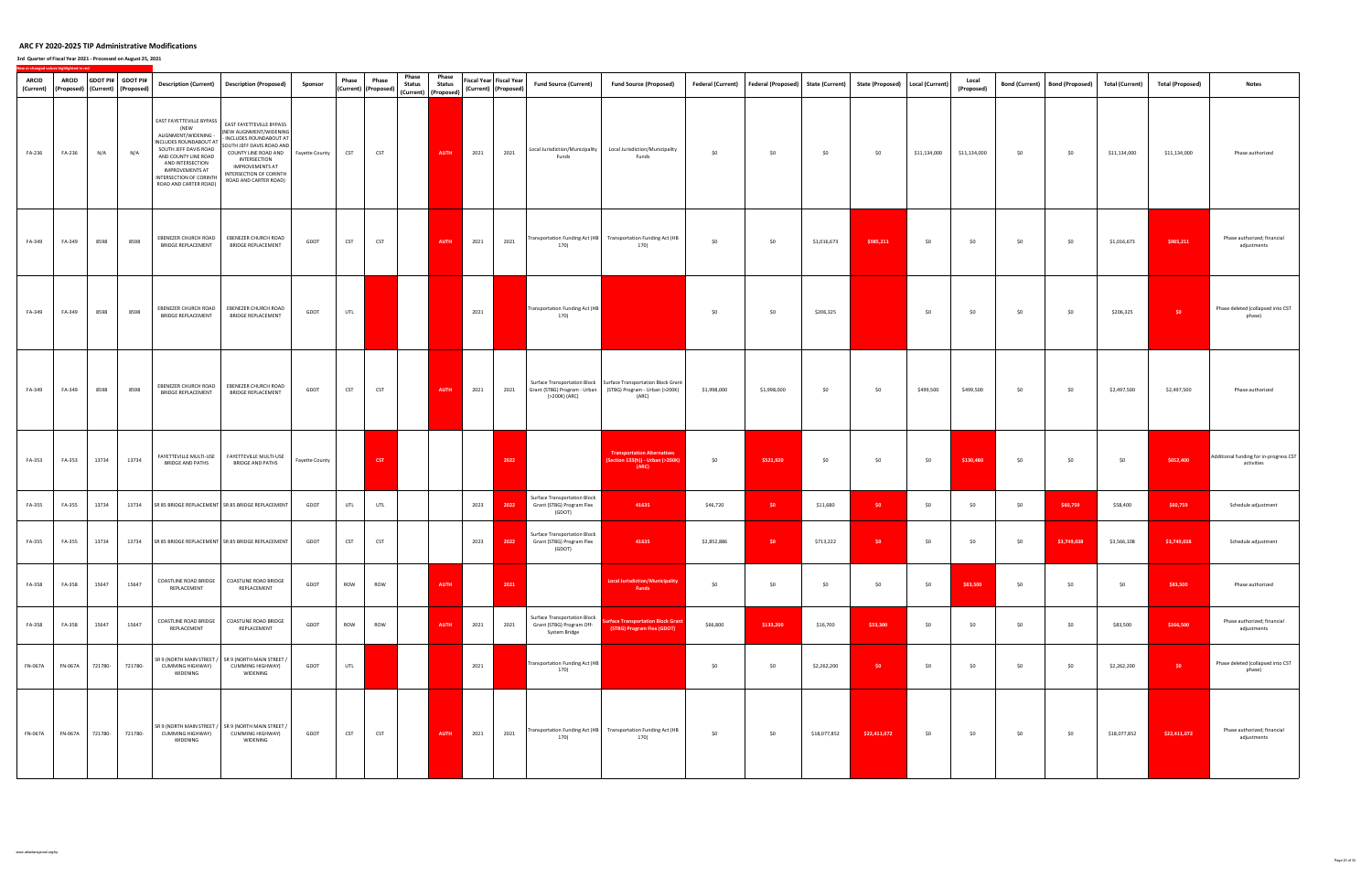| <b>ARCID</b><br>(Current) |                | <b>ARCID</b> |         | GDOT PI# GDOT PI#<br>(Proposed) (Current) (Proposed) |                                                                                             | Description (Current)  Description (Proposed)                                                                        | Sponsor                                   | Phase      | Phase<br>(Current) (Proposed) | Phase<br><b>Status</b> | Phase<br><b>Status</b><br>(Current) (Proposed) |      | Fiscal Year Fiscal Year<br>(Current) (Proposed) | <b>Fund Source (Current)</b>                                                | <b>Fund Source (Proposed)</b>                                            | <b>Federal (Current)</b> | Federal (Proposed) State (Current) |              | State (Proposed)   Local (Current) |             | Local<br>(Proposed) | <b>Bond (Current)</b> | <b>Bond (Proposed)</b> | Total (Current) | <b>Total (Proposed)</b> | <b>Notes</b>                                        |
|---------------------------|----------------|--------------|---------|------------------------------------------------------|---------------------------------------------------------------------------------------------|----------------------------------------------------------------------------------------------------------------------|-------------------------------------------|------------|-------------------------------|------------------------|------------------------------------------------|------|-------------------------------------------------|-----------------------------------------------------------------------------|--------------------------------------------------------------------------|--------------------------|------------------------------------|--------------|------------------------------------|-------------|---------------------|-----------------------|------------------------|-----------------|-------------------------|-----------------------------------------------------|
| FN-067B                   | FN-067B        |              | 721790- | 721790-                                              | / MAIN STREET)<br>OPERATIONAL<br>IMPROVEMENTS                                               | SR 9 (ALPHARETTA HIGHWAY SR 9 (ALPHARETTA HIGHWAY<br>/ MAIN STREET)<br>OPERATIONAL<br>IMPROVEMENTS                   | GDOT                                      | <b>CST</b> | <b>CST</b>                    |                        | AUTH                                           | 2021 | 2021                                            | 170)                                                                        | Transportation Funding Act (HB Transportation Funding Act (HB<br>170)    | \$0                      | \$0                                | \$14,436,840 | \$13,493,503                       | \$0         | \$0                 | \$0                   | \$0                    | \$14,436,840    | \$13,493,503            | Phase authorized; financial<br>adjustments          |
| FN-180                    | FN-180         |              | 0017845 | 0017845                                              | SR 141 (MEDLOCK BRIDGE<br>ROAD) INTERSECTION<br>IMPROVEMENTS AT STATE<br><b>BRIDGE ROAD</b> | SR 141 (MEDLOCK BRIDGE<br>ROAD) INTERSECTION<br>IMPROVEMENTS AT STATE<br><b>BRIDGE ROAD</b>                          | GDOT                                      |            | PE                            |                        |                                                |      | 2022                                            |                                                                             | <b>National Highway Performance</b><br><b>Program (NHPP)</b>             | \$0                      | \$800,000                          | \$0          | \$200,000                          | \$0         | \$0                 | \$0                   | \$0                    | \$0             | \$1,000,000             | Additional funding for in-progress PE<br>activities |
| FN-180                    | FN-180         |              | 0017845 | 0017845                                              | SR 141 (MEDLOCK BRIDGE<br>ROAD) INTERSECTION<br>IMPROVEMENTS AT STATE<br><b>BRIDGE ROAD</b> | SR 141 (MEDLOCK BRIDGE<br>ROAD) INTERSECTION<br>IMPROVEMENTS AT STATE<br><b>BRIDGE ROAD</b>                          | GDOT                                      | <b>CST</b> | <b>CST</b>                    |                        |                                                | 2024 | 2024                                            | Surface Transportation Block<br>Grant Program (STBG) Program<br>Flex (GDOT) | <b>National Highway Performance</b><br>Program (NHPP)                    | \$6,400,000              | \$6,400,000                        | \$1,600,000  | \$1,600,000                        | \$0         | \$0                 | \$0                   | \$0                    | \$8,000,000     | \$8,000,000             | Financial adjustment                                |
| FN-222                    | FN-222         |              | 7838    | 7838                                                 | WIDENING                                                                                    | SR 9 (CUMMING HIGHWAY) SR 9 (CUMMING HIGHWAY)<br>WIDENING                                                            | GDOT                                      | UTL        | UTL                           |                        |                                                | 2023 | 2023                                            | 170)                                                                        | Transportation Funding Act (HB Transportation Funding Act (HB<br>170)    | \$0                      | \$0                                | \$1,831,253  | \$934,352                          | \$0         | \$0                 | \$0                   | \$0                    | \$1,831,253     | \$934,352               | Financial adjustment                                |
| <b>FN-222</b>             | FN-222         |              | 7838    | 7838                                                 | WIDENING                                                                                    | SR 9 (CUMMING HIGHWAY) SR 9 (CUMMING HIGHWAY)<br>WIDENING                                                            | GDOT                                      | <b>CST</b> | <b>CST</b>                    |                        |                                                | 2023 | 2023                                            | 170)                                                                        | Transportation Funding Act (HB Transportation Funding Act (HB<br>170)    | \$0                      | \$0                                | \$28,915,861 | \$30,083,039                       | \$0         | \$0                 | \$0                   | \$0                    | \$28,915,861    | \$30,083,039            | Financial adjustment                                |
| FN-233A-1J FN-233A-1J     |                |              | N/A     | N/A                                                  | MCGINNIS FERRY ROAD<br>WIDENING - SEGMENT 1J                                                | MCGINNIS FERRY ROAD<br>WIDENING - SEGMENT 1J                                                                         | City of Johns<br>Creek, Forsyth<br>County | CST        | <b>CST</b>                    |                        |                                                | 2021 | 2022                                            | Georgia Transportation<br>Infrastructure Bank                               | Georgia Transportation<br>Infrastructure Bank                            | \$0                      | \$0                                | \$1,000,000  | \$1,000,000                        | \$0         | \$0                 | \$0                   | \$0                    | \$1,000,000     | \$1,000,000             | Schedule adjustment                                 |
| FN-233A-1J FN-233A-1J     |                |              | N/A     | N/A                                                  | MCGINNIS FERRY ROAD<br>WIDENING - SEGMENT 1J                                                | MCGINNIS FERRY ROAD<br>WIDENING - SEGMENT 1J                                                                         | City of Johns<br>Creek, Forsyth<br>County | CST        | <b>CST</b>                    |                        |                                                | 2021 | 2022                                            | Local Jurisdiction/Municipality<br>Funds                                    | Local Jurisdiction/Municipality<br>Funds                                 | \$0                      | \$0                                | \$0          | \$0                                | \$2,500,000 | \$2,500,000         | \$0                   | \$0                    | \$2,500,000     | \$2,500,000             | Schedule adjustment                                 |
| FN-253                    | FN-253         |              | 9640    | 9640                                                 | SR 9 (ROSWELL ROAD /<br>ATLANTA STREET)                                                     | SR 9 (ROSWELL ROAD /<br>ATLANTA STREET)<br>PEDESTRIAN IMPROVEMENTS PEDESTRIAN IMPROVEMENTS                           | City of Roswell                           | ROW        | ROW                           |                        | <b>AUTH</b>                                    | 2021 | 2021                                            | Funds                                                                       | Local Jurisdiction/Municipality Local Jurisdiction/Municipality<br>Funds | \$0                      | \$0                                | \$0          | \$0                                | \$124,000   | \$124,000           | \$0                   | \$0                    | \$124,000       | \$124,000               | Phase authorized                                    |
| FN-264                    | FN-264         |              | 721000- |                                                      | WIDENING                                                                                    | SR 120 (ABBOTTS BRIDGE   SR 120 (ABBOTTS BRIDGE<br>721000- ROAD / DULUTH HIGHWAY) ROAD / DULUTH HIGHWAY)<br>WIDENING | GDOT                                      | UTL        | UTL                           |                        |                                                | 2023 | 2023                                            | 170)                                                                        | Transportation Funding Act (HB Transportation Funding Act (HB<br>170)    | \$0                      | \$0                                | \$2,110,000  | \$2,535,507                        | \$0         | \$0                 | \$0                   | \$0                    | \$2,110,000     | \$2,535,507             | Financial adjustments                               |
| FN-264                    | FN-264         |              | 721000- |                                                      | WIDENING                                                                                    | SR 120 (ABBOTTS BRIDGE   SR 120 (ABBOTTS BRIDGE<br>721000- ROAD / DULUTH HIGHWAY) ROAD / DULUTH HIGHWAY)<br>WIDENING | GDOT                                      | <b>CST</b> | CST                           |                        |                                                | 2023 | 2023                                            | 170)                                                                        | Transportation Funding Act (HB Transportation Funding Act (HB<br>170)    | \$0                      | \$0                                | \$28,000,751 | \$30,891,912                       | \$0         | \$0                 | \$0                   | \$0                    | \$28,000,751    | \$30,891,912            | Financial adjustments                               |
| <b>FN-288A</b>            | <b>FN-288A</b> |              | 13947   | 13947                                                | BARNWELL ROAD<br>OPERATIONAL<br>IMPROVEMENTS                                                | <b>BARNWELL ROAD</b><br>OPERATIONAL<br>IMPROVEMENTS                                                                  | City of Johns Creek                       | <b>CST</b> | <b>CST</b>                    |                        | <b>AUTH</b>                                    | 2021 | 2021                                            | 170)                                                                        | Transportation Funding Act (HB Transportation Funding Act (HB<br>170)    | \$0                      | \$0                                | \$1,000,000  | \$1,000,000                        | \$0         | \$0                 | \$0                   | \$0                    | \$1,000,000     | \$1,000,000             | Phase authorized                                    |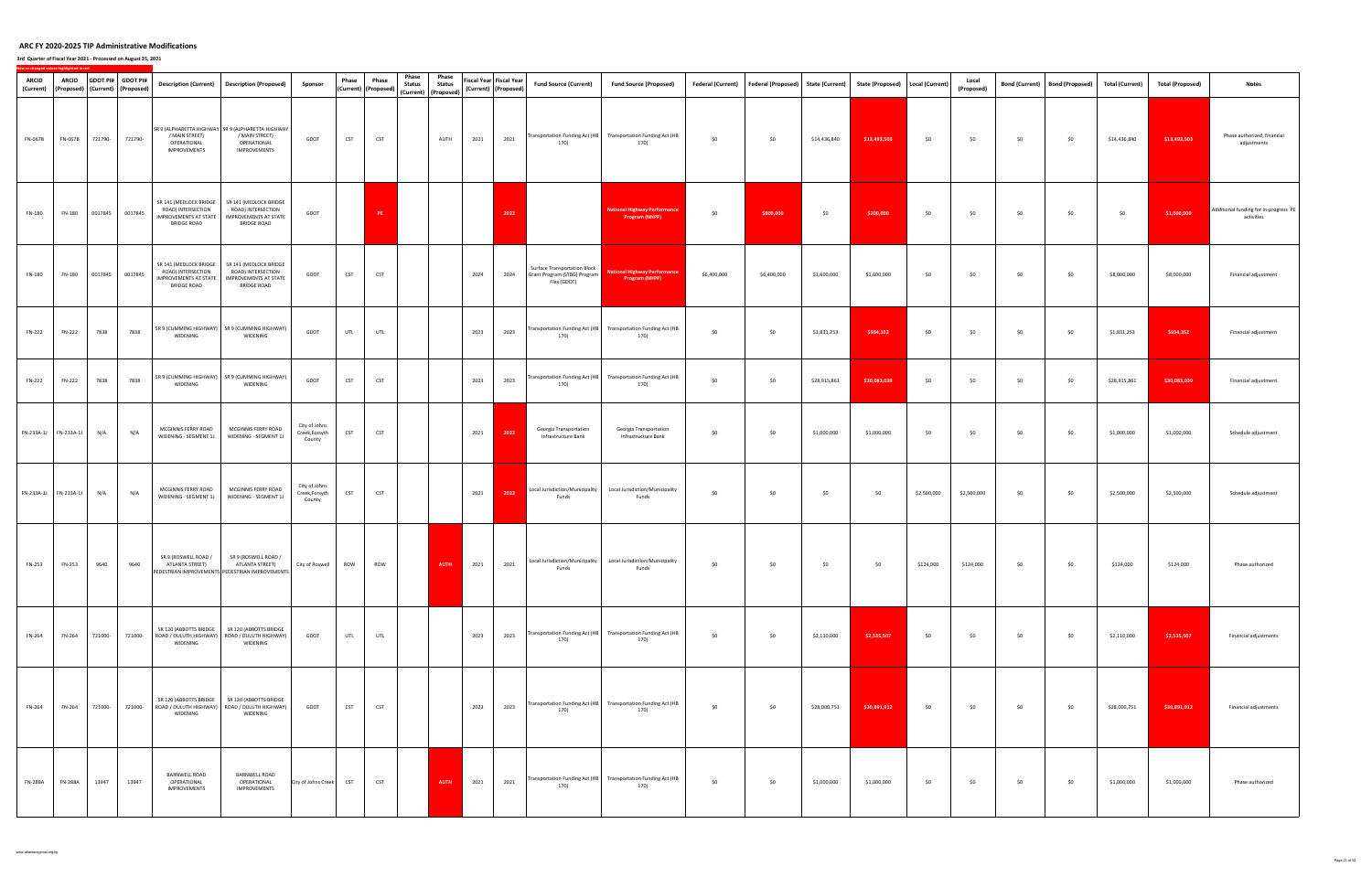| ARCID<br>(Current) | <b>ARCID</b>   |         | GDOT PI# GDOT PI#<br>(Proposed) (Current) (Proposed) | <b>Description (Current)</b>                               | <b>Description (Proposed)</b>                                                                     | Sponsor                  | Phase      | Phase<br>(Current) (Proposed) | Phase<br><b>Status</b> | Phase<br><b>Status</b><br>(Current) (Proposed) |      | Fiscal Year Fiscal Year<br>(Current) (Proposed) | <b>Fund Source (Current)</b>                                                      | <b>Fund Source (Proposed)</b>                                                                                                             | Federal (Current) | <b>Federal (Proposed)</b> | <b>State (Current)</b> | State (Proposed)   Local (Current) |              | Local<br>(Proposed) | <b>Bond (Current)</b> | <b>Bond (Proposed)</b> | <b>Total (Current)</b> | <b>Total (Proposed)</b> | <b>Notes</b>                             |
|--------------------|----------------|---------|------------------------------------------------------|------------------------------------------------------------|---------------------------------------------------------------------------------------------------|--------------------------|------------|-------------------------------|------------------------|------------------------------------------------|------|-------------------------------------------------|-----------------------------------------------------------------------------------|-------------------------------------------------------------------------------------------------------------------------------------------|-------------------|---------------------------|------------------------|------------------------------------|--------------|---------------------|-----------------------|------------------------|------------------------|-------------------------|------------------------------------------|
| <b>FN-288A</b>     | <b>FN-288A</b> | 13947   | 13947                                                | <b>BARNWELL ROAD</b><br>OPERATIONAL<br><b>IMPROVEMENTS</b> | <b>BARNWELL ROAD</b><br>OPERATIONAL<br>IMPROVEMENTS                                               | City of Johns Creek      | <b>CST</b> | <b>CST</b>                    |                        | <b>AUTH</b>                                    | 2021 | 2021                                            | Grant (STBG) Program - Urban<br>(>200K) (ARC)                                     | Surface Transportation Block   Surface Transportation Block Grant<br>(STBG) Program - Urban (>200K)<br>(ARC)                              | \$4,000,000       | \$4,000,000               | \$0                    | \$0                                | \$1,000,000  | \$1,000,000         | \$0                   | \$0                    | \$5,000,000            | \$5,000,000             | Phase authorized                         |
| FN-304             | FN-304         | 15023   | 15023                                                |                                                            | PATH 400 TRAIL EXTENSION   PATH 400 TRAIL EXTENSION                                               | City of Sandy<br>Springs | UTL        | UTL                           |                        |                                                | 2023 | 2023                                            | <b>Transportation Alternatives</b><br>(Section 133(h)) - Urban (>200K)<br>(ARC)   | <b>Transportation Alternatives (Section</b><br>133(h)) - Urban (>200K) (ARC)                                                              | \$184,000         | \$184,000                 | \$0                    | \$0                                | \$172,000    | \$46,000            | \$0                   | \$0                    | \$356,000              | \$230,000               | Financial adjustment                     |
| FN-304             | FN-304         | 15023   | 15023                                                |                                                            | PATH 400 TRAIL EXTENSION PATH 400 TRAIL EXTENSION                                                 | City of Sandy<br>Springs | ROW        | ROW                           |                        | <b>AUTH</b>                                    | 2021 | 2021                                            | <b>Transportation Alternatives</b><br>(Section 133(h)) - Urban (>200K)<br>(ARC)   | <b>Transportation Alternatives (Section</b><br>133(h)) - Urban (>200K) (ARC)                                                              | \$688,000         | \$688,000                 | \$0                    | \$0                                | \$172,000    | \$172,000           | \$0                   | \$0                    | \$860,000              | \$860,000               | Phase authorized                         |
| FN-304             | FN-304         | 15023   | 15023                                                |                                                            | PATH 400 TRAIL EXTENSION   PATH 400 TRAIL EXTENSION                                               | City of Sandy<br>Springs | CST        | CST                           |                        |                                                | 2023 | 2023                                            | <b>Transportation Alternatives</b><br>(Section 133(h)) - Urban (>200K)<br>(ARC)   | <b>Transportation Alternatives (Section</b><br>133(h)) - Urban (>200K) (ARC)                                                              | \$6,816,000       | \$6,816,000               | \$0                    | \$0                                | \$11,772,130 | \$16,335,507        | \$0                   | \$0                    | \$18,588,130           | \$23,151,507            | Financial adjustment                     |
| <b>FN-348A</b>     | <b>FN-348A</b> | 16580   | 16580                                                | HOPEWELL ROAD BRIDGE<br>UPGRADE                            | HOPEWELL ROAD BRIDGE<br>UPGRADE                                                                   | GDOT                     | ROW        | ROW                           |                        |                                                | 2023 | 2024                                            | Local Jurisdiction/Municipality<br>Funds                                          | Local Jurisdiction/Municipality<br>Funds                                                                                                  | \$0               | \$0                       | \$0                    | \$0                                | \$100,000    | \$100,000           | \$0                   | \$0                    | \$100,000              | \$100,000               | Schedule adjustment                      |
| <b>FN-348A</b>     | <b>FN-348A</b> | 16580   | 16580                                                | HOPEWELL ROAD BRIDGE<br>UPGRADE                            | HOPEWELL ROAD BRIDGE<br>UPGRADE                                                                   | GDOT                     | ROW        | ROW                           |                        |                                                | 2023 | 2024                                            | Surface Transportation Block<br>Grant (STBG) Program Flex<br>(GDOT)               | <b>Surface Transportation Block Grant</b><br>(STBG) Program Flex (GDOT)                                                                   | \$160,000         | \$160,000                 | \$40,000               | \$40,000                           | \$0          | \$0                 | \$0                   | \$0                    | \$200,000              | \$200,000               | Schedule adjustment                      |
| FN-348B            | <b>FN-348B</b> | 16581   | 16581                                                | RMINGHAM ROAD BRIDGE<br>UPGRADE                            | <b>BIRMINGHAM ROAD BRIDGE</b><br>UPGRADE                                                          | GDOT                     | ROW        | ROW                           |                        |                                                | 2023 | 2024                                            | Local Jurisdiction/Municipality<br>Funds                                          | Local Jurisdiction/Municipality<br>Funds                                                                                                  | \$0               | \$0                       | \$0                    | \$0                                | \$75,000     | \$75,000            | \$0                   | \$0                    | \$75,000               | \$75,000                | Schedule adjustment                      |
| FN-348B            | FN-348B        | 16581   | 16581                                                | UPGRADE                                                    | BIRMINGHAM ROAD BRIDGE   BIRMINGHAM ROAD BRIDGE<br>UPGRADE                                        | GDOT                     | ROW        | ROW                           |                        |                                                | 2023 | 2024                                            | Surface Transportation Block<br>Grant (STBG) Program Flex<br>(GDOT)               | Surface Transportation Block Grant<br>(STBG) Program Flex (GDOT)                                                                          | \$120,000         | \$120,000                 | \$30,000               | \$30,000                           | \$0          | \$0                 | \$0                   | \$0                    | \$150,000              | \$150,000               | Schedule adjustment                      |
| FN-348B            | <b>FN-348B</b> | 16581   | 16581                                                | <b>IRMINGHAM ROAD BRIDGE</b><br>UPGRADE                    | <b>BIRMINGHAM ROAD BRIDGE</b><br>UPGRADE                                                          | GDOT                     | PE         | PE                            |                        | <b>AUTH</b>                                    | 2021 | 2020                                            | <b>Surface Transportation Block</b><br>Grant (STBG) Program Flex<br>(GDOT)        | Surface Transportation Block Grant<br>(STBG) Program Flex (GDOT)                                                                          | \$540,000         | \$540,000                 | \$135,000              | \$135,000                          | \$0          | \$0                 | \$0                   | \$0                    | \$675,000              | \$675,000               | Phase authorized; schedule<br>adjustment |
| <b>FN-348C</b>     | <b>FN-348C</b> | 16582   | 16582                                                | UPGRADE                                                    | FREEMANVILLE ROAD BRIDGE FREEMANVILLE ROAD BRIDGE<br>UPGRADE                                      | GDOT                     | ROW        | ROW                           |                        |                                                | 2023 | 2024                                            | Local Jurisdiction/Municipality<br>Funds                                          | Local Jurisdiction/Municipality<br>Funds                                                                                                  | \$0               | \$0                       | \$0                    | \$0                                | \$75,000     | \$75,000            | \$0                   | \$0                    | \$75,000               | \$75,000                | Schedule adjustment                      |
| <b>FN-348C</b>     | <b>FN-348C</b> | 16582   | 16582                                                | UPGRADE                                                    | FREEMANVILLE ROAD BRIDGE FREEMANVILLE ROAD BRIDGE<br>UPGRADE                                      | GDOT                     | ROW        | ROW                           |                        |                                                | 2023 | 2024                                            | <b>Surface Transportation Block</b><br>Grant (STBG) Program Off-<br>System Bridge | Surface Transportation Block Grant<br>(STBG) Program Off-System Bridge                                                                    | \$120,000         | \$120,000                 | \$30,000               | \$30,000                           | \$0          | \$0                 | \$0                   | \$0                    | \$150,000              | \$150,000               | Schedule adjustment                      |
| FN-348D            | FN-348D        | 16599   | 16599                                                | WATERS ROAD BRIDGE<br>UPGRADE                              | WATERS ROAD BRIDGE<br>UPGRADE                                                                     | GDOT                     | ROW        | ROW                           |                        |                                                | 2023 | 2024                                            | Local Jurisdiction/Municipality<br>Funds                                          | Local Jurisdiction/Municipality<br>Funds                                                                                                  | \$0               | \$0                       | \$0                    | \$0                                | \$100,000    | \$100,000           | \$0                   | \$0                    | \$100,000              | \$100,000               | Schedule adjustment                      |
| FN-348D            | FN-348D        | 16599   | 16599                                                | WATERS ROAD BRIDGE<br>UPGRADE                              | WATERS ROAD BRIDGE<br>UPGRADE                                                                     | GDOT                     | ROW        | ROW                           |                        |                                                | 2023 | 2024                                            | Surface Transportation Block<br>Grant (STBG) Program Flex<br>(GDOT)               | Surface Transportation Block Grant<br>(STBG) Program Flex (GDOT)                                                                          | \$160,000         | \$160,000                 | \$40,000               | \$40,000                           | \$0          | \$0                 | \$0                   | \$0                    | \$200,000              | \$200,000               | Schedule adjustment                      |
| FN-349             | FN-349         | 0017830 | 0017830                                              | <b>Buice Road Bridge</b><br>Replacement                    | <b>Buice Road Bridge</b><br>Replacement                                                           | City of Johns Creek      | <b>ROW</b> | CST                           |                        |                                                | 2024 | 2024                                            | 170)                                                                              | Transportation Funding Act (HB Transportation Funding Act (HB<br>170)                                                                     | \$0               | \$0                       | \$1,750,000            | \$1,750,000                        | \$0          | \$0                 | \$0                   | \$0                    | \$1,750,000            | \$1,750,000             | Change phase type                        |
| FS-215             | FS-215         | 0017993 | 0017993                                              | Welcome All Road                                           | Welcome All Road<br>ntersection and Realignment Intersection and Realignment   City of East Point | Aerotropolis CID,        | PE         | PE                            |                        | <b>AUTH</b>                                    | 2021 | 2021                                            | (>200K) (ARC)                                                                     | Surface Transportation Block   Surface Transportation Block Grant<br>Grant (STBG) Program - Urban (STBG) Program - Urban (>200K)<br>(ARC) | \$280,000         | \$280,000                 | \$0                    | \$0                                | \$70,000     | \$70,000            | \$0                   | \$0                    | \$350,000              | \$350,000               | Phase authorized                         |
| FS-283             | FS-283         | 13809   | 13809                                                | SR/14 US 29 BRIDGE<br>UPGRADE                              | SR/14 US 29 BRIDGE<br>UPGRADE                                                                     | GDOT                     |            | UTL                           |                        |                                                |      | 2024                                            |                                                                                   | <b>National Highway Performance</b><br><b>Program (NHPP)</b>                                                                              | \$0               | \$609,409                 | \$0                    | \$152,352                          | \$0          | \$0                 | \$0                   | \$0                    | \$0                    | \$761,761               | Financial adjustment                     |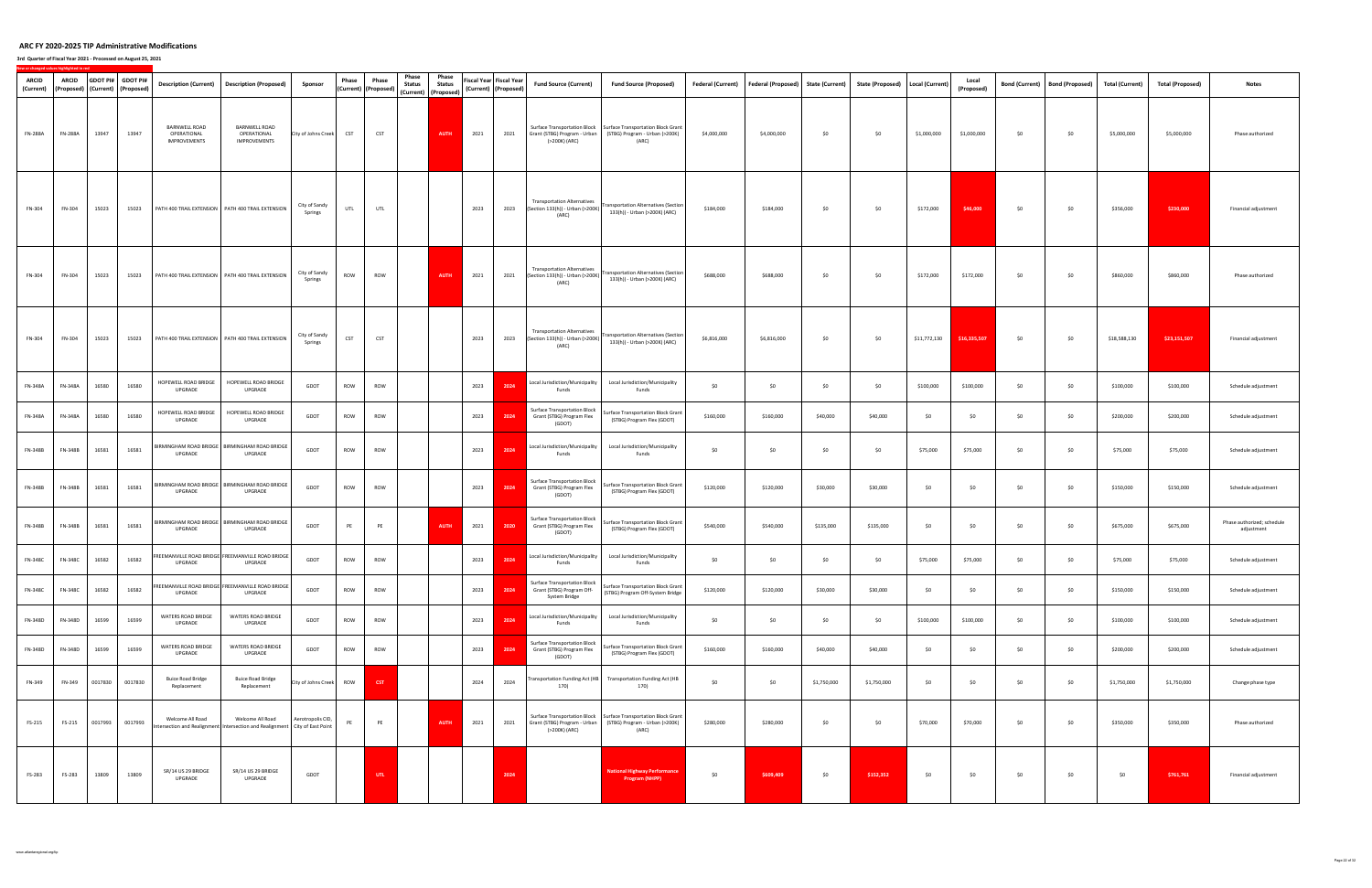| ARCID<br>(Current) | <b>ARCID</b><br>(Proposed)   (Current)   (Proposed) | GDOT PI# GDOT PI# |         | <b>Description (Current)</b>                                                              | <b>Description (Proposed)</b>                                                             | Sponsor                                                     | Phase      | Phase<br>(Current) (Proposed) | Phase<br><b>Status</b> | Phase<br><b>Status</b><br>(Current) (Proposed) |      | Fiscal Year Fiscal Year<br>(Current) (Proposed) | <b>Fund Source (Current)</b>                                                      | <b>Fund Source (Proposed)</b>                                                                                                             | Federal (Current) | <b>Federal (Proposed)</b> | <b>State (Current)</b> | State (Proposed)   Local (Current) |           | Local<br>(Proposed) | <b>Bond (Current)</b> | <b>Bond (Proposed)</b> | <b>Total (Current)</b> | <b>Total (Proposed)</b> | <b>Notes</b>                               |
|--------------------|-----------------------------------------------------|-------------------|---------|-------------------------------------------------------------------------------------------|-------------------------------------------------------------------------------------------|-------------------------------------------------------------|------------|-------------------------------|------------------------|------------------------------------------------|------|-------------------------------------------------|-----------------------------------------------------------------------------------|-------------------------------------------------------------------------------------------------------------------------------------------|-------------------|---------------------------|------------------------|------------------------------------|-----------|---------------------|-----------------------|------------------------|------------------------|-------------------------|--------------------------------------------|
| FS-283             | FS-283                                              | 13809             | 13809   | SR/14 US 29 BRIDGE<br>UPGRADE                                                             | SR/14 US 29 BRIDGE<br>UPGRADE                                                             | GDOT                                                        | CST        | <b>CST</b>                    |                        |                                                | 2023 | 2024                                            | Program (NHPP)                                                                    | Vational Highway Performance   National Highway Performance<br>Program (NHPP)                                                             | \$6,504,060       | \$6,634,142               | \$1,626,015            | \$1,658,536                        | \$0       | \$0                 | \$0                   | \$0                    | \$8,130,075            | \$8,292,678             | Schedule adjustment                        |
| FS-283             | FS-283                                              | 13809             | 13809   | SR/14 US 29 BRIDGE<br>UPGRADE                                                             | SR/14 US 29 BRIDGE<br>UPGRADE                                                             | GDOT                                                        | ROW        | ROW                           |                        |                                                | 2022 | 2022                                            | Program (NHPP)                                                                    | National Highway Performance   National Highway Performance<br>Program (NHPP)                                                             | \$520,200         | \$609,409                 | \$130,500              | \$152,352                          | \$0       | \$0                 | \$0                   | \$0                    | \$650,700              | \$761,761               | Financial adjustment                       |
| FS-286C            | FS-286C                                             | 15530             | 15530   | <b>CAMP CREEK</b>                                                                         | CR 1529/COCHRAN ROAD @ CR 1529/COCHRAN ROAD @<br><b>CAMP CREEK</b>                        | City of South<br>Fulton                                     | PE         | PE                            |                        | AUTH                                           | 2021 | 2021                                            | (>200K) (ARC)                                                                     | Surface Transportation Block   Surface Transportation Block Grant<br>Grant (STBG) Program - Urban (STBG) Program - Urban (>200K)<br>(ARC) | \$217,802         | \$217,802                 | \$0                    | \$0                                | \$54,450  | \$54,450            | \$0                   | \$0                    | \$272,252              | \$272,252               | Phase authorized                           |
| FS-288             | FS-288                                              | 15624             | 15624   | SR 279 (OLD NATIONAL<br>HIGHWAY) SIDEWALKS -<br>PHASE II                                  | SR 279 (OLD NATIONAL<br>HIGHWAY) SIDEWALKS -<br>PHASE II                                  | City of South<br>Fulton                                     | ROW        | ROW                           |                        | <b>AUTH</b>                                    | 2021 | 2021                                            | Grant (STBG) Program - Urban<br>(>200K) (ARC)                                     | Surface Transportation Block   Surface Transportation Block Grant<br>(STBG) Program - Urban (>200K)<br>(ARC)                              | \$748,000         | \$748,000                 | \$0                    | \$0                                | \$187,000 | \$187,000           | \$0                   | \$0                    | \$935,000              | \$935,000               | Phase authorized                           |
| FS-289             | FS-289                                              | 13948             | 13948   | <b>BUFFINGTON ROAD</b><br>WIDENING                                                        | <b>BUFFINGTON ROAD</b><br>WIDENING                                                        | GDOT                                                        | <b>UTL</b> | UTL                           |                        |                                                | 2021 | 2022                                            | 170)                                                                              | ransportation Funding Act (HB Transportation Funding Act (HB<br>170)                                                                      | \$0               | \$0                       | \$2,510,600            | \$2,560,812                        | \$0       | \$0                 | \$0                   | \$0                    | \$2,510,600            | \$2,560,812             | Phase authorized                           |
| FS-289             | FS-289                                              | 13948             | 13948   | <b>BUFFINGTON ROAD</b><br>WIDENING                                                        | <b>BUFFINGTON ROAD</b><br>WIDENING                                                        | GDOT                                                        | <b>CST</b> | <b>CST</b>                    |                        |                                                | 2021 | 2022                                            | 170)                                                                              | ransportation Funding Act (HB Transportation Funding Act (HB<br>170)                                                                      | \$0               | \$0                       | \$11,993,327           | \$16,957,554                       | \$0       | \$0                 | \$0                   | \$0                    | \$11,993,327           | \$16,957,554            | Phase authorized                           |
| FS-290             | FS-290                                              | 15642             | 15642   | OAKLEY ROAD BRIDGE<br>REPLACEMENT                                                         | OAKLEY ROAD BRIDGE<br>REPLACEMENT                                                         | GDOT                                                        | ROW        | ROW                           |                        | <b>AUTH</b>                                    | 2021 | 2021                                            | Local Jurisdiction/Municipality<br>Funds                                          | Local Jurisdiction/Municipality<br>Funds                                                                                                  | \$0               | \$0                       | \$0                    | \$0                                | \$125,000 | \$50,000            | \$0                   | \$0                    | \$125,000              | \$50,000                | Phase authorized; financial<br>adjustments |
| FS-290             | FS-290                                              | 15642             | 15642   | OAKLEY ROAD BRIDGE<br>REPLACEMENT                                                         | OAKLEY ROAD BRIDGE<br>REPLACEMENT                                                         | GDOT                                                        | ROW        | ROW                           |                        | <b>AUTH</b>                                    | 2021 | 2021                                            | <b>Surface Transportation Block</b><br>Grant (STBG) Program Off-<br>System Bridge | rface Transportation Block Grant<br>(STBG) Program Flex (GDOT)                                                                            | \$100,000         | \$176,000                 | \$25,000               | \$44,000                           | \$0       | \$0                 | \$0                   | \$0                    | \$125,000              | \$220,000               | Phase authorized; financial<br>adjustments |
| FS-348             | FS-348                                              | 16605             | 16605   | BETHSAIDA ROAD BRIDGE<br>UPGRADE                                                          | BETHSAIDA ROAD BRIDGE<br>UPGRADE                                                          | GDOT                                                        | ROW        | ROW                           |                        |                                                | 2023 | 2024                                            | Local Jurisdiction/Municipality<br>Funds                                          | Local Jurisdiction/Municipality<br>Funds                                                                                                  | \$0               | \$0                       | \$0                    | \$0                                | \$50,000  | \$50,000            | \$0                   | \$0                    | \$50,000               | \$50,000                | Schedule adjustment                        |
| FS-348             | FS-348                                              | 16605             | 16605   | BETHSAIDA ROAD BRIDGE<br>UPGRADE                                                          | BETHSAIDA ROAD BRIDGE<br>UPGRADE                                                          | GDOT                                                        | ROW        | ROW                           |                        |                                                | 2023 | 2024                                            | <b>Surface Transportation Block</b><br>Grant (STBG) Program Flex<br>(GDOT)        | Surface Transportation Block Grant<br>(STBG) Program Flex (GDOT)                                                                          | \$80,000          | \$80,000                  | \$20,000               | \$20,000                           | \$0       | \$0                 | \$0                   | \$0                    | \$100,000              | \$100,000               | Schedule adjustment                        |
| FS-349             | FS-349                                              | 0017995           | 0017995 | Fulton Industrial Boulevard<br>Pedestrian Enhancements<br>and Intersection<br>Improvement | Fulton Industrial Boulevard<br>Pedestrian Enhancements<br>and Intersection<br>Improvement | Fulton Industrial<br>Boulevard CID, City<br>of South Fulton | PE         | PE                            |                        | AUTH                                           | 2021 | 2021                                            | Grant (STBG) Program - Urban<br>(>200K) (ARC)                                     | Surface Transportation Block   Surface Transportation Block Grant<br>(STBG) Program - Urban (>200K)<br>(ARC)                              | \$280,000         | \$280,000                 | \$0                    | \$0                                | \$70,000  | \$70,000            | \$0                   | \$0                    | \$350,000              | \$350,000               | Phase authorized                           |
| <b>FS-AR-182</b>   | FS-AR-182                                           | 7841              | 7841    | I-85 SOUTH INTERCHANGE<br>IMPROVEMENTS                                                    | <b>I-85 SOUTH INTERCHANGE</b><br>IMPROVEMENTS                                             | City of Fairburn                                            | <b>CST</b> | <b>CST</b>                    |                        |                                                | 2022 | 2022                                            | (>200K) (ARC)                                                                     | Surface Transportation Block   Surface Transportation Block Grant<br>Grant (STBG) Program - Urban (STBG) Program - Urban (>200K)<br>(ARC) | \$7,282,138       | \$7,282,138               | \$1,820,747            | \$1,820,534                        | \$0       | \$0                 | \$0                   | \$0                    | \$9,102,885            | \$9,102,672             | Financial adjustment                       |
|                    |                                                     | 7841              | 7841    | I-85 SOUTH INTERCHANGE<br>IMPROVEMENTS                                                    | I-85 SOUTH INTERCHANGE<br><b>IMPROVEMENTS</b>                                             | City of Fairburn                                            | PE         | PE                            |                        | <b>AUTH</b>                                    | 2021 | 2021                                            | (>200K) (ARC)                                                                     | Surface Transportation Block   Surface Transportation Block Grant<br>Grant (STBG) Program - Urban (STBG) Program - Urban (>200K)<br>(ARC) | \$459,973         | \$459,973                 | \$114,993              | \$114,993                          | \$0       | \$0                 | \$0                   | \$0                    | \$574,966              | \$574,966               | Phase authorized                           |
|                    | FS-AR-183    FS-AR-183                              | 7842              | 7842    | I-85 SOUTH INTERCHANGE<br>IMPROVEMENTS                                                    | <b>I-85 SOUTH INTERCHANGE</b><br>IMPROVEMENTS                                             | GDOT                                                        | ROW        | ROW                           |                        | AUTH                                           | 2021 | 2021                                            | Program (NHPP)                                                                    | National Highway Performance National Highway Performance<br>Program (NHPP)                                                               | \$11,392,000      | \$11,392,000              | \$2,848,000            | \$2,848,000                        | \$0       | \$0                 | \$0                   | \$0                    | \$14,240,000           | \$14,240,000            | Phase authorized                           |
| FT-001B            | FT-001B                                             | 7844              | 7844    | SEGMENT 2 - WIDENING                                                                      | SR 9 (ATLANTA HIGHWAY): SR 9 (ATLANTA HIGHWAY):<br>SEGMENT 2 - WIDENING                   | GDOT                                                        | UTL        | UTL                           |                        |                                                | 2022 | 2022                                            | 170)                                                                              | Transportation Funding Act (HB Transportation Funding Act (HB<br>170)                                                                     | \$0               | \$0                       | \$2,344,330            | \$3,266,858                        | \$0       | \$0                 | \$0                   | \$0                    | \$2,344,330            | \$3,266,858             | Financial adjustment                       |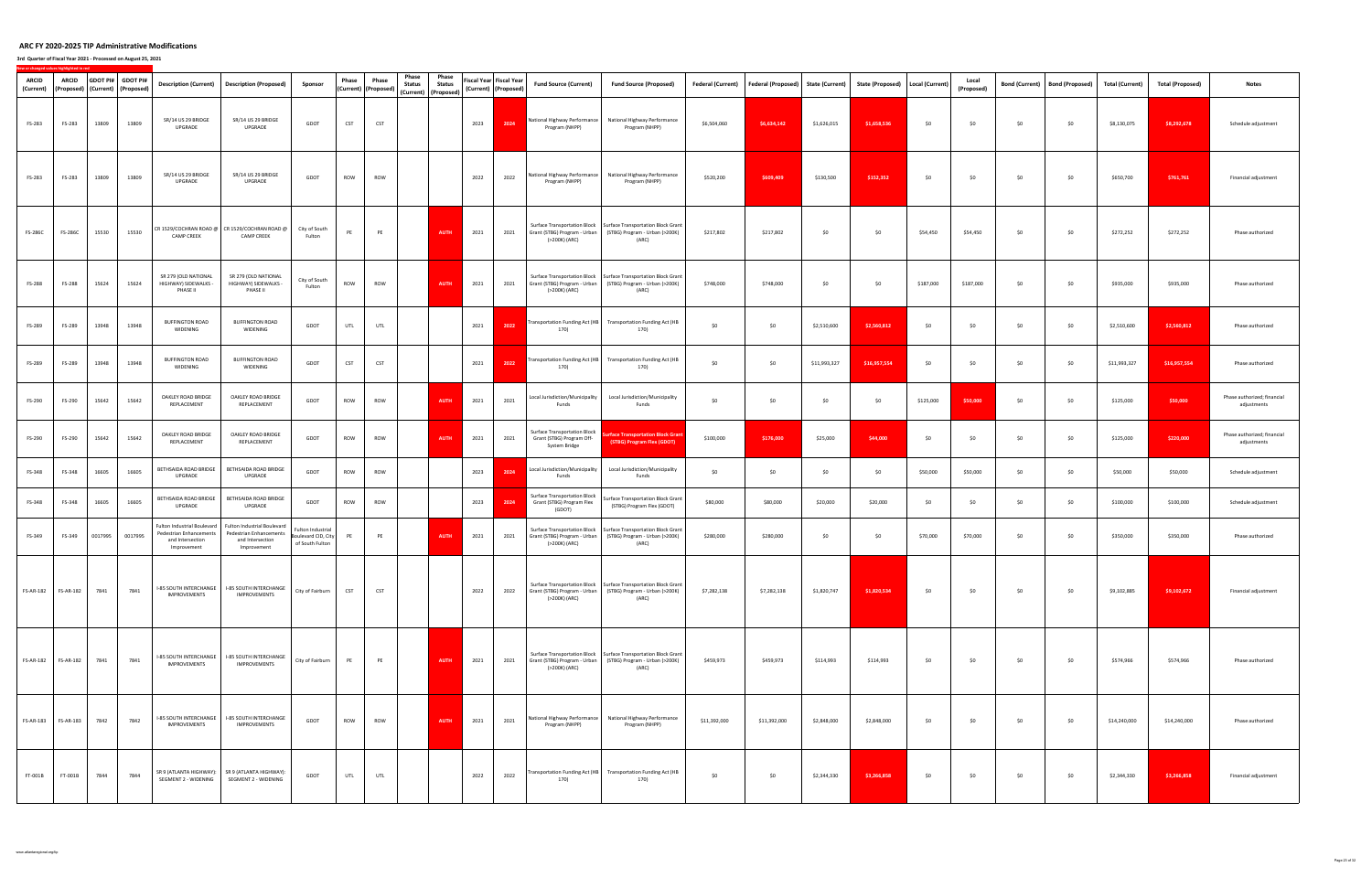| ARCID<br>(Current) | <b>ARCID</b><br>(Proposed) (Current) (Proposed) |         | GDOT PI# GDOT PI# |                                                         | Description (Current)   Description (Proposed)                                           | Sponsor        | Phase      | Phase<br>(Current) (Proposed) | Phase<br><b>Status</b><br>(Current) (Proposed) | Phase<br><b>Status</b> |      | Fiscal Year Fiscal Year<br>(Current) (Proposed) | <b>Fund Source (Current)</b>             | <b>Fund Source (Proposed)</b>                                                                                                             | Federal (Current) | Federal (Proposed) State (Current) |              | State (Proposed)   Local (Current) |             | Local<br>(Proposed) |     | Bond (Current)   Bond (Proposed) | <b>Total (Current)</b> | <b>Total (Proposed)</b> | <b>Notes</b>                               |
|--------------------|-------------------------------------------------|---------|-------------------|---------------------------------------------------------|------------------------------------------------------------------------------------------|----------------|------------|-------------------------------|------------------------------------------------|------------------------|------|-------------------------------------------------|------------------------------------------|-------------------------------------------------------------------------------------------------------------------------------------------|-------------------|------------------------------------|--------------|------------------------------------|-------------|---------------------|-----|----------------------------------|------------------------|-------------------------|--------------------------------------------|
| FT-001B            | FT-001B                                         | 7844    | 7844              | SEGMENT 2 - WIDENING                                    | SR 9 (ATLANTA HIGHWAY): SR 9 (ATLANTA HIGHWAY):<br>SEGMENT 2 - WIDENING                  | GDOT           | <b>CST</b> | <b>CST</b>                    |                                                |                        | 2022 | 2022                                            | 170)                                     | Transportation Funding Act (HB Transportation Funding Act (HB<br>170)                                                                     | \$0               | \$0                                | \$20,124,383 | \$20,213,739                       | \$0         | \$0                 | \$0 | \$0                              | \$20,124,383           | \$20,213,739            | Financial adjustment                       |
| FT-001C            | FT-001C                                         | 8357    | 8357              | SEGMENT 3 - WIDENING                                    | SR 9 (ATLANTA HIGHWAY): SR 9 (ATLANTA HIGHWAY):<br>SEGMENT 3 - WIDENING                  | GDOT           | <b>CST</b> | <b>CST</b>                    |                                                |                        | 2022 | 2022                                            | 170)                                     | Transportation Funding Act (HB Transportation Funding Act (HB<br>170)                                                                     | \$0               | \$0                                | \$31,039,311 | \$31,660,097                       | \$0         | \$0                 | \$0 | \$0                              | \$31,039,311           | \$31,660,097            | Financial adjustment                       |
| FT-001D            | FT-001D                                         | 121690- | 121690-           | SEGMENT 4 - WIDENING                                    | SR 9 (ATLANTA HIGHWAY): SR 9 (ATLANTA HIGHWAY):<br>SEGMENT 4 - WIDENING                  | GDOT           | <b>UTL</b> | UTL                           |                                                |                        | 2023 | 2023                                            | 170)                                     | Transportation Funding Act (HB Transportation Funding Act (HB<br>170)                                                                     | \$0               | \$0                                | \$1,260,000  | \$3,206,409                        | \$0         | \$0                 | \$0 | \$0                              | \$1,260,000            | \$3,206,409             | Financial adjustments                      |
| FT-001D            | FT-001D                                         | 121690- | 121690-           | SEGMENT 4 - WIDENING                                    | SR 9 (ATLANTA HIGHWAY): SR 9 (ATLANTA HIGHWAY):<br>SEGMENT 4 - WIDENING                  | GDOT           | <b>CST</b> | <b>CST</b>                    |                                                |                        | 2023 | 2023                                            | 170)                                     | Transportation Funding Act (HB Transportation Funding Act (HB<br>170)                                                                     | \$0               | \$0                                | \$19,033,143 | \$21,753,696                       | \$0         | \$0                 | \$0 | \$0                              | \$19,033,143           | \$21,753,696            | Financial adjustments                      |
| FT-003             | FT-003                                          | 16975   | 16975             | PILGRIM MILL ROAD<br>MULTIUSE TRAIL                     | PILGRIM MILL ROAD<br>MULTIUSE TRAIL                                                      | Forsyth County | PE         | PE                            |                                                | <b>AUTH</b>            | 2021 | 2021                                            | (>200K) (ARC)                            | Surface Transportation Block   Surface Transportation Block Grant<br>Grant (STBG) Program - Urban (STBG) Program - Urban (>200K)<br>(ARC) | \$281,492         | \$281,492                          | \$0          | \$0                                | \$70,373    | \$70,373            | \$0 | \$0                              | \$351,865              | \$351,865               | Phase authorized                           |
| FT-030             | FT-030                                          | 6915    | 6915              | POST ROAD WIDENING                                      | POST ROAD WIDENING                                                                       | Forsyth County | PE         | PE                            |                                                | <b>AUTH</b>            | 2021 | 2021                                            | 170)                                     | Transportation Funding Act (HB Transportation Funding Act (HB<br>170)                                                                     | \$0               | \$0                                | \$75,000     | \$75,000                           | \$0         | \$0                 | \$0 | \$0                              | \$75,000               | \$75,000                | Phase authorized                           |
| FT-061A            | FT-061A                                         | 2862    | 2862              | SR 20 (CANTON HIGHWAY /<br>CUMMING HIGHWAY)<br>WIDENING | SR 20 (CANTON HIGHWAY /<br><b>CUMMING HIGHWAY)</b><br>WIDENING                           | GDOT           | <b>UTL</b> | <b>UTL</b>                    |                                                |                        | 2023 | 2023                                            | 170)                                     | Transportation Funding Act (HB Transportation Funding Act (HB<br>170)                                                                     | \$0               | \$0                                | \$5,371,504  | \$2,898,349                        | \$0         | \$0                 | \$0 | \$0                              | \$5,371,504            | \$2,898,349             | Financial adjustment                       |
| FT-061A            | FT-061A                                         | 2862    | 2862              | <b>CUMMING HIGHWAY)</b><br>WIDENING                     | SR 20 (CANTON HIGHWAY / SR 20 (CANTON HIGHWAY /<br>CUMMING HIGHWAY)<br>WIDENING          | GDOT           | <b>CST</b> | <b>CST</b>                    |                                                |                        | 2023 | 2023                                            | 170)                                     | Transportation Funding Act (HB Transportation Funding Act (HB<br>170)                                                                     | \$0               | \$0                                | \$68,622,085 | \$71,844,797                       | \$0         | \$0                 | \$0 | \$0                              | \$68,622,085           | \$71,844,797            | Financial adjustment                       |
| FT-064             | <b>FT-064A</b>                                  | N/A     | N/A               | COAL MOUNTAIN<br>CONNECTOR - NEW<br>ALIGNMENT           | <b>COAL MOUNTAIN</b><br><b>NNECTOR PHASE 1 - NEW</b> Forsyth County<br><b>ALIGNMENT</b>  |                | PE         | PE                            | AUTH                                           | AUTH                   | 2019 | 2019                                            | Local Jurisdiction/Municipality<br>Funds | Local Jurisdiction/Municipality<br>Funds                                                                                                  | \$0               | \$0                                | \$0          | \$0                                | \$500,000   | \$200,000           | \$0 | \$0                              | \$500,000              | \$200,000               | Phase authorized; financial<br>adjustments |
| FT-064             | FT-064A                                         | N/A     | N/A               | COAL MOUNTAIN<br>CONNECTOR - NEW<br>ALIGNMENT           | <b>COAL MOUNTAIN</b><br><b>ONNECTOR PHASE 1 - NEW</b> Forsyth County<br><b>ALIGNMENT</b> |                | ROW        | ROW                           | AUTH                                           | AUTH                   | 2020 | 2020                                            | Local Jurisdiction/Municipality<br>Funds | Local Jurisdiction/Municipality<br>Funds                                                                                                  | \$0               | \$0                                | \$0          | \$0                                | \$2,000,000 | \$895,000           | \$0 | \$0                              | \$2,000,000            | \$895,000               | Phase authorized; financial<br>adjustments |
| FT-064             | FT-064A                                         | N/A     | N/A               | COAL MOUNTAIN<br>CONNECTOR - NEW<br>ALIGNMENT           | <b>COAL MOUNTAIN</b><br><b>ONNECTOR PHASE 1 -NEW</b> Forsyth County<br><b>ALIGNMENT</b>  |                | <b>CST</b> | <b>CST</b>                    |                                                |                        | 2021 | 2022                                            | Local Jurisdiction/Municipality<br>Funds | Local Jurisdiction/Municipality<br>Funds                                                                                                  | \$0               | \$0                                | \$0          | \$0                                | \$6,500,000 | \$2,400,000         | \$0 | \$0                              | \$6,500,000            | \$2,400,000             | Schedule adjustment                        |
|                    | FT-064B                                         | N/A     | N/A               |                                                         | <b>COAL MOUNTAIN</b><br><b>CONNECTOR PHASE 2 - NEW</b><br><b>ALIGNMENT</b>               |                |            | PE                            |                                                | <b>AUTH</b>            |      | 2019                                            |                                          | <b>Local Jurisdiction/Municipality</b><br>Funds                                                                                           | \$0               | \$0                                | \$0          | \$0                                | \$0         | \$300,000           | \$0 | \$0                              | \$0                    | \$300,000               | Phase authorized; new phase                |
|                    | <b>FT-064B</b>                                  | N/A     | N/A               |                                                         | <b>COAL MOUNTAIN</b><br><b>CONNECTOR PHASE 2 - NEW</b><br><b>ALIGNMENT</b>               |                |            | <b>ROW</b>                    |                                                | <b>AUTH</b>            |      | 2020                                            |                                          | <b>Local Jurisdiction/Municipality</b><br><b>Funds</b>                                                                                    | \$0               | \$0                                | \$0          | \$0                                | \$0         | \$1,105,000         | \$0 | \$0                              | \$0                    | \$1,105,000             | Phase authorized; new phase                |
|                    | FT-064B                                         | N/A     | N/A               |                                                         | <b>COAL MOUNTAIN</b><br><b>CONNECTOR PHASE 2 -NEW</b><br><b>ALIGNMENT</b>                |                |            | <b>CST</b>                    |                                                |                        |      | 2023                                            |                                          | <b>Local Jurisdiction/Municipality</b><br>Funds                                                                                           |                   | \$0                                | \$0          | \$0                                | \$0         | \$4,500,000         | \$0 | \$0                              | \$0                    | \$4,500,000             | Schedule adjustment                        |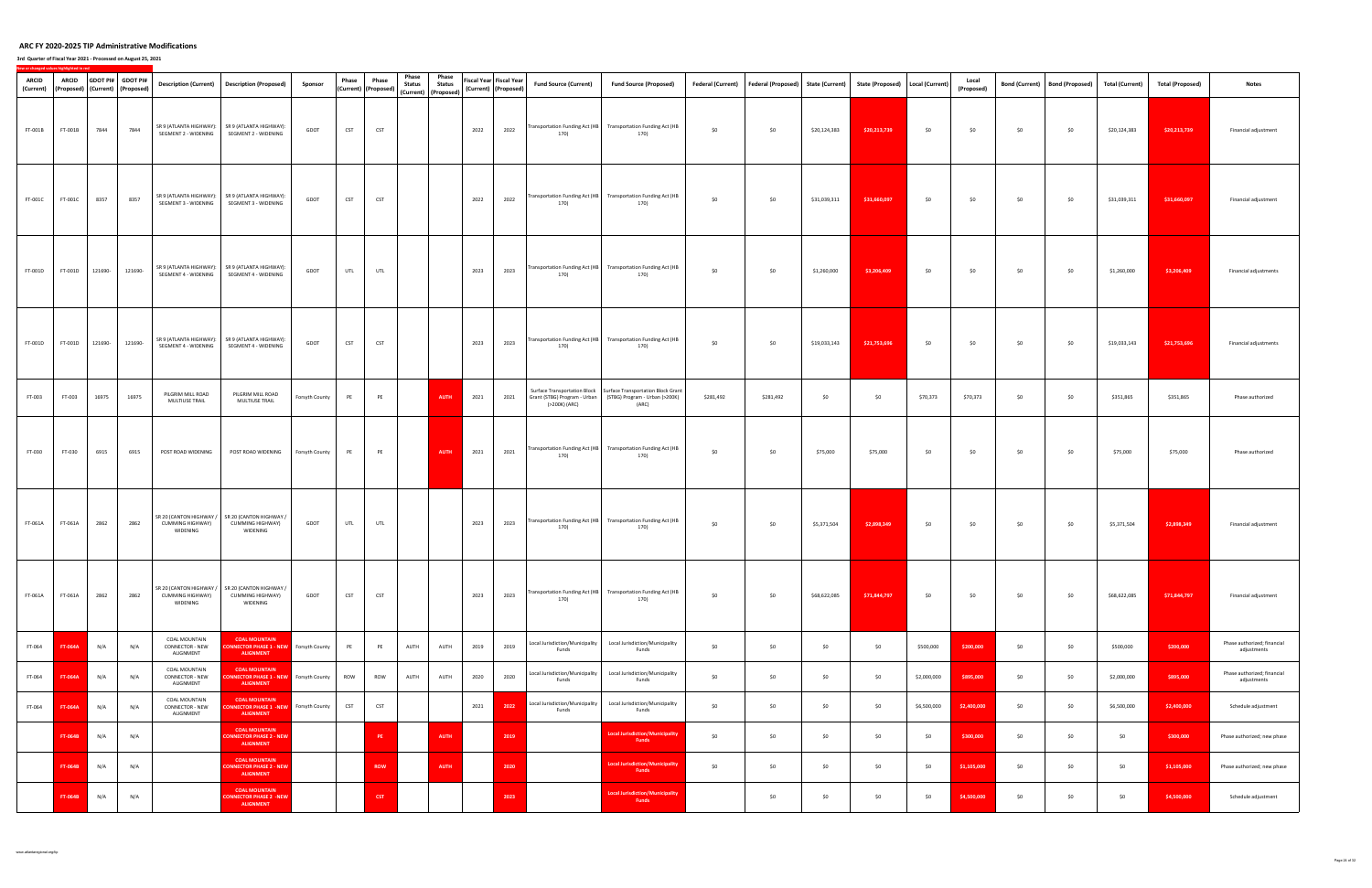| ARCID<br>(Current) | ARCID           |       | GDOT PI# GDOT PI#<br>(Proposed) (Current) (Proposed) |                                           | Description (Current) Description (Proposed)                                                                    | Sponsor                | Phase      | Phase<br>(Current) (Proposed) | Phase<br><b>Status</b> | Phase<br><b>Status</b> |      | Fiscal Year Fiscal Year<br>(Current) (Proposed) | <b>Fund Source (Current)</b>                                                    | <b>Fund Source (Proposed)</b>                                                                                                                  |              | Federal (Current) Federal (Proposed) | <b>State (Current)</b> | State (Proposed)   Local (Current) |              | Local<br>(Proposed) |     | Bond (Current) Bond (Proposed) | <b>Total (Current)</b> | <b>Total (Proposed)</b> | <b>Notes</b>                                            |
|--------------------|-----------------|-------|------------------------------------------------------|-------------------------------------------|-----------------------------------------------------------------------------------------------------------------|------------------------|------------|-------------------------------|------------------------|------------------------|------|-------------------------------------------------|---------------------------------------------------------------------------------|------------------------------------------------------------------------------------------------------------------------------------------------|--------------|--------------------------------------|------------------------|------------------------------------|--------------|---------------------|-----|--------------------------------|------------------------|-------------------------|---------------------------------------------------------|
| FT-313             | FT-313          | 3682  | 3682                                                 | SR 20 WIDENING                            | SR 20 WIDENING                                                                                                  | GDOT                   | UTL        | UTL                           |                        | (Current) (Proposed)   | 2023 | 2023                                            | 170)                                                                            | Transportation Funding Act (HB Transportation Funding Act (HB<br>170)                                                                          | \$0          | \$0                                  | \$3,768,432            | \$2,505,780                        | \$0          | \$0                 | \$0 | \$0                            | \$3,768,432            | \$2,505,780             | Financial adjustment                                    |
| FT-313             | FT-313          | 3682  | 3682                                                 | SR 20 WIDENING                            | SR 20 WIDENING                                                                                                  | GDOT                   | <b>CST</b> | <b>CST</b>                    |                        |                        | 2023 | 2023                                            | 170)                                                                            | Transportation Funding Act (HB Transportation Funding Act (HB<br>170)                                                                          | \$0          | \$0                                  | \$71,850,665           | \$74,753,432                       | \$0          | \$0                 | \$0 | \$0                            | \$71,850,665           | \$74,753,432            | Financial adjustment                                    |
| FT-313             | FT-313          | 3682  | 3682                                                 | SR 20 WIDENING                            | SR 20 WIDENING                                                                                                  | GDOT                   | ROW        | ROW                           |                        | <b>AUTH</b>            | 2021 | 2021                                            | Transportation Funding Act (HB<br>170)                                          | <b>Transportation Funding Act (HB</b><br>170)                                                                                                  | \$0          | \$0                                  | \$10,000,000           | \$10,000,000                       | \$0          | \$0                 | \$0 | \$0                            | \$10,000,000           | \$10,000,000            | Phase authorized                                        |
| FT-324             | FT-324          | 7526  | 7526                                                 | INCLUDING WIDENING AND<br>AUXILIARY LANES | SR 400 - NEW INTERCHANGE   SR 400 - NEW INTERCHANGE<br>INCLUDING WIDENING AND Forsyth County<br>AUXILIARY LANES |                        | <b>CST</b> | <b>CST</b>                    |                        |                        | 2021 | 2022                                            | Program (NHPP)                                                                  | National Highway Performance   National Highway Performance<br>Program (NHPP)                                                                  | \$41,582,367 | \$43,083,703                         | \$10,395,592           | \$10,770,926                       | \$0          | \$0                 | \$0 | \$0                            | \$51,977,959           | \$53,854,629            | Financial and schedule adjustment                       |
| FT-330             | FT-330          | N/A   | N/A                                                  | OLD ATLANTA ROAD:<br>SEGMENT 3 - WIDENING | OLD ATLANTA ROAD:<br>SEGMENT 3 - WIDENING                                                                       | Forsyth County         | <b>CST</b> | <b>CST</b>                    |                        | <b>AUTH</b>            | 2021 | 2021                                            | Local Jurisdiction/Municipality<br>Funds                                        | Local Jurisdiction/Municipality<br>Funds                                                                                                       | \$0          | \$0                                  | \$0                    | \$0                                | \$12,812,500 | \$12,812,500        | \$0 | \$0                            | \$12,812,500           | \$12,812,500            | Phase authorized                                        |
| FT-331             | FT-331          | N/A   | N/A                                                  | OLD ATLANTA ROAD:<br>SEGMENT 4 - WIDENING | OLD ATLANTA ROAD:<br>SEGMENT 4 - WIDENING                                                                       | Forsyth County         | <b>CST</b> | <b>CST</b>                    |                        |                        | 2021 | 2022                                            | Local Jurisdiction/Municipality<br>Funds                                        | Local Jurisdiction/Municipality<br>Funds                                                                                                       | \$0          | \$0                                  | \$0                    | \$0                                | \$8,550,000  | \$8,550,000         | \$0 | \$0                            | \$8,550,000            | \$8,550,000             | Schedule adjustment                                     |
| FT-335             | FT-335          | 16066 | 16066                                                | INTERSECTION<br>IMPROVEMENTS              | SR 9 (DAHLONEGA HIGHWAY) SR 9 (DAHLONEGA HIGHWAY)<br>INTERSECTION<br>IMPROVEMENTS                               | Forsyth County         | PE         | PE                            |                        | <b>AUTH</b>            | 2021 | 2021                                            | (>200K) (ARC)                                                                   | Surface Transportation Block   Surface Transportation Block Grant<br>Grant (STBG) Program - Urban (STBG) Program - Urban (>200K)<br>(ARC)      | \$68,179     | \$68,179                             | \$0                    | \$0                                | \$17,045     | \$17,045            | \$0 | \$0                            | \$85,224               | \$85,224                | Phase authorized                                        |
| FT-335             | FT-335          | 16066 | 16066                                                | INTERSECTION<br><b>IMPROVEMENTS</b>       | SR 9 (DAHLONEGA HIGHWAY) SR 9 (DAHLONEGA HIGHWAY)<br>INTERSECTION<br>IMPROVEMENTS                               | Forsyth County         | UTL        | UTL                           |                        |                        | 2023 | 2023                                            | (>200K) (ARC)                                                                   | Surface Transportation Block   Surface Transportation Block Grant<br>Grant (STBG) Program - Urban (STBG) Program - Urban (>200K)<br>(ARC)      | \$80,000     | \$80,000                             | \$0                    | \$0                                | \$20,000     | \$340,000           | \$0 | \$0                            | \$100,000              | \$420,000               | Financial adjustment                                    |
|                    | FT-335   FT-335 | 16066 | 16066                                                | INTERSECTION<br>IMPROVEMENTS              | SR 9 (DAHLONEGA HIGHWAY) SR 9 (DAHLONEGA HIGHWAY)<br>INTERSECTION<br>IMPROVEMENTS                               | Forsyth County         | <b>CST</b> | <b>CST</b>                    |                        |                        | 2023 |                                                 | (>200K) (ARC)                                                                   | Surface Transportation Block   Surface Transportation Block Grant<br>2023 Grant (STBG) Program - Urban (STBG) Program - Urban (>200K)<br>(ARC) | \$880,000    | \$880,000                            | \$0                    | \$0                                | \$220,000    | \$857,324           | \$0 | \$0                            | \$1,100,000            | \$1,737,324             | Financial adjustment                                    |
| GW-184A            | GW-184A         | 13893 | 13893                                                |                                           | SR 316 GRADE SEPARATION SR 316 GRADE SEPARATION                                                                 | GDOT                   | ROW        | ROW                           |                        | AUTH                   | 2022 | 2020                                            | 170)                                                                            | Transportation Funding Act (HB Transportation Funding Act (HB<br>170)                                                                          | \$0          | \$0                                  | \$11,760,600           | \$10,900,000                       | \$0          | \$0                 | \$0 | \$0                            | \$11,760,600           | \$10,900,000            | Phase authorized; financial and<br>schedule adjustments |
| GW-184A            | GW-184A         | 13893 | 13893                                                |                                           | SR 316 GRADE SEPARATION SR 316 GRADE SEPARATION                                                                 | GDOT                   | ROW        | ROW                           |                        | <b>AUTH</b>            | 2021 | 2022                                            | 170)                                                                            | Transportation Funding Act (HB Transportation Funding Act (HB<br>170)                                                                          | \$0          | \$0                                  | \$11,530,000           | \$10,459,000                       | \$0          | \$0                 | \$0 | \$0                            | \$11,530,000           | \$10,459,000            | Phase authorized; financial and<br>schedule adjustments |
| GW-384             | GW-384          | 12883 | 12883                                                | WESTERN GWINNETT<br>PATHWAY               | WESTERN GWINNETT<br>PATHWAY                                                                                     | <b>Gwinnett County</b> | <b>CST</b> | <b>CST</b>                    |                        | <b>AUTH</b>            | 2021 | 2021                                            | <b>Transportation Alternatives</b><br>(Section 133(h)) - Urban (>200K)<br>(ARC) | <b>Transportation Alternatives (Section</b><br>133(h)) - Urban (>200K) (ARC)                                                                   | \$2,000,000  | \$2,000,000                          | \$0                    | \$0                                | \$500,000    | \$500,000           | \$0 | \$0                            | \$2,500,000            | \$2,500,000             | Phase authorized                                        |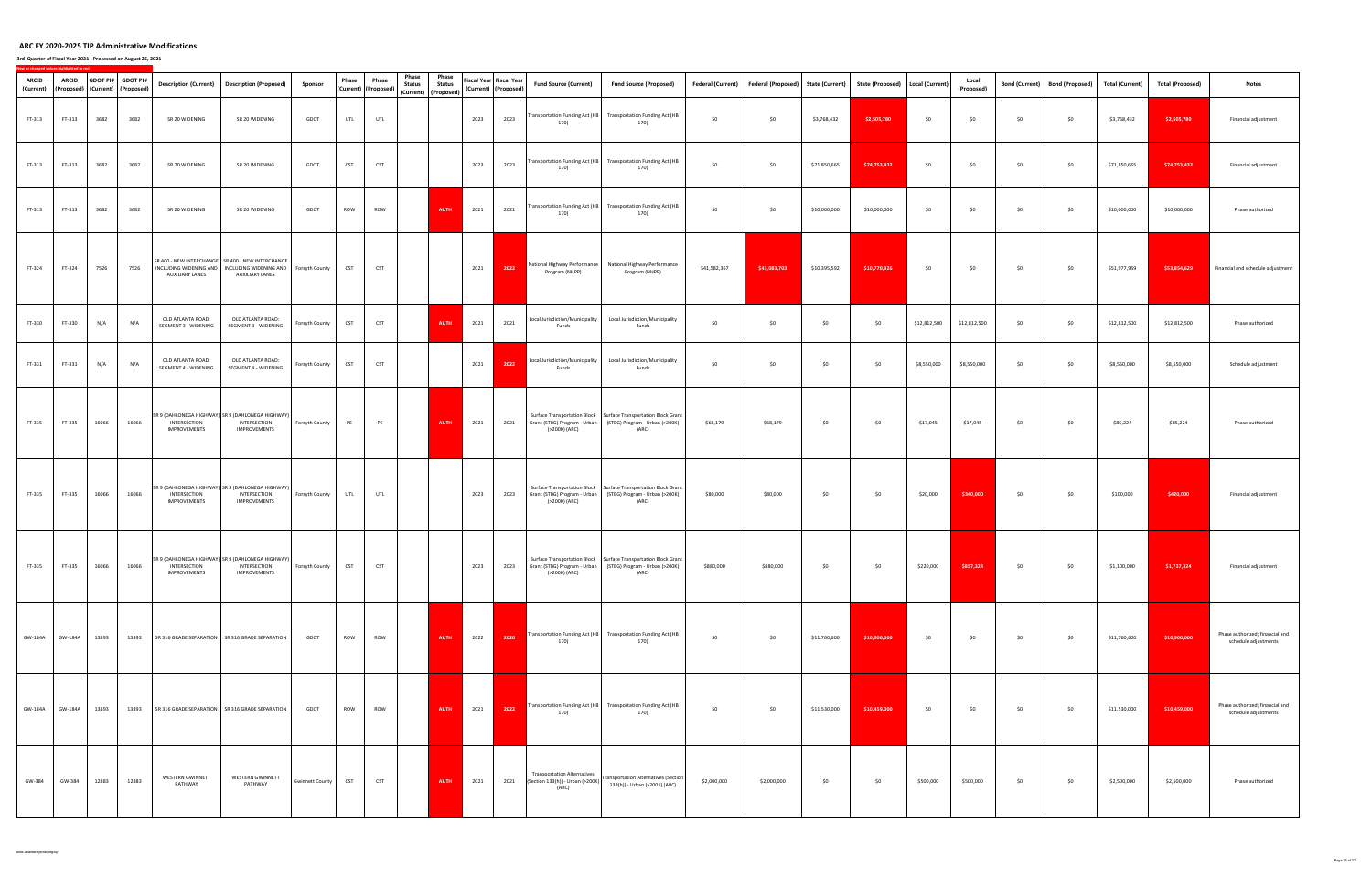| ARCID<br>(Current) | <b>ARCID</b>   |       | GDOT PI# GDOT PI#<br>(Proposed) (Current) (Proposed) |                                                            | Description (Current)  Description (Proposed)                                                   | Sponsor                | Phase      | Phase<br>(Current) (Proposed) | Phase<br><b>Status</b> | Phase<br><b>Status</b><br>(Current) (Proposed) |      | Fiscal Year Fiscal Year<br>(Current) (Proposed) | <b>Fund Source (Current)</b>                                                      | <b>Fund Source (Proposed)</b>                                                 |             | Federal (Current)   Federal (Proposed)   State (Current)   State (Proposed)   Local (Current) |             |             |             | Local<br>(Proposed) | <b>Bond (Current)</b> | <b>Bond (Proposed)</b> | <b>Total (Current)</b> | <b>Total (Proposed)</b> | <b>Notes</b>                                |
|--------------------|----------------|-------|------------------------------------------------------|------------------------------------------------------------|-------------------------------------------------------------------------------------------------|------------------------|------------|-------------------------------|------------------------|------------------------------------------------|------|-------------------------------------------------|-----------------------------------------------------------------------------------|-------------------------------------------------------------------------------|-------------|-----------------------------------------------------------------------------------------------|-------------|-------------|-------------|---------------------|-----------------------|------------------------|------------------------|-------------------------|---------------------------------------------|
| GW-385             | GW-385         | 12884 | 12884                                                | NORCROSS TO LILBURN<br>MULTIUSE TRAIL                      | NORCROSS TO LILBURN<br>MULTIUSE TRAIL                                                           | Gwinnett County        | UTL        | UTL                           |                        | AUTH                                           | 2021 | 2021                                            | Local Jurisdiction/Municipality<br>Funds                                          | Local Jurisdiction/Municipality<br>Funds                                      | \$0         | \$0                                                                                           | \$0         | \$0         | \$471,000   | \$471,000           | \$0                   | \$0                    | \$471,000              | \$471,000               | Phase authorized                            |
| GW-389             | <b>GW-389A</b> | 13104 | 13104                                                | I-85 NORTH - NEW<br>INTERCHANGE                            | <b>I-85 NORTH - NEW</b><br><b>INTERCHANGE - PHASE I</b>                                         | <b>Gwinnett County</b> | ROW        | ROW                           |                        |                                                | 2022 | 2022                                            | Local Jurisdiction/Municipality<br>Funds                                          | Local Jurisdiction/Municipality<br>Funds                                      | \$0         | \$0                                                                                           | \$0         | \$0         | \$7,408,000 | \$7,408,000         | \$0                   | \$0                    | \$7,408,000            | \$7,408,000             | Project ID and description adjustments      |
| GW-389             | <b>GW-389A</b> | 13104 | 13104                                                | I-85 NORTH - NEW<br>INTERCHANGE                            | <b>I-85 NORTH - NEW</b><br><b>INTERCHANGE - PHASE I</b>                                         | <b>Gwinnett County</b> | UTL        | UTL                           |                        |                                                | 2023 | 2023                                            | Program (NHPP)                                                                    | National Highway Performance National Highway Performance<br>Program (NHPP)   | \$93,936    | \$106,527                                                                                     | \$23,484    | \$26,632    | \$0         | \$0                 | \$0                   | \$0                    | \$117,420              | \$133,159               | Financial adjustment                        |
| GW-389             | <b>GW-389A</b> | 13104 | 13104                                                | I-85 NORTH - NEW<br>INTERCHANGE                            | <b>I-85 NORTH - NEW</b><br><b>INTERCHANGE - PHASE I</b>                                         | <b>Gwinnett County</b> | <b>CST</b> | <b>CST</b>                    |                        |                                                | 2023 | 2023                                            | Program (NHPP)                                                                    | National Highway Performance   National Highway Performance<br>Program (NHPP) | \$9,842,210 | \$11,231,028                                                                                  | \$2,460,553 | \$2,807,757 | \$0         | \$0                 | \$0                   | \$0                    | \$12,302,763           | \$14,038,785            | Financial adjustment                        |
| GW-391             | GW-391         | 12817 | 12817                                                | US 78/ SR 10 (EAST MAIN<br>SIGNAL UPGRADES                 | US 78/ SR 10 (EAST MAIN<br>STREET / ATHENS HIGHWAY) STREET / ATHENS HIGHWAY)<br>SIGNAL UPGRADES | GDOT                   | UTL        |                               |                        |                                                | 2021 |                                                 | National Highway Performance<br>Program (NHPP)                                    |                                                                               | \$211,523   | \$0                                                                                           | \$0         | \$0         | \$0         | \$0                 | \$0                   | \$0                    | \$211,523              | \$0                     | Phase deleted (collapsed into CST<br>phase) |
| GW-391             | GW-391         | 12817 | 12817                                                | US 78/ SR 10 (EAST MAIN<br>SIGNAL UPGRADES                 | US 78/ SR 10 (EAST MAIN<br>STREET / ATHENS HIGHWAY) STREET / ATHENS HIGHWAY)<br>SIGNAL UPGRADES | GDOT                   | CST        | CST                           |                        | <b>AUTH</b>                                    | 2021 | 2021                                            | Program (NHPP)                                                                    | National Highway Performance   National Highway Performance<br>Program (NHPP) | \$1,357,750 | \$1,486,488                                                                                   | \$0         | \$0         | \$0         | \$0                 | \$0                   | \$0                    | \$1,357,750            | \$1,486,488             | Phase authorized; financial<br>adjustments  |
| GW-395             | GW-395         | N/A   | N/A                                                  | BUFORD HIGHWAY<br>WIDENING                                 | <b>BUFORD HIGHWAY</b><br>WIDENING                                                               | <b>Gwinnett County</b> | PE         | PE                            |                        | <b>AUTH</b>                                    | 2021 | 2021                                            | Funds                                                                             | Local Jurisdiction/Municipality Local Jurisdiction/Municipality<br>Funds      | \$0         | \$0                                                                                           | \$0         | \$0         | \$850,000   | \$850,000           | \$0                   | \$0                    | \$850,000              | \$850,000               | Phase authorized                            |
| GW-408             | GW-408         | 15088 | 15088                                                | MORENO STREET<br>BICYCLE/PEDESTRIAN<br><b>IMPROVEMENTS</b> | MORENO STREET<br>BICYCLE/PEDESTRIAN<br>IMPROVEMENTS                                             | City of Buford         | ROW        | ROW                           |                        | AUTH                                           | 2021 | 2021                                            | Local Jurisdiction/Municipality<br>Funds                                          | Local Jurisdiction/Municipality<br>Funds                                      | \$0         | \$0                                                                                           | \$0         | \$0         | \$172,315   | \$172,315           | \$0                   | \$0                    | \$172,315              | \$172,315               | Phase authorized                            |
| GW-410             | GW-410         | 15439 | 15439                                                | BOULEVARD) WIDENING                                        | SR 20 (NELSON BROGDON SR 20 (NELSON BROGDON<br>BOULEVARD) WIDENING                              | <b>Gwinnett County</b> |            | PE :                          |                        | <b>AUTH</b>                                    |      | 2021                                            |                                                                                   | <b>Transportation Funding Act (HB</b><br>170)                                 | \$0         | \$0                                                                                           | \$0         | \$75,000    | \$0         | \$0                 | \$0                   | \$0                    | \$0                    | \$75,000                | Financial adjustment                        |
| GW-411             | GW-411         | 15618 | 15618                                                | REPLACEMENT                                                | MARTIN FARM ROAD BRIDGE MARTIN FARM ROAD BRIDGE<br>REPLACEMENT                                  | GDOT                   | ROW        | ROW                           |                        | AUTH                                           | 2021 | 2021                                            | <b>Surface Transportation Block</b><br>Grant (STBG) Program Off-<br>System Bridge | <b>Surface Transportation Block Grant</b><br>(STBG) Program Flex (GDOT)       | \$252,000   | \$852,000                                                                                     | \$63,000    | \$213,000   | \$0         | \$0                 | \$0                   | \$0                    | \$315,000              | \$1,065,000             | Phase authorized; financial<br>adjustments  |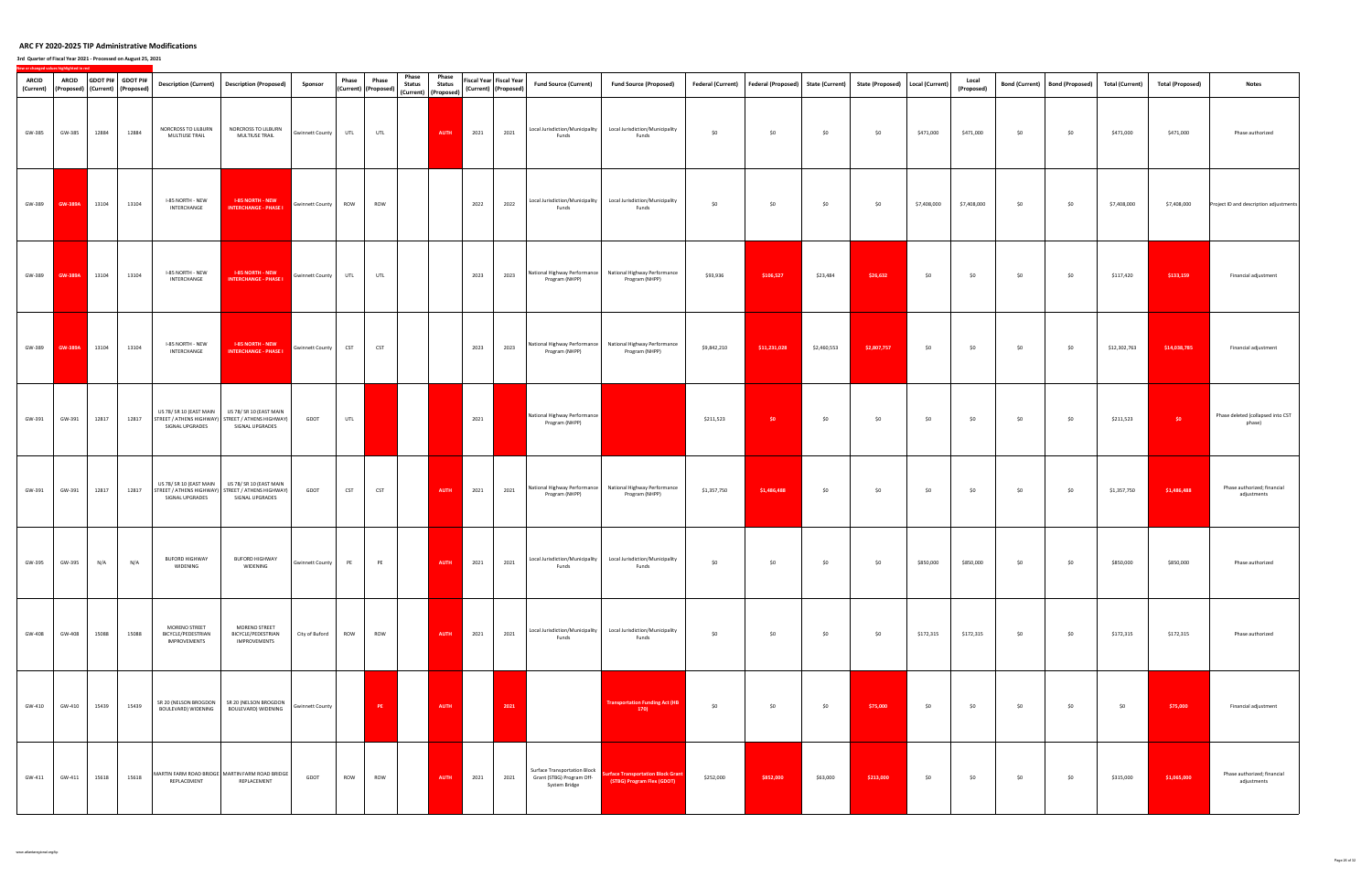| ARCID   | <b>ARCID</b><br>(Current)   (Proposed)   (Current)   (Proposed) |       | GDOT PI# GDOT PI#      |                                                             | Description (Current)   Description (Proposed)                                                                                              | Sponsor                | Phase      | Phase<br>(Current) (Proposed) | Phase<br><b>Status</b> | Phase<br><b>Status</b><br>(Current) (Proposed) |      | Fiscal Year Fiscal Year<br>(Current) (Proposed) | <b>Fund Source (Current)</b>                              | <b>Fund Source (Proposed)</b>                                                                                                             | <b>Federal (Current)</b> | Federal (Proposed) State (Current) |           | State (Proposed)   Local (Current) |             | Local<br>(Proposed) |     | Bond (Current)   Bond (Proposed) | Total (Current) | <b>Total (Proposed)</b> | <b>Notes</b>                                        |
|---------|-----------------------------------------------------------------|-------|------------------------|-------------------------------------------------------------|---------------------------------------------------------------------------------------------------------------------------------------------|------------------------|------------|-------------------------------|------------------------|------------------------------------------------|------|-------------------------------------------------|-----------------------------------------------------------|-------------------------------------------------------------------------------------------------------------------------------------------|--------------------------|------------------------------------|-----------|------------------------------------|-------------|---------------------|-----|----------------------------------|-----------------|-------------------------|-----------------------------------------------------|
| GW-412  | GW-412                                                          | 16067 | 16067                  | NORCROSS LCI GREENWAY -<br>PRIORITY ONE NETWORK<br>SEGMENTS | NORCROSS LCI GREENWAY -<br>PRIORITY ONE NETWORK<br>SEGMENTS                                                                                 | City of Norcross       |            | PE                            |                        |                                                |      | 2022                                            |                                                           | urface Transportation Block Grant<br>(STBG) Program - Urban (>200K)<br>(ARC) - LCI Setaside for<br>Implementation                         | \$0                      | \$21,000                           | \$0       | \$0                                | \$0         | \$5,250             | \$0 | \$0                              | \$0             | \$26,250                | Additional funding for in-progress PE<br>activities |
| GW-414A | GW-414A                                                         | 16069 | 16069                  | SR 20 (LOGANVILLE<br>HIGHWAY ) ITS<br>ENHANCEMENTS          | SR 20 (LOGANVILLE HIGHWAY<br>) ITS ENHANCEMENTS                                                                                             | Gwinnett County        | <b>CST</b> | <b>CST</b>                    | AUTH                   |                                                | 2021 | 2022                                            | Quality Improvement (CMAQ)                                | Congestion Mitigation & Air   Congestion Mitigation & Air Quality<br>Improvement (CMAQ)                                                   | \$364,531                | \$371,821                          | \$0       | \$0                                | \$91,133    | \$92,955            | \$0 | \$0                              | \$455,664       | \$464,776               | Schedule adjustment                                 |
| GW-415  | GW-415                                                          | 16070 | 16070                  | <b>GWINNETT COUNTY ITS</b>                                  | <b>GWINNETT COUNTY ITS</b><br>ENHANCEMENTS - PHASE 2   ENHANCEMENTS - PHASE 2                                                               | Gwinnett County CST    |            | <b>CST</b>                    |                        | <b>AUTH</b>                                    | 2021 | 2021                                            | (>200K) (ARC)                                             | Surface Transportation Block   Surface Transportation Block Grant<br>Grant (STBG) Program - Urban (STBG) Program - Urban (>200K)<br>(ARC) | \$2,000,000              | \$2,000,000                        | \$0       | \$0                                | \$4,803,500 | \$818,537           | \$0 | \$0                              | \$6,803,500     | \$2,818,537             | Phase authorized; financial<br>adjustments          |
| GW-417  | GW-417                                                          | 16369 | 16369                  | ASSISTANCE) - PHASE 2                                       | GWINNETT TRANSIT SERVICE GWINNETT TRANSIT SERVICE<br>ENHANCEMENT (OPERATING ENHANCEMENT (OPERATING Gwinnett County<br>ASSISTANCE) - PHASE 2 |                        | <b>CST</b> | <b>CST</b>                    |                        | <b>AUTH</b>                                    | 2021 | 2021                                            | Quality Improvement (CMAQ)                                | Congestion Mitigation & Air Congestion Mitigation & Air Quality<br>Improvement (CMAQ)                                                     | \$856,000                | \$856,000                          | \$0       | \$0                                | \$214,000   | \$214,000           | \$0 | \$0                              | \$1,070,000     | \$1,070,000             | Phase authorized                                    |
| GW-420  | GW-420                                                          | N/A   | N/A                    | KILLIAN HILL ROAD<br>WIDENING                               | KILLIAN HILL ROAD WIDENING Gwinnett County                                                                                                  |                        | PE         | PE                            |                        | <b>AUTH</b>                                    | 2021 | 2021                                            | Local Jurisdiction/Municipality<br>Funds                  | Local Jurisdiction/Municipality<br>Funds                                                                                                  | \$0                      | \$0                                | \$0       | \$0                                | \$1,500,000 | \$1,500,000         | \$0 | \$0                              | \$1,500,000     | \$1,500,000             | Phase authorized                                    |
| GW-422  | GW-422                                                          | N/A   | N/A                    | SR 124 (BRASELTON<br>PARKWAY)                               | SR 124 (BRASELTON<br>PARKWAY)                                                                                                               | <b>Gwinnett County</b> | <b>CST</b> | CST                           |                        |                                                | 2021 | 2023                                            | Local Jurisdiction/Municipality<br>Funds                  | Local Jurisdiction/Municipality<br>Funds                                                                                                  | \$0                      | \$0                                | \$0       | \$0                                | \$3,000,000 | \$6,445,843         | \$0 | \$0                              | \$3,000,000     | \$6,445,843             | Schedule adjustment                                 |
| GW-423  |                                                                 |       | GW-423 0017816 0017816 | ROUTE 50 VEHICLE<br>EXPANSION                               | ROUTE 50 VEHICLE<br>EXPANSION                                                                                                               | <b>Gwinnett County</b> | <b>CST</b> | <b>CST</b>                    |                        | <b>AUTH</b>                                    | 2021 | 2021                                            | Quality Improvement (CMAQ)                                | Congestion Mitigation & Air Congestion Mitigation & Air Quality<br>Improvement (CMAQ)                                                     | \$2,500,000              | \$2,500,000                        | \$0       | \$0                                | \$625,000   | \$625,000           | \$0 | \$0                              | \$3,125,000     | \$3,125,000             | Phase authorized                                    |
| GW-431  | GW-431                                                          | TBD   | <b>TBD</b>             | SYSTEM UPGRADES                                             | GWINNETT COUNTY TRANSIT GWINNETT COUNTY TRANSIT<br>SECURITY AND Surveillance SECURITY AND Surveillance Gwinnett County<br>SYSTEM UPGRADES   |                        | <b>CST</b> | <b>CST</b>                    |                        | AUTH                                           | 2021 | 2021                                            | <b>Public Transportation</b><br><b>Innovation Program</b> | Public Transportation Innovation<br>Program                                                                                               | \$352,000                | \$352,000                          | \$0       | \$0                                | \$88,000    | \$88,000            | \$0 | \$0                              | \$440,000       | \$440,000               | Phase authorized                                    |
| HE-107  | HE-107                                                          | 7855  | 7855                   | US 23 WIDENING                                              | US 23 WIDENING                                                                                                                              | GDOT                   | PE         | PE                            |                        | AUTH                                           | 2021 | 2021                                            | 170)                                                      | Transportation Funding Act (HB Transportation Funding Act (HB<br>170)                                                                     | \$0                      | \$0                                | \$390,000 | \$390,000                          | \$0         | \$0                 | \$0 | \$0                              | \$390,000       | \$390,000               | Phase authorized                                    |
| HE-109  | HE-109                                                          | N/A   | N/A                    | ROCK QUARRY ROAD<br><b>EXTENSION - NEW</b><br>ALIGNMENT     | ROCK QUARRY ROAD<br><b>EXTENSION - NEW</b><br>ALIGNMENT                                                                                     | City of Stockbridge    | <b>ROW</b> | ROW                           |                        | AUTH                                           | 2021 | 2021                                            | Local Jurisdiction/Municipality<br>Funds                  | Local Jurisdiction/Municipality<br>Funds                                                                                                  | \$0                      | \$0                                | \$0       | \$0                                | \$2,000,000 | \$2,000,000         | \$0 | \$0                              | \$2,000,000     | \$2,000,000             | Phase authorized                                    |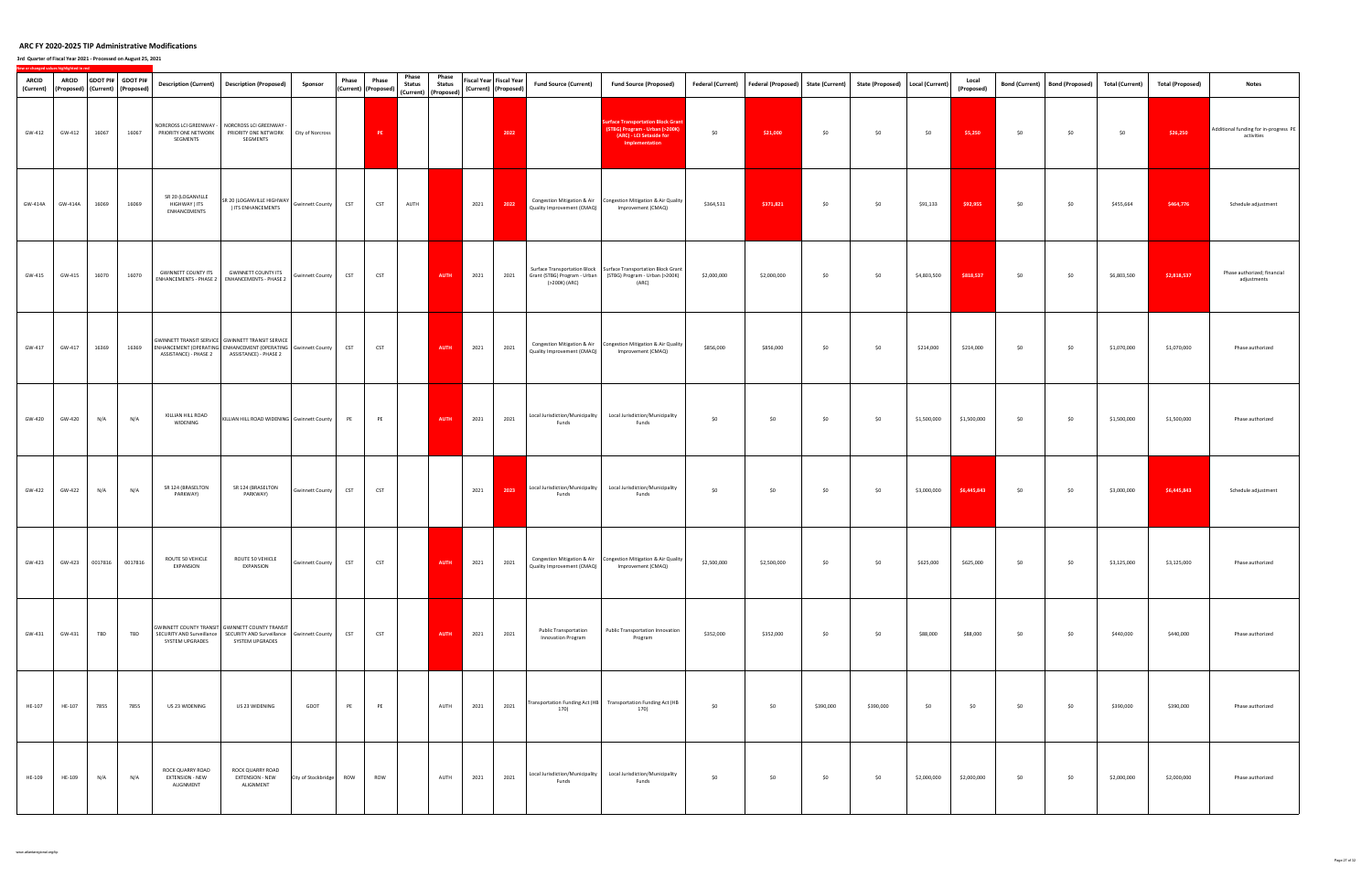| <b>ARCID</b><br>(Current) | <b>ARCID</b><br>(Proposed) (Current) (Proposed) |       | GDOT PI# GDOT PI# |                                  | Description (Current)   Description (Proposed)                           | Sponsor             | Phase      | Phase<br>(Current) (Proposed) | Phase<br><b>Status</b><br>(Current) (Proposed) | Phase<br><b>Status</b> |      | Fiscal Year Fiscal Year<br>(Current) (Proposed) | <b>Fund Source (Current)</b>                                                    | <b>Fund Source (Proposed)</b>                                                                                                             | <b>Federal (Current)</b> | Federal (Proposed) State (Current) |             | State (Proposed)   Local (Current) |             | Local<br>(Proposed) |     | Bond (Current)   Bond (Proposed) | <b>Total (Current)</b> | <b>Total (Proposed)</b> | <b>Notes</b>                      |
|---------------------------|-------------------------------------------------|-------|-------------------|----------------------------------|--------------------------------------------------------------------------|---------------------|------------|-------------------------------|------------------------------------------------|------------------------|------|-------------------------------------------------|---------------------------------------------------------------------------------|-------------------------------------------------------------------------------------------------------------------------------------------|--------------------------|------------------------------------|-------------|------------------------------------|-------------|---------------------|-----|----------------------------------|------------------------|-------------------------|-----------------------------------|
| HE-113                    | HE-113                                          | 7856  | 7856              | SR 155 WIDENING                  | SR 155 WIDENING                                                          | GDOT                | ROW        |                               | AUTH                                           |                        | 2021 |                                                 | Transportation Funding Act (HB<br>170)                                          |                                                                                                                                           | \$0                      | \$0                                | \$1,400,000 | \$0                                | \$0         | \$0                 | \$0 | \$0                              | \$1,400,000            | \$0                     | Phase deleted                     |
| HE-113                    | HE-113                                          | 7856  | 7856              | SR 155 WIDENING                  | SR 155 WIDENING                                                          | GDOT                | ROW        | ROW                           |                                                |                        | 2023 | 2023                                            | Transportation Funding Act (HB<br>170)                                          | <b>Transportation Funding Act (HB</b><br>170)                                                                                             | \$0                      | \$0                                | \$2,702,000 | \$2,924,731                        | \$0         | \$0                 | \$0 | \$0                              | \$2,702,000            | \$2,924,731             | Financial adjustment              |
| HE-113                    | HE-113                                          | 7856  | 7856              | SR 155 WIDENING                  | SR 155 WIDENING                                                          | GDOT                | ROW        | ROW                           |                                                |                        | 2022 | 2022                                            | 170)                                                                            | Transportation Funding Act (HB Transportation Funding Act (HB<br>170)                                                                     | \$0                      | \$0                                | \$3,500,000 | \$5,199,919                        | \$0         | \$0                 | \$0 | \$0                              | \$3,500,000            | \$5,199,919             | Financial adjustment              |
| <b>HE-198B</b>            | <b>HE-198B</b>                                  | 15743 | 15743             | PANOLA MOUNTAIN                  | PANOLA MOUNTAIN<br>GREENWAY TRAIL - PHASE II   GREENWAY TRAIL - PHASE II | <b>Henry County</b> | <b>CST</b> | <b>CST</b>                    |                                                |                        | 2022 | 2025                                            | <b>Transportation Alternatives</b><br>(Section 133(h)) - Urban (>200K)<br>(ARC) | Fransportation Alternatives (Section<br>133(h)) - Urban (>200K) (ARC)                                                                     | \$1,172,000              | \$1,172,000                        | \$0         | \$0                                | \$293,000   | \$293,000           | \$0 | \$0                              | \$1,465,000            | \$1,465,000             | Schedule adjustment               |
| HE-201                    | HE-201                                          | 13995 | 13995             |                                  | SR 42 BRIDGE REPLACEMENT SR 42 BRIDGE REPLACEMENT                        | GDOT                | ROW        | ROW                           |                                                | <b>AUTH</b>            | 2021 | 2021                                            | Surface Transportation Block<br>Grant (STBG) Program Flex<br>(GDOT)             | Surface Transportation Block Grant<br>(STBG) Program Flex (GDOT)                                                                          | \$1,408,000              | \$1,408,000                        | \$352,000   | \$352,000                          | \$0         | \$0                 | \$0 | \$0                              | \$1,760,000            | \$1,760,000             | Phase authorized                  |
| HE-203                    | HE-203                                          | N/A   | N/A               | WEST VILLAGE PARKWAY<br>WIDENING | WEST VILLAGE PARKWAY<br>WIDENING                                         | <b>Henry County</b> | <b>CST</b> | <b>CST</b>                    |                                                | <b>AUTH</b>            | 2021 | 2021                                            | Local Jurisdiction/Municipality<br>Funds                                        | Local Jurisdiction/Municipality<br>Funds                                                                                                  | \$0                      | \$0                                | \$0         | \$0                                | \$8,000,000 | \$8,000,000         | \$0 | \$0                              | \$8,000,000            | \$8,000,000             | Phase authorized                  |
|                           | <b>HE-920M</b>                                  | N/A   | 0017818           | JONESBORO ROAD<br>RESURFACING    | JONESBORO ROAD<br>RESURFACING                                            | <b>Henry County</b> |            | CST                           |                                                | <b>AUTH</b>            |      | 2021                                            |                                                                                 | <b>Local Jurisdiction/Municipality</b><br>Funds                                                                                           | \$0                      | \$0                                | \$0         | \$0                                | \$0         | \$107,000           | \$0 | \$0                              | \$0                    | \$107,000               | Phase authorized; new phase+BC379 |
| <b>HE-920M</b>            | HE-920M 0017818                                 |       | 0017818           | JONESBORO ROAD<br>RESURFACING    | JONESBORO ROAD<br>RESURFACING                                            | <b>Henry County</b> | <b>CST</b> | <b>CST</b>                    |                                                | <b>AUTH</b>            | 2021 | 2021                                            | (>200K) (ARC)                                                                   | Surface Transportation Block   Surface Transportation Block Grant<br>Grant (STBG) Program - Urban (STBG) Program - Urban (>200K)<br>(ARC) | \$2,240,000              | \$2,240,000                        | \$0         | \$0                                | \$560,000   | \$560,000           | \$0 | \$0                              | \$2,800,000            | \$2,800,000             | Phase authorized                  |
|                           | M-AR-274B2 M-AR-274B2 15137                     |       | 15137             | MARTA CLEAN BUS<br>PROCUREMENT   | MARTA CLEAN BUS<br>PROCUREMENT                                           | MARTA               | <b>CST</b> | <b>CST</b>                    |                                                | <b>AUTH</b>            | 2021 | 2021                                            | Bus - New (80/20)                                                               | Bus - New (80/20)                                                                                                                         | \$1,550,000              | \$1,550,000                        | \$0         | \$0                                | \$387,500   | \$387,500           | \$0 | \$0                              | \$1,937,500            | \$1,937,500             | Phase authorized                  |
|                           | M-AR-274B3 M-AR-274B3                           | N/A   | N/A               | MARTA CLEAN BUS<br>PROCUREMENT   | MARTA CLEAN BUS<br>PROCUREMENT                                           | MARTA               | <b>CST</b> | <b>CST</b>                    |                                                | AUTH                   | 2021 | 2021                                            | Clean Fuels Formula Program                                                     | Clean Fuels Formula Program                                                                                                               | \$3,700,000              | \$3,700,000                        | \$0         | \$0                                | \$925,000   | \$925,000           | \$0 | \$0                              | \$4,625,000            | \$4,625,000             | Phase authorized                  |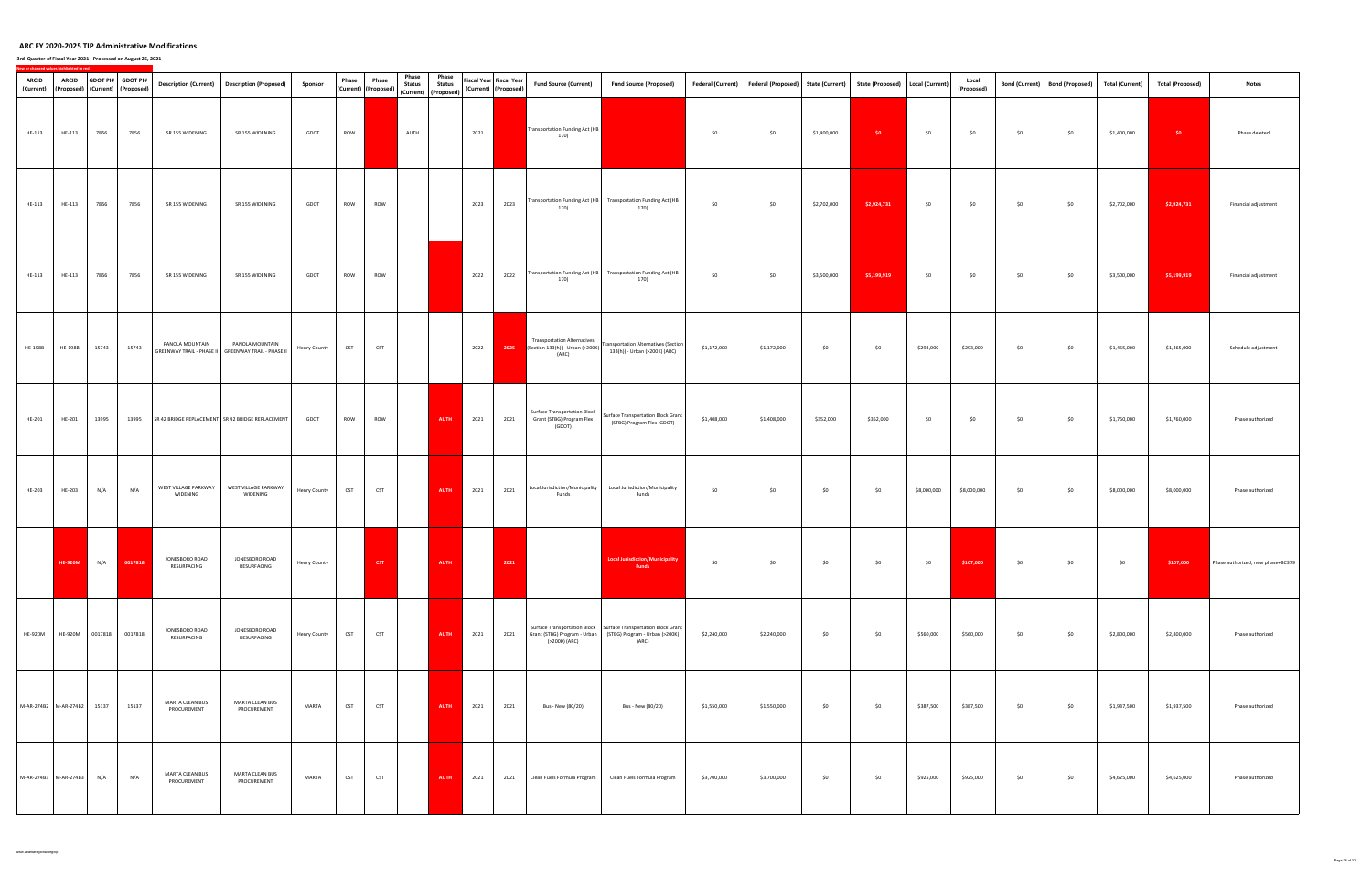| <b>ARCID</b><br>(Current) | <b>ARCID</b>              |                  | GDOT PI# GDOT PI#<br>(Proposed) (Current) (Proposed) |                                                                                   | Description (Current)  Description (Proposed)                                                                                 | Sponsor      | Phase      | Phase<br>(Current) (Proposed) | Phase<br><b>Status</b> | Phase<br><b>Status</b><br>(Current) (Proposed) |      | Fiscal Year Fiscal Year<br>(Current) (Proposed) | <b>Fund Source (Current)</b>                   | <b>Fund Source (Proposed)</b>                                                                                                      |              | Federal (Current)   Federal (Proposed)   State (Current) |              | State (Proposed)   Local (Current) |              | Local<br>(Proposed) | <b>Bond (Current)</b> | <b>Bond (Proposed)</b> | <b>Total (Current)</b> | <b>Total (Proposed)</b> | <b>Notes</b>         |
|---------------------------|---------------------------|------------------|------------------------------------------------------|-----------------------------------------------------------------------------------|-------------------------------------------------------------------------------------------------------------------------------|--------------|------------|-------------------------------|------------------------|------------------------------------------------|------|-------------------------------------------------|------------------------------------------------|------------------------------------------------------------------------------------------------------------------------------------|--------------|----------------------------------------------------------|--------------|------------------------------------|--------------|---------------------|-----------------------|------------------------|------------------------|-------------------------|----------------------|
|                           | M-AR-321 M-AR-321         | N/A              | N/A                                                  | <b>Bus Deployment</b>                                                             | MARTA Zero Emission Electric MARTA Zero Emission Electric<br><b>Bus Deployment</b>                                            | MARTA        | <b>CST</b> | <b>CST</b>                    |                        | <b>AUTH</b>                                    | 2021 | 2021                                            | Low or No Emission Vehicle<br>Program          | Low or No Emission Vehicle Program                                                                                                 | \$2,600,000  | \$2,600,000                                              | \$0          | \$0                                | \$3,116,728  | \$3,116,728         | \$0                   | \$0                    | \$5,716,728            | \$5,716,728             | Phase authorized     |
| M-AR-322                  | M-AR-322                  | N/A              | N/A                                                  | <b>CLAYTON COUNTY</b>                                                             | <b>CLAYTON COUNTY</b><br>MULTIPURPOSE OPERATIONS MULTIPURPOSE OPERATIONS<br>AND MAINTENANCE FACILITY AND MAINTENANCE FACILITY | MARTA        | PE         | PE                            |                        | <b>AUTH</b>                                    | 2021 | 2021                                            | <b>Bus and Bus Facilities</b><br>Discretionary | Bus and Bus Facilities Discretionary                                                                                               | \$2,000,000  | \$2,000,000                                              | \$0          | \$0                                | \$916,022    | \$916,022           | \$0                   | \$0                    | \$2,916,022            | \$2,916,022             | Phase authorized     |
|                           | M-AR-322 M-AR-322         | N/A              | N/A                                                  | <b>CLAYTON COUNTY</b>                                                             | <b>CLAYTON COUNTY</b><br>MULTIPURPOSE OPERATIONS MULTIPURPOSE OPERATIONS<br>AND MAINTENANCE FACILITY AND MAINTENANCE FACILITY | MARTA        | ROW        | ROW                           |                        | <b>AUTH</b>                                    | 2021 | 2021                                            | <b>Bus and Bus Facilities</b><br>Discretionary | Bus and Bus Facilities Discretionary                                                                                               | \$11,000,000 | \$11,000,000                                             | \$0          | \$0                                | \$14,961,000 | \$14,961,000        | \$0                   | \$0                    | \$25,961,000           | \$25,961,000            | Phase authorized     |
|                           | M-AR-450 M-AR-450         | 16371            | 16371                                                | MORE MARTA INITIATIVE<br>SERVICE EXPANSION<br>(OPERATING ASSISTANCE) -<br>PHASE I | MORE MARTA INITIATIVE<br>SERVICE EXPANSION<br>(OPERATING ASSISTANCE) -<br>PHASE I                                             | MARTA        | <b>CST</b> | <b>CST</b>                    |                        | AUTH                                           | 2021 | 2021                                            | Quality Improvement (CMAQ)                     | Congestion Mitigation & Air Congestion Mitigation & Air Quality<br>Improvement (CMAQ)                                              | \$8,400,000  | \$8,400,000                                              | \$0          | \$0                                | \$2,100,000  | \$2,100,000         | \$0                   | \$0                    | \$10,500,000           | \$10,500,000            | Phase authorized     |
| M-AR-451                  |                           | M-AR-451 0017819 | 0017819                                              | ARTERIAL RAPID TRANSIT<br>(ART)                                                   | METROPOLITAN PARKWAY   METROPOLITAN PARKWAY<br>ARTERIAL RAPID TRANSIT<br>(ART)                                                | MARTA        | <b>CST</b> | <b>CST</b>                    |                        | AUTH                                           | 2021 | 2021                                            | Quality Improvement (CMAQ)                     | Congestion Mitigation & Air   Congestion Mitigation & Air Quality<br>Improvement (CMAQ)                                            | \$1,666,667  | \$1,666,667                                              | \$0          | \$0                                | \$416,667    | \$416,667           | \$0                   | \$0                    | \$2,083,334            | \$2,083,334             | Phase authorized     |
|                           | M-AR-452 M-AR-452 0017820 |                  | 0017820                                              | <b>CLAYTON COUNTY BUS</b><br>ROUTES 197 AND 198                                   | <b>CLAYTON COUNTY BUS</b><br>ROUTES 197 AND 198                                                                               | MARTA        | <b>CST</b> | CST                           |                        | <b>AUTH</b>                                    | 2021 | 2021                                            | Quality Improvement (CMAQ)                     | Congestion Mitigation & Air Congestion Mitigation & Air Quality<br>Improvement (CMAQ)                                              | \$2,000,000  | \$2,000,000                                              | \$0          | \$0                                | \$500,000    | \$500,000           | \$0                   | \$0                    | \$2,500,000            | \$2,500,000             | Phase authorized     |
|                           | M-AR-454 M-AR-454 TBD     |                  | <b>TBD</b>                                           | TRACTION POWER                                                                    | <b>TRACTION POWER</b><br>SUBSTATIONS RENOVATION   SUBSTATIONS RENOVATION  <br>AND REPLACEMENT   AND REPLACEMENT               | <b>MARTA</b> | <b>CST</b> | <b>CST</b>                    |                        | AUTH                                           | 2021 | 2021                                            |                                                | Coronavirus Response and Relief Coronavirus Response and Relief<br>Supplimental Appropriations Act Supplimental Appropriations Act | \$17,524,951 | \$17,524,951                                             | \$0          | \$0                                | \$0          | \$0                 | \$0                   | \$0                    | \$17,524,951           | \$17,524,951            | Phase authorized     |
|                           | M-AR-455 M-AR-455         | TBD              | TBD                                                  | <b>HUBS</b>                                                                       | DEKALB COUNTY TRANSIT   DEKALB COUNTY TRANSIT<br>HUBS                                                                         | MARTA        | <b>CST</b> | <b>CST</b>                    |                        | AUTH                                           | 2021 | 2021                                            |                                                | Coronavirus Response and Relief Coronavirus Response and Relief<br>Supplimental Appropriations Act Supplimental Appropriations Act | \$16,000,000 | \$16,000,000                                             | \$0          | \$0                                | \$0          | \$0                 | \$0                   | \$0                    | \$16,000,000           | \$16,000,000            | Phase authorized     |
| <b>NE-004</b>             | <b>NE-004</b>             | 231210-          | 231210-                                              | SR 162 (SALEM ROAD)<br>WIDENING                                                   | SR 162 (SALEM ROAD)<br>WIDENING                                                                                               | GDOT         | ROW        | ROW                           |                        |                                                | 2022 | 2022                                            | 170)                                           | Transportation Funding Act (HB Transportation Funding Act (HB<br>170)                                                              | \$0          | \$0                                                      | \$10,149,102 | \$9,755,000                        | \$0          | \$0                 | \$0                   | \$0                    | \$10,149,102           | \$9,755,000             | Financial adjustment |
| <b>NE-004</b>             | NE-004                    | 231210-          | 231210-                                              | SR 162 (SALEM ROAD)<br>WIDENING                                                   | SR 162 (SALEM ROAD)<br>WIDENING                                                                                               | GDOT         | UTL        | UTL                           |                        |                                                | 2023 | 2023                                            | 170)                                           | Transportation Funding Act (HB Transportation Funding Act (HB<br>170)                                                              | \$0          | \$0                                                      | \$1,070,108  | \$1,551,236                        | \$0          | \$0                 | \$0                   | \$0                    | \$1,070,108            | \$1,551,236             | Financial adjustment |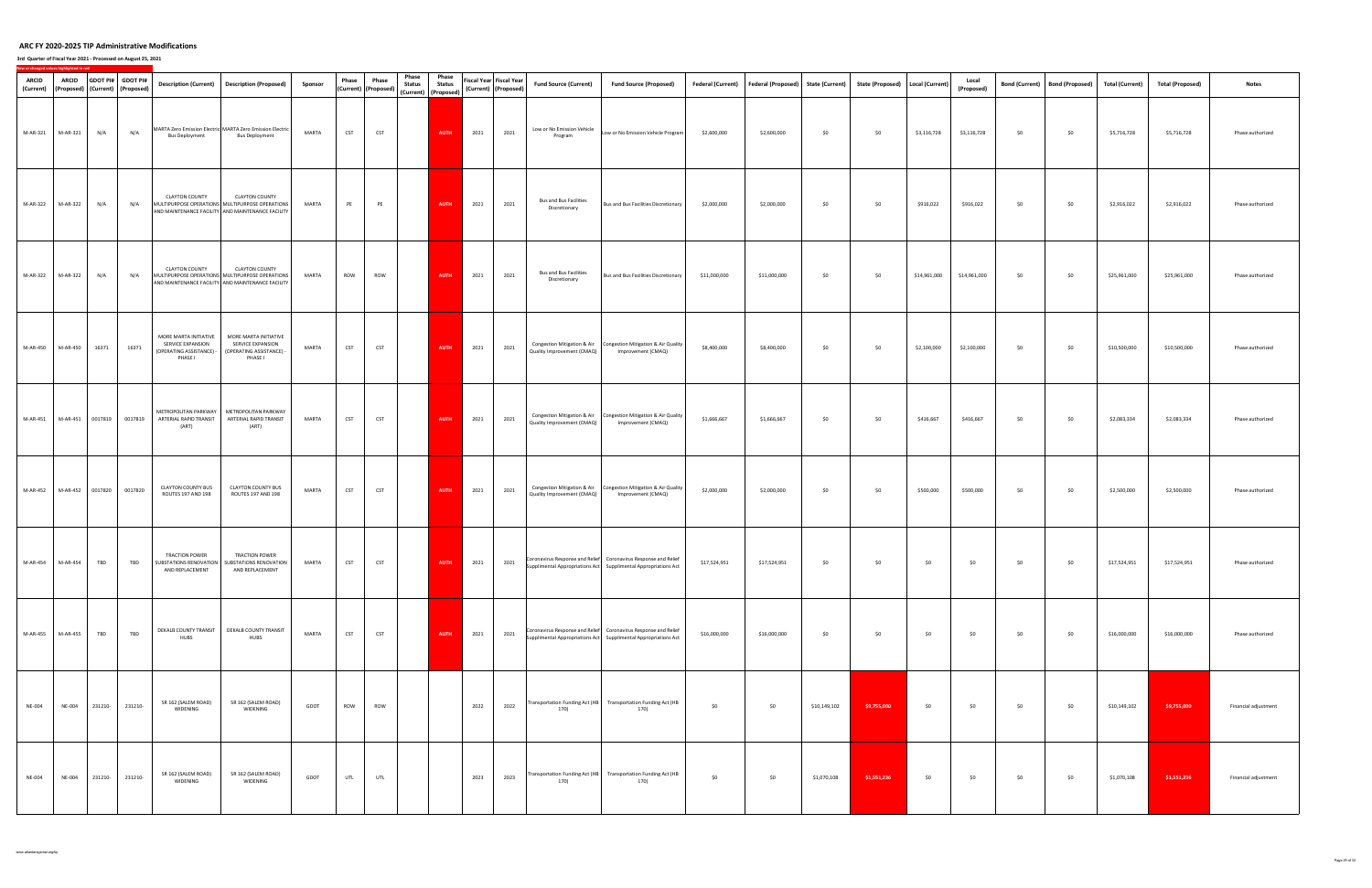| ARCID<br>(Current) | <b>ARCID</b>  |         | GDOT PI# GDOT PI#<br>(Proposed) (Current) (Proposed) |                                                | Description (Current)  Description (Proposed)                                                      | Sponsor       | Phase      | Phase<br>(Current) (Proposed) | Phase<br><b>Status</b> | Phase<br><b>Status</b><br>(Current) (Proposed) |      | Fiscal Year Fiscal Year<br>(Current) (Proposed) | <b>Fund Source (Current)</b>                                               | <b>Fund Source (Proposed)</b>                                                                                                                  |             | Federal (Current)   Federal (Proposed)   State (Current)   State (Proposed)   Local (Current) |              |              |           | Local<br>(Proposed) | <b>Bond (Current)</b> | Bond (Proposed) | <b>Total (Current)</b> | <b>Total (Proposed)</b> | <b>Notes</b>                                |
|--------------------|---------------|---------|------------------------------------------------------|------------------------------------------------|----------------------------------------------------------------------------------------------------|---------------|------------|-------------------------------|------------------------|------------------------------------------------|------|-------------------------------------------------|----------------------------------------------------------------------------|------------------------------------------------------------------------------------------------------------------------------------------------|-------------|-----------------------------------------------------------------------------------------------|--------------|--------------|-----------|---------------------|-----------------------|-----------------|------------------------|-------------------------|---------------------------------------------|
| <b>NE-004</b>      | <b>NE-004</b> | 231210- | 231210-                                              | SR 162 (SALEM ROAD)<br>WIDENING                | SR 162 (SALEM ROAD)<br>WIDENING                                                                    | GDOT          | <b>CST</b> | <b>CST</b>                    |                        |                                                | 2023 | 2023                                            | 170)                                                                       | Transportation Funding Act (HB Transportation Funding Act (HB<br>170)                                                                          | \$0         | \$0                                                                                           | \$12,117,565 | \$20,154,096 | \$0       | \$0                 | \$0                   | \$0             | \$12,117,565           | \$20,154,096            | Financial adjustment                        |
| NE-103             | NE-103        | 13602   | 13602                                                | FRONTAGE ROAD BRIDGE<br>UPGRADE                | FRONTAGE ROAD BRIDGE<br>UPGRADE                                                                    | GDOT          | UTL        |                               |                        |                                                | 2021 |                                                 | <b>Surface Transportation Block</b><br>Grant (STBG) Program Flex<br>(GDOT) |                                                                                                                                                | \$134,137   | \$0                                                                                           | \$33,534     | \$0          | \$0       | \$0                 | \$0                   | \$0             | \$167,671              | \$0                     | Phase deleted (collapsed into CST<br>phase) |
| NE-103             | NE-103        | 13602   | 13602                                                | FRONTAGE ROAD BRIDGE<br>UPGRADE                | FRONTAGE ROAD BRIDGE<br>UPGRADE                                                                    | GDOT          | <b>CST</b> | <b>CST</b>                    |                        | <b>AUTH</b>                                    | 2021 | 2021                                            | <b>Surface Transportation Block</b><br>Grant (STBG) Program Flex<br>(GDOT) | Surface Transportation Block Grant<br>(STBG) Program Flex (GDOT)                                                                               | \$3,778,676 | \$2,531,139                                                                                   | \$944,669    | \$632,785    | \$0       | \$0                 | \$0                   | \$0             | \$4,723,345            | \$3,163,924             | Phase authorized                            |
| NE-104             | NE-104        | 13751   | 13751                                                |                                                | SR 81 BRIDGE REPLACEMENT SR 81 BRIDGE REPLACEMENT                                                  | GDOT          | ROW        | ROW                           |                        |                                                | 2022 | 2022                                            | <b>Surface Transportation Block</b><br>Grant (STBG) Program Flex<br>(GDOT) | Surface Transportation Block Grant<br>(STBG) Program Flex (GDOT)                                                                               | \$1,544,000 | \$1,574,880                                                                                   | \$386,000    | \$393,720    | \$0       | \$0                 | \$0                   | \$0             | \$1,930,000            | \$1,968,600             | Financial adjustment                        |
| NE-104             | NE-104        | 13751   | 13751                                                |                                                | SR 81 BRIDGE REPLACEMENT SR 81 BRIDGE REPLACEMENT                                                  | GDOT          | <b>CST</b> | <b>CST</b>                    |                        |                                                | 2023 | 2023                                            | Surface Transportation Block<br>Grant (STBG) Program Flex<br>(GDOT)        | Surface Transportation Block Grant<br>(STBG) Program Flex (GDOT)                                                                               | \$2,635,606 | \$2,367,792                                                                                   | \$658,902    | \$591,948    | \$0       | \$0                 | \$0                   | \$0             | \$3,294,508            | \$2,959,740             | Financial adjustment                        |
| <b>NE-105</b>      | NE-105        | 15095   | 15095                                                | CROWELL ROAD/ALMON<br>ROAD ACCESS ROAD         | CROWELL ROAD/ALMON<br>ROAD ACCESS ROAD                                                             | Newton County | PE         | PE                            |                        | <b>AUTH</b>                                    | 2021 | 2021                                            | (>200K) (ARC)                                                              | Surface Transportation Block   Surface Transportation Block Grant<br>Grant (STBG) Program - Urban (STBG) Program - Urban (>200K)<br>(ARC)      | \$32,903    | \$32,903                                                                                      | \$0          | \$0          | \$8,226   | \$8,226             | \$0                   | \$0             | \$41,129               | \$41,129                | Phase authorized                            |
| <b>NE-105</b>      | NE-105        | 15095   | 15095                                                | CROWELL ROAD/ALMON<br>ROAD ACCESS ROAD         | CROWELL ROAD/ALMON<br>ROAD ACCESS ROAD                                                             | Newton County | ROW        | ROW                           |                        | <b>AUTH</b>                                    | 2021 | 2021                                            | (>200K) (ARC)                                                              | Surface Transportation Block   Surface Transportation Block Grant<br>Grant (STBG) Program - Urban (STBG) Program - Urban (>200K)<br>(ARC)      | \$1,888,000 | \$1,888,000                                                                                   | \$0          | \$0          | \$472,000 | \$472,000           | \$0                   | \$0             | \$2,360,000            | \$2,360,000             | Phase authorized                            |
| NE-106             | NE-106        | 15096   | 15096                                                | <b>BROWN BRIDGE ROAD</b><br>YELLOW RIVER       | BROWN BRIDGE ROAD<br>BRIDGE REPLACEMENT OVER BRIDGE REPLACEMENT OVER Newton County<br>YELLOW RIVER |               | PE         | PE                            |                        | AUTH                                           | 2021 | 2021                                            | (>200K) (ARC)                                                              | Surface Transportation Block   Surface Transportation Block Grant<br>Grant (STBG) Program - Urban (STBG) Program - Urban (>200K)<br>(ARC)      | \$68,000    | \$68,000                                                                                      | \$0          | \$0          | \$17,000  | \$17,000            | \$0                   | \$0             | \$85,000               | \$85,000                | Phase authorized                            |
| NE-107             | NE-107        | 15097   | 15097                                                | BROWN BRIDGE ROAD<br><b>BRIDGE REPLACEMENT</b> | <b>BROWN BRIDGE ROAD</b><br><b>BRIDGE REPLACEMENT</b>                                              | Newton County | <b>ROW</b> | ROW                           |                        | <b>AUTH</b>                                    | 2021 | 2021                                            | (>200K) (ARC)                                                              | Surface Transportation Block   Surface Transportation Block Grant  <br>Grant (STBG) Program - Urban (STBG) Program - Urban (>200K)<br>(ARC)    | \$480,000   | \$480,000                                                                                     | \$0          | \$0          | \$120,000 | \$120,000           | \$0                   | \$0             | \$600,000              | \$600,000               | Phase authorized                            |
| NE-111             | NE-111        | 18009   | 18009                                                | HIGHWAY 278 MULTIUSE<br>PATH IMPROVEMENTS      | HIGHWAY 278 MULTIUSE Highway 278 CID,<br>PATH IMPROVEMENTS City of Covington                       |               | PE         | PE                            |                        | AUTH                                           | 2021 |                                                 | (>200K) (ARC)                                                              | Surface Transportation Block   Surface Transportation Block Grant<br>2021 Grant (STBG) Program - Urban (STBG) Program - Urban (>200K)<br>(ARC) | \$464,800   | \$464,800                                                                                     | \$0          | \$0          | \$116,200 | \$116,200           | \$0                   | \$0             | \$581,000              | \$581,000               | Phase authorized                            |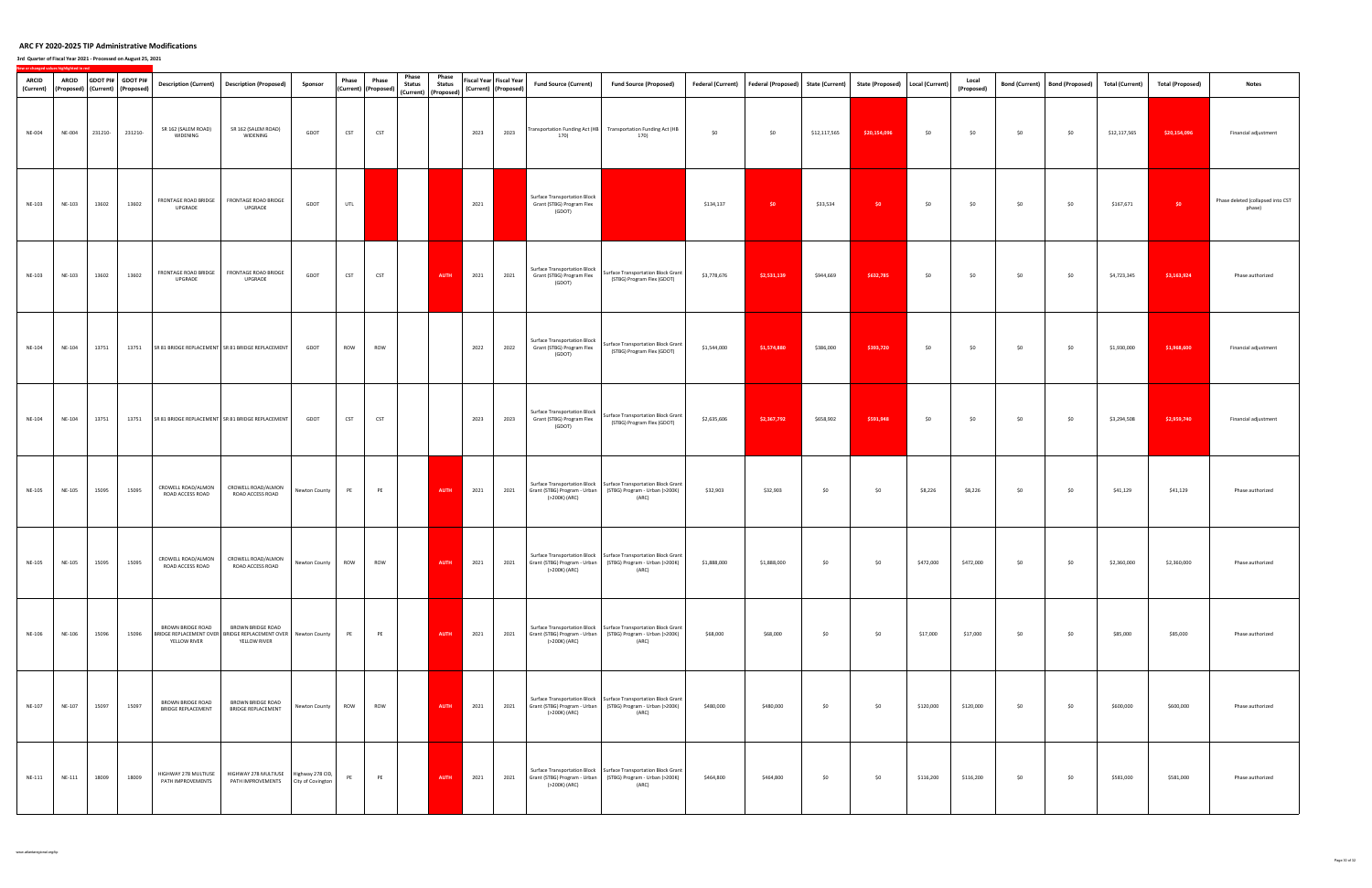| <b>ARCID</b><br>(Current) | <b>ARCID</b>            |         | GDOT PI# GDOT PI#<br>(Proposed) (Current) (Proposed) |                                              | Description (Current)  Description (Proposed)                    | Sponsor                | Phase      | Phase<br>(Current) (Proposed) | Phase<br><b>Status</b> | Phase<br><b>Status</b><br>(Current) (Proposed) |      | <b>Fiscal Year Fiscal Year</b><br>(Current) (Proposed) | <b>Fund Source (Current)</b>                                                      | <b>Fund Source (Proposed)</b>                                                                                                               |              | Federal (Current)   Federal (Proposed)   State (Current)   State (Proposed)   Local (Current) |              |              |             | Local<br>(Proposed) | <b>Bond (Current)</b> | Bond (Proposed) | <b>Total (Current)</b> | <b>Total (Proposed)</b> | <b>Notes</b>                               |
|---------------------------|-------------------------|---------|------------------------------------------------------|----------------------------------------------|------------------------------------------------------------------|------------------------|------------|-------------------------------|------------------------|------------------------------------------------|------|--------------------------------------------------------|-----------------------------------------------------------------------------------|---------------------------------------------------------------------------------------------------------------------------------------------|--------------|-----------------------------------------------------------------------------------------------|--------------|--------------|-------------|---------------------|-----------------------|-----------------|------------------------|-------------------------|--------------------------------------------|
| PA-036B                   | PA-036B                 | 13700   | 13700                                                | <b>CEDARCREST ROAD</b><br>WIDENING           | <b>CEDARCREST ROAD</b><br>WIDENING                               | <b>Paulding County</b> | ROW        | ROW                           |                        | AUTH                                           | 2021 | 2021                                                   | Local Jurisdiction/Municipality<br>Funds                                          | Local Jurisdiction/Municipality<br>Funds                                                                                                    | \$0          | \$0                                                                                           | \$0          | \$0          | \$4,750,000 | \$4,750,000         | \$0                   | \$0             | \$4,750,000            | \$4,750,000             | Phase authorized                           |
| PA-092B1                  | PA-092B1                | 621720- | 621720-                                              | SR 92 (HIRAM ACWORTH<br>HIGHWAY) WIDENING    | SR 92 (HIRAM ACWORTH<br>HIGHWAY) WIDENING                        | GDOT                   | ROW        | ROW                           | AUTH                   | AUTH                                           | 2021 | 2021                                                   | 170)                                                                              | Transportation Funding Act (HB Transportation Funding Act (HB<br>170)                                                                       | \$0          | \$0                                                                                           | \$1,000,000  | \$1,350,000  | \$0         | \$0                 | \$0                   | \$0             | \$1,000,000            | \$1,350,000             | Phase authorized; financial<br>adjustments |
| PA-092C                   | PA-092C                 | 7692    | 7692                                                 | SR 92 (HIRAM ACWORTH<br>HIGHWAY) WIDENING    | SR 92 (HIRAM ACWORTH<br>HIGHWAY) WIDENING                        | GDOT                   | ROW        | ROW                           |                        |                                                | 2022 | 2023                                                   | 170)                                                                              | Fransportation Funding Act (HB Transportation Funding Act (HB<br>170)                                                                       | \$0          | \$0                                                                                           | \$28,528,380 | \$28,528,380 | \$0         | \$0                 | \$0                   | \$0             | \$28,528,380           | \$28,528,380            | Schedule adjustment                        |
| PA-092C                   | PA-092C                 | 7692    | 7692                                                 | SR 92 (HIRAM ACWORTH<br>HIGHWAY) WIDENING    | SR 92 (HIRAM ACWORTH<br>HIGHWAY) WIDENING                        | GDOT                   | UTL        | UTL                           |                        |                                                | 2025 | 2025                                                   | 170)                                                                              | Transportation Funding Act (HB Transportation Funding Act (HB<br>170)                                                                       | \$0          | \$0                                                                                           | \$9,092,400  | \$8,013,245  | \$0         | \$0                 | \$0                   | \$0             | \$9,092,400            | \$8,013,245             | Financial adjustment                       |
| PA-092C                   | PA-092C                 | 7692    | 7692                                                 | SR 92 (HIRAM ACWORTH<br>HIGHWAY) WIDENING    | SR 92 (HIRAM ACWORTH<br>HIGHWAY) WIDENING                        | GDOT                   | <b>CST</b> | <b>CST</b>                    |                        |                                                | 2025 | 2025                                                   | 170)                                                                              | Transportation Funding Act (HB Transportation Funding Act (HB<br>170)                                                                       | \$0          | \$0                                                                                           | \$41,043,545 | \$66,584,746 | \$0         | \$0                 | \$0                   | \$0             | \$41,043,545           | \$66,584,746            | Financial adjustment                       |
| <b>PA-092E</b>            | <b>PA-092E</b>          | 6857    | 6857                                                 | SR 92 (DALLAS ACWORTH<br>HIGHWAY) WIDENING   | SR 92 (DALLAS ACWORTH<br>HIGHWAY) WIDENING                       | GDOT                   | <b>CST</b> | <b>CST</b>                    |                        |                                                | 2022 | 2022                                                   | <b>Surface Transportation Block</b><br>Grant (STBG) Program Flex<br>(GDOT)        | Surface Transportation Block Grant<br>(STBG) Program Flex (GDOT)                                                                            | \$18,588,258 | \$17,420,724                                                                                  | \$4,647,064  | \$4,355,181  | \$0         | \$0                 | \$0                   | \$0             | \$23,235,322           | \$21,775,905            | Financial adjustment                       |
| PA-100                    | PA-100                  | 12885   | 12885                                                | PHASE 2                                      | DALLAS BATTLEFIELD TRAIL   DALLAS BATTLEFIELD TRAIL<br>PHASE 2   | City of Dallas         | <b>CST</b> | <b>CST</b>                    |                        | <b>AUTH</b>                                    | 2021 | 2021                                                   | (>200K) (ARC)                                                                     | Surface Transportation Block   Surface Transportation Block Grant<br>Grant (STBG) Program - Urban   (STBG) Program - Urban (>200K)<br>(ARC) | \$4,559,168  | \$4,559,168                                                                                   | \$0          | \$0          | \$1,231,625 | \$1,231,625         | \$0                   | \$0             | \$5,790,793            | \$5,790,793             | Phase authorized                           |
| PA-100                    | PA-100                  | 12885   | 12885                                                | PHASE 2                                      | DALLAS BATTLEFIELD TRAIL   DALLAS BATTLEFIELD TRAIL<br>PHASE 2   | City of Dallas         | UTL        | UTL                           |                        | AUTH                                           | 2021 | 2021                                                   | Local Jurisdiction/Municipality<br>Funds                                          | Local Jurisdiction/Municipality<br>Funds                                                                                                    | \$0          | \$0                                                                                           | \$0          | \$0          | \$340,806   | \$340,806           | \$0                   | \$0             | \$340,806              | \$340,806               | Phase authorized                           |
| PA-103                    | PA-103                  | 15604   | 15604                                                | REPLACEMENT                                  | MORNINGSIDE DRIVE BRIDGE MORNINGSIDE DRIVE BRIDGE<br>REPLACEMENT | GDOT                   | ROW        | ROW                           |                        | AUTH                                           | 2021 | 2021                                                   | <b>Surface Transportation Block</b><br>Grant (STBG) Program Off-<br>System Bridge | Surface Transportation Block Grant<br>(STBG) Program Off-System Bridge                                                                      | \$150,000    | \$522,000                                                                                     | \$37,500     | \$130,500    | \$0         | \$0                 | \$0                   | \$0             | \$187,500              | \$652,500               | Phase authorized; financial<br>adjustments |
| RO-235E1-SCP              | RO-235E1-<br><b>SCP</b> | 18045   | 18045                                                | SIGMAN ROAD WIDENING<br><b>SCOPING STUDY</b> | SIGMAN ROAD WIDENING<br><b>SCOPING STUDY</b>                     | Rockdale County        | SCP        | SCP                           |                        | AUTH                                           | 2021 | 2021                                                   | (>200K) (ARC)                                                                     | Surface Transportation Block   Surface Transportation Block Grant<br>Grant (STBG) Program - Urban (STBG) Program - Urban (>200K)<br>(ARC)   | \$280,000    | \$280,000                                                                                     | \$0          | \$0          | \$70,000    | \$70,000            | \$0                   | \$0             | \$350,000              | \$350,000               | Phase authorized                           |